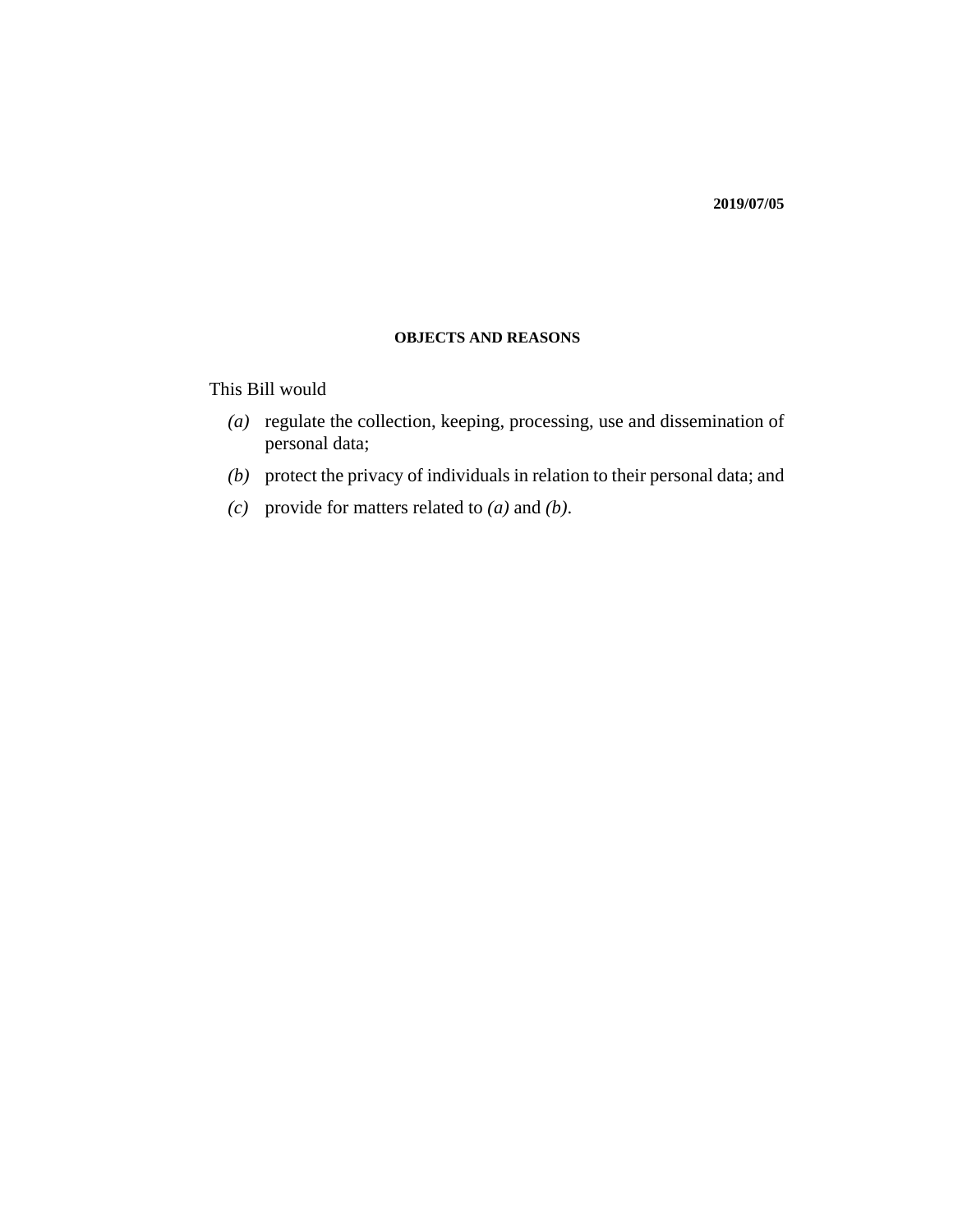## *Arrangement of Sections*

# PART I

## [PRELIMINARY](#page-11-0)

- [Short title](#page-11-0) **1.**
- [Interpretation](#page-11-0) **2.**
- [Application of Act](#page-16-0) **3.**

# PART II

# [DATA PROTECTION PRINCIPLES](#page-16-0)

- [Principles relating to processing of personal data](#page-16-0) **4.**
- [Fairness of processing](#page-19-0) **5.**
- [Lawfulness of processing](#page-21-0) **6.**
- [Conditions for consent](#page-22-0) **7.**
- [Conditions applicable to child's consent](#page-22-0) **8.**
- [Processing of sensitive personal data](#page-23-0) **9.**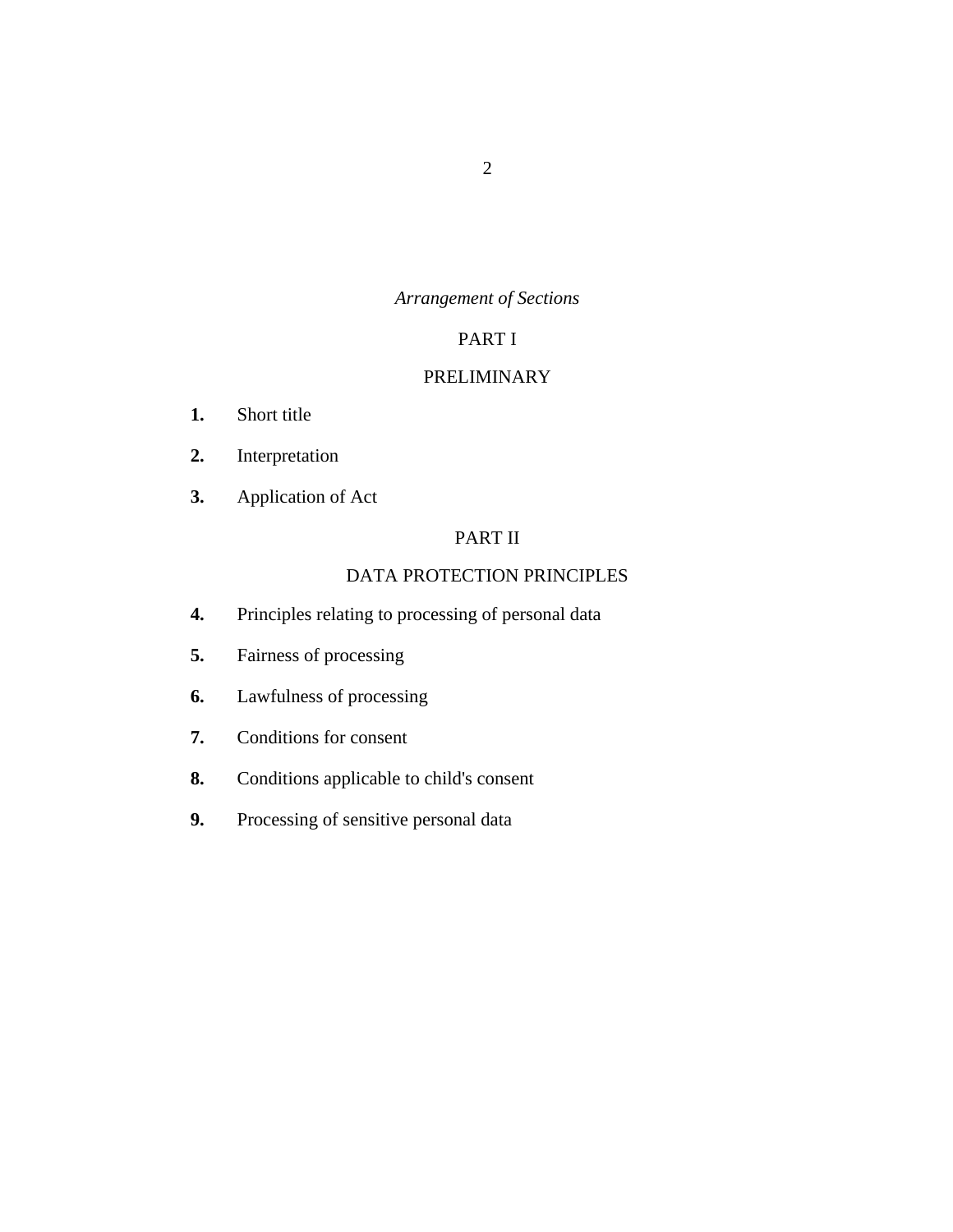## PART III

## [RIGHTS OF A DATA SUBJECT](#page-25-0)

- [Right of access](#page-25-0) **10.**
- [Right to rectification](#page-27-0) **11.**
- [Right to erasure](#page-27-0) **12.**
- [Right to restriction of processing](#page-28-0) **13.**
- [Notification regarding rectification or erasure of personal data or](#page-29-0) restriction of processing of personal data **14.**
- [Right to data portability](#page-29-0) **15.**
- [Right to prevent processing likely to cause damage or distress](#page-30-0) **16.**
- [Right to prevent processing for purposes of direct marketing](#page-31-0) **17.**
- [Automated individual decision-making, including profiling](#page-32-0) **18.**
- [Information to be provided where personal data is collected from the data](#page-32-0) subject **19.**
- [Information to be provided where personal data has not been obtained from](#page-34-0) the data subject **20.**
- [Transparent information, communication and modalities for the exercise](#page-36-0) of the rights of the data subject **21.**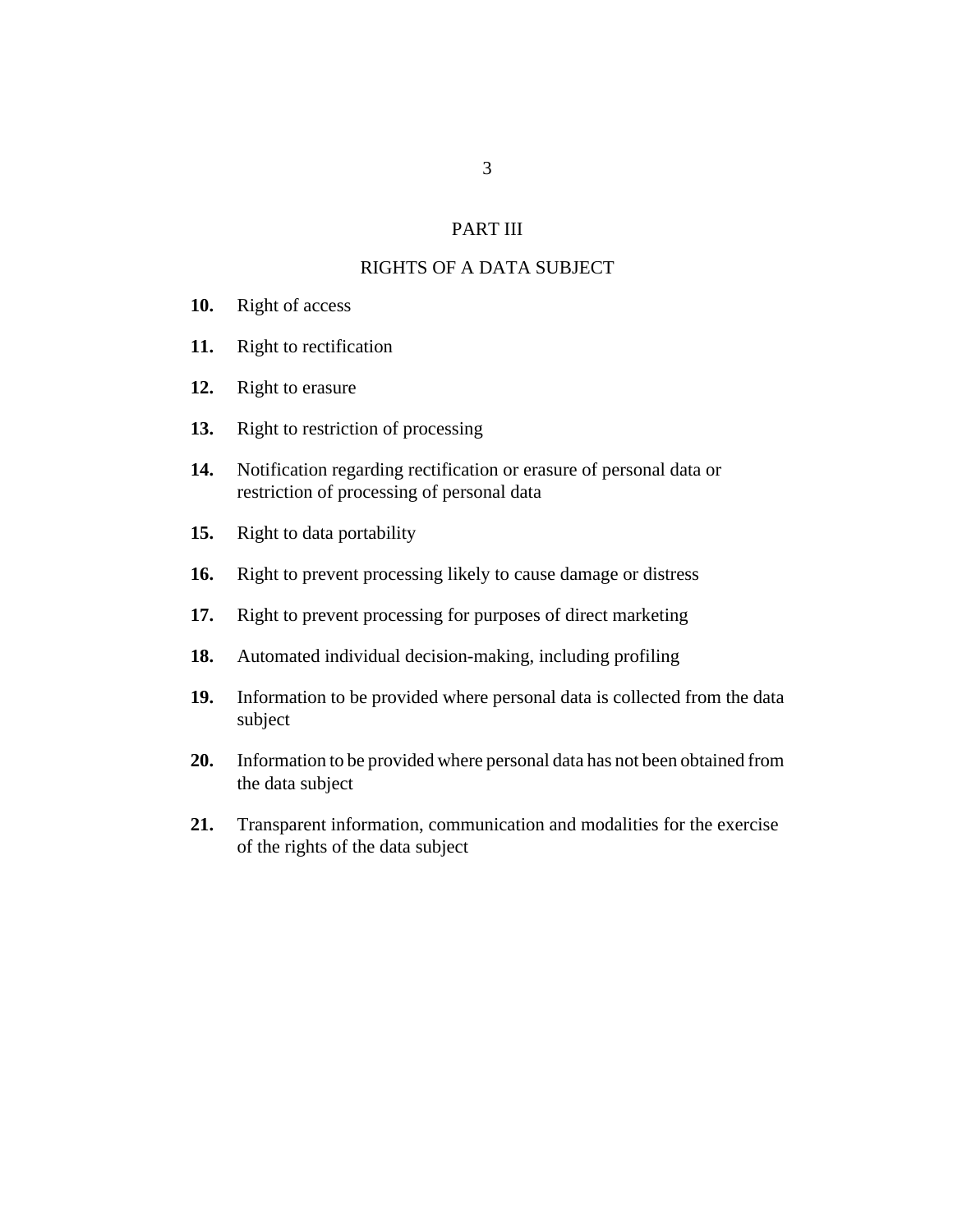#### PART IV

## [TRANSFERS OF PERSONAL DATA OUTSIDE OF BARBADOS](#page-39-0)

- [General principle for transfers](#page-39-0) **22.**
- [Adequate level of protection](#page-39-0) **23.**
- [Appropriate safeguards](#page-40-0) **24.**
- [Binding corporate rules](#page-40-0) **25.**
- [Derogations](#page-43-0) **26.**
- [Non-compliance](#page-44-0) **27.**
- [Substantial public interest](#page-44-0) **28.**

## PART V

#### **[EXEMPTIONS](#page-45-0)**

- [References to subject information provisions and non-disclosure](#page-45-0) provisions **29.**
- [National Security](#page-45-0) **30.**
- [Crime and taxation](#page-45-0) **31.**
- [Health, education and social work](#page-47-0) **32.**
- [Regulatory activity](#page-48-0) **33.**
- [Journalism, literature and art](#page-50-0) **34.**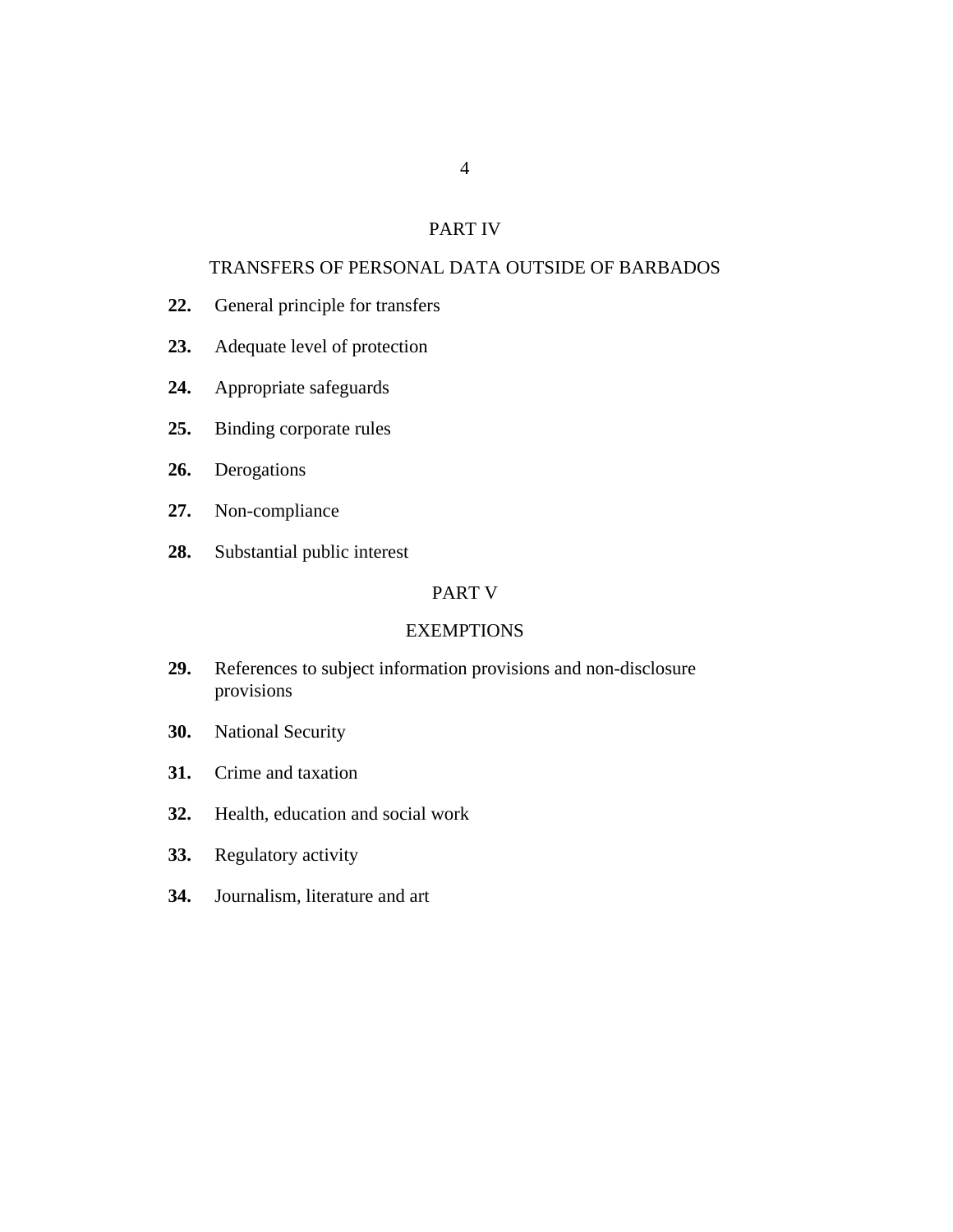- 5
- [Research, history and statistics](#page-51-0) **35.**
- [Manual data held by public authorities](#page-52-0) **36.**
- [Information available to the public by or under enactment](#page-52-0) **37.**
- [Disclosures required by law or made in connection with legal proceedings](#page-53-0) **38.**
- [Parliamentary privilege](#page-53-0) **39.**
- [Legal professional privilege](#page-53-0) **40.**
- [Domestic purposes](#page-53-0) **41.**
- [Confidential references given by the data controller](#page-54-0) **42.**
- [Armed forces](#page-54-0) **43.**
- [Judicial appointments and honours](#page-54-0) **44.**
- [Appointments to public service](#page-54-0) **45.**
- [Corporate finance](#page-55-0) **46.**
- [Negotiations with data subject](#page-56-0) **47.**
- [Examinations](#page-56-0) **48.**
- [Powers to make further exemptions by order](#page-56-0) **49.**

## PART VI

## [DATA CONTROLLER AND DATA PROCESSOR](#page-57-0)

[Data controllers must be registered](#page-57-0) **50.**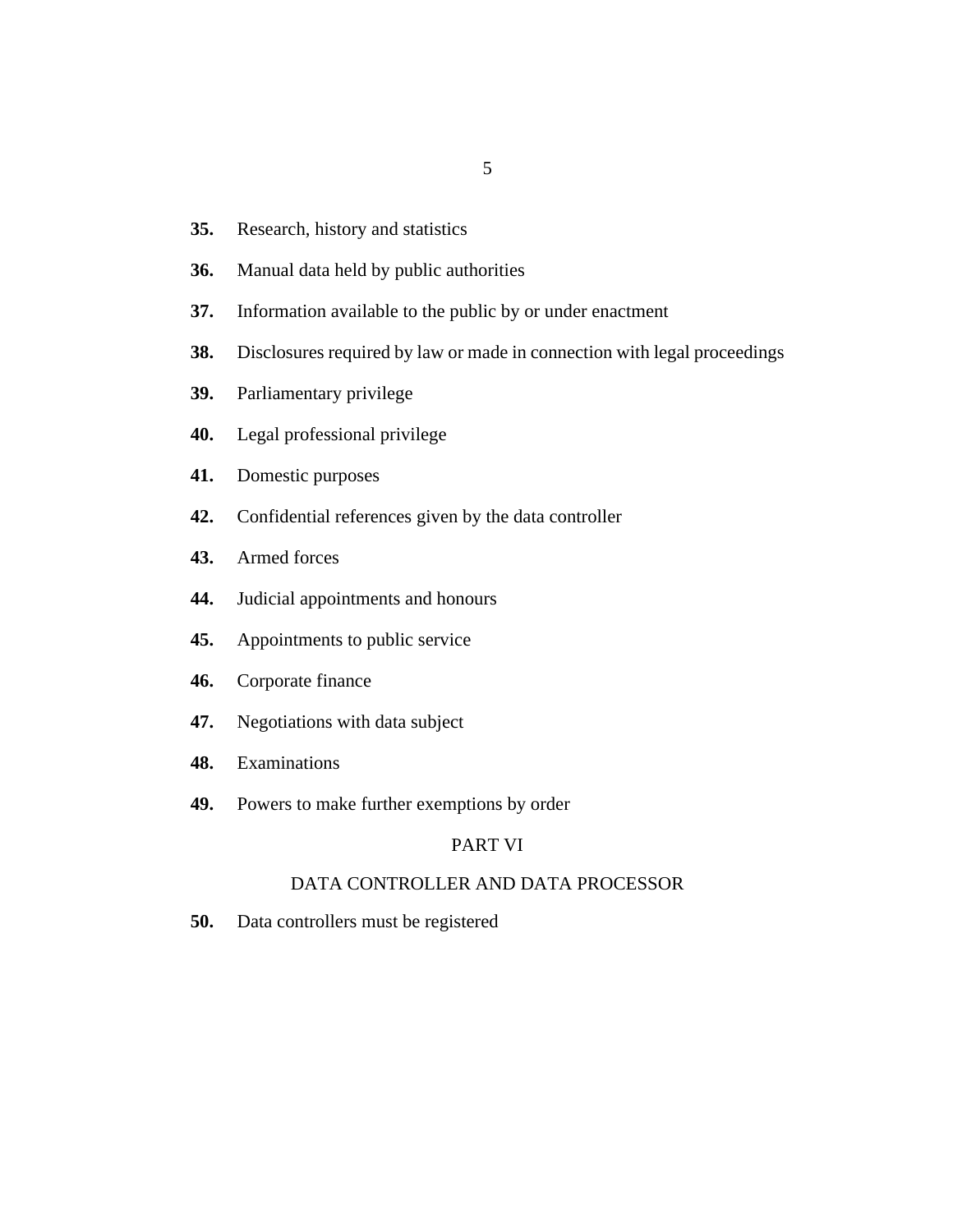- [Register of Data Controllers](#page-58-0) **51.**
- [Notification of changes in respect of a data controller](#page-59-0) **52.**
- [Responsibility of the data controller](#page-59-0) **53.**
- [Data protection by design and by default](#page-59-0) **54.**
- [Data processors must be registered](#page-60-0) **55.**
- [Register of Data Processors](#page-61-0) **56.**
- [Notification of changes in respect of a data processor](#page-62-0) **57.**
- [Data Processor](#page-62-0) **58.**
- [Processing under the authority of the data controller or data processor](#page-65-0) **59.**
- [Records of processing activities](#page-65-0) **60.**
- [Cooperation with the Commissioner](#page-66-0) **61.**
- [Security of processing](#page-66-0) **62.**
- [Notification of a personal data breach to the Commissioner](#page-67-0) **63.**
- [Communication of a personal data breach to the data subject](#page-68-0) **64.**
- [Data protection impact assessment](#page-69-0) **65.**
- [Prior consultation](#page-71-0) **66.**
- [Designation of the data privacy officer](#page-72-0) **67.**
- [Position of the data privacy officer](#page-73-0) **68.**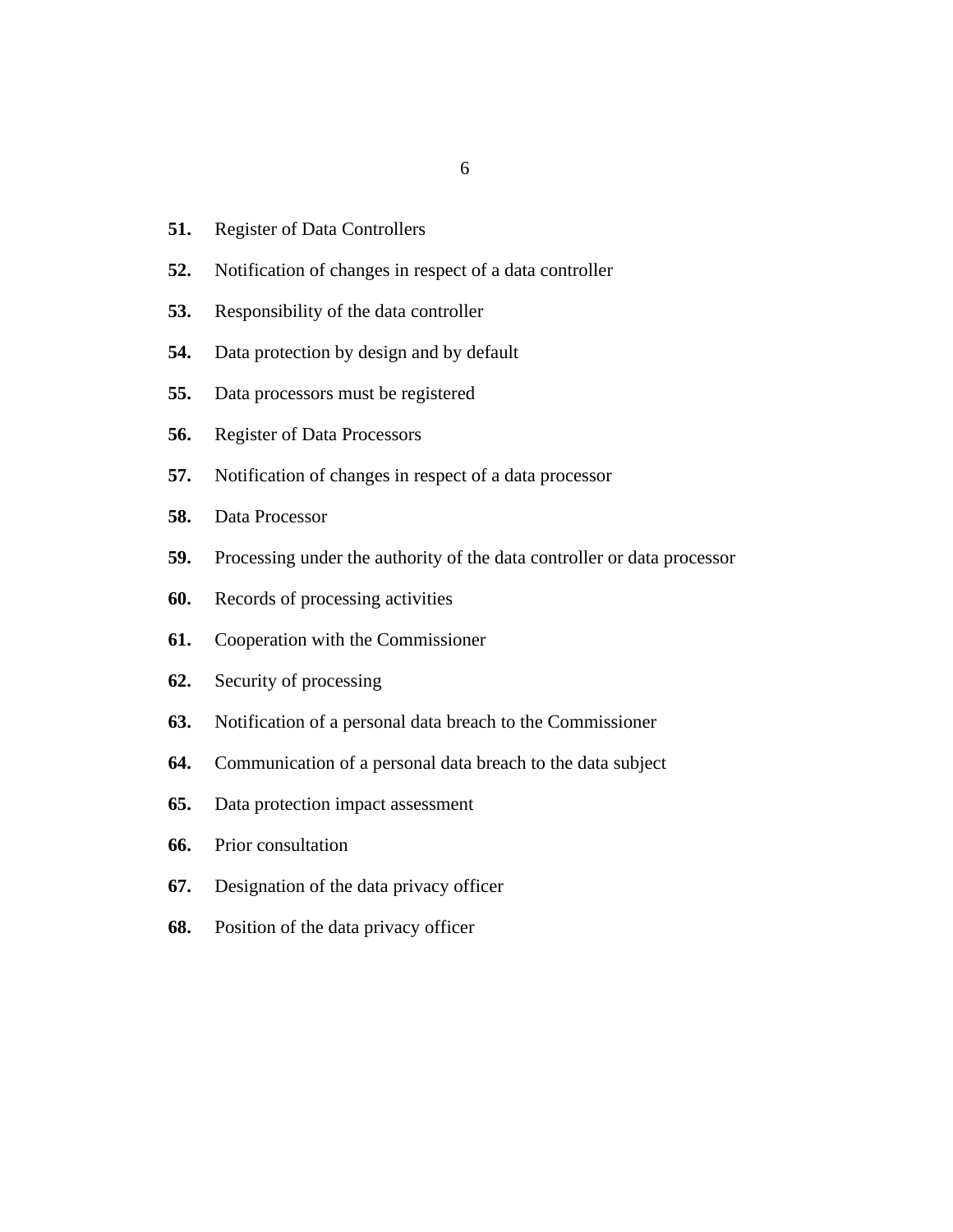#### [Duties and functions of a data privacy officer](#page-74-0) **69.**

## PART VII

## [DATA PROTECTION COMMISSIONER](#page-75-0)

- [Data Protection Commissioner](#page-75-0) **70.**
- [Functions of Commissioner](#page-75-0) **71.**
- [Staff](#page-78-0) **72.**
- [Confidential information](#page-78-0) **73.**
- [Indemnity](#page-79-0) **74.**
- [Report](#page-79-0) **75.**

#### PART VIII

#### [ENFORCEMENT](#page-80-0)

- [Enforcement notice](#page-80-0) **76.**
- [Cancellation of enforcement notice](#page-81-0) **77.**
- [Request for assessment](#page-81-0) **78.**
- [Information notice](#page-82-0) **79.**
- [Special information notice](#page-85-0) **80.**
- [Determination by Commissioner as to the purposes of journalism or artistic](#page-88-0) or literary purposes **81.**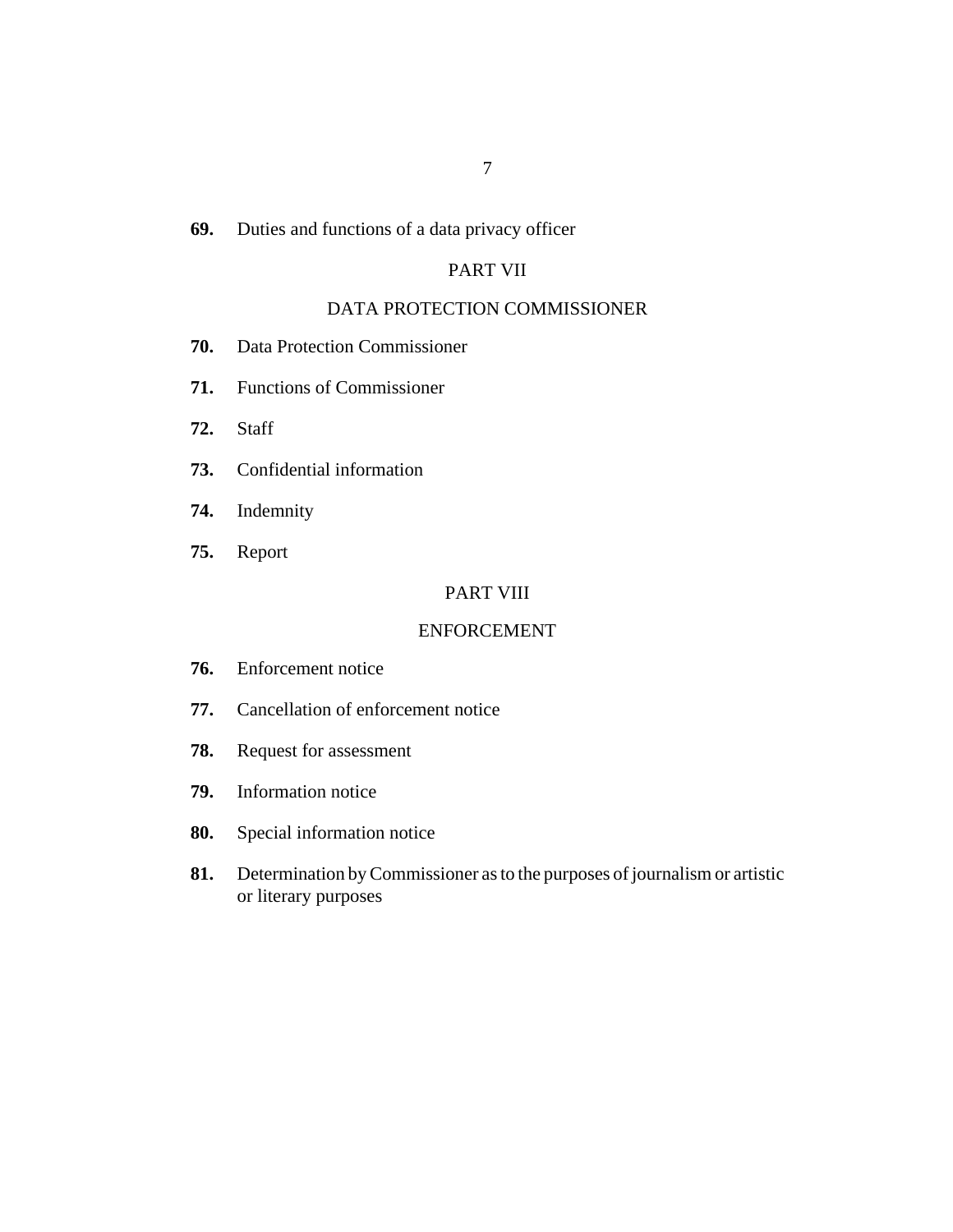- [Restriction on enforcement in case of processing for the purposes of](#page-89-0) journalism or for artistic or literary purposes **82.**
- [Failure to comply with notice](#page-89-0) **83.**
- [Service of notice by Commissioner](#page-90-0) **84.**
- [Warrants](#page-91-0) **85.**
- [Execution of warrants](#page-92-0) **86.**
- [Matters exempt from inspection and seizure](#page-92-0) **87.**
- [Return of warrants](#page-93-0) **88.**
- [Obstruction of execution of a warrant](#page-93-0) **89.**

#### PART IX

#### [DATA PROTECTION TRIBUNAL](#page-94-0)

- [Establishment of the Data Protection Tribunal](#page-94-0) **90.**
- [Right of appeal](#page-94-0) **91.**
- [Determination of appeals](#page-95-0) **92.**

## PART X

## **[MISCELLANEOUS](#page-96-0)**

- [Right to compensation and liability](#page-96-0) **93.**
- [Unlawful obtaining of personal data](#page-96-0) **94.**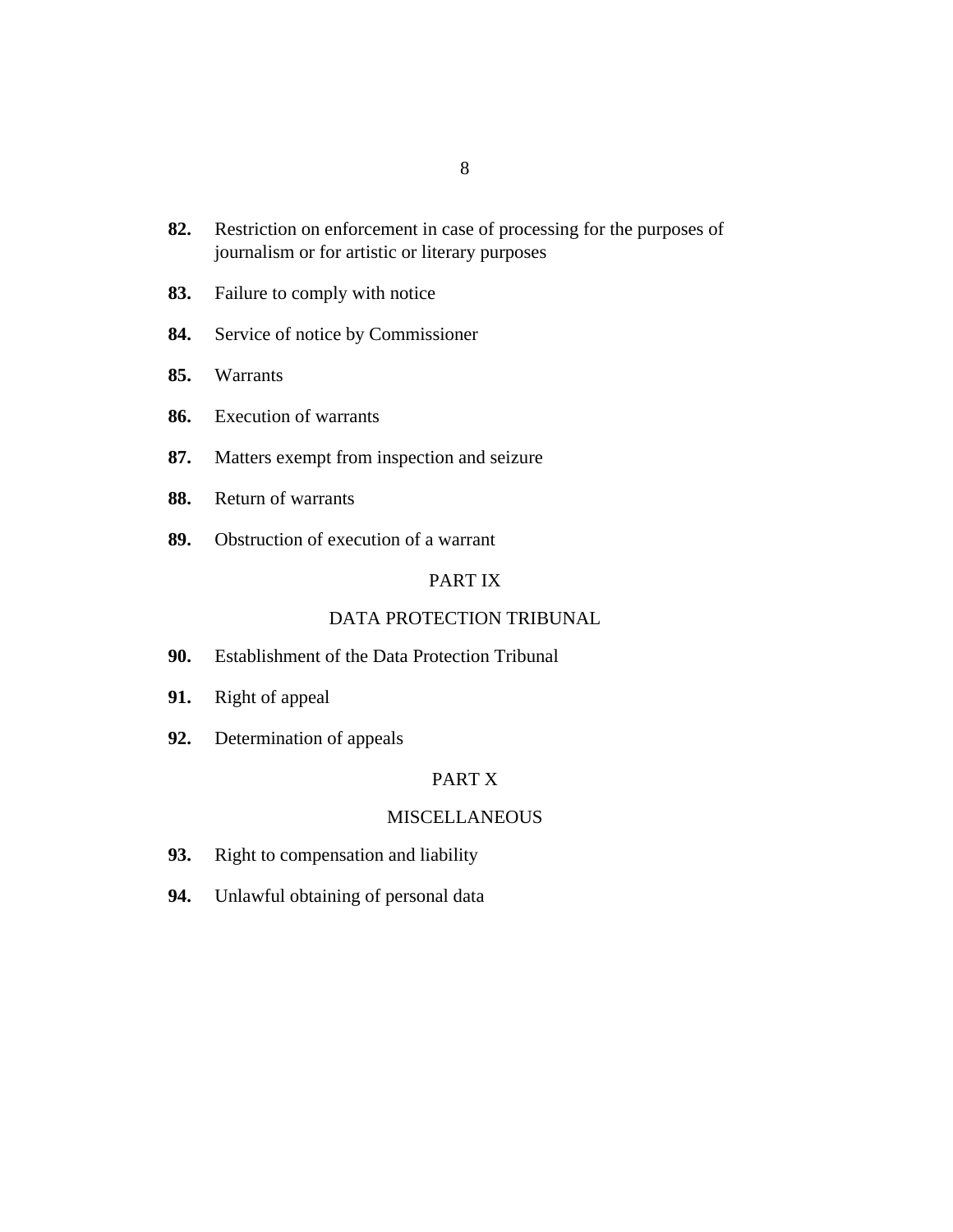- [Administrative penalty](#page-97-0) **95.**
- [Disclosure of information](#page-99-0) **96.**
- [Act binds Crown](#page-99-0) **97.**
- [Amendment of](#page-99-0) *Schedule* **98.**
- [Regulations](#page-99-0) **99.**
- [Commencement](#page-99-0) **100.**

## **SCHEDULE**

## *[Data Protection Tribunal](#page-100-0)*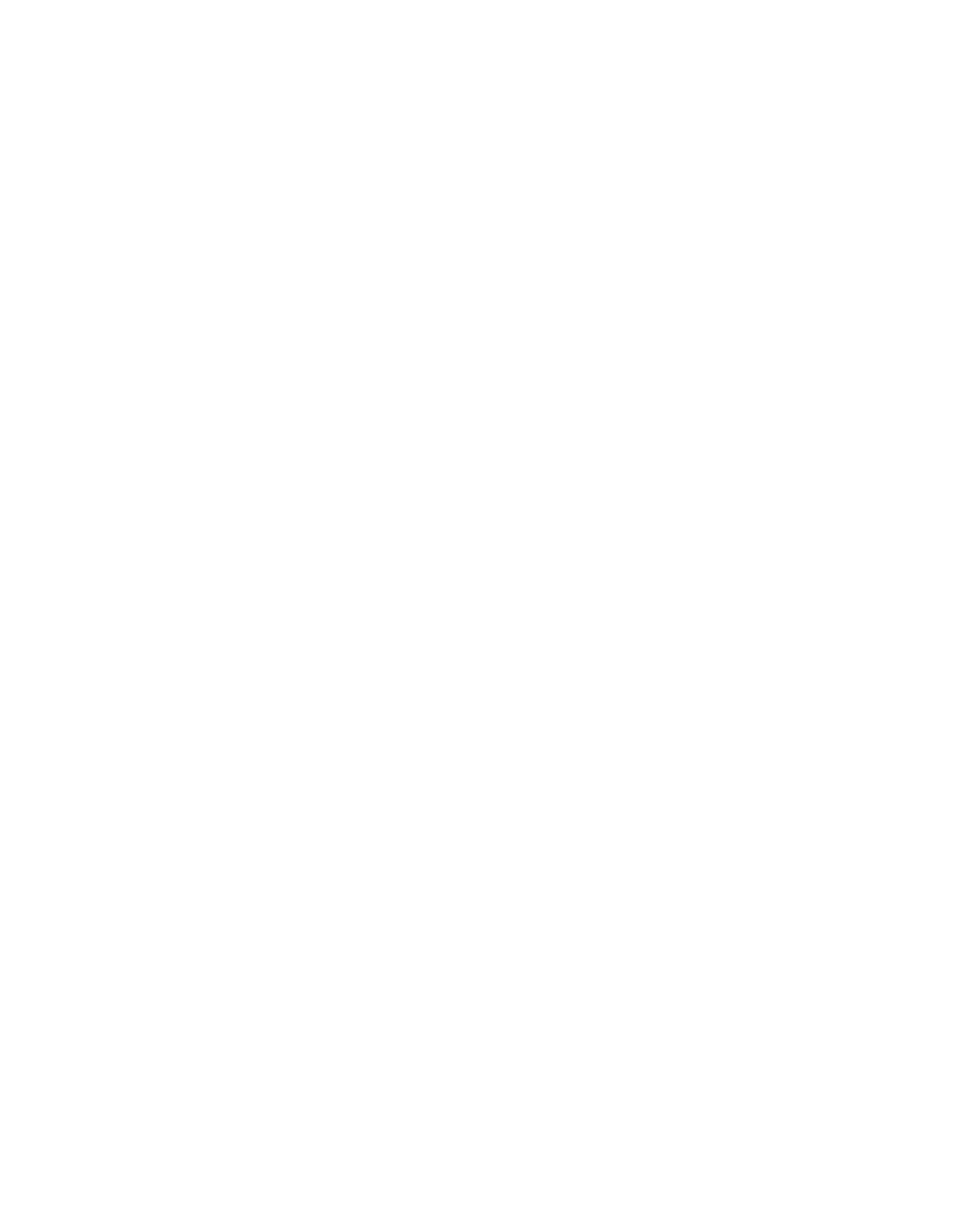## **BARBADOS**

A Bill entitled

An Act to

- (a) regulate the collection, keeping, processing, use and dissemination of personal data;
- protect the privacy of individuals in relation to their personal data; and *(b)*
- (c) provide for matters related to  $(a)$  and  $(b)$ .

ENACTED by the Parliament of Barbados as follows: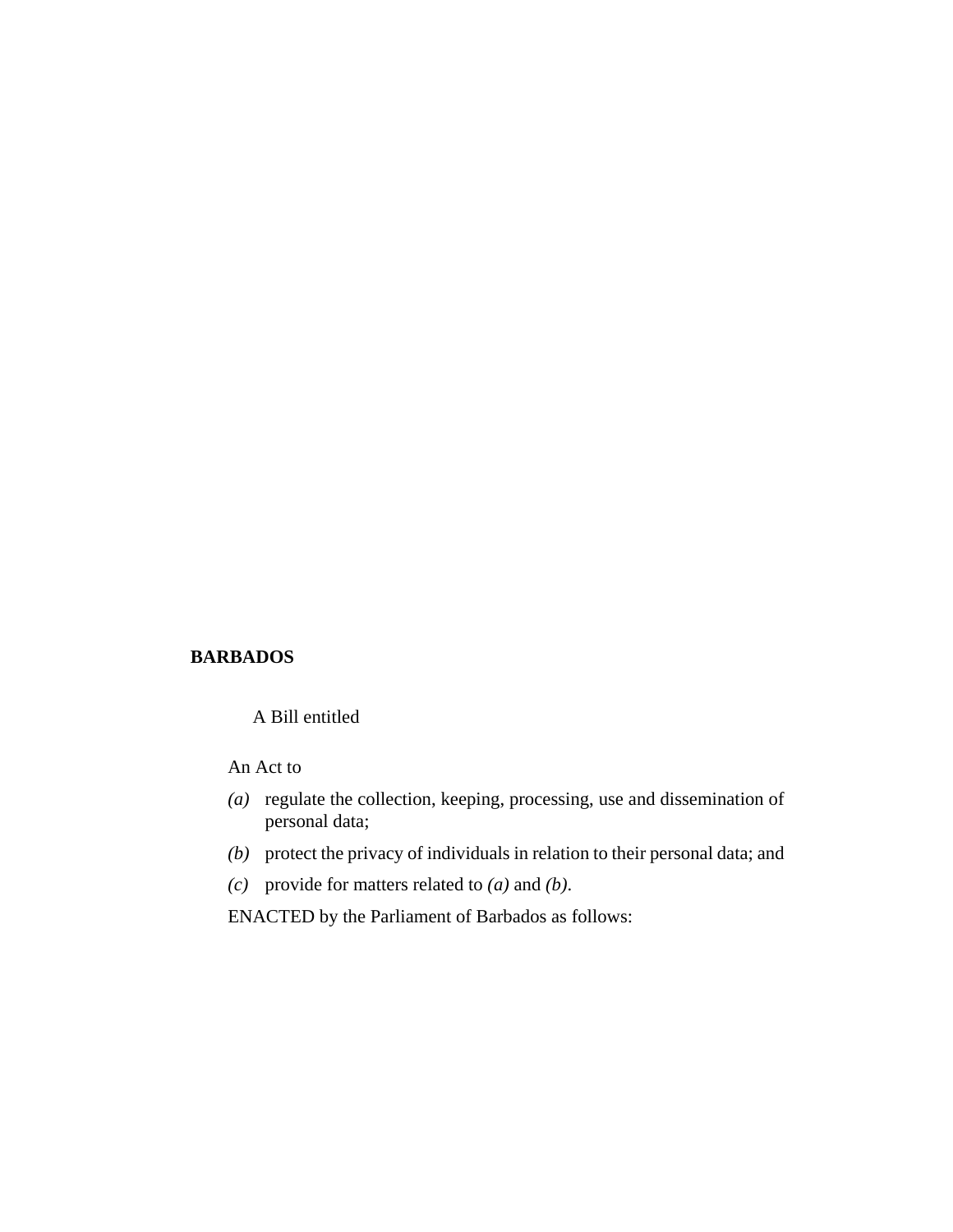## PART I

## PRELIMINARY

#### <span id="page-11-0"></span>**Short title**

This Act may be cited as the *Data Protection Act, 2019*. **1.**

#### **Interpretation**

In this Act **2.**

"accessible public record" means any record that is kept by a public authority and to which members of the public are given access;

"accessible record" means

- (a) a health record;
- an educational record; or *(b)*
- an accessible public record; *(c)*
- "biometric data" means personal data resulting from specific technical processing relating to the physical, physiological or behavioural characteristics of an individual, which allow or confirm the unique identification of that individual;

"child" means a person who is under the age of 18 years;

- "Commissioner" means the Data Protection Commissioner referred to in section 70;
- "consent" in relation to a data subject means any freely given, specific, informed and unambiguous indication of the data subject's wishes by which he, by a statement or by a clear affirmative action, signifies agreement to the processing of personal data relating to him;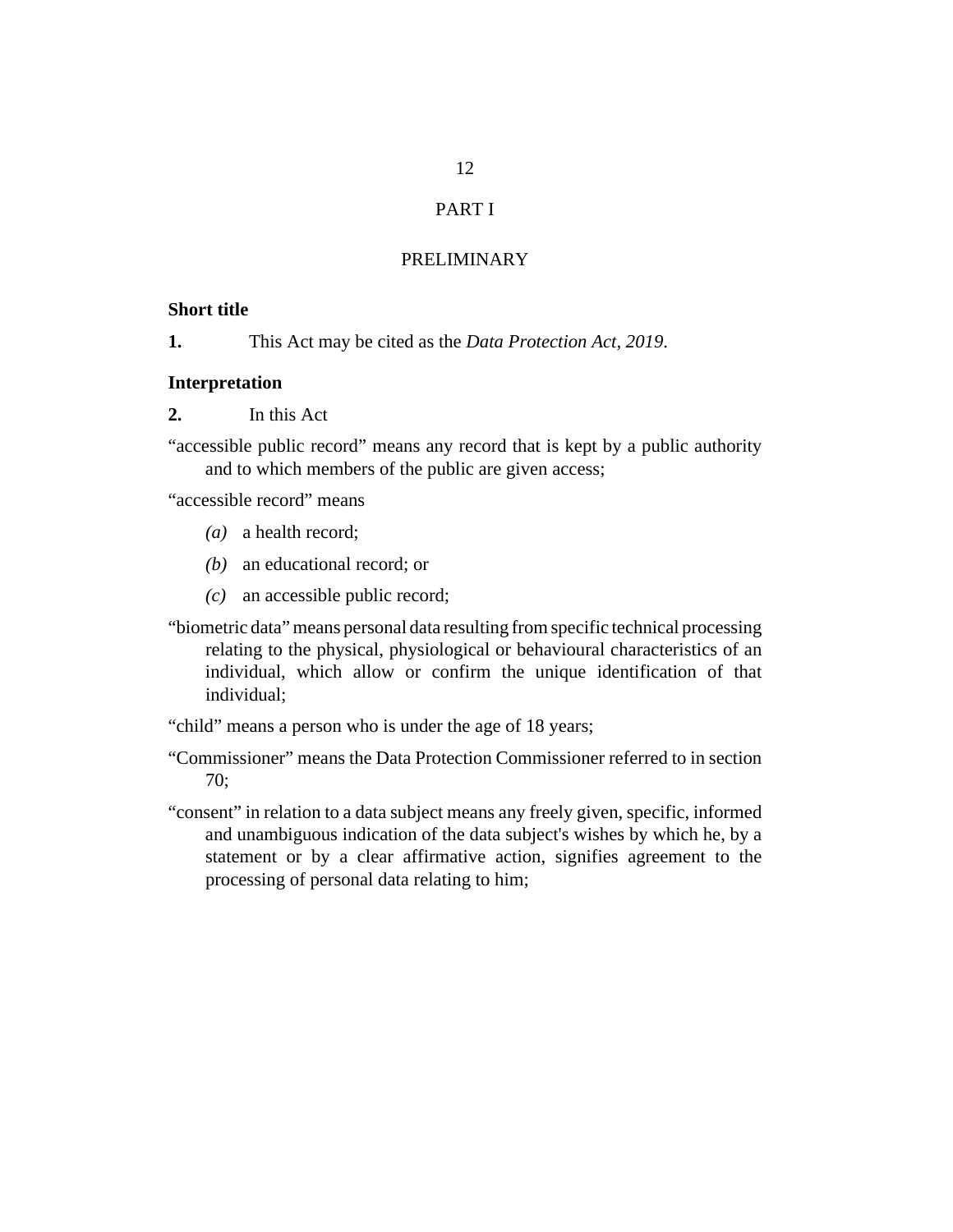"data" means information that

- is being processed by means of equipment operating automatically in *(a)* response to instructions given for that purpose;
- (b) is recorded with the intention that it should be processed by means of such equipment;
- is recorded as part of a relevant filing system or with the intention that *(c)* it should form part of a relevant filing system;
- (d) does not fall within paragraph  $(a)$ ,  $(b)$  or  $(c)$  but forms part of an accessible record; or
- (e) does not fall within paragraph  $(a)$ ,  $(b)$ ,  $(c)$  or  $(d)$  but is recorded information held by a public authority;

"data controller" means

- a person who alone, jointly or in common with others determines the *(a)* purposes for which, and the manner in which, any personal data is or should be processed; or
- where personal data is processed only for the purpose for which the *(b)* data is required by or under an enactment to be processed, the person on whom the obligation to process the data is imposed by or under an enactment;

"data privacy officer" means a person designated as such pursuant to section 67;

- "data processor" means any person, other than an employee of a data controller, who processes personal data on behalf of the data controller;
- "data subject" means an individual who is the subject of personal data;
- "genetic data" means personal data relating to the inherited or acquired genetic characteristics of an individual which gives unique information about the physiology or the health of that individual and which result, in particular, from an analysis of a biological sample from the individual;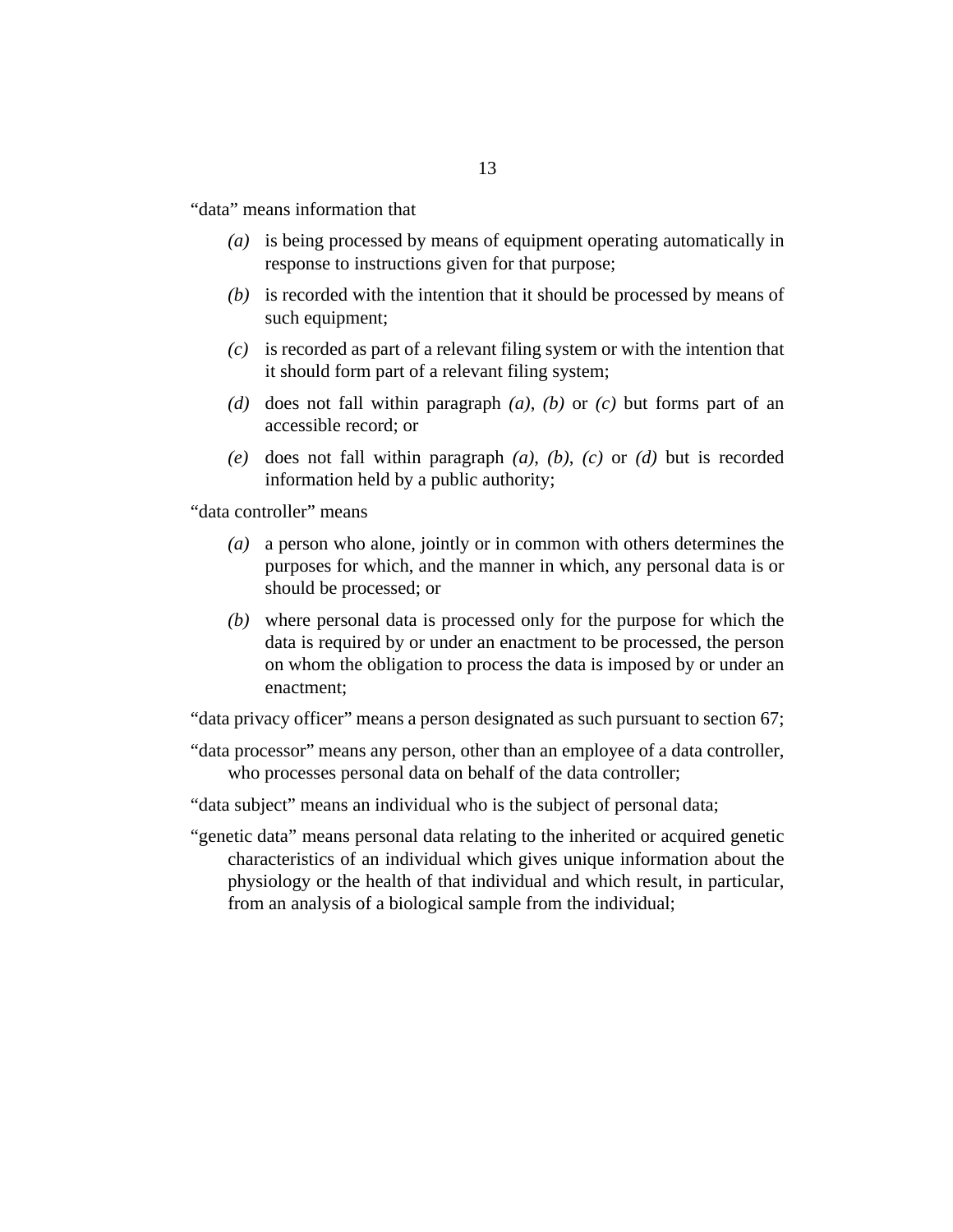"health care professional" includes a person who is registered under

- (a) the *[Medical Professions Act](http://barbadosparliament-laws.com/en/showdoc/cs/2011_1)* (Act 2011-1);
- (b) the *[Dental Registration Act](http://barbadosparliament-laws.com/en/showdoc/cs/367)*, Cap. 367;
- (c) the *[Nurses Act](http://barbadosparliament-laws.com/en/showdoc/cs/372)*, Cap. 372 or enrolled under that Act;
- (*d*) the *[Pharmacy Act](http://barbadosparliament-laws.com/en/showdoc/cs/372D)*, Cap. 372D; and
- the *[Paramedical Professions Act](http://barbadosparliament-laws.com/en/showdoc/cs/372C)*, Cap. 372C; *(e)*

"health record" means any record which

- consists of information relating to the physical or mental condition of *(a)* an individual; and
- $(b)$  has been made by or on behalf of a health care professional in connection with the care of the individual;
- "personal data" means data which relates to an individual who can be identified
	- from that data; or *(a)*
	- $(b)$  from that data together with other information which is in the possession of or is likely to come into the possession of the data controller;
- "personal data breach" means a breach of security leading to the accidental or unlawful destruction, loss, alteration, unauthorised disclosure of, or access to, personal data transmitted, stored or otherwise processed;
- "process" in relation to information or data, means to obtain, record or hold the information or data or carry out any operation or set of operations on the information or data, including the
	- (a) organization, adaptation or alteration of the information or data;
	- (b) retrieval, consultation or use of the information or data;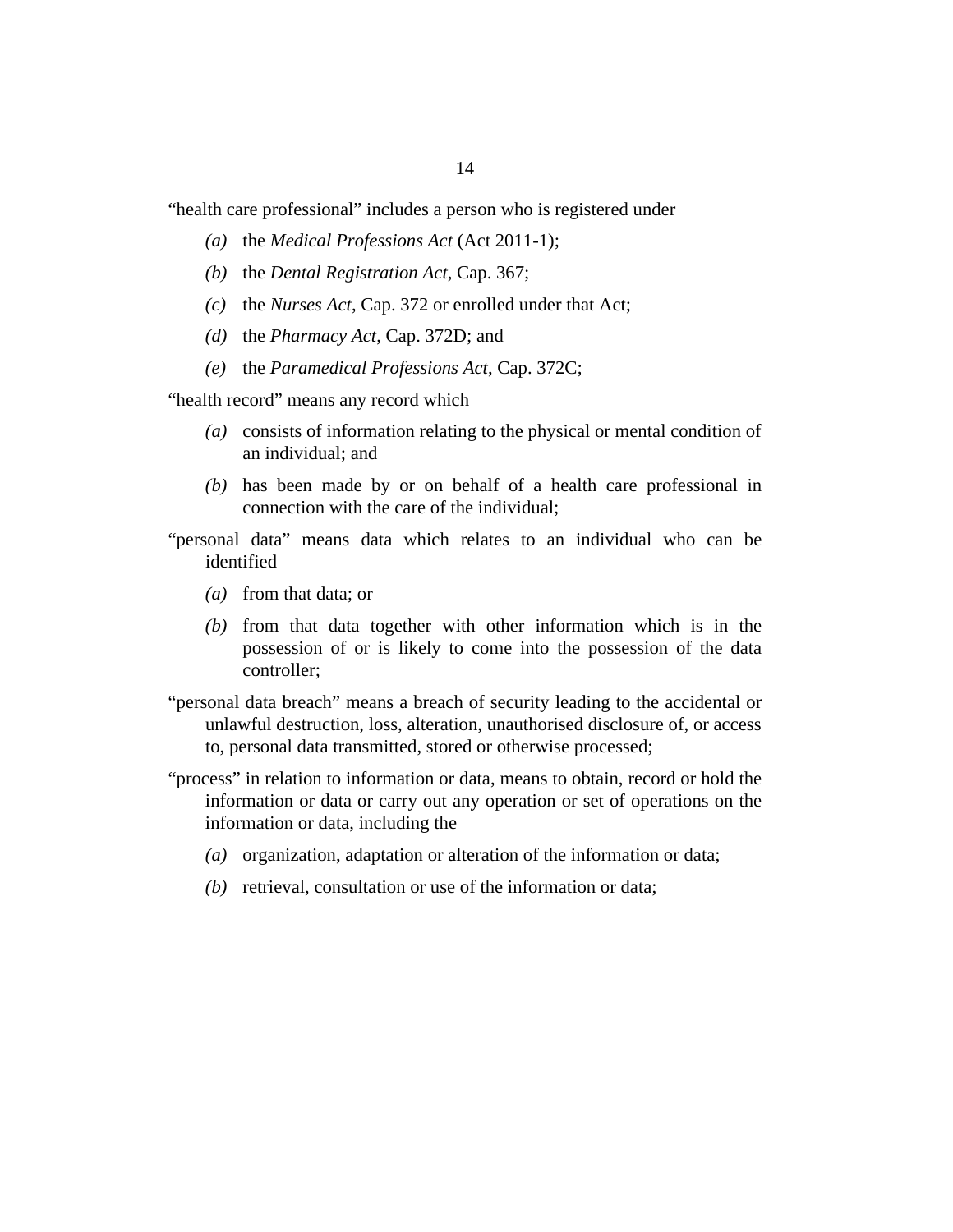- disclosure of the information or data by transmission, dissemination or *(c)* otherwise making available; or
- (d) alignment, combination, blocking, erasure or destruction of the information or data;
- "profiling" means any form of automated processing of personal data consisting of the use of personal data to evaluate certain personal aspects relating to an individual, in particular to analyse or predict aspects concerning that individual's performance at work, economic situation, health, personal preferences, interests, reliability, behaviour, location or movements;
- "pseudonymisation" means the processing of personal data in such a manner that the personal data can no longer be attributed to a specific data subject without the use of additional information, provided that such additional information is kept separately and is subject to technical and organisational measures to ensure that the personal data is not attributed to an identified or identifiable individual;
- "public authority" means a public office or a ministry, department, agency, unit other authority of the Government including a statutory body;
- "recipient" means a person, public authority, agency or another body, to which the personal data is disclosed but a public authority shall not be considered a recipient where the personal data is received pursuant to an obligation imposed by the any enactment;
- "relevant filing system" means any set of information relating to individuals to the extent that although the information is not processed by means of equipment operating automatically in response to instructions given for that purpose, the set is structured, either by reference to individuals or by reference to criteria relating to individuals, in such a way that the specific information relating to a particular individual is readily accessible;
- "representative" means a representative of the data controller or data processor who is not established in Barbados and is nominated pursuant to
	- section 50(3) in respect of a data controller; or *(a)*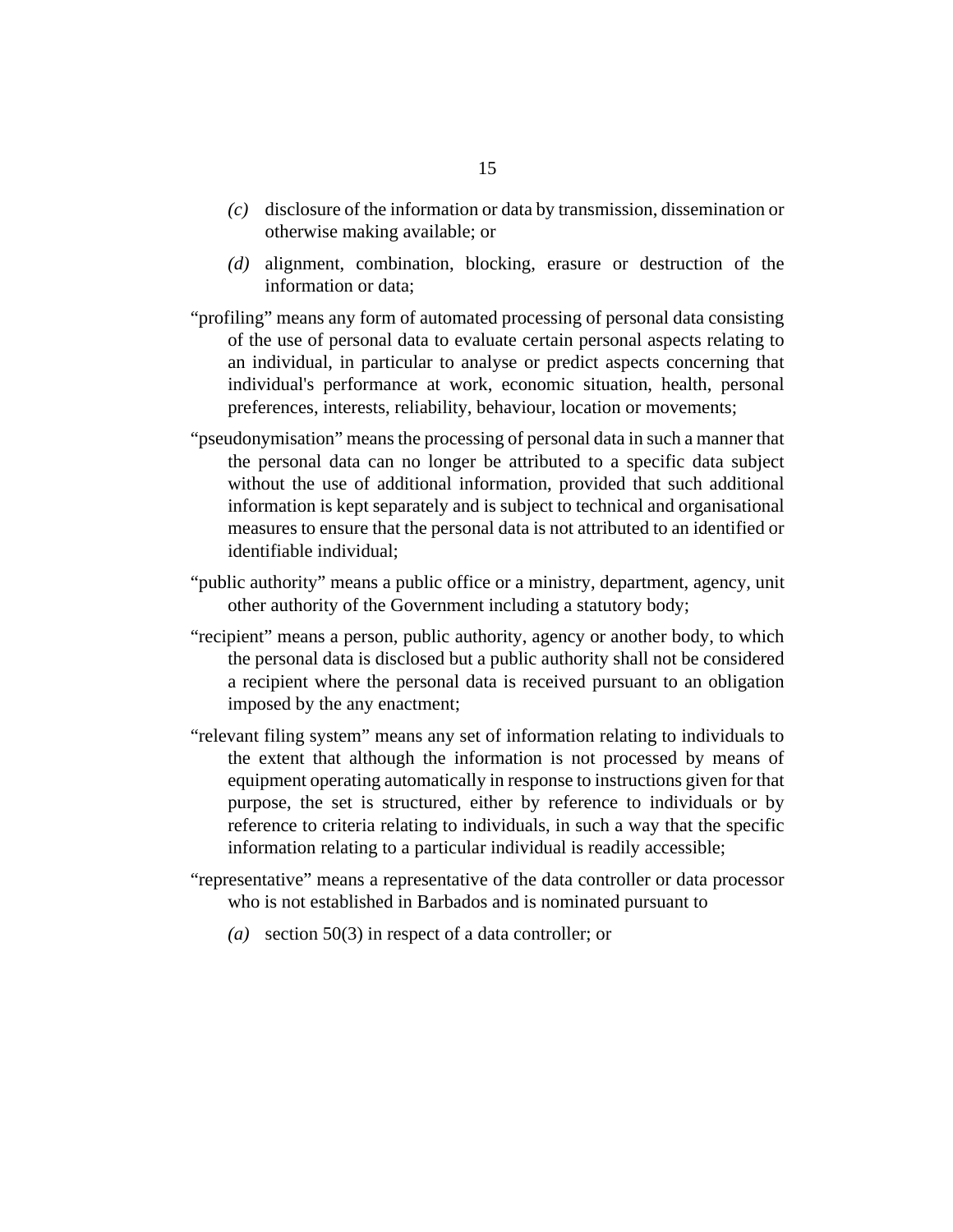section 55(3) in respect of a data processor *(b)*

and who represents that data controller or data processor with regard to their obligations under this Act;

- "restriction of processing of personal data" means the marking of stored personal data with the aim of limiting their processing in the future;
- "sensitive personal data" means personal data consisting of information on a data subject's
	- (a) racial or ethnic origin;
	- political opinions; *(b)*
	- religious beliefs or other beliefs of a similar nature; *(c)*
	- membership of a political body; *(d)*
	- membership of a trade union; *(e)*
	- genetic data; *(f)*
	- biometric data; *(g)*
	- sexual orientation or sexual life; *(h)*
	- financial record or position; *(i)*
	- criminal record; or *(j)*
	- proceedings for any offence committed or alleged to have been *(k)* committed by him, the disposal of such proceedings or the sentence of any court of competent jurisdiction in such proceedings;
- "trade union" has the meaning assigned to it by the *[Trade Unions Act,](http://barbadosparliament-laws.com/en/showdoc/cs/361) [Cap. 361](http://barbadosparliament-laws.com/en/showdoc/cs/361)*;
- "Tribunal" means the Data Protection Tribunal established pursuant to section 90.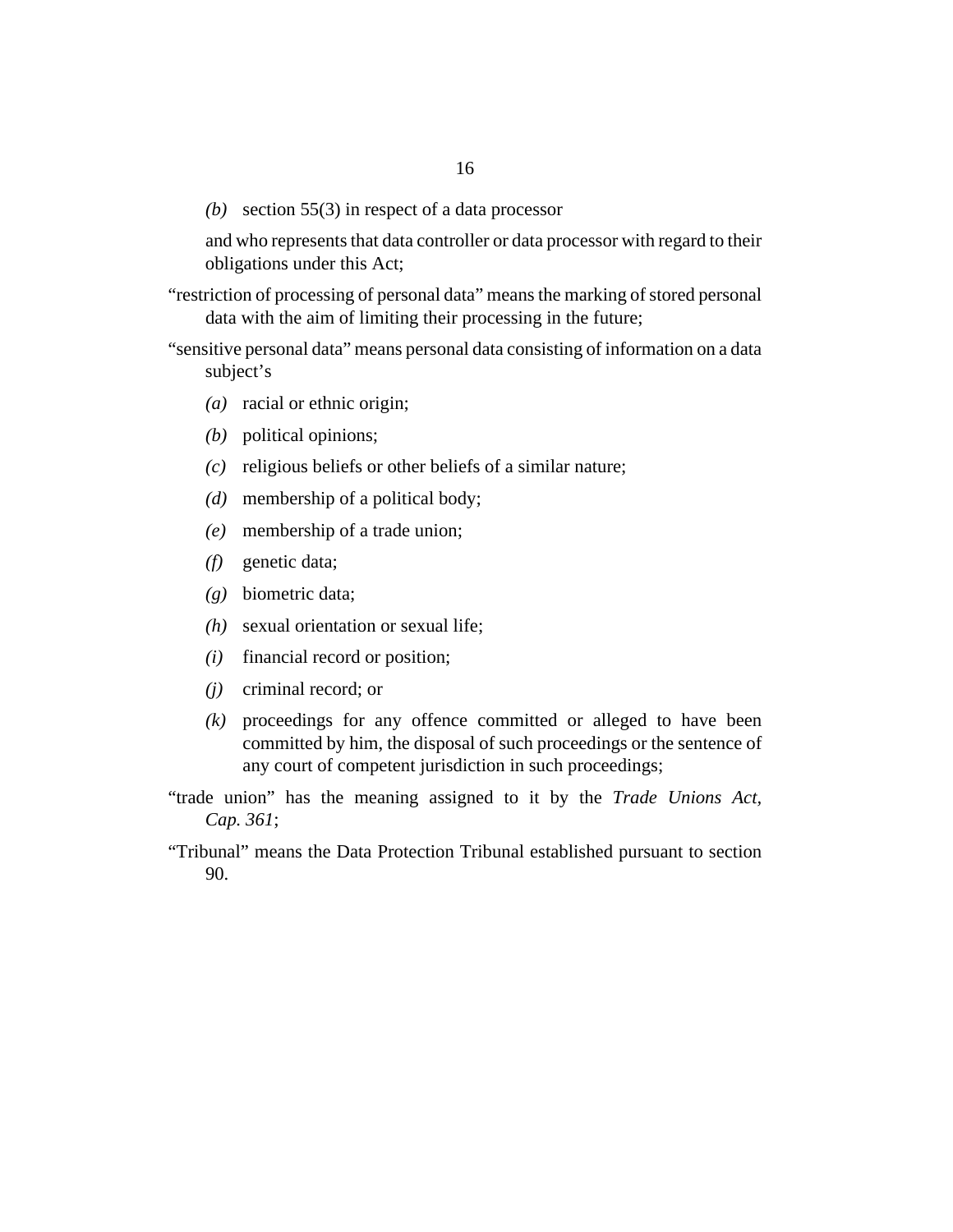## 17

#### <span id="page-16-0"></span>**Application of Act**

#### This Act applies to **3.**(1)

- (a) the processing of personal data in the context of the activities of a data controller or a data processor established in Barbados;
- (b) the processing of personal data of data subjects in Barbados by a data controller or a data processor not established in Barbados, where the processing activities are related to the offering of goods or services to data subjects in Barbados.
- For the purposes of subsection (1) "established in Barbados" means (2)
	- (a) an individual who is ordinarily resident in Barbados;
	- a body, association or other entity incorporated, organised, registered *(b)* or otherwise formed under any enactment; or
	- a person who does not fall within paragraph *(a)* or *(b)* but maintains in *(c)* Barbados an office, branch or agency through which he carries on any activity related to the processing of personal data.

### PART II

#### DATA PROTECTION PRINCIPLES

#### **Principles relating to processing of personal data**

- Personal data shall be **4.**(1)
	- processed lawfully, fairly and in a transparent manner in relation to the *(a)* data subject;
	- collected for specified, explicit and legitimate purposes and not further *(b)* processed in a manner that is incompatible with those purposes;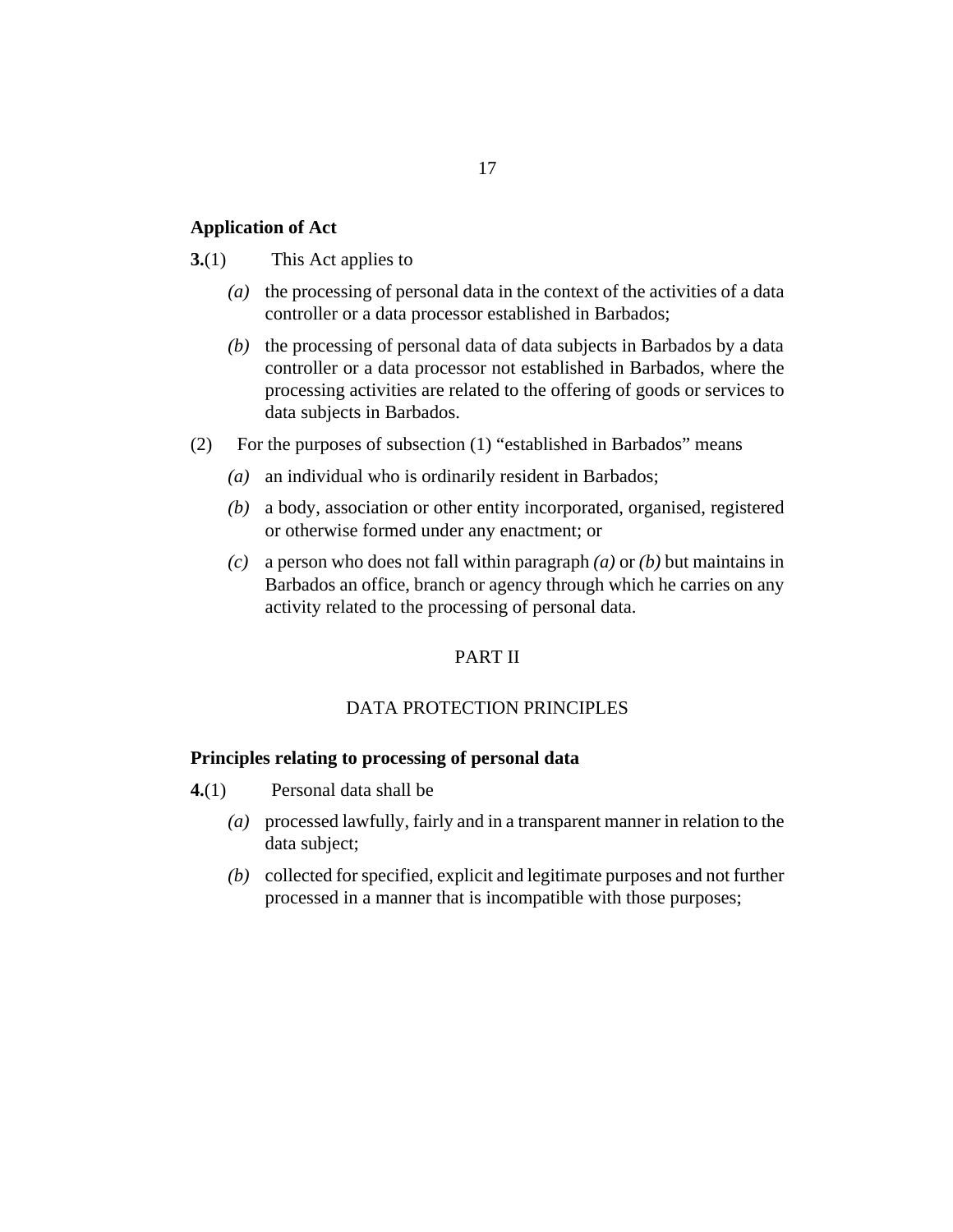- adequate, relevant and limited to what is necessary in relation to the *(c)* purposes for which they are processed;
- accurate and, where necessary, kept up to date and every reasonable *(d)* step shall be taken to ensure that personal data that is inaccurate, having regard to the purposes for which they are processed, are erased or rectified without delay;
- kept in a form which permits identification of data subjects for no *(e)* longer than is necessary for the purposes for which the personal data is processed; and
- processed in a manner that ensures appropriate security of the personal *(f)* data, including protection against unauthorised or unlawful processing and against accidental loss, destruction or damage, using appropriate technical or organisational measures.

A data controller shall, in relation to all of the personal data he processes, comply with the requirements set out in subsection (1). (2)

A data controller may specify the purpose for which personal data is obtained pursuant to subsection 1*(b)* (3)

- (a) in any notice given for the purposes of section  $5(3)(a)$  by the data controller to the data subject; or
- (b) in a notification given to the Commissioner pursuant to Part III.

In determining whether any disclosure of personal data is compatible with the purpose for which the data is obtained in accordance with subsection 1*(b)*, regard is to be had to the purpose for which the personal data is intended to be processed by any person to whom the data is disclosed. (4)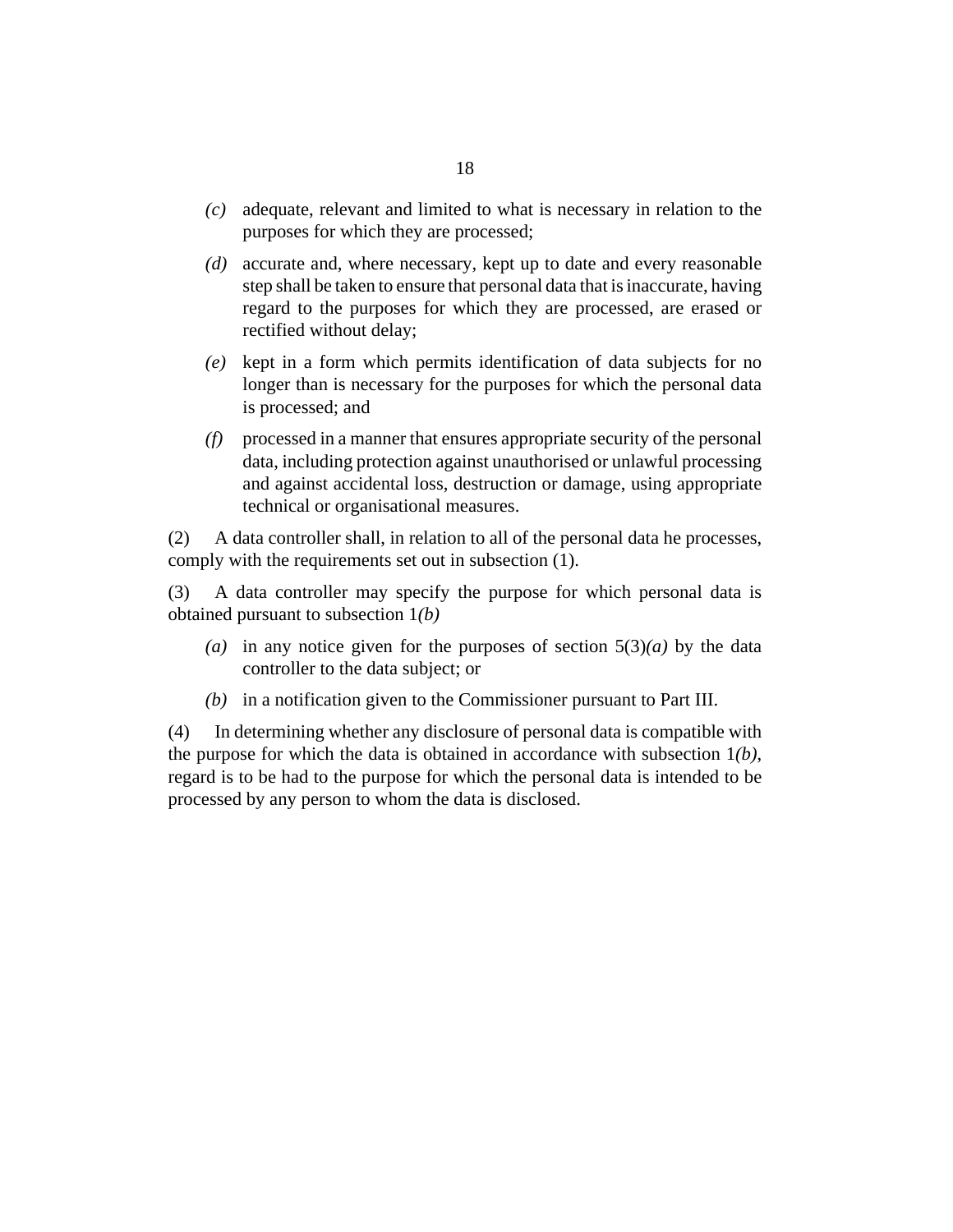Subsection 1*(d)* is not contravened by reason of any inaccuracy in personal data which accurately record information obtained by the data controller from the data subject or a third party in a case where (5)

- having regard to the purpose for which the data was obtained and *(a)* further processed, the data controller has taken reasonable steps to ensure the accuracy of the data; and
- $(b)$  the data subject has notified the data controller of the data subject's view that the data is inaccurate and the data indicates that fact.

Pursuant to subsection 1*(f),* having regard to the state of technological development and the cost of implementing any measures, the measures must ensure a level of security appropriate to (6)

- $(a)$  the harm that might result from such unauthorised or unlawful processing or accidental loss, destruction or damage; and
- $(b)$  the nature of the data to be protected.

The data controller shall take reasonable steps to ensure that his employees who have access to the personal data comply with the requirements set out in subsection  $(1)$ . (7)

Pursuant to subsection 1*(f)*, where processing of personal data is carried out by a data processor on behalf of a data controller, the data controller shall (8)

- (a) choose a data processor who provides sufficient guarantees in respect of the technical and organisational security measures governing the processing to be carried out; and
- (b) take reasonable steps to ensure compliance with the measures referred to in paragraph (a).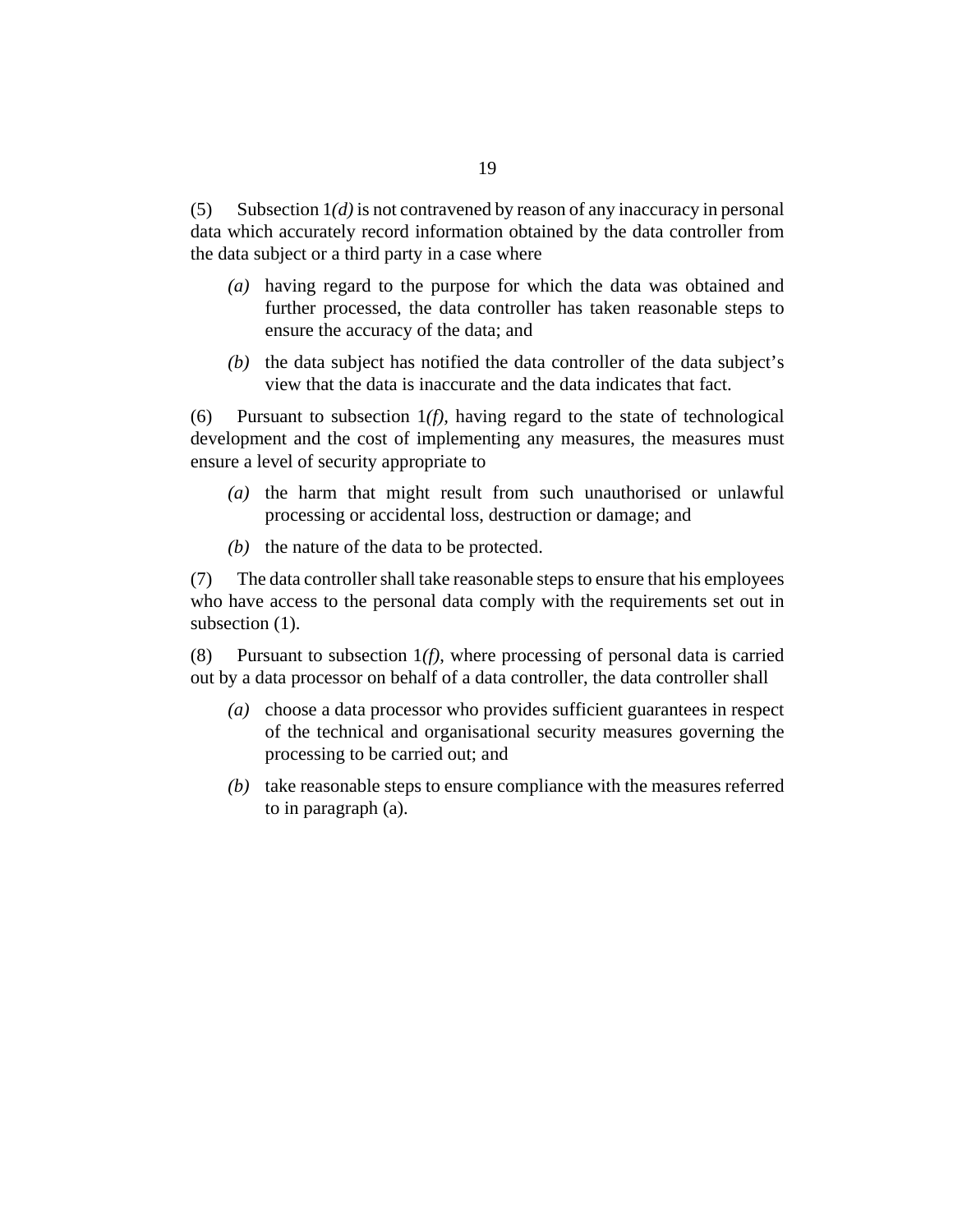<span id="page-19-0"></span>Where processing of personal data is carried out by a data processor on behalf of a data controller, the data controller is not to be regarded as complying with subsection 1*(f)* unless (9)

- ( $a)$ ) the processing is carried out under a contract
	- which is made or evidenced in writing; and (i)
	- (ii) under which the data processor is to act only on instructions from the data controller; and
- $(b)$  the contract requires the data processor to comply with obligations equivalent to those imposed on a data controller by subsection 1*(f)*.

A person who fails to comply with the requirements set out in subsection (10) (1) is guilty of an offence and is liable on summary conviction to a fine of \$500 000 or to imprisonment for 3 years or to both.

## **Fairness of processing**

In determining whether personal data is processed fairly, regard is to be had to the method by which it is obtained, including in particular whether any person from whom the personal data is obtained is deceived or misled as to the purpose or purposes for which the personal data is to be processed. **5.**(1)

Subject to subsection (3), personal data is to be treated as having been obtained fairly if the personal data consists of information obtained from a person who is (2)

- authorised by or under any enactment to supply the data; or *(a)*
- (b) required to supply by the data any convention or other instrument imposing an international obligation on Barbados.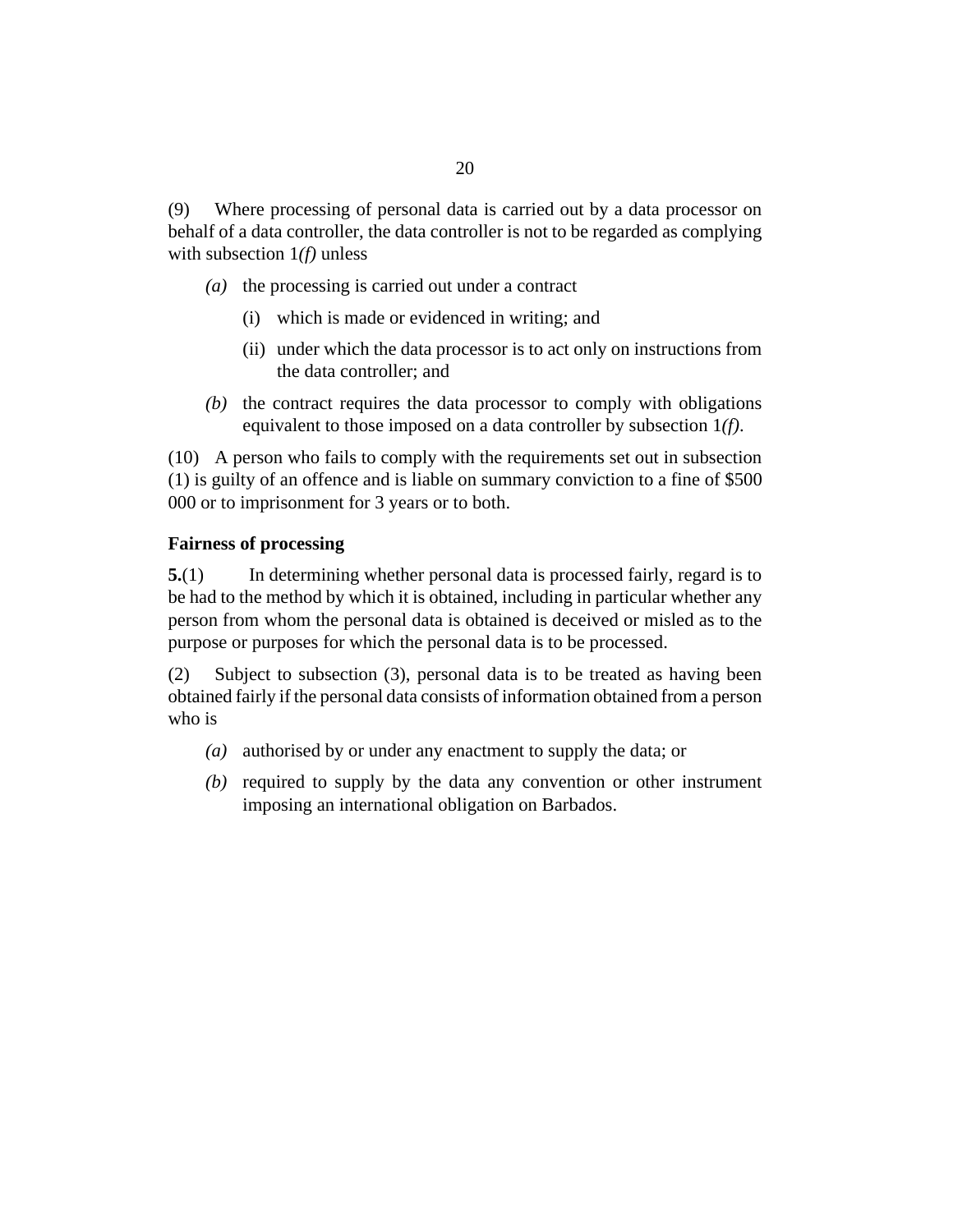- Personal data is not to be treated as processed fairly unless (3)
	- in the case of data obtained from the data subject, the data controller *(a)* ensures so far as practicable that the data subject has, is provided with, or has readily available to him, the following information:
		- the identity of the data controller; (i)
		- where a data controller has nominated a representative for the (ii) purposes of this Act, the identity of that representative;
		- (iii) the purpose or purposes for which the data is intended to be processed; and
		- (iv) any further information which is necessary, having regard to the specific circumstances in which the data is or is to be processed, to enable processing in respect of the data subject to be fair; and
	- in any other case, the data controller ensures so far as practicable that, *(b)* before the relevant time or as soon as practicable after that time, the data subject is provided with, or has readily available to him, the information specified in subparagraphs (i) to (iv) of paragraph *(a)*.
- For the purposes of subsection  $(3)(b)$ , "the relevant time" means (4)
	- $(a)$  the time when the data controller first processes the data; or
	- $(b)$  in a case where at that time disclosure to a third party within a reasonable period is envisaged,
		- if the data is in fact disclosed to such a person within that period, the time when the data is first disclosed; (i)
		- if within that period the data controller becomes, or ought to become aware that the data is unlikely to be disclosed to such a person within that period, the time when the data controller does become, or ought to become, so aware; or (ii)
		- (iii) in any other case, the end of that period.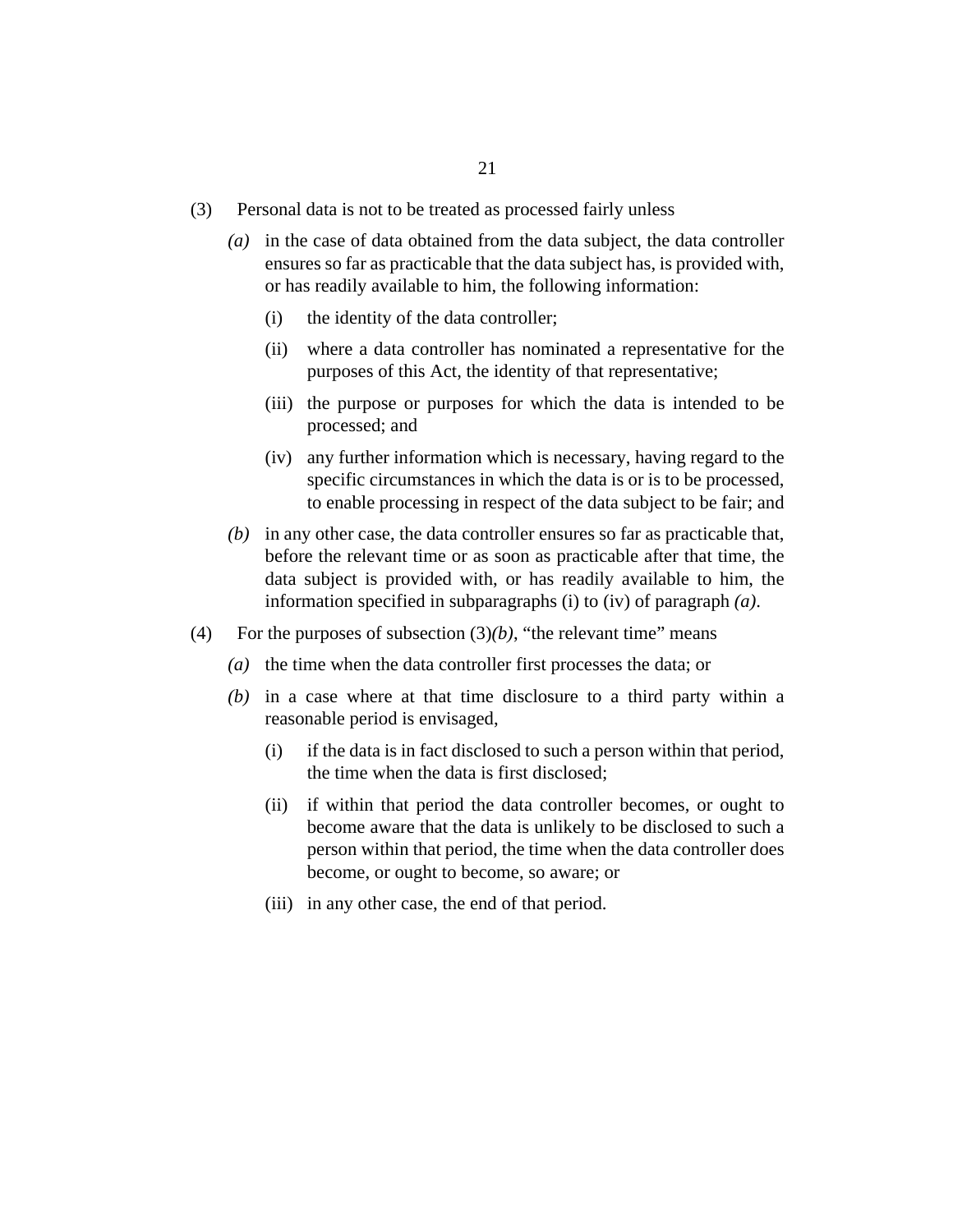#### <span id="page-21-0"></span>**Lawfulness of processing**

- Processing shall be lawful where **6.**(1)
	- the data subject has given consent to the processing of his personal data for one or more specific purposes; or *(a)*
	- $(b)$  the processing is necessary
		- for the performance of a contract to which the data subject is a party; (i)
		- for the taking of steps at the request of the data subject with a view to entering into a contract; (ii)
		- for compliance with any legal obligation to which the data controller is subject, other than an obligation imposed by contract;  $(iii)$
		- in order to protect the vital interests of the data subject;  $(iv)$
		- for the administration of justice; (v)
		- for the exercise of any functions of either House of Parliament; (vi)
		- (vii) for the exercise of any functions conferred on any person by or under any enactment;
		- (viii) for the exercise of any functions of a public authority;
		- for the purposes of legitimate interests pursued by the data controller or by the third party to whom the data is disclosed, except where the processing is unwarranted in any particular case by reason of prejudice to the rights and freedoms or legitimate interests of the data subject; or  $(ix)$
		- processing is necessary for the purposes of the legitimate interests pursued by the data controller or by a third party, except where such interests are overridden by the interests or fundamental rights and freedoms of the data subject which (x)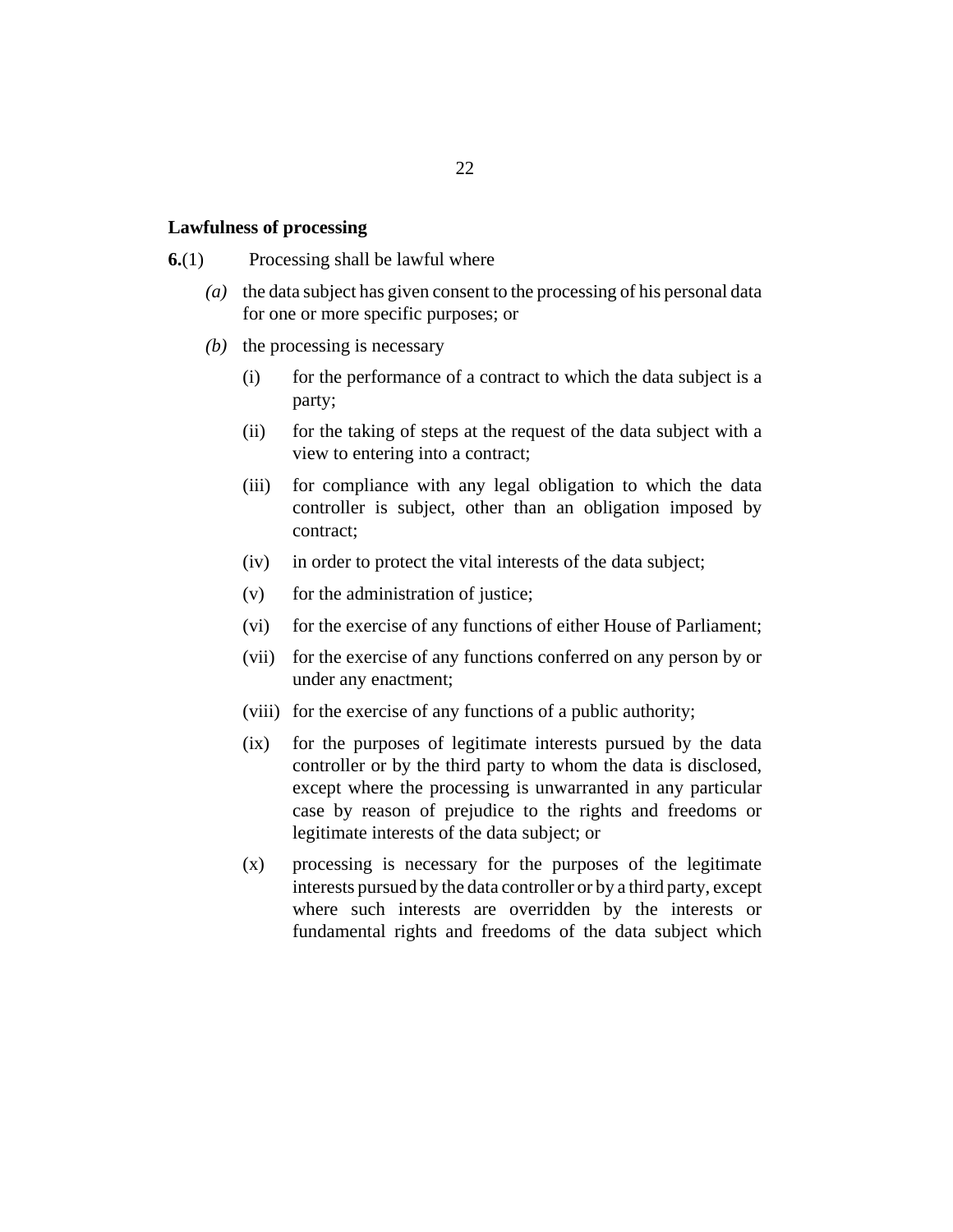require protection of personal data, in particular where the data subject is a child.

<span id="page-22-0"></span>Subsection  $(1)(b)(x)$  shall not apply to processing carried out by public authorities in the performance of their tasks. (2)

## **Conditions for consent**

Where processing is based on consent, the data controller shall demonstrate that the data subject has consented to processing of his personal data. **7.**(1)

Where the data subject's consent is given in the context of a written declaration which also concerns other matters, the request for consent shall be presented in a manner which is clearly distinguishable from the other matters, in an intelligible and easily accessible form, using clear and plain language. (2)

A data subject has the right to withdraw his consent in respect of the processing of his personal data at any time and the data controller shall inform the data subject of his right to withdraw prior to him giving consent to the data controller to process his personal data. (3)

The withdrawal of consent by the data subject shall not affect the lawfulness of processing based on consent before its withdrawal. (4)

In determining whether consent is freely given, the data controller shall take into account whether the performance of a contract, including the provision of a service, is conditional on consent to the processing of personal data that is not necessary for the performance of that contract. (5)

#### **Conditions applicable to child's consent**

The processing of a child's personal data shall be lawful only where and to the extent that consent is given or authorised by the parent or guardian of the child. **8.**(1)

The data controller shall make reasonable efforts to verify in such cases that consent is given or authorised by the parent or guardian of a child, taking into consideration available technology. (2)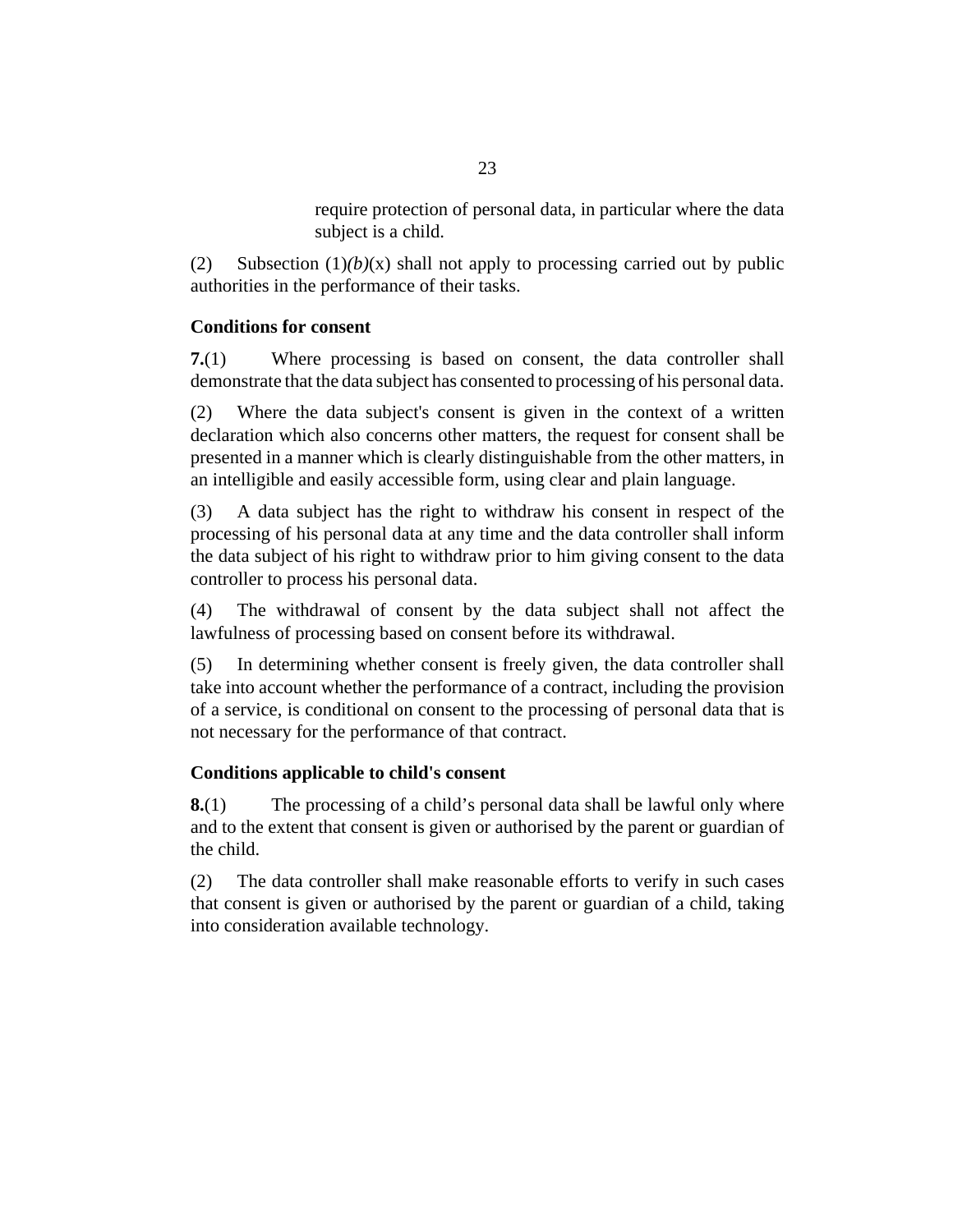<span id="page-23-0"></span>Subsection (1) shall not affect contract law under any enactment in respect of the validity, formation or effect of a contract in relation to a child. (3)

#### **Processing of sensitive personal data**

- Processing of sensitive personal data shall be prohibited unless **9.**(1)
	- ( $a$ ) the data subject gives his consent to the processing;
	- (b) the processing is necessary for the purposes of exercising or performing any right or obligation which is conferred or imposed by law on the data controller in connection with employment;
	- $(c)$  the processing is necessary in order to protect the vital interests of the data subject or another person, in a case where
		- (i) consent cannot be given by or on behalf of the data subject; or
		- (ii) the data controller cannot reasonably be expected to obtain the consent of the data subject;
	- (d) the processing is necessary in order to protect the vital interests of another person, in a case where consent by or on behalf of the data subject has been unreasonably withheld;
	- the processing *(e)*
		- is carried out in the course of its legitimate activities by any body or association which (i)
			- (A) is not established or conducted for profit; and
			- (B) exists for political, philosophical, religious or trade union purposes;
		- (ii) is carried out with appropriate safeguards for the rights and freedoms of data subjects;
		- (iii) relates only to individuals who either are members of the body or association or have regular contact with it in connection with its purposes; and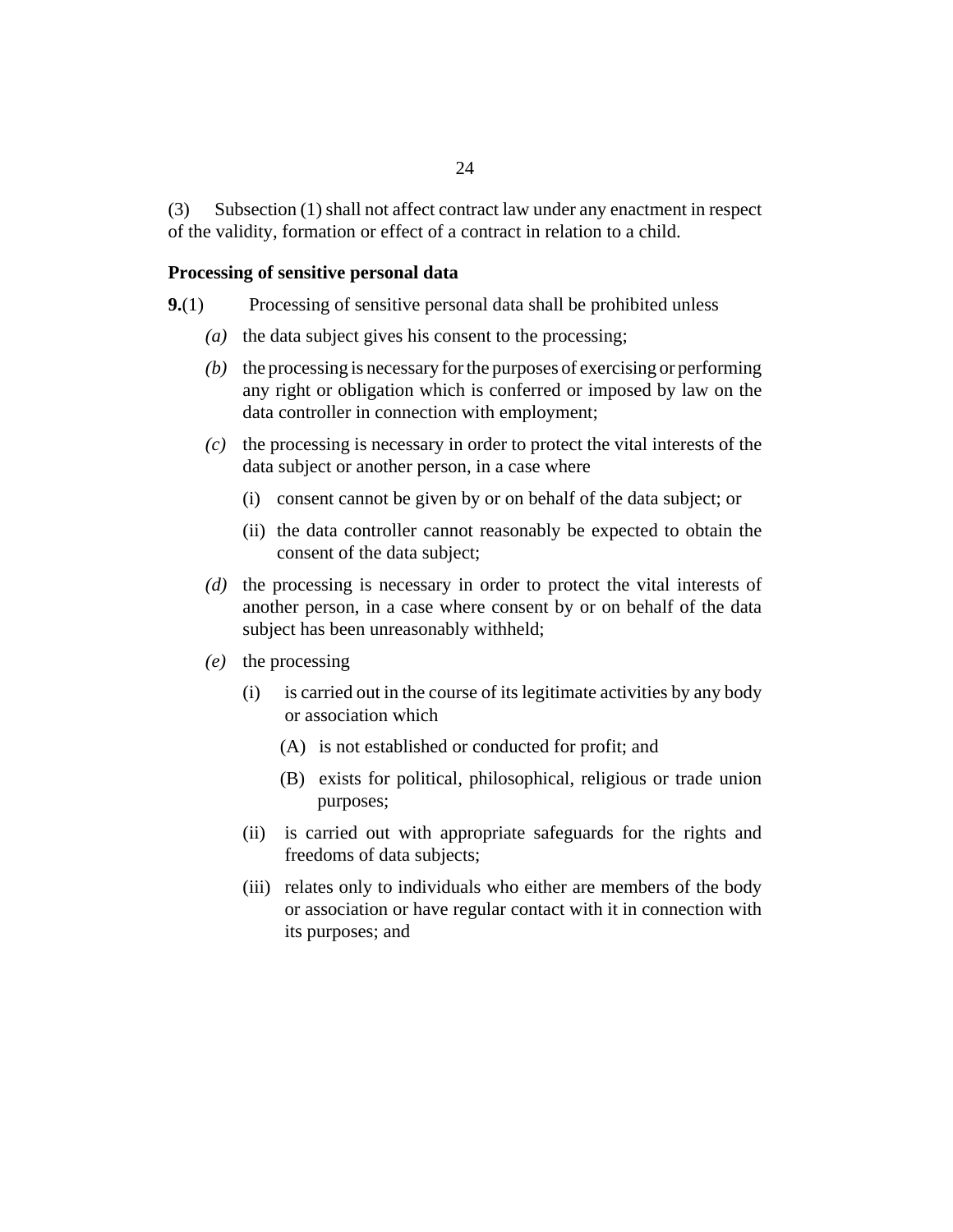- (iv) does not involve disclosure of the personal data to a third party without the consent of the data subject;
- $(f)$  the information contained in the personal data has been made public as a result of steps deliberately taken by the data subject;
- the processing is necessary *(g)*
	- for the purpose of, or in connection with, any legal proceedings including prospective legal proceedings; (i)
	- (ii) for the purpose of obtaining legal advice; or
	- (iii) otherwise for the purposes of establishing, exercising or defending legal rights;
- $(h)$  the processing is necessary for the administration of justice;
- the processing is necessary for the exercise of any functions of either House of Parliament; *(i)*
- (*j*) the processing is necessary for the exercise of any functions conferred on any person by or under an enactment;
- $(k)$  the processing is necessary for the exercise of any functions of a public authority;
- the processing is necessary for medical purposes and is undertaken by *(l)*
	- a health care professional; or (i)
	- (ii) a person who in the circumstances owes a duty of confidentiality which is equivalent to that which would arise if that person were a health care professional;
- (*m*) the processing
	- is of sensitive personal data consisting of information as to racial or ethnic origin; and (i)
	- (ii) is necessary for the purpose of identifying or keeping under review, the existence or absence of equality of opportunity or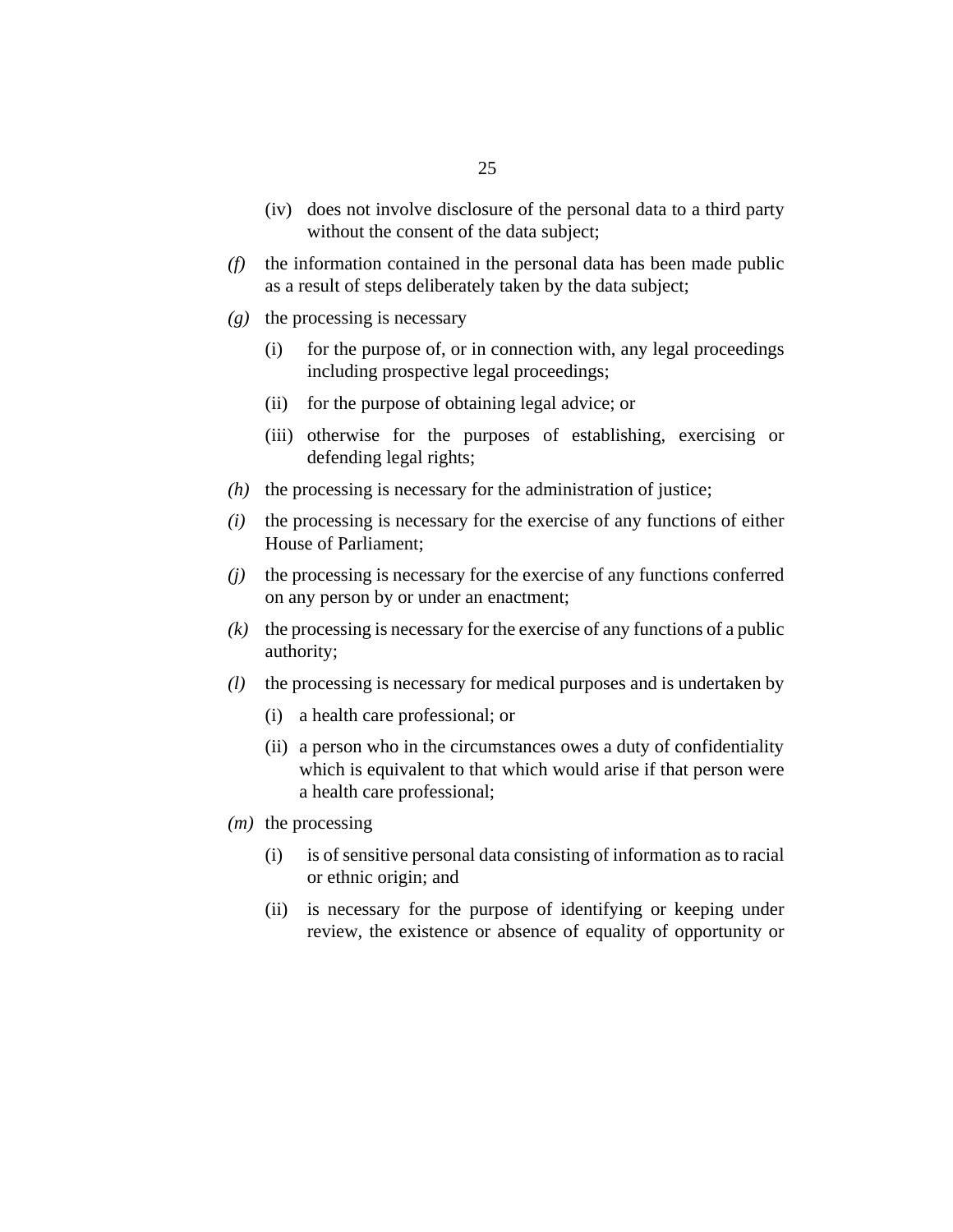<span id="page-25-0"></span>treatment between persons of different racial or ethnic origins, with a view to enabling such equality to be promoted or maintained; and

(iii) is carried out with appropriate safeguards for the rights and freedoms of data subjects.

The Minister may by order specify circumstances other that those identified in subsection (1) where sensitive personal data may be processed. (2)

An order made pursuant to subsection (2) is subject to negative resolution. (3)

For the purposes of subsection  $(1)(l)$  "medical purposes" includes the purposes of preventative medicine, medical diagnosis, medical research, the provision of care and treatment and the management of health care services. (4)

## PART III

#### RIGHTS OF A DATA SUBJECT

#### **Right of access**

A data subject has the right **10.**(1)

- to be informed by a data controller whether personal data of that data *(a)* subject is being processed by or on behalf of the data controller;
- where personal data of the data subject is being processed by or on *(b)* behalf of the data controller, to request from, and to be given by, the data controller, a description of
	- the purposes of the processing; (i)
	- the categories of personal data concerned; (ii)
	- the recipients or categories of recipient to whom the personal data has been or will be disclosed, in particular recipients in other countries or international organisations; (iii)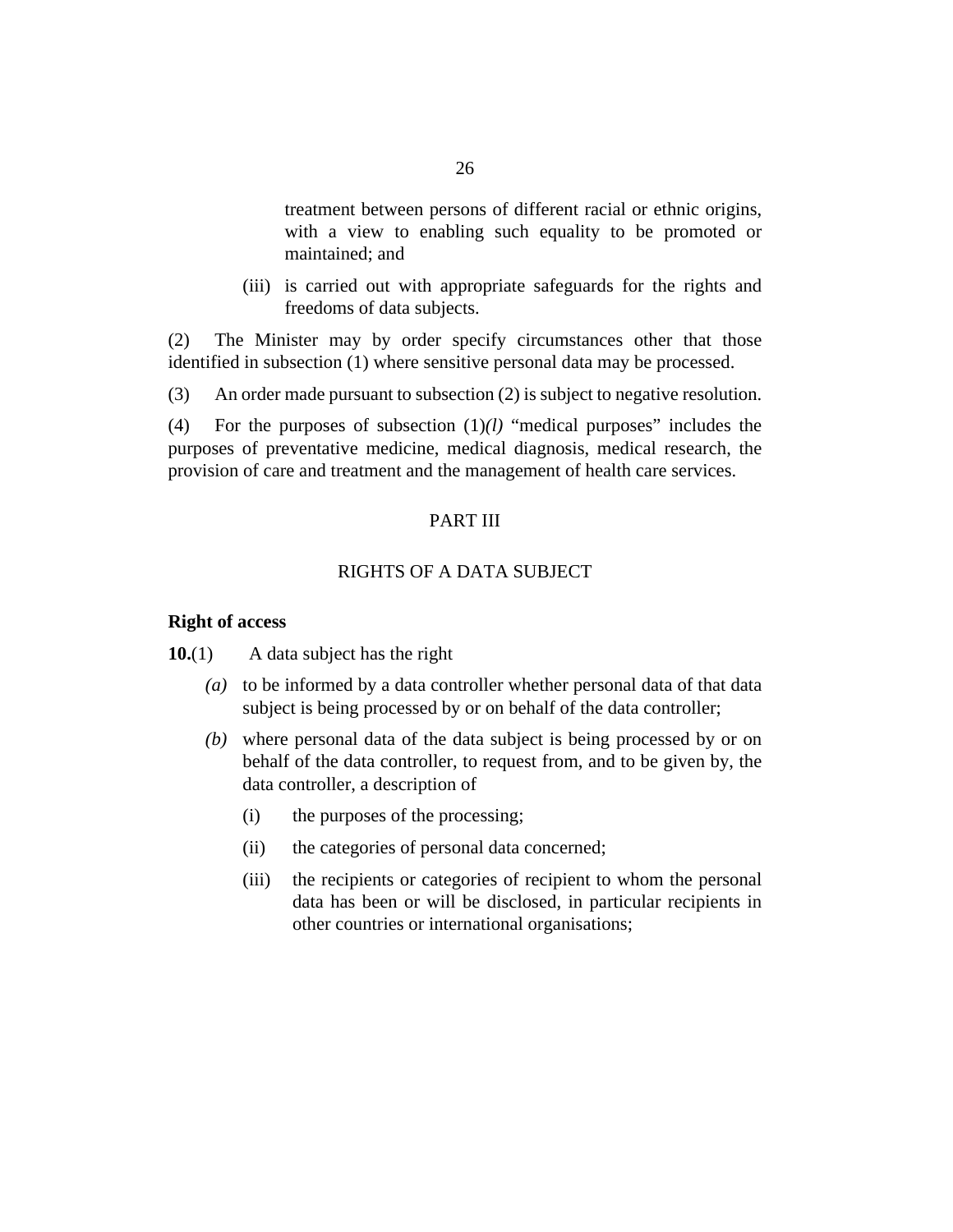- where possible, the envisaged period for which the personal data will be stored, or, if not possible, the criteria used to determine that period;  $(iv)$
- the existence of the right to request from the data controller rectification or erasure of personal data or restriction of processing of personal data concerning the data subject or to object to such processing; (v)
- the right to lodge a complaint with the Commissioner; (vi)
- (vii) any available information as to their source, where the personal data is not collected from the data subject;
- (viii) the existence of automated decision-making, including profiling, referred to in section 18 and, at least in those cases, meaningful information about the logic involved, as well as the significance and the envisaged consequences of such processing for the data subject.

Where personal data is transferred to another country or to an international organisation, the data subject shall have the right to be informed of the appropriate safeguards pursuant to section 24. (2)

The data controller shall provide a copy of the personal data undergoing processing to the data subject and where more copies are requested by the data subject, the data controller may charge a reasonable fee based on administrative costs. (3)

Where the data subject makes the request for personal data by electronic means, and unless otherwise requested by the data subject, the personal data shall be provided in electronic form. (4)

The right of the data subject to obtain a copy of personal data referred to subsection (3) shall not adversely affect the rights and freedoms of other data subjects. (5)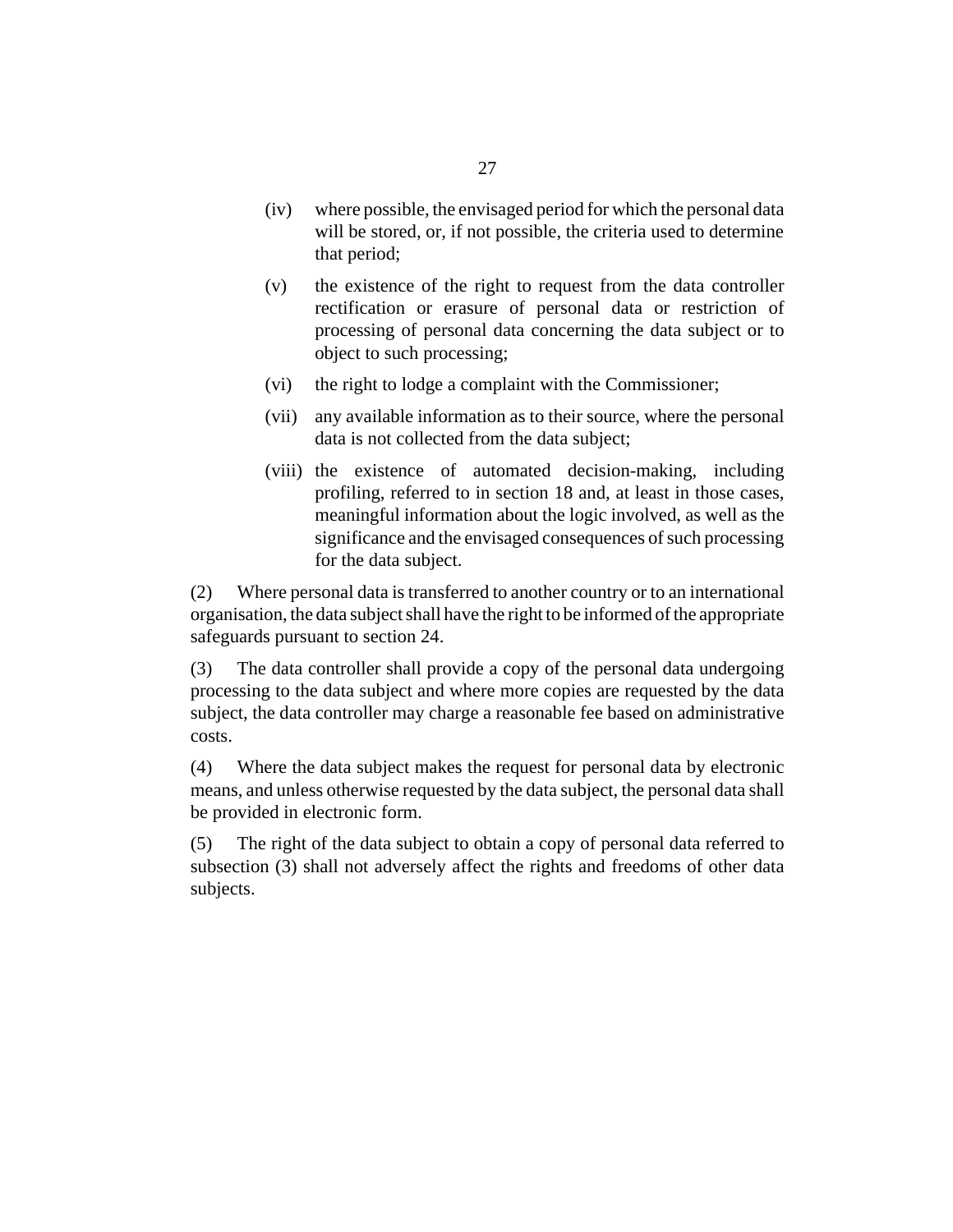## <span id="page-27-0"></span>**Right to rectification**

The data subject shall have the right to obtain from the data controller, without undue delay, the rectification of inaccurate personal data concerning him. **11.**(1)

Taking into account the purposes of the processing, the data subject shall have the right to have incomplete personal data completed by the data controller, including by means of providing a supplementary statement. (2)

## **Right to erasure**

The data subject shall have the right to obtain from the data controller the erasure of personal data concerning him without undue delay. **12.**(1)

The data controller shall erase personal data, without undue delay, where one of the following grounds applies (2)

- (a) the personal data is no longer necessary in relation to the purposes for which it was collected or otherwise processed;
- $(t)$  the data subject withdraws consent where the .processing is done pursuant to section  $6(1)(a)$  or section  $9(1)(a)$ , and where there is no other legal ground for the processing;
- (c) the data subject objects to the processing pursuant to section 16 and there are no overriding legitimate grounds for the processing, or the data subject objects to the processing pursuant to section 17;
- $(d)$  the personal data has been unlawfully processed;
- the personal data has to be erased in compliance with a legal obligation *(e)* in Barbados to which the data controller is subject.

Where the data controller has made the personal data public and is obliged pursuant to subsection (1) or (2) to erase the personal data, the data controller, taking account of available technology and the cost of implementation, shall take reasonable steps, including technical measures, to inform data controllers who are processing the personal data that the data subject has requested the erasure (3)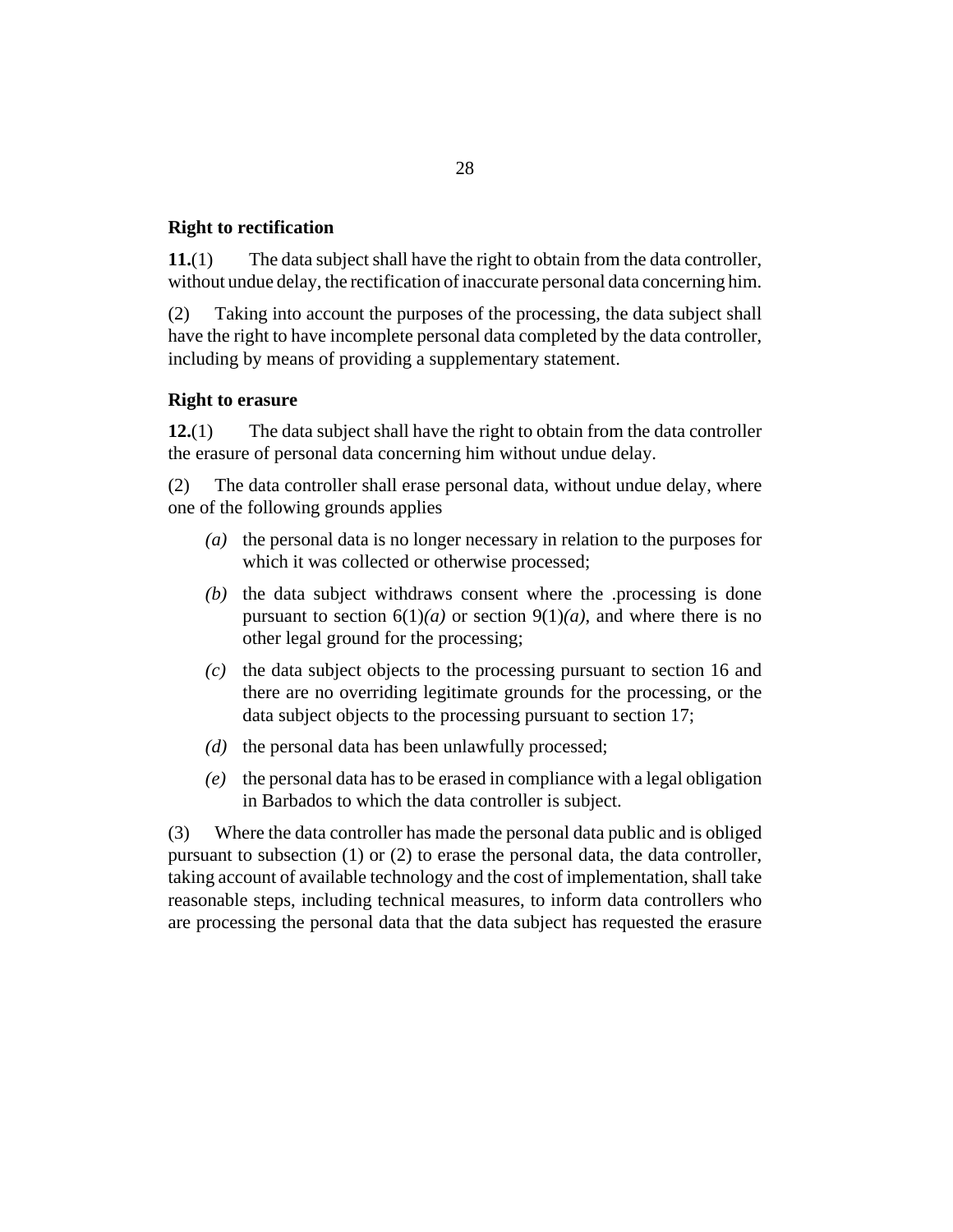<span id="page-28-0"></span>Subsections (1), (2) and (3) shall not apply to the extent that processing is necessary (4)

- (a) for exercising the right of freedom of expression and information;
- (b) for compliance with a legal obligation which requires processing by any enactment to which the data controller is subject or for the performance of a task carried out in the public interest or in the exercise of official authority vested in the data controller;
- $\alpha$  for reasons of public interest in the area of public health;
- (d) for archiving for the purposes of research, history or statistics in accordance with section 35; or
- for the establishment, exercise or defence of legal claims. *(e)*

## **Right to restriction of processing**

The data subject shall have the right to obtain from the data controller restriction of processing of personal data where one of the following applies: **13.**(1)

- (a) the accuracy of the personal data is contested by the data subject, for a period enabling the data controller to verify the accuracy of the personal data;
- $(b)$  the processing is unlawful and the data subject opposes the erasure of the personal data and requests the restriction of their use instead;
- (c) the data controller no longer needs the personal data for the purposes of the processing, but they are required by the data subject for the establishment, exercise or defence of legal claims;
- (d) the data subject has objected to processing pursuant to section 16 pending the verification whether the legitimate grounds of the data controller override those of the data subject.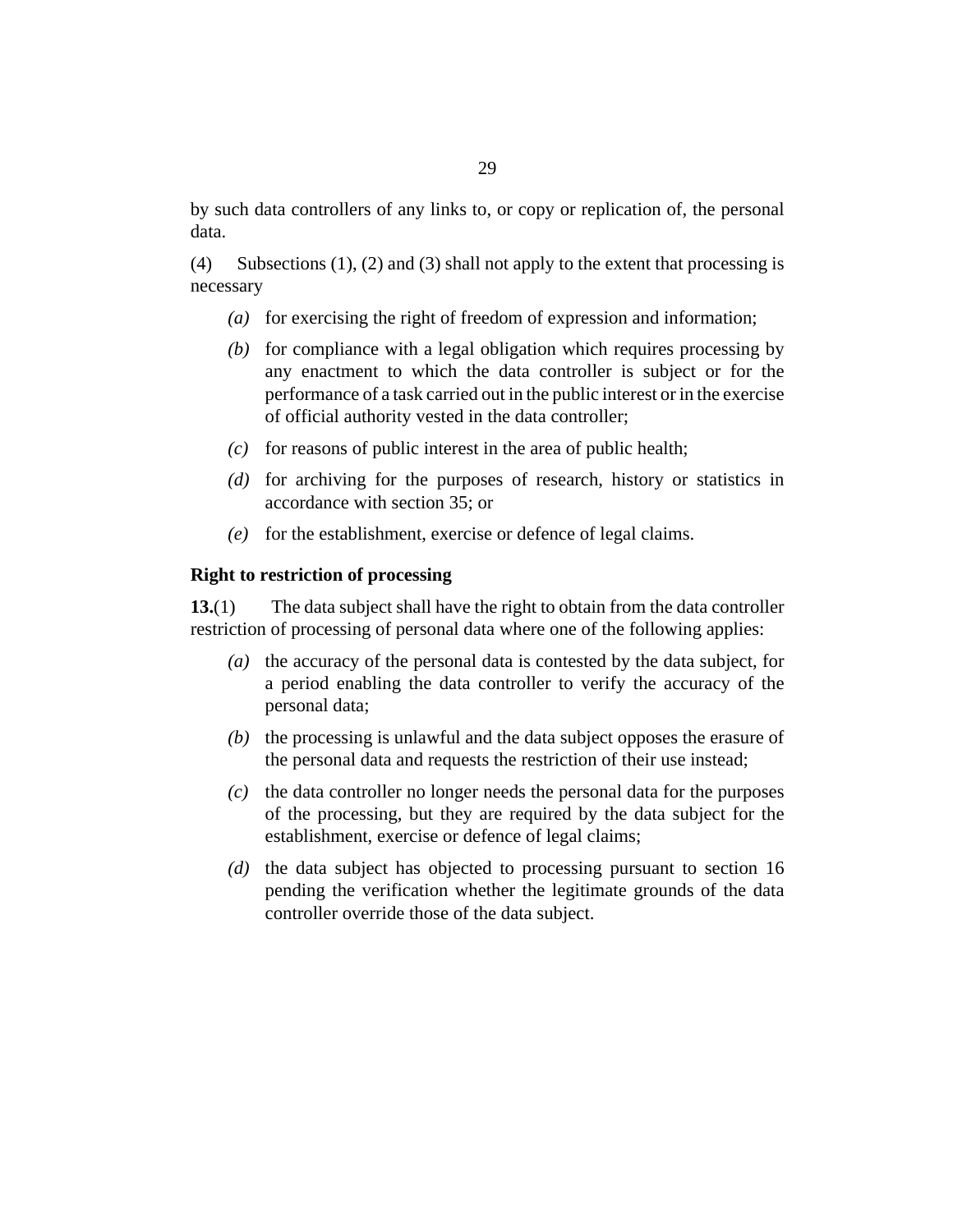<span id="page-29-0"></span>Where processing has been restricted under subsection (1), the personal data shall, with the exception of storage, only be processed (2)

- with the data subject's consent; *(a)*
- (b) for the establishment, exercise or defence of legal claims;
- $f(c)$  for the protection of the rights of another person; or
- (d) for reasons of important public interest of Barbados.

A data subject who has obtained restriction of processing of personal data pursuant to subsection (1) shall be informed by the data controller before the restriction of processing of personal data is removed pursuant to subsection (2). (3)

## **Notification regarding rectification or erasure of personal data or restriction of processing of personal data**

- The data controller shall communicate any **14.**(1)
	- (a) rectification of personal data pursuant to section 11;
	- (b) erasure of personal data pursuant to section 12; or
	- restriction of processing of personal data pursuant to section 13 *(c)*

to each recipient to whom the personal data has been disclosed, unless this proves impossible or involves disproportionate effort.

The data controller shall inform the data subject about those recipients where the data subject requests such information. (2)

#### **Right to data portability**

The data subject has the right to receive the personal data concerning him, which he has provided to a data controller, in a structured, commonly used and machine-readable format. **15.**(1)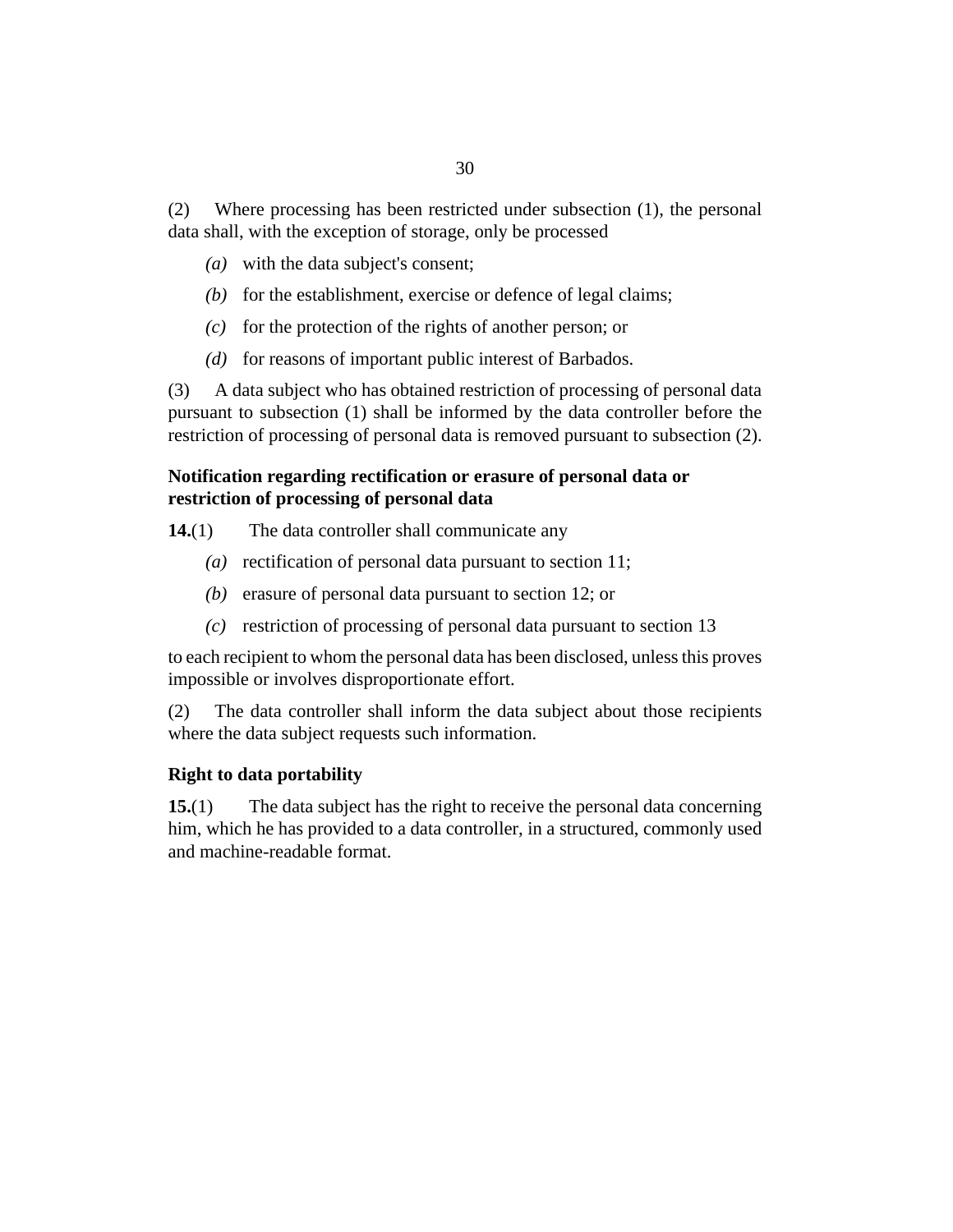<span id="page-30-0"></span>The data subject has the right to transmit the personal data concerning him, which he has provided to a data controller to another data controller without hindrance where (2)

- (a) the processing is based on consent pursuant to section  $6(1)(a)$  or section  $9(1)(a)$  or on a contract pursuant to section  $6(1)(b)(i)$ ; and
- $(b)$  the processing is carried out by automated means.

In exercising his right to data portability pursuant to subsections (1) and (2), the data subject shall have the right to have his personal data transmitted directly from one data controller to another, where technically feasible. (3)

The exercise of the right referred to in subsection (1) shall be exercised without prejudice to section 12. (4)

The exercise of the right referred to in subsection (1) shall not apply to processing necessary for the performance of a task carried out in the public interest or in the exercise of official authority vested in the data controller. (5)

The exercise of the right referred to in subsection (1) shall not adversely affect the rights and freedoms of other data subjects. (6)

#### **Right to prevent processing likely to cause damage or distress**

Subject to subsection (2), a data subject is entitled, by a written notice, to require the data controller at the end of a 21 day period to cease, or not to begin, processing, or processing for a specified purpose or in a specified manner, any personal data in respect of which he is the data subject, on the ground that **16.**(1)

- (a) the processing of the data or the data controller's processing for that purpose or in that manner is causing or is likely to cause substantial damage or distress to the data subject or another; and
- $(b)$  the damage or distress is or would be unwarranted.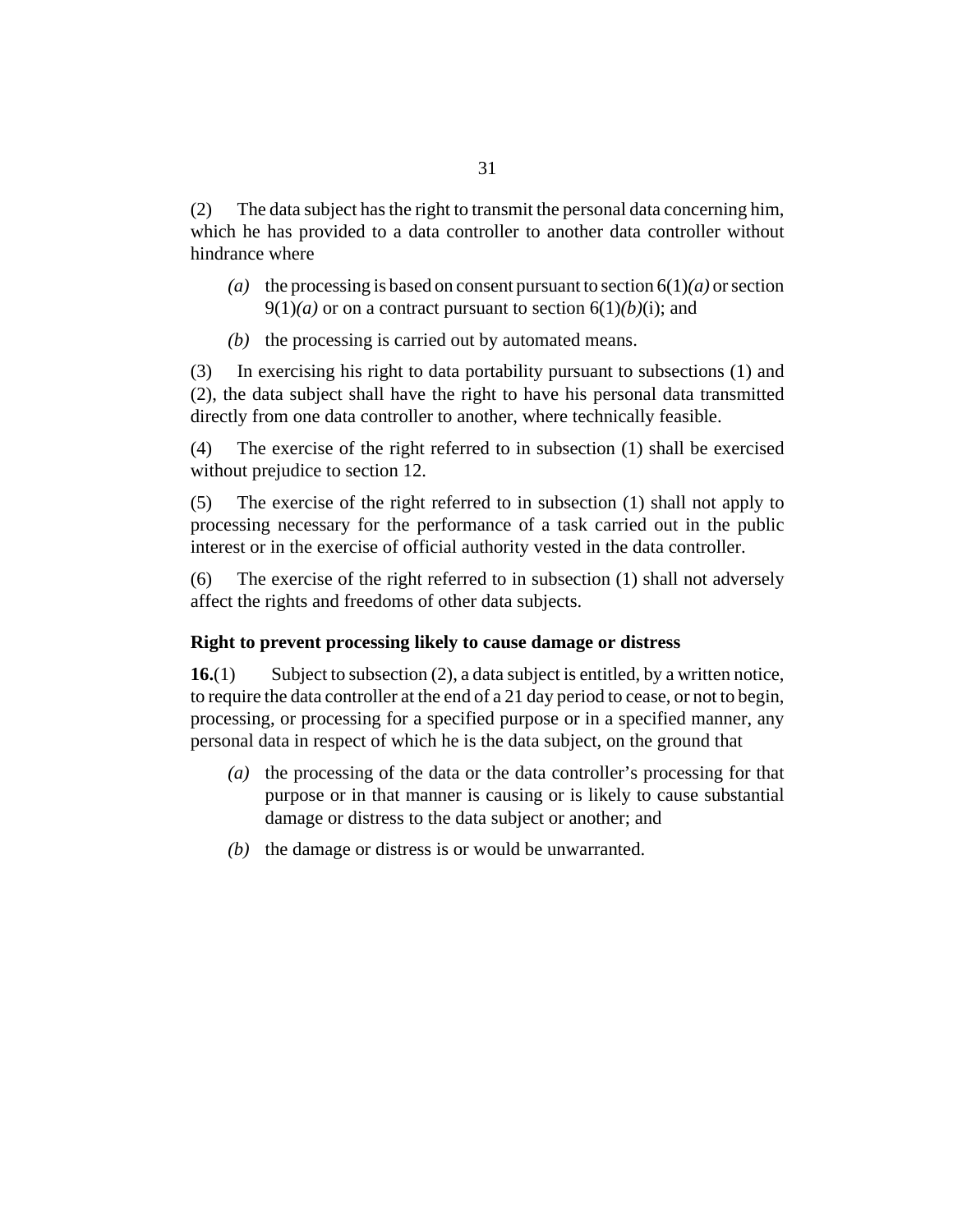- <span id="page-31-0"></span>Subsection (1) does not apply (2)
	- (a) in a case where any of the conditions in section  $6(1)(a)$  or  $(b)(i)$ , (ii), (iii) or (iv) is satisfied; or
	- (b) in such other cases as the Minister may prescribe by order.

The data controller shall, within 21 days of receiving a notice under subsection (1), give the data subject written notice stating (3)

- (a) that he has complied or intends to comply with the data subject's notice;
- $(t)$  the reasons for his refusal to comply with the data subject's notice; or
- $(c)$  the reasons for complying with part of the data subject's notice and the extent of that compliance.

Where the High Court is satisfied, on the application of a data subject who has given notice under subsection (1), that the data controller in question has failed to comply with the notice, the Court may order the data controller to take such steps for complying with the notice as the Court sees fit. (4)

#### **Right to prevent processing for purposes of direct marketing**

A person is entitled at any time, by a written notice to a data controller, to require the data controller at the end of a 21 day period to cease processing for the purposes of direct marketing, personal data in respect of which he is the data subject. **17.**(1)

Where the High Court is satisfied, on the application of a data subject who has given notice under subsection (1), that the data controller has failed to comply with the notice, the Court may order the data controller to take such steps for complying with the notice as the Court sees fit. (2)

For the purposes of this section "direct marketing" means the communication, by whatever means, of any advertising or marketing material which is directed to particular individuals. (3)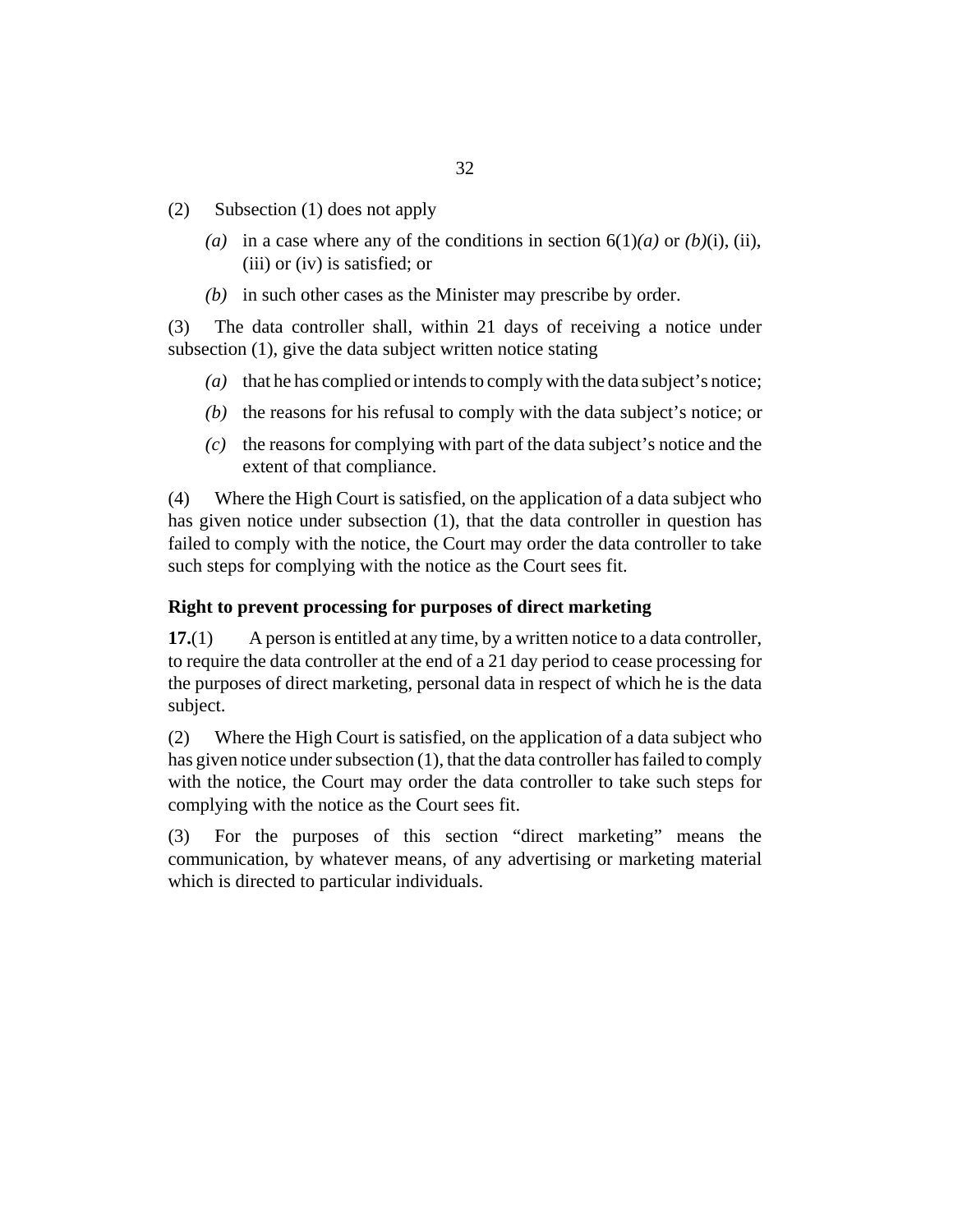#### <span id="page-32-0"></span>**Automated individual decision-making, including profiling**

The data subject has the right not to be subject to a decision based solely on automated processing, including profiling, which produces legal effects concerning him or similarly significantly affects him. **18.**(1)

Subsection (1) shall not apply where the automated processing or profiling of personal data is (2)

- necessary for entering into, or performance of, a contract between the *(a)* data subject and a data controller;
- authorised by any enactment to which the data controller is subject and *(b)* which also lays down suitable measures to safeguard the data subject's rights and freedoms and legitimate interests; or
- based on the data subject's consent. *(c)*

In the cases referred to in subsection (2)*(a)* and *(c)*, the data controller shall implement suitable measures to safeguard the data subject's rights and freedoms and legitimate interests. (3)

Subsection (2) shall not apply to sensitive personal data unless it is in the public interest and suitable measures to safeguard the data subject's rights and freedoms and legitimate interests are in place. (4)

## **Information to be provided where personal data is collected from the data subject**

Where personal data relating to a data subject is collected from the data subject, the data controller shall, at the time when personal data is obtained, provide the data subject with the following: **19.**(1)

- (a) the identity and the contact details of the data controller and, where applicable, of the data controller's representative;
- $(b)$  the contact details of the data privacy officer, where applicable;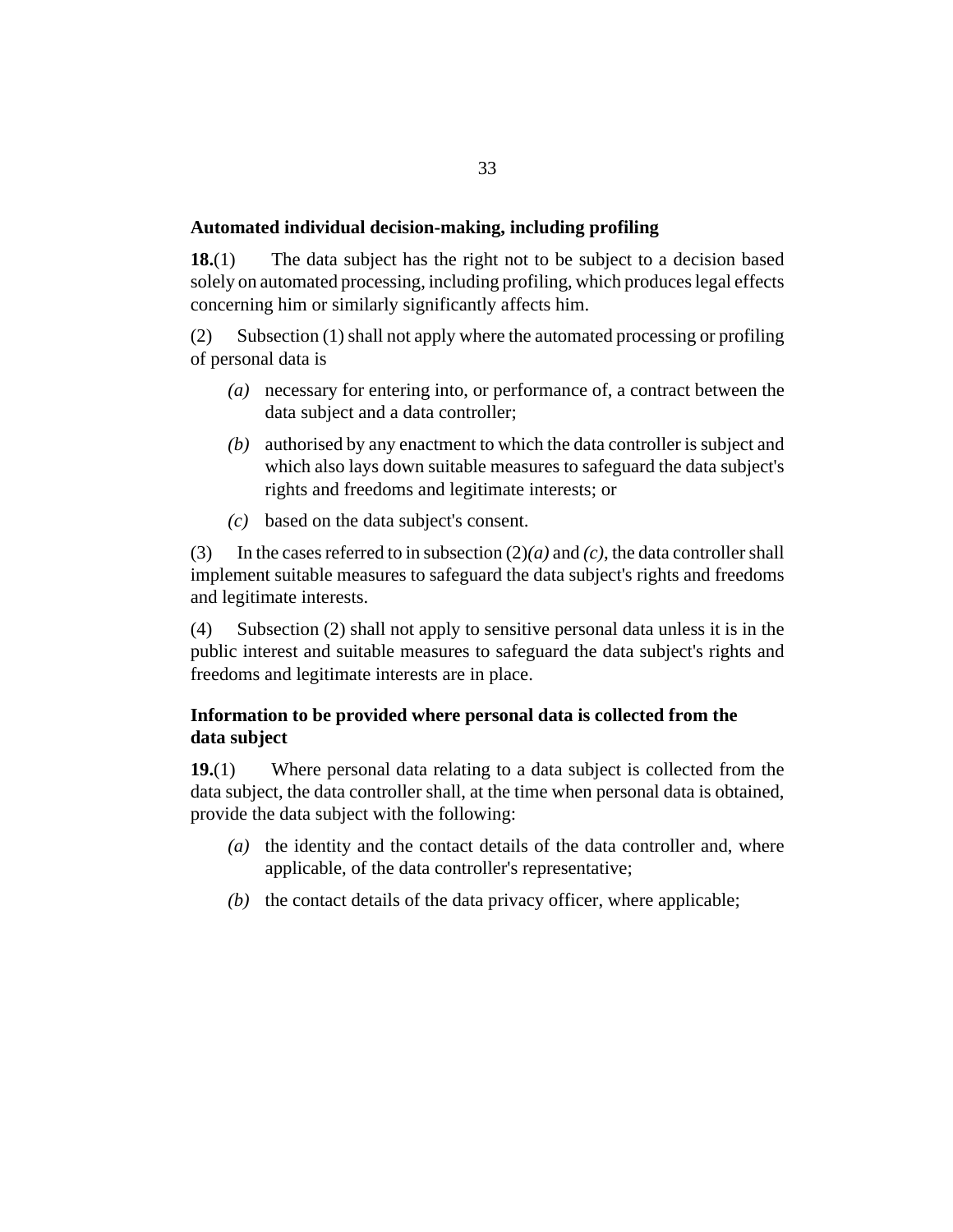- $\alpha$  the purposes of the processing for which the personal data is intended as well as the legal basis for the processing;
- (d) where the processing is done pursuant to  $6(1)(b)(x)$ , the legitimate interests pursued by the data controller or by a third party;
- (e) the recipients or categories of recipients of the personal data, if any;
- where applicable, the fact that the data controller intends to transfer *(f)* personal data to another country or international organisation and the existence or absence of an adequacy decision by the Commission, or in the case of transfers to the appropriate safeguards referred to in section 24 and the means by which to obtain a copy of them or where they have been made available.

In addition to the information referred to in subsection (1), the data controller shall at the time when personal data is obtained, provide the data subject with the following further information necessary to ensure fair and transparent processing: (2)

- (a) the period for which the personal data will be stored, or if that is not possible, the criteria used to determine that period;
- $(b)$  the existence of the right to request from the data controller access to and rectification or erasure of personal data or restriction of processing concerning the data subject or to object to processing as well as the right to data portability;
- (c) where the processing is done pursuant to section  $6(1)(a)$  or section  $9(1)$ *(a)*, the existence of the right to withdraw consent at any time, without affecting the lawfulness of processing based on consent before its withdrawal;
- ( $d$ ) the right to lodge a complaint with the Commissioner;
- whether the provision of personal data is a statutory or contractual *(e)* requirement, or a requirement necessary to enter into a contract, as well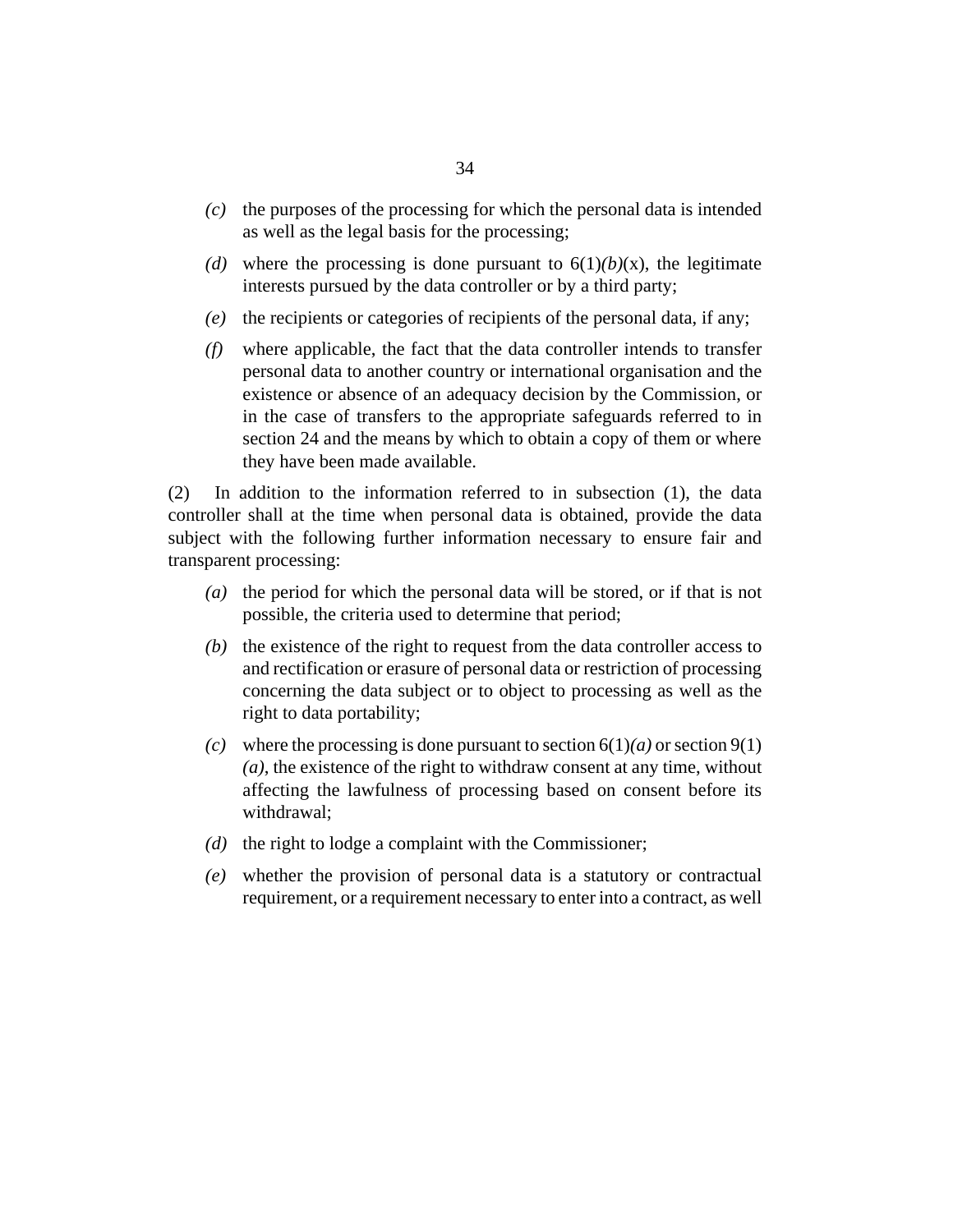<span id="page-34-0"></span>as whether the data subject is obliged to provide the personal data and of the possible consequences of failure to provide such data;

the existence of automated decision-making, including profiling, *(f)* referred to in section 18 and, at least in those cases, meaningful information about the logic involved, as well as the significance and the envisaged consequences of such processing for the data subject.

Where the data controller intends to further process the personal data for a purpose other than that for which the personal data was collected, the data controller shall provide the data subject prior to that further processing with information on that other purpose and with any relevant further information as referred to in subsection (2). (3)

Subsections (1), (2) and (3) shall not apply where the data subject already has the information. (4)

## **Information to be provided where personal data has not been obtained from the data subject**

Where personal data has not been obtained from the data subject, the data controller shall provide the data subject with the following: **20.**(1)

- (a) the identity and the contact details of the data controller and, where applicable, of the data controller's representative;
- $(b)$  the contact details of the data privacy officer, where applicable;
- $\alpha$  the purposes of the processing for which the personal data is intended as well as the legal basis for the processing;
- (d) the categories of personal data concerned;
- (e) the recipients or categories of recipients of the personal data, if any;
- where applicable, that the data controller intends to transfer personal *(f)* data to a recipient in a third country or international organisation and the existence or absence of an adequacy decision by the Commission, or in the case of transfers to the appropriate safeguards referred to in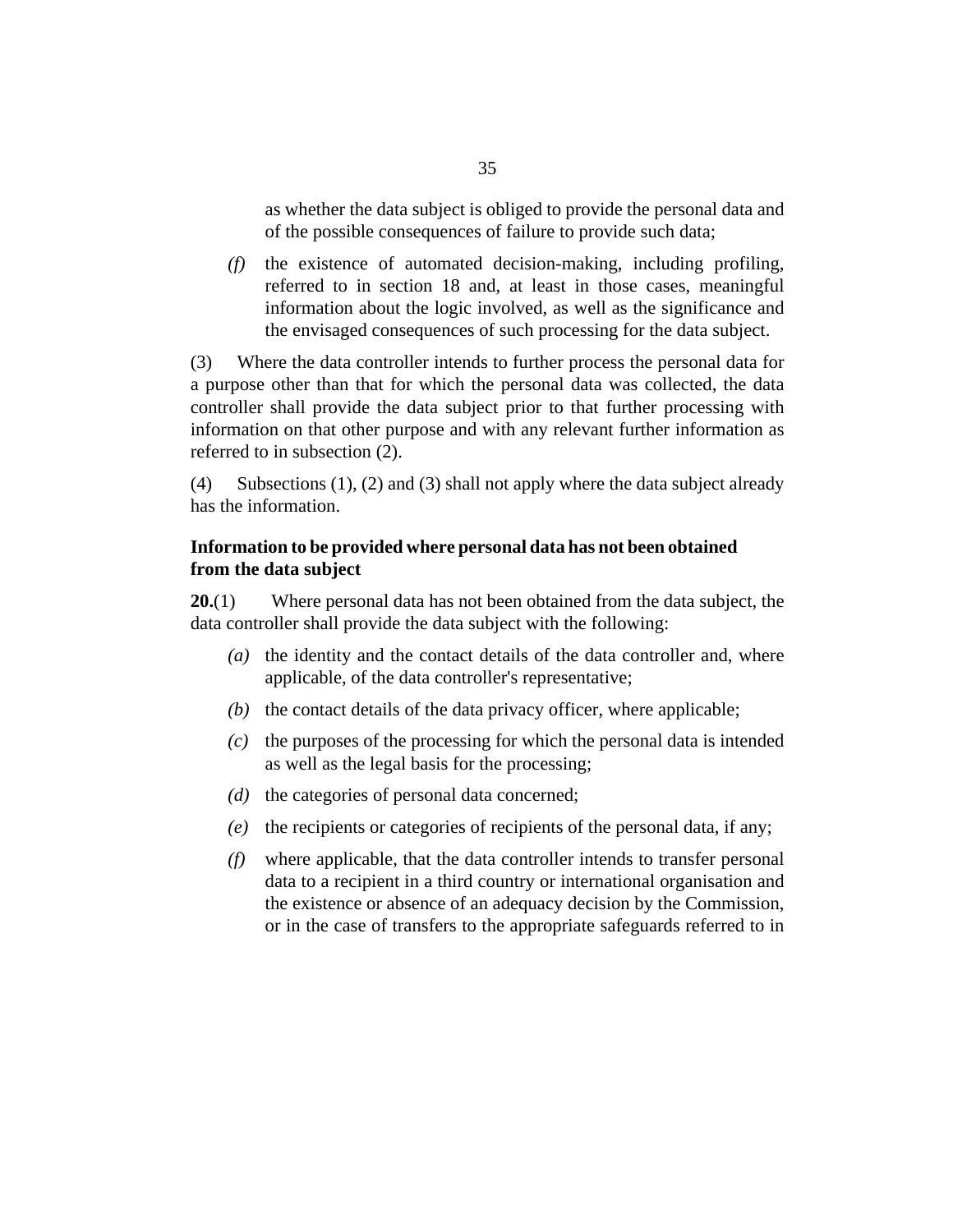section 24 Parliamentary Counseland the means to obtain a copy of them or where they have been made available.

In addition to the information referred to in subsection (1), the data controller shall provide the data subject with the following information necessary to ensure fair and transparent processing in respect of the data subject: (2)

- (a) the period for which the personal data will be stored, or if that is not possible, the criteria used to determine that period;
- (b) where the processing is done pursuant to section  $6(1)(b)(x)$ , the legitimate interests pursued by the data controller;
- $\alpha$  the existence of the right to request from the data controller access to and rectification or erasure of personal data or restriction of processing concerning the data subject and to object to processing as well as the right to data portability;
- (d) where processing is done pursuant to section  $6(1)(a)$  or section  $9(1)$ *(a)*, the existence of the right to withdraw consent at any time, without affecting the lawfulness of processing based on consent before its withdrawal;
- (e) the right to lodge a complaint with the Commissioner;
- (f) from the source from which originated the personal data, and if applicable, whether it came from publicly accessible sources;
- (g) the existence of automated decision-making, including profiling, referred to in section 18 and, at least in those cases, meaningful information about the logic involved, as well as the significance and the envisaged consequences of such processing for the data subject.
- The data controller shall provide the information referred to in subsections (1) and (2) (3)
	- within a reasonable period after obtaining the personal data, but at the *(a)* latest within one month, having regard to the specific circumstances in which the personal data is processed;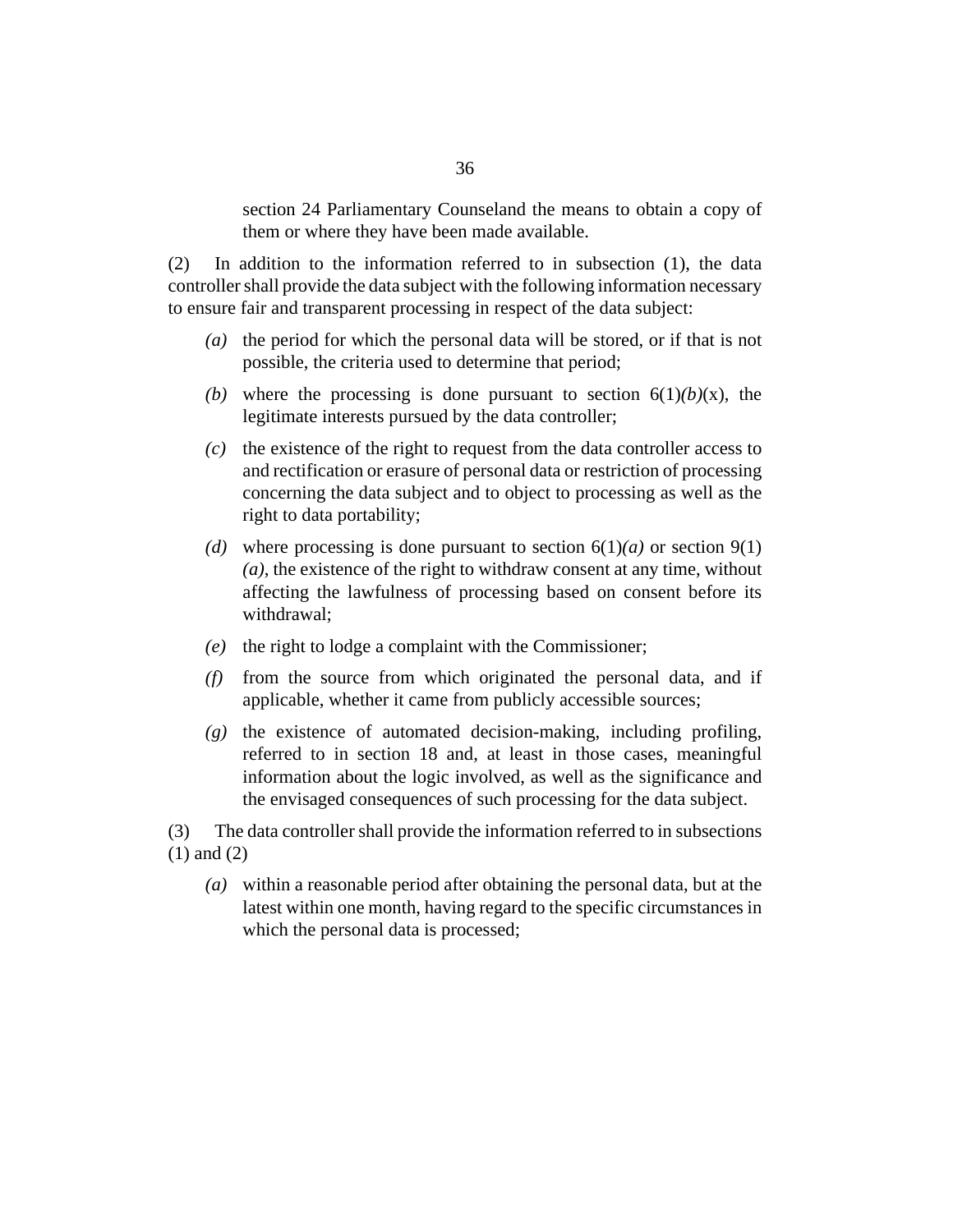- $(b)$  if the personal data is to be used for communication with the data subject, at the latest, at the time of the first communication to that data subject; or
- $(c)$  if a disclosure to another recipient is envisaged, at the latest when the personal data is first disclosed.

Where the data controller intends to further process the personal data for a purpose other than that for which the personal data was obtained, the data controller shall provide the data subject prior to that further processing with information on that other purpose and with any relevant further information as referred to in subsection (2). (4)

- Subsections  $(1)$ ,  $(2)$ ,  $(3)$  and  $(4)$  shall not apply where and insofar as: (5)
	- ( $a$ ) the data subject already has the information;
	- $(b)$  the provision of such information proves impossible or would involve a disproportionate effort, in particular for processing for archiving purposes pursuant to section 35;
	- obtaining or disclosure is expressly laid down by any enactment to *(c)* which the data controller is subject and which provides appropriate measures to protect the data subject's legitimate interests; or
	- where the personal data must remain confidential subject to an *(d)* obligation of professional secrecy regulated by any enactment.

## **Transparent information, communication and modalities for the exercise of the rights of the data subject**

The data controller shall take appropriate measures to provide any information referred to in section 19 and section 20 and any communication under sections 10 to 18 and section 63 relating to processing to the data subject in a concise, transparent, intelligible and easily accessible form, using clear and plain language, in particular for any information addressed specifically to a child. **21.**(1)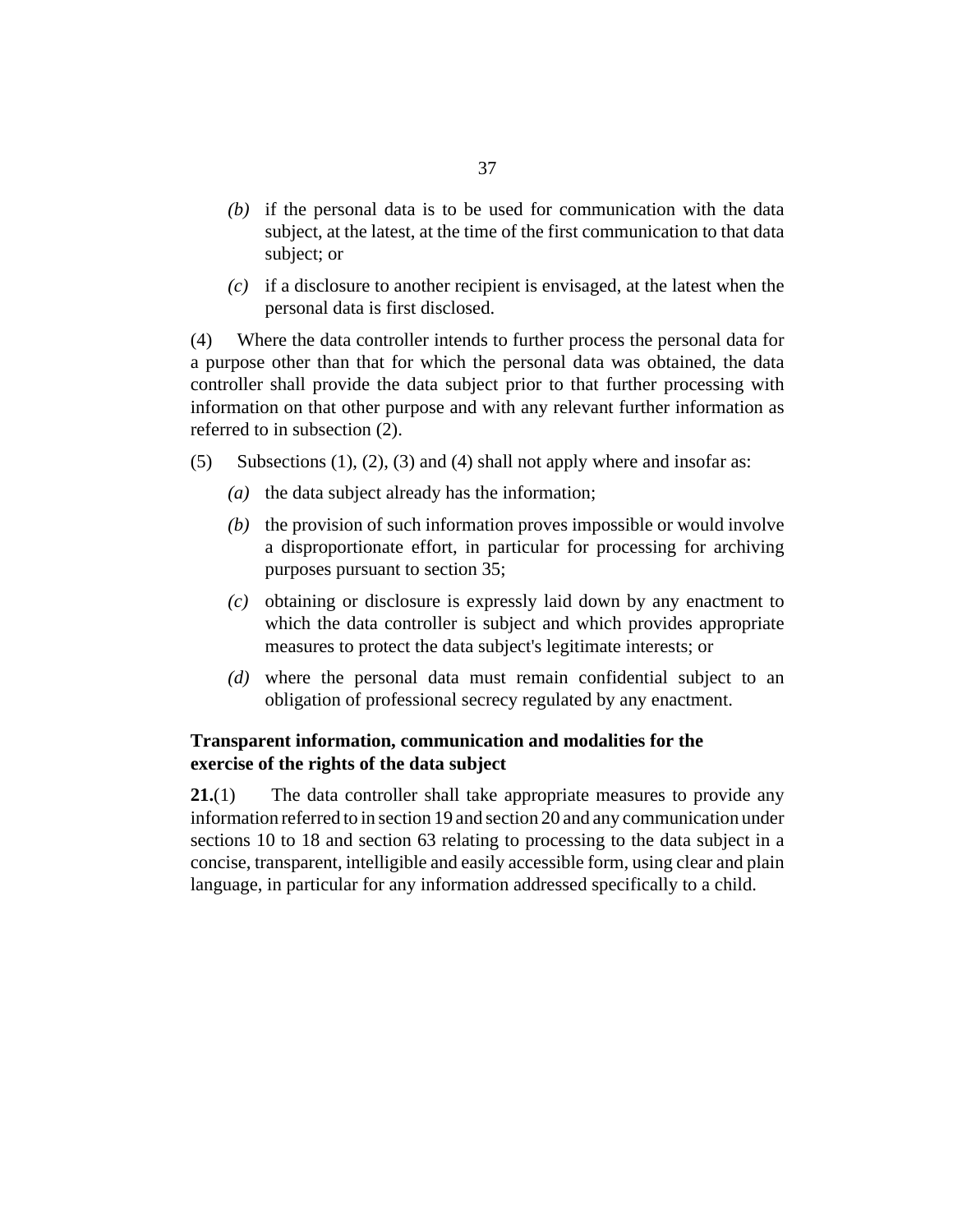The information pursuant to subsection (1) shall be provided in writing, or by other means, including, where appropriate, by electronic means. (2)

When requested by the data subject, the data controller may provide the information, pursuant to his rights under sections 10 to 15 and 18 orally, provided that the identity of the data subject is verified. (3)

The data controller shall facilitate the exercise of data subject rights under sections 10 to 15 and 18. (4)

The data controller shall provide information on action taken on a request under sections 10 to 15 and 18 to the data subject without undue delay and in any event within one month of receipt of the request. (5)

The period of time referred to in subsection (5) shall be extended by two months where necessary, taking into account the complexity and number of the requests under sections 10 to 15 and 18. (6)

The data controller shall inform the data subject of any extension granted pursuant to subsection (6) within one month of receipt of the request, together with the reasons for the delay. (7)

Where the data subject makes the request pursuant to his rights under sections 10 to 15 and 18 by electronic form means, the information shall be provided by electronic means where possible, unless otherwise requested by the data subject. (8)

Where the data controller does not take action on the request of the data subject under this section, the data controller shall inform the data subject without delay and at the latest within one month of receipt of the request of the reasons for not taking action and on the possibility of lodging a complaint with the Commissioner or appealing to the High Court. (9)

Information provided under section 18 and section 19 and any (10) communication and any actions taken under sections 10 to 15 and 18 and section 63 shall be provided free of charge.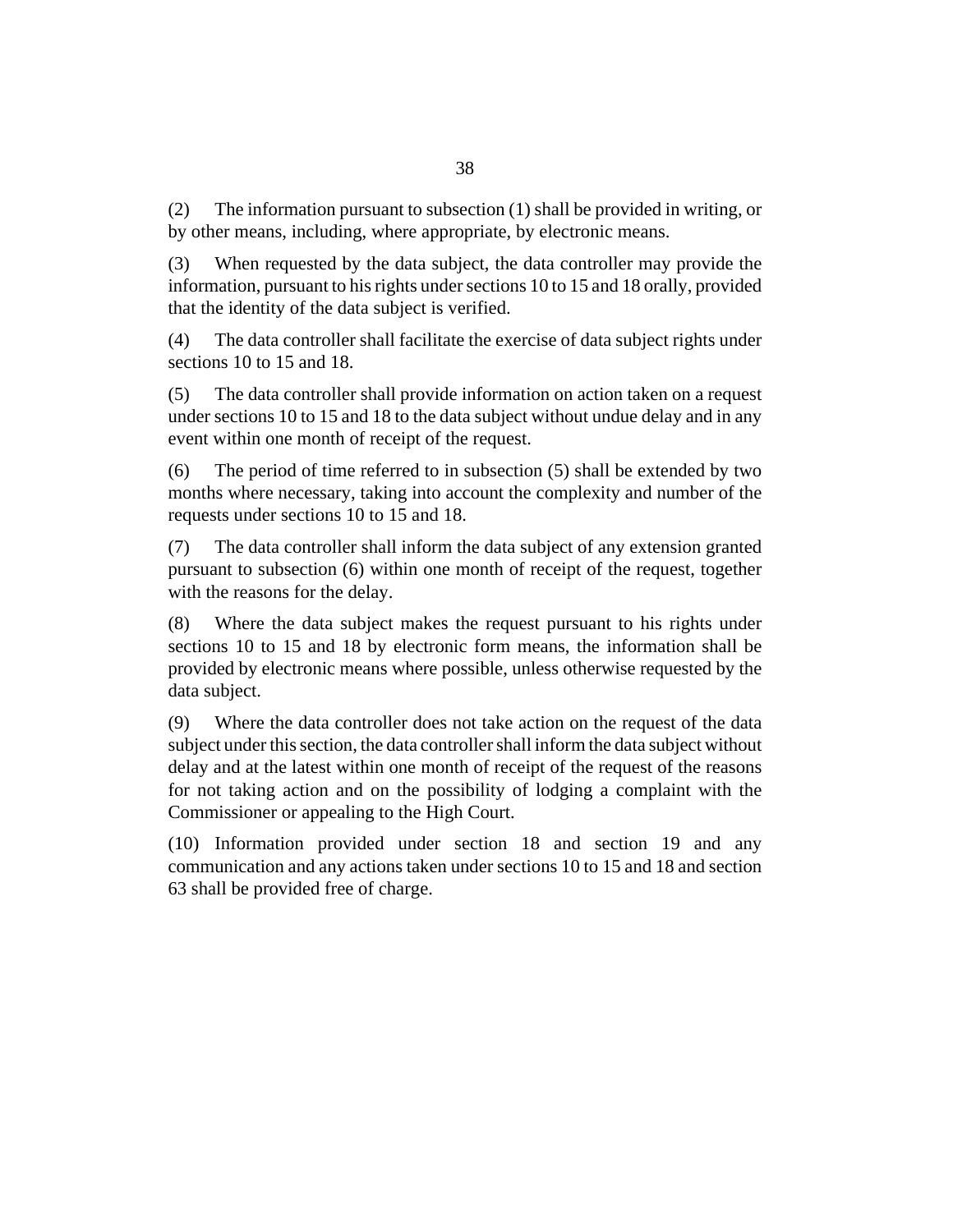Where requests referred to in this section from a data subject are manifestly (11) unfounded or excessive, in particular because of their repetitive character, the data controller may either

- (a) charge a reasonable fee taking into account the administrative costs of providing the information or communication or taking the action requested; or
- $(b)$  refuse to act on the request.

(12) The data subject may object to the decision of a data controller made pursuant to subsection (11) by lodging a complaint with the Commissioner or appealing to the Tribunal.

 $(13)$  For the purposes of subsection  $(12)$ , the data controller shall bear the burden of demonstrating the manifestly unfounded or excessive character of a request referred to in subsection (11).

Where a data controller has reasonable doubts concerning the identity of (14) the individual making a request pursuant to sections 10 to 18, the data controller may request the provision of additional information necessary to confirm the identity of the data subject.

The information to be provided to data subjects pursuant to section 19 and (15) section 20 may be provided in combination with standardised icons in order to give in an easily visible, intelligible and clearly legible manner a meaningful overview of the intended processing and where the icons are presented electronically they shall be machine-readable.

(16) The Minister in consultation with the Commissioner, may make regulations for the purpose of determining the information to be presented by the icons and the procedures for providing standardised icons.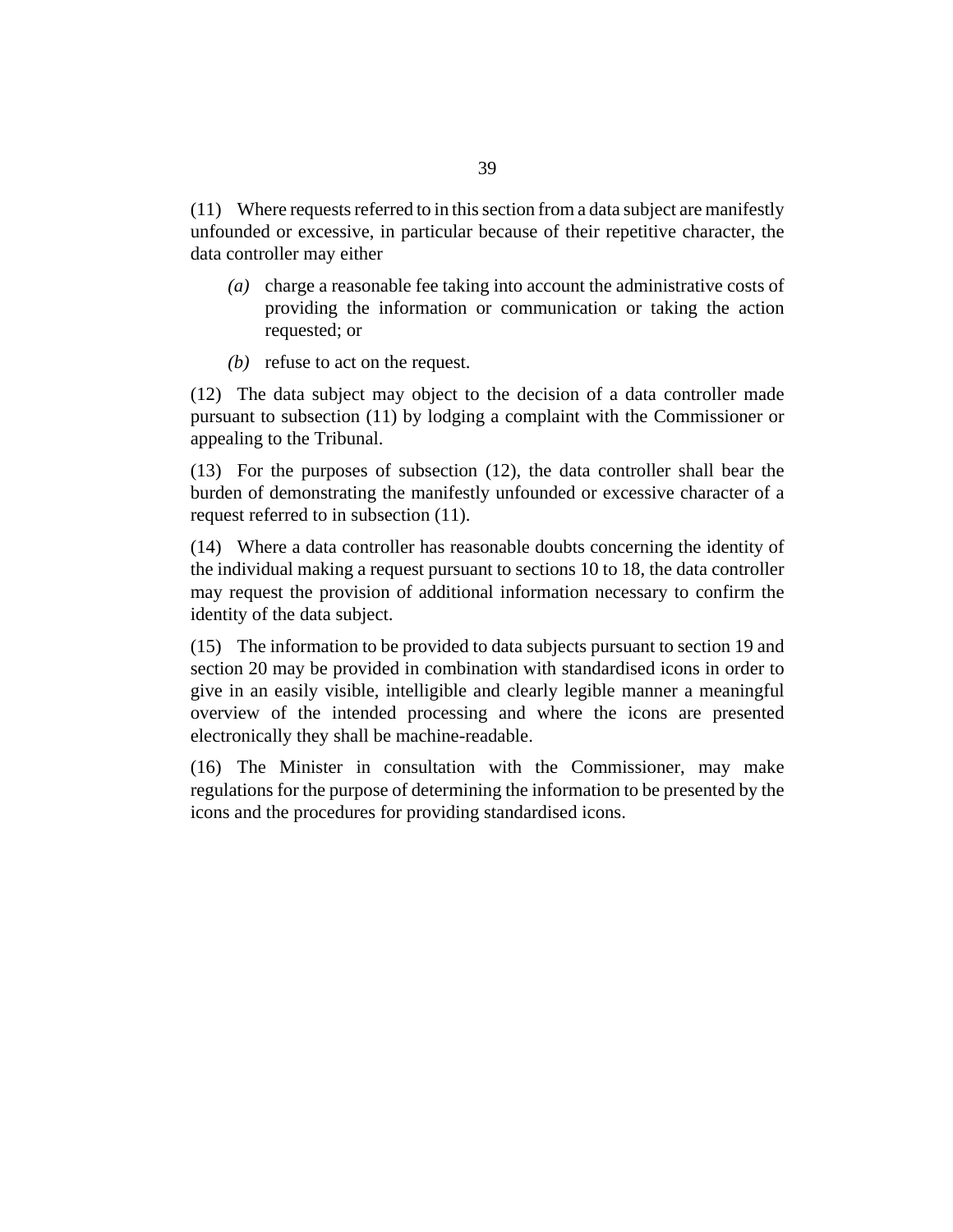## PART IV

#### TRANSFERS OF PERSONAL DATA OUTSIDE OF BARBADOS

#### **General principle for transfers**

Personal data shall not be transferred to a country or territory outside Barbados unless that country or territory provides for **22.**

- an adequate level of protection for the rights and freedoms of data *(a)* subjects in relation to the processing of their personal data; and
- appropriate safeguards on condition that the rights of the data subject *(b)* are enforceable and there are available, effective legal remedies for data subjects.

#### **Adequate level of protection**

For the purposes of section 22, an adequate level of protection is one which is adequate in all the circumstances of the case, having regard in particular to **23.**

- (a) the nature of the personal data;
- $(t)$  the country or territory of origin of the information contained in the data;
- $(c)$  the country or territory of final destination of that information;
- (d) the purposes for which and period during which the data is intended to be processed;
- $(e)$  the law in force in the country or territory in question;
- (f) the international obligations of that country or territory;
- any relevant codes of conduct or other rules which are enforceable in *(g)* that country or territory whether generally or by arrangement in particular cases; and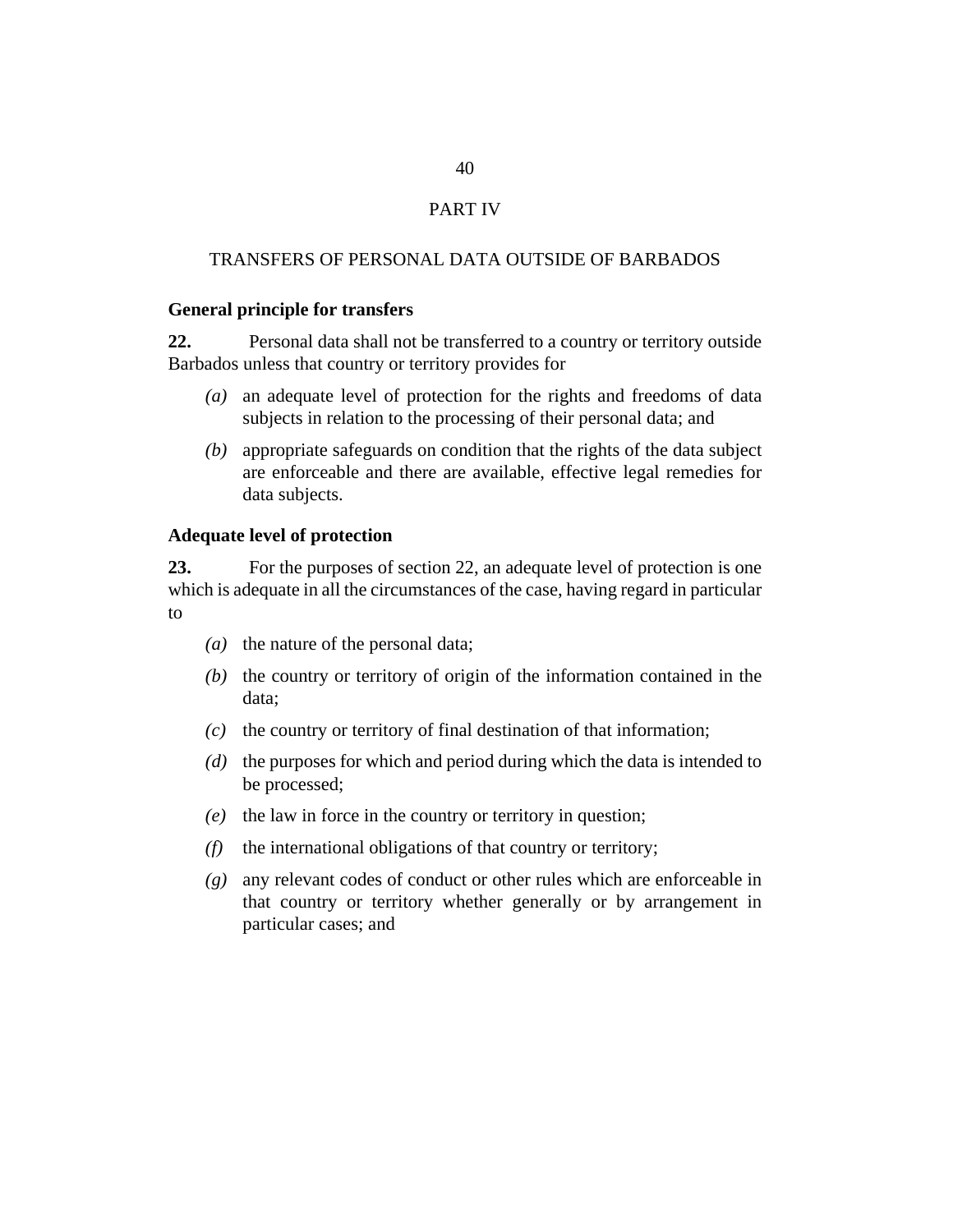any security measures taken in respect of the data in that country or *(h)* territory.

#### **Appropriate safeguards**

For the purposes of section 22, appropriate safeguards may be provided for by **24.**

- a legally binding and enforceable instrument between public *(a)* authorities;
- binding corporate rules in accordance with section 25; *(b)*
- standard data protection clauses prescribed by the Commissioner with *(c)* the approval of the Minister;
- contractual clauses authorised by the Commissioner between the data *(d)* controller or data processor and the data controller, data processor or the recipient of the personal data; or
- provisions, authorised by the Commissioner, to be inserted into *(e)* administrative arrangements between public authorities which include enforceable and effective data subject rights.

#### **Binding corporate rules**

Data controllers and data processors shall develop binding corporate rules which shall specify **25.**(1)

- (a) the structure and contact details of the group of undertakings, or group of enterprises engaged in a joint economic activity and of each of its members;
- $(b)$  the data transfers or set of transfers, including the categories of personal data, the type of processing and its purposes, the type of data subjects affected and the identification of the third country or countries in question;
- their legally binding nature, both in and outside of Barbados; *(c)*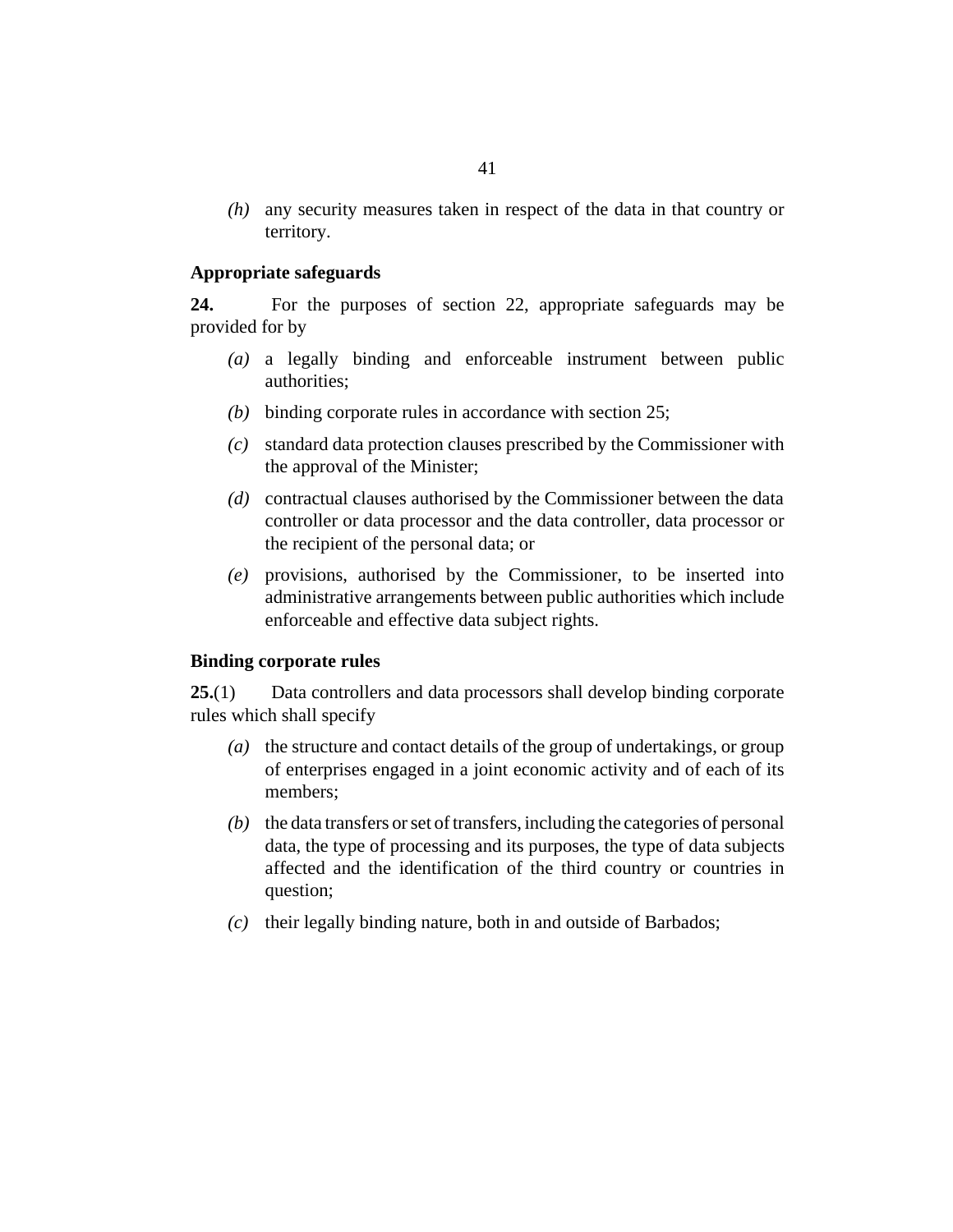- (d) the application of principles regarding purpose limitation, data minimisation, limited storage periods, data quality, data protection by design and by default, legal basis for processing, processing of sensitive personal data, measures to ensure data security, and the requirements in respect of onward transfers to bodies not bound by the binding corporate rules;
- (e) the rights of data subjects in regard to processing and the means to exercise those rights, including the right not to be subject to decisions based solely on automated processing, including profiling in accordance with this Act, the right to lodge a complaint with the competent supervisory authority or Commissioner and the High Court and to obtain any other available form of redress and, where appropriate, compensation for a breach of the binding corporate rules;
- the acceptance by the data controller or data processor of liability for *(f)* any breaches of the binding corporate rules;
- that the data controller or the data processor shall be exempt from the *(g)* liability referred to in paragraph (f), in whole or in part, only where it is proven that the data controller or data processor is not responsible for the event giving rise to the damage;
- how the information on the binding corporate rules is provided to the *(h)* data subjects;
- $(i)$  the complaint procedures;
- $(j)$  the mechanisms within the group of undertakings, or group of enterprises engaged in a joint economic activity for ensuring the verification of compliance with the binding corporate rules;
- $(k)$  the mechanisms for reporting and recording changes to the binding corporate rules and reporting those changes to the supervisory authority;
- the cooperation mechanism with the supervisory authority to ensure compliance by any member of the group of undertakings, or group of *(l)*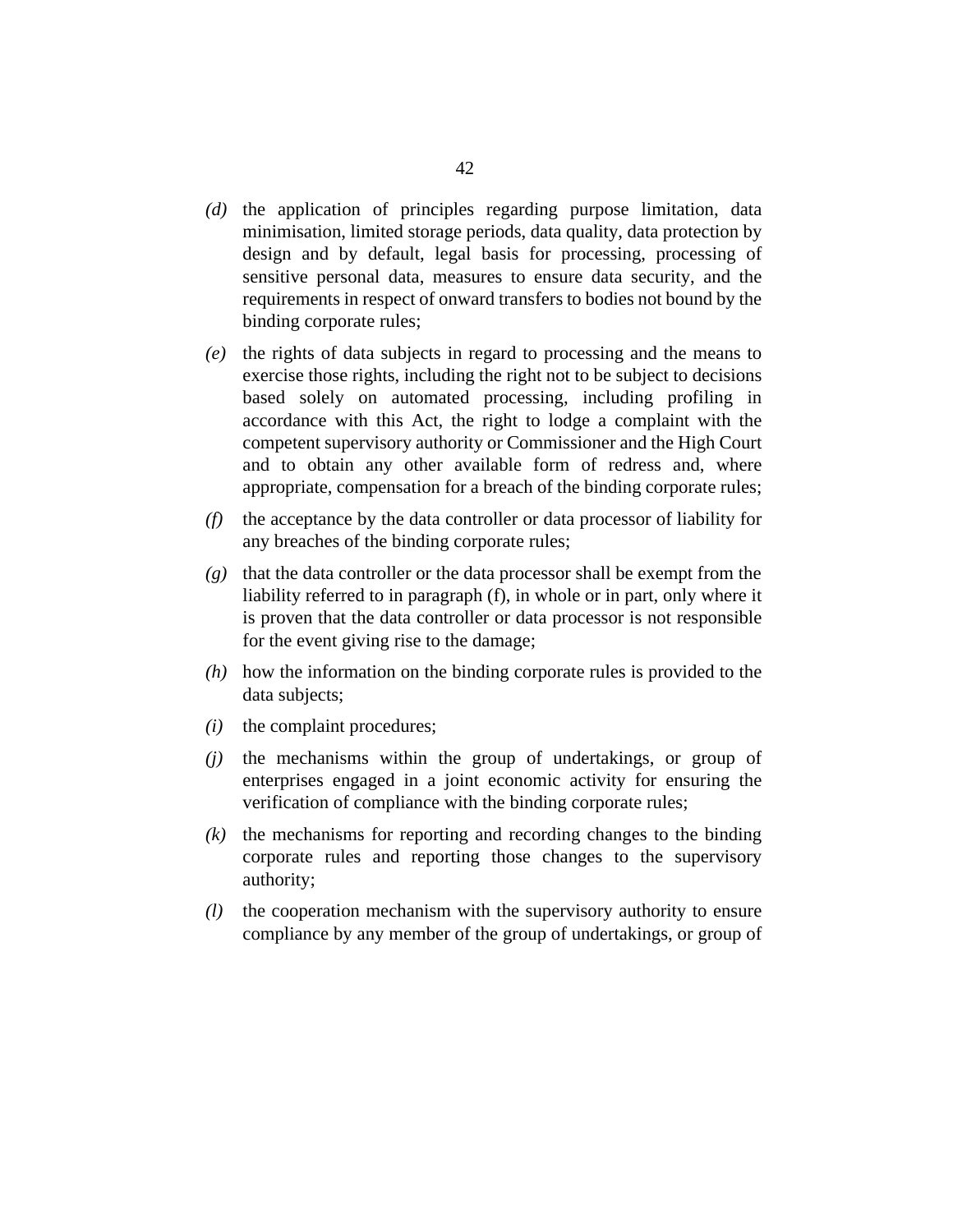enterprises engaged in a joint economic activity, in particular by making available to the supervisory authority or Commissioner the results of verifications of the measures specified in paragraph (j);

- $(m)$  the mechanisms for reporting to the competent supervisory authority any legal requirements to which a member of the group of undertakings, or group of enterprises engaged in a joint economic activity is subject which are likely to have a substantial adverse effect on the guarantees provided by the binding corporate rules; and
- $(n)$  the appropriate data protection training to personnel having permanent or regular access to personal data.

The binding corporate rules referred to in subsection (1) shall be submitted to the Commissioner for authorisation. (2)

The Commissioner may specify the format and procedures for the exchange of information between data controllers, data processors and supervisory authorities for binding corporate rules. (3)

For the purposes of this section, (4)

"binding corporate rules" means personal data protection policies which are adhered to by a data controller or data processor for transfers or a set of transfers of personal data to a data controller or a data processor in one or more countries within a group of undertakings, or group of enterprises engaged in a joint economic activity;

"enterprise" means a person engaged in an economic activity;

- "group of undertakings" means a controlling undertaking and its controlled undertakings;
- "supervisory authority" means an independent public authority which is established by in a country or territory outside of Barbados.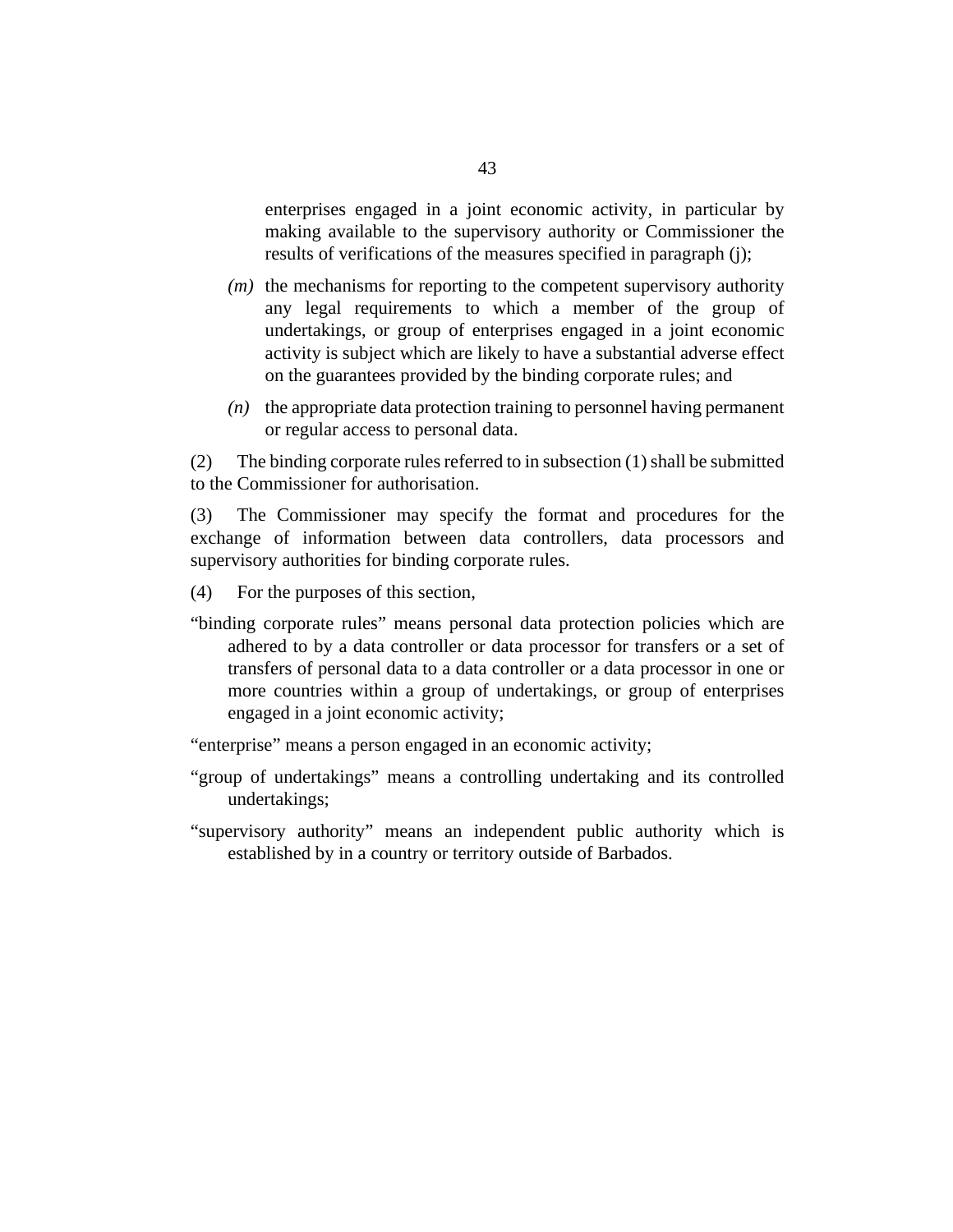#### **Derogations**

#### Section 22, 23 and 24 shall not apply where **26.**

- (a) the data subject has given his consent to the transfer of personal data;
- $(b)$  the transfer of personal data is necessary for
	- the performance of a contract between the data subject and the data controller; (i)
	- the taking of steps at the request of the data subject with a view to his entering into a contract with the data controller; (ii)
	- the conclusion of a contract between the data controller and a person other than the data subject which (iii)
		- (A) is entered into at the request of the data subject; or
		- $(B)$  is in the interest of the data subject;
	- (iv) the performance of a contract described in subparagraph (iii);
	- reasons of substantial public interest; (v)
	- the purpose of, or in connection with, any legal proceedings including prospective legal proceedings; (vi)
	- (vii) the purpose of obtaining legal advice;
	- (viii) the purposes of establishing, exercising or defending legal rights; or
	- the protection of the vital interests of the data subject;  $(ix)$
- $\alpha$  the transfer of personal data is part of the personal data on a public register and any conditions subject to which the register is open to inspection are complied with by any person to whom the data is or may be disclosed after the transfer;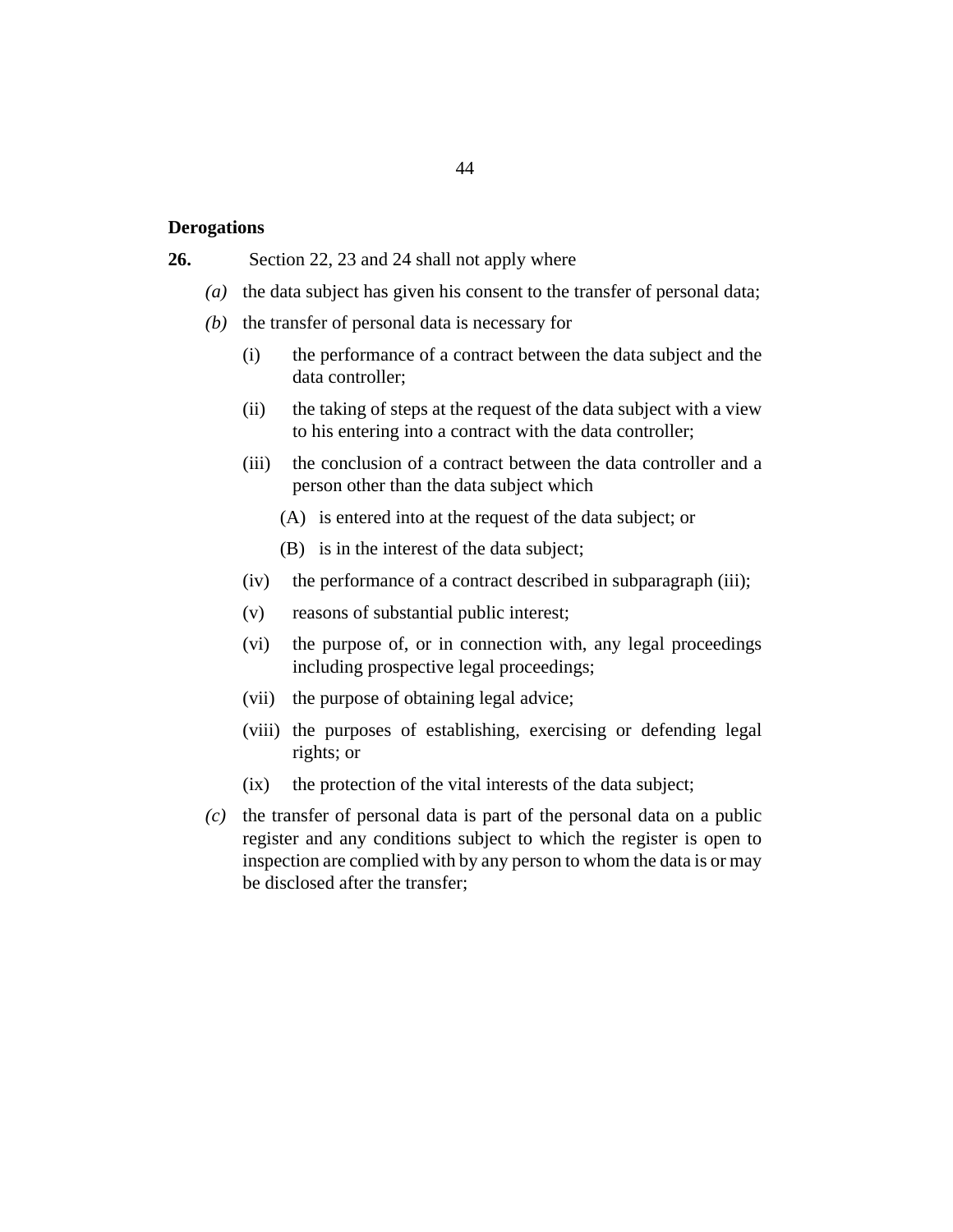- (d) the transfer of personal data is made on terms which are of a kind approved by the Commissioner as ensuring adequate safeguards for the rights and freedoms of data subjects; or
- the transfer of personal data has been authorised by the Commissioner *(e)* as being made in such a manner as to ensure adequate safeguards for the rights and freedoms of data subjects.

### **Non-compliance**

A person who contravenes sections 22, 23 or 24 is guilty of an offence and is liable on summary conviction to a fine of \$500 000 or to imprisonment for 3 years or to both. **27.**

## **Substantial public interest**

- The Minister may by order specify the **28.**(1)
	- circumstances in which a transfer of the personal data of data subjects *(a)* outside of Barbados is to be considered to be necessary for reasons of substantial public interest; and
	- circumstances in which a transfer of the personal data of data subjects *(b)* outside of Barbados, which is not required by or under an enactment, is not to be considered necessary for reasons of substantial public interest.

An order made pursuant to subsection (1) shall be subject to negative resolution. (2)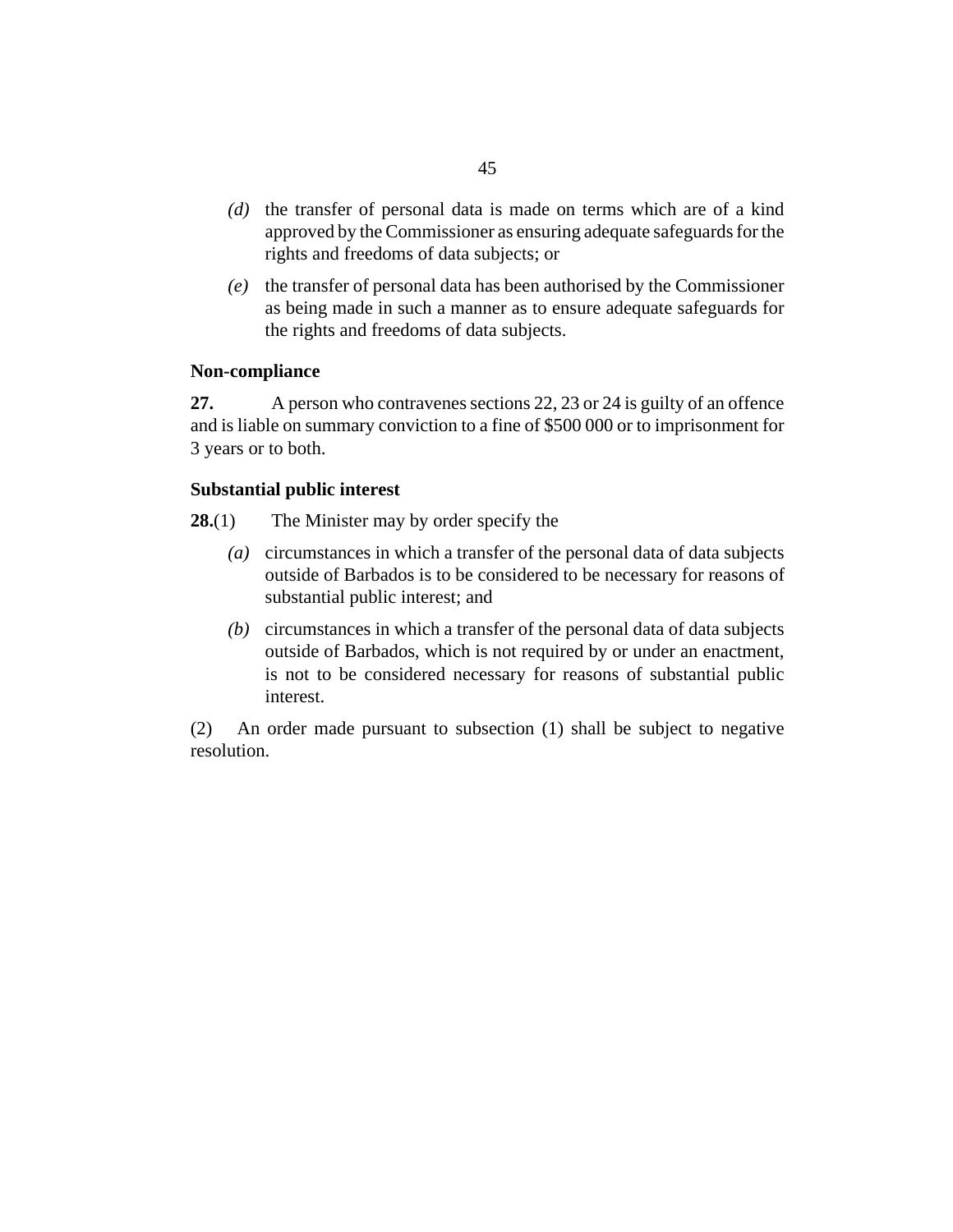# PART V

#### **EXEMPTIONS**

## **References to subject information provisions and non-disclosure provisions**

In this Part **29.**(1)

- (a) "the subject information provisions" refers to
	- (i) section  $4(1)(a)$  to the extent to which it requires compliance with section 5(2); and
	- (ii) section 10;
- (b) "the non-disclosure provisions" refers to the following provisions to the extent to which they are inconsistent with the disclosure in question:
	- section  $4(1)(a)$ , except to the extent to which it requires compliance with the conditions in 6 and 9; (i)
	- (ii) section 4(1) (b), (c), (d), (e); and
	- (iii) sections 11 to 18.

Except as provided for by this Part, the subject information provisions shall have effect notwithstanding any enactment or rule of law prohibiting or restricting the disclosure, or authorising the withholding of information. (2)

## **National Security**

Parts II, III, IV, VI and section 79 do not apply where the processing of the personal data is required for the purpose of safeguarding national security. **30.**

## **Crime and taxation**

Personal data processed for **31.**(1)

( $a)$  the prevention or detection of crime;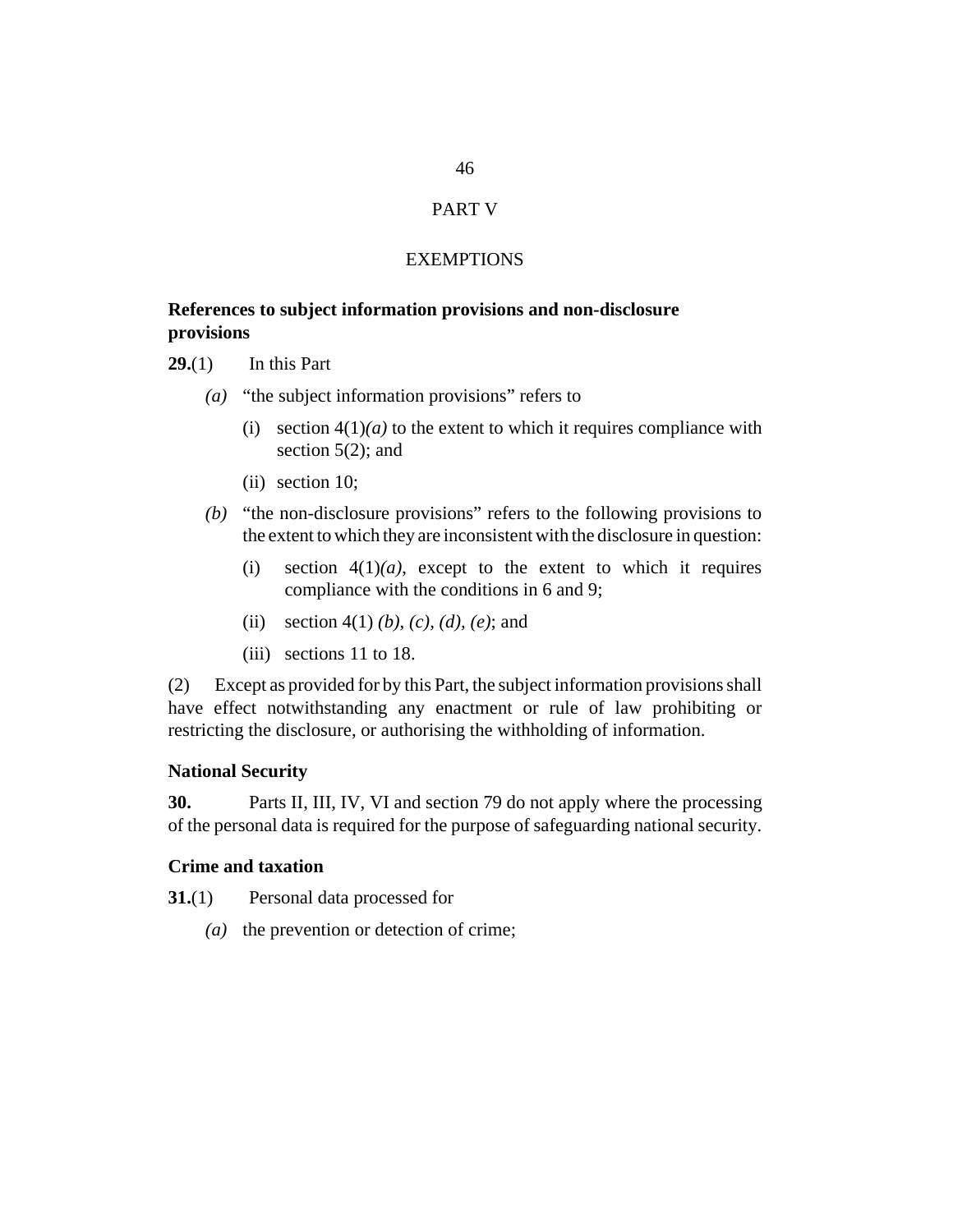- $(b)$  the apprehension or prosecution of offenders; or
- $(c)$  the assessment or collection of any tax, duty or other imposition of a similar nature,

is exempt from section  $4(1)(a)$ , except to the extent to which it requires compliance with the conditions in section 6 and 9, and from section 10 in any case to the extent to which the application of those provisions to the data is likely to prejudice any of the matters mentioned in paragraphs *(a)* to *(c)*.

- Personal data which (2)
	- (a) is processed for the purpose of discharging statutory functions; and
	- (b) consist of information obtained for such a purpose from a person who had it in his possession for any of the purposes mentioned in subsection  $(1)(a)$  to  $(c)$

is exempt from the subject information provisions to the same extent as personal data processed for any of the purposes mentioned in subsection (1)*(a)* to *(c)*.

- Personal data is exempt from the non-disclosure provisions where (3)
	- (a) the disclosure is for any of the purposes mentioned in subsection  $(1)$ *(a)* to *(c)*; and
	- $(b)$  the application of those provisions in relation to disclosure is likely to prejudice any of the matters mentioned in subsection (1)*(a)* to *(c)*.

Personal data in respect of which the data controller is a public authority and which (4)

- consist of a classification applied to the data subject as a part of a system *(a)* of risk assessment which is operated by the public authority for any of the following purposes:
	- (i) the assessment or collection of any tax, duty or other imposition of a similar nature; or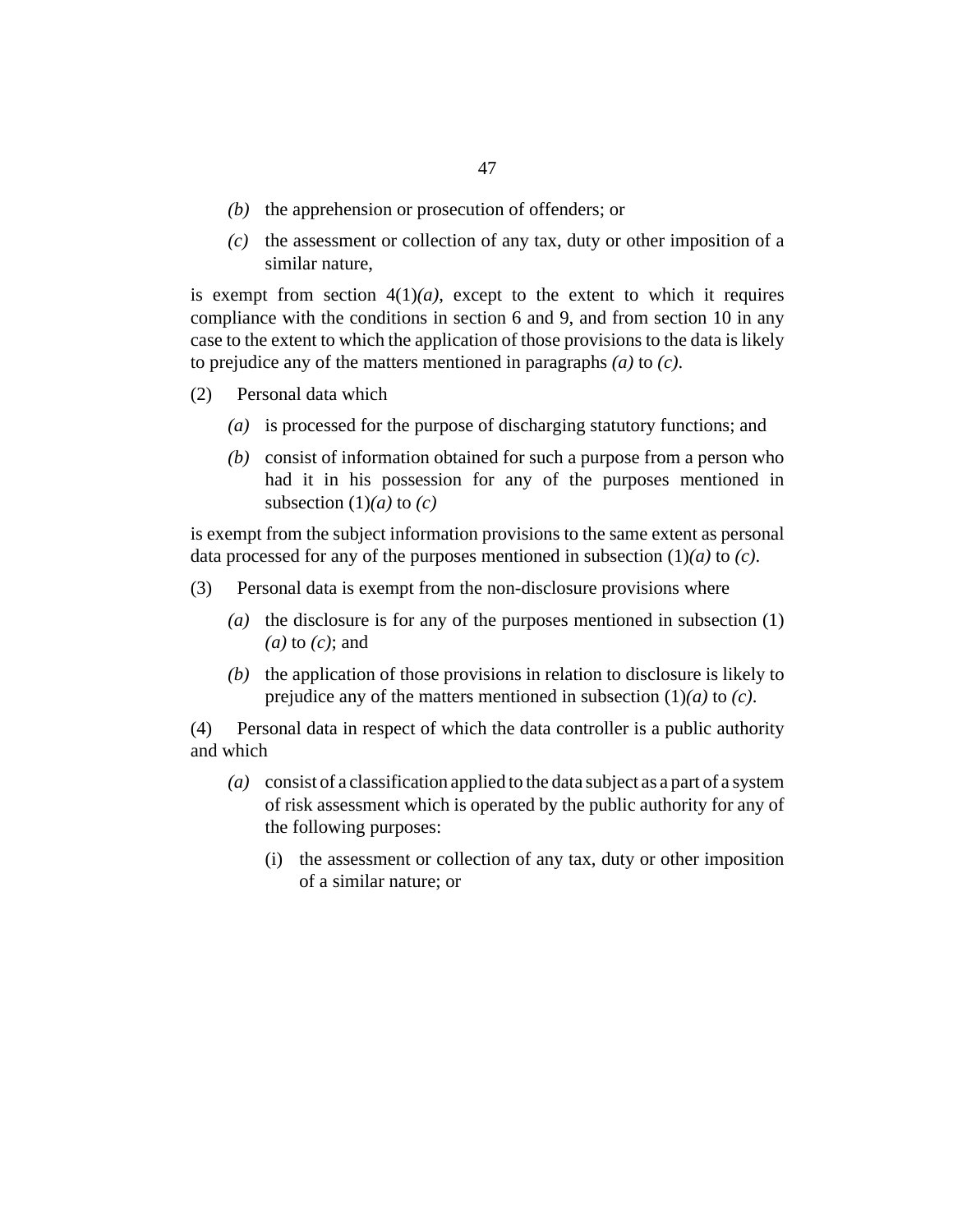- (ii) the prevention or detection of crime or the apprehension or prosecution of offenders, where the offence concerned involves an unlawful claim for payment out of, or an unlawful application of, public funds; and
- is processed for either of those purposes *(b)*

is exempt from section 10 to the extent to which the exemption is required in the interests of the operation of the system.

#### **Health, education and social work**

The Minister may by order exempt from the subject information provisions, or modify those provisions in relation to, personal data **32.**(1)

- consisting of information as to the physical or mental health or *(a)* condition of a data subject;
- in respect of which the data controller is an educational institution and *(b)* which consist of information relating to persons who are or have been pupils at the educational institution;
- in respect of which the data controller is a tertiary institution and which *(c)* consist of information relating to persons who are or have been students at the tertiary institution;
- (d) of such other descriptions as may be specified in the order, being information processed
	- by public authorities, charities or other entities designated by or (i) under the order; and
	- (ii) in the course of, or for the purposes of, carrying out social work in relation to the data subject or other individuals.

Notwithstanding subsection (1)*(d)*, Minister shall not confer any exemption or make any modification under subsection (1)*(d)* except so far as he (2)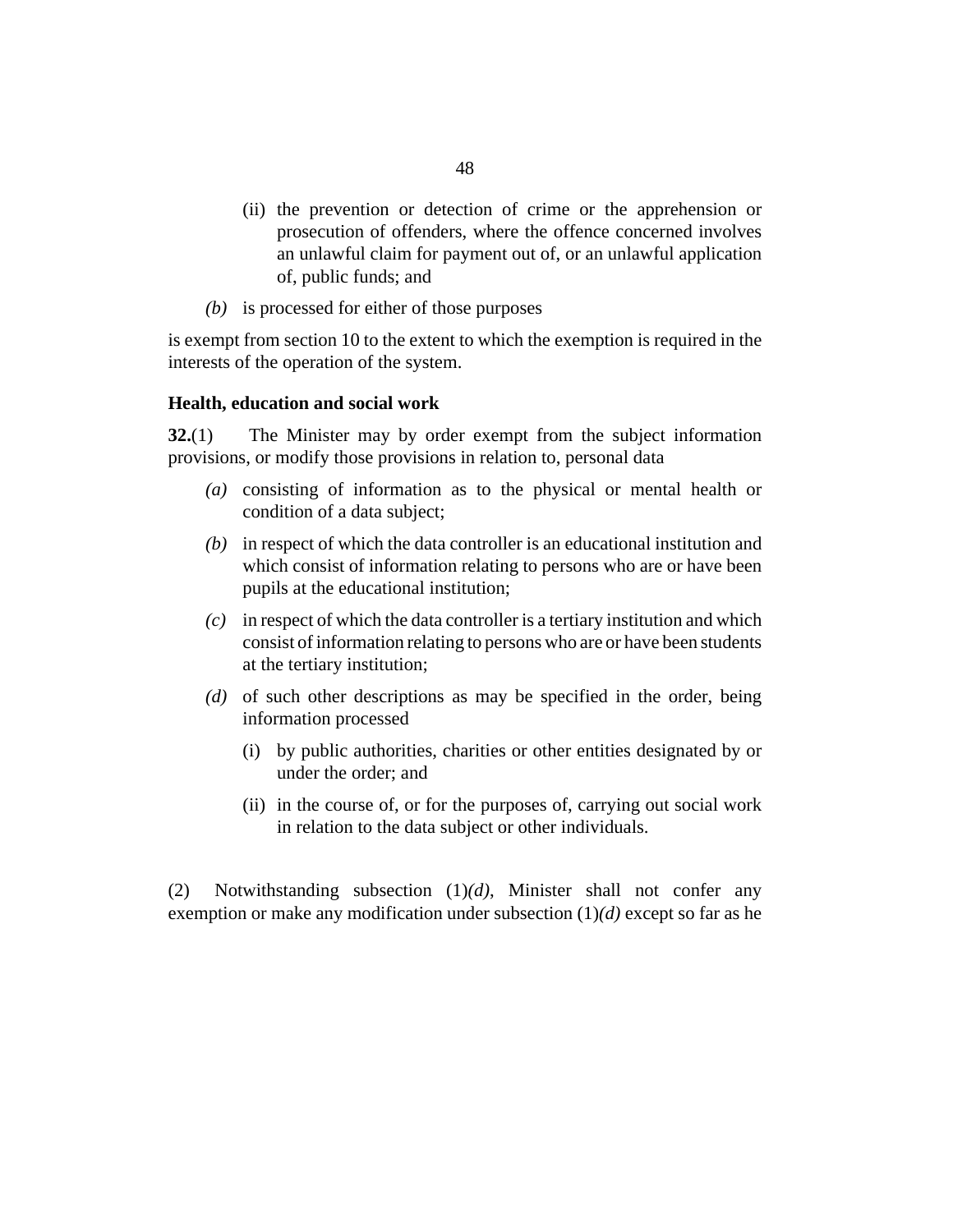considers that the application to the data of those provisions (or of those provisions without modification) is likely to prejudice the carrying out of social work.

- In subsection (1) (3)
- "educational institution" has the meaning assigned to it by section 2 of the *[Education Act](http://barbadosparliament-laws.com/en/showdoc/cs/41)*, Cap. 41;
- "tertiary institution" has the meaning assigned to it by section 2 of the *[Education](http://barbadosparliament-laws.com/en/showdoc/cs/41) Act*[, Cap. 41.](http://barbadosparliament-laws.com/en/showdoc/cs/41)

#### **Regulatory activity**

Personal data processed for the purposes of discharging functions to which this subsection applies is exempt from the subject information provisions to the extent to which the application of those provisions to the data would be likely to prejudice the proper discharge of those functions. **33.**(1)

Subsection (1) applies to any relevant function which is designed for the purpose of (2)

- protecting members of the public against *(a)*
	- financial loss due to dishonesty, malpractice or other seriously improper conduct by, or the unfitness or incompetence of, persons concerned in the provision of banking, insurance, investment or other financial services or in the management of bodies corporate; (i)
	- (ii) financial loss due to the conduct of discharged or undischarged bankrupts; or
	- (iii) dishonesty, malpractice or other seriously improper conduct by, or the unfitness or incompetence of, persons authorised to carry on any profession or other activity;
- protecting charities against misconduct or mismanagement, whether *(b)* by trustees or other persons in their administration;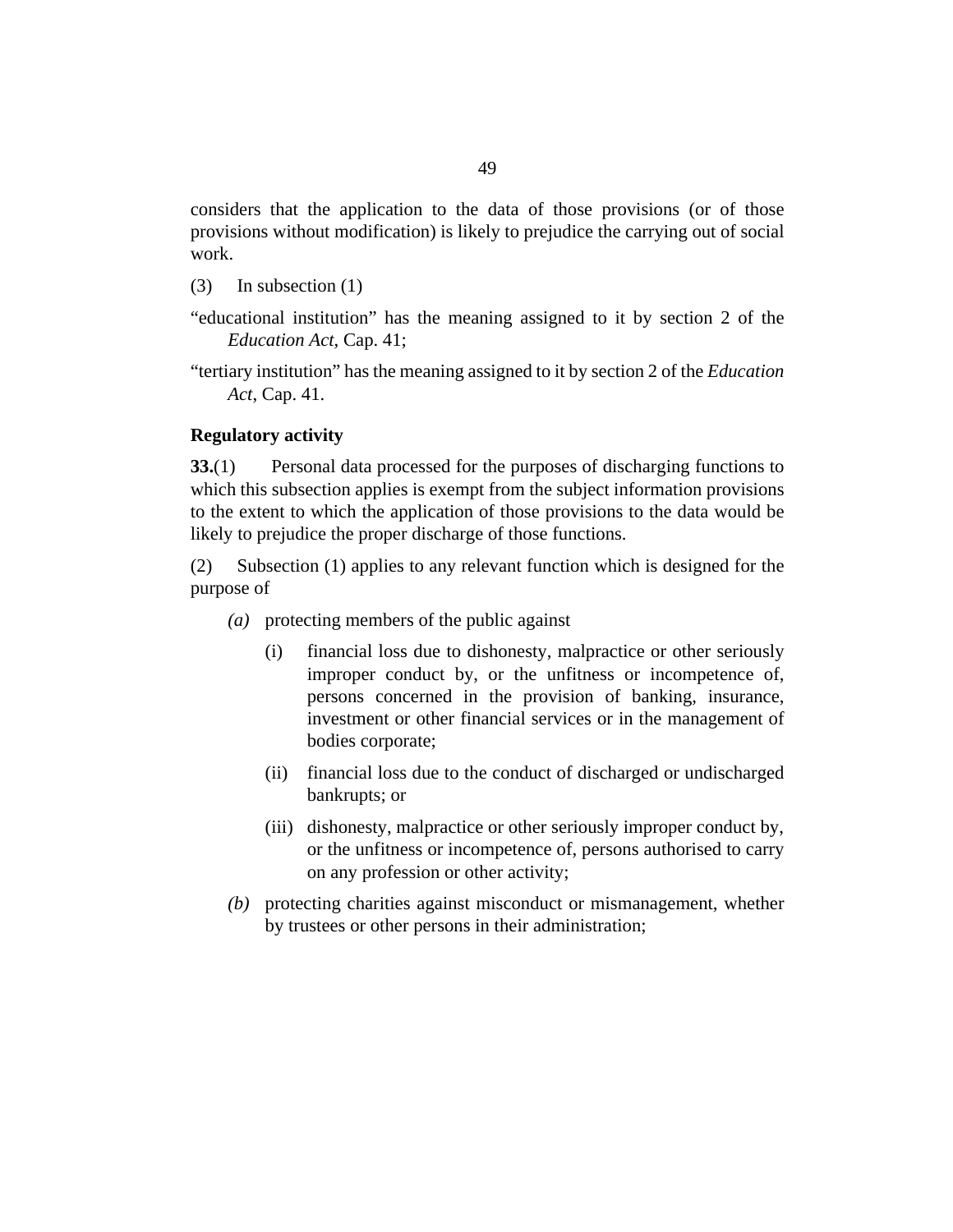- protecting the property of charities from loss or misapplication; *(c)*
- (d) the recovery of the property of charities;
- securing the health, safety and welfare of persons at work; or *(e)*
- protecting persons other than persons at work against risk to health or *(f)* safety arising out of, or in connection with, the actions of persons at work.

Personal data processed for the purpose of discharging any function which is designed for protecting members of the public against (3)

- maladministration by public authorities; *(a)*
- failures in services provided by public authorities; or *(b)*
- a failure of a public authorit**y** to provide a service which it is a function *(c)* of the authority to provide

is exempt from the subject information provisions in any case to the extent to which the application of those provisions to the data would be likely to prejudice the proper discharge of that function.

Personal data processed for the purpose of discharging any function which is designed for (4)

- protecting members of the public against conduct which may adversely *(a)* affect their interests by persons carrying on a business;
- (b) regulating agreements or conduct which have as their object or effect the prevention, restriction or distortion of competition in connection with any commercial activity; or
- regulating conduct on the part of one or more undertakings which *(c)* amounts to the abuse of a dominant position in a market

is exempt from the subject information provisions to the extent to which the application of those provisions to the data would be likely to prejudice the proper discharge of that function.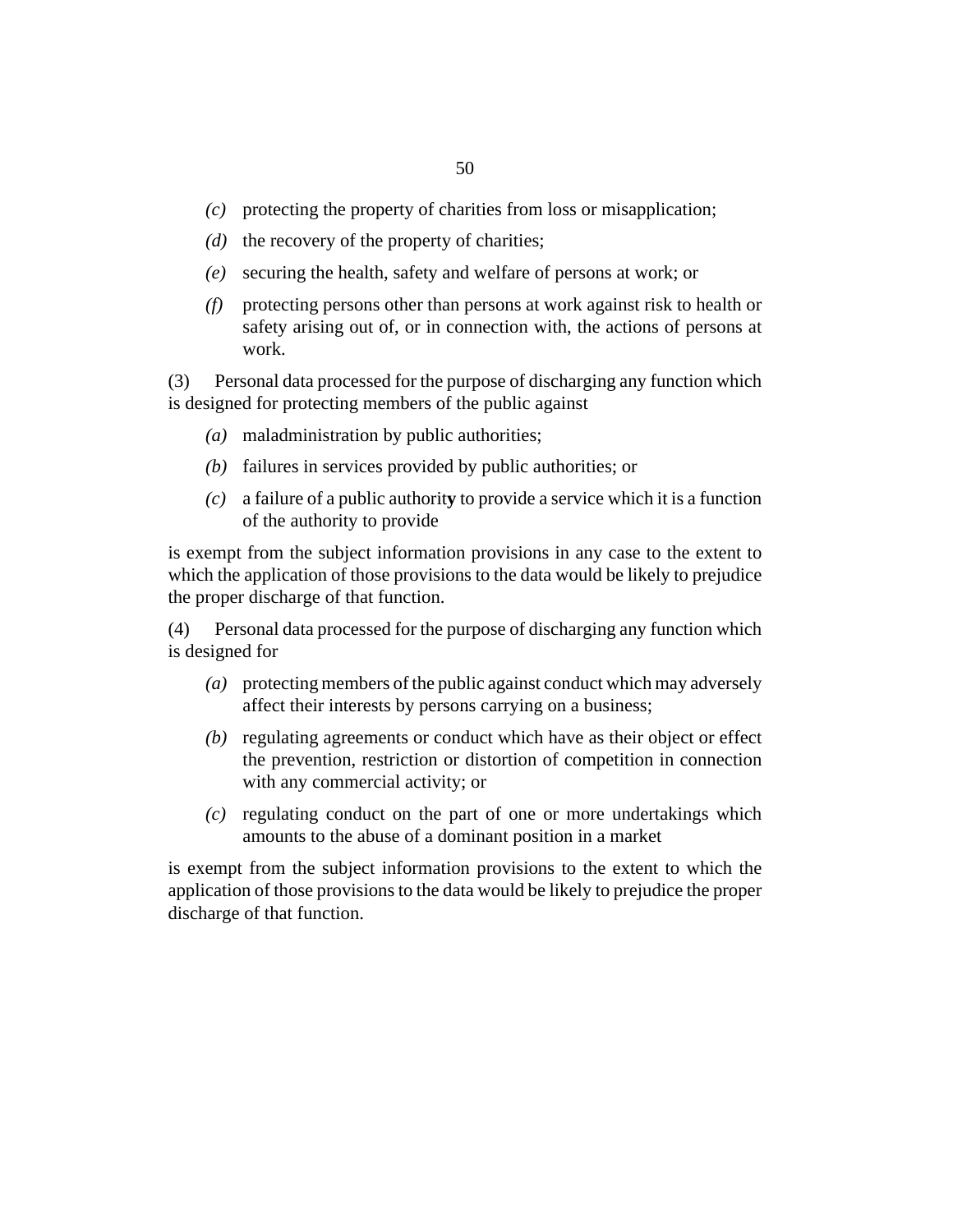- For the purposes of subsection (2) "relevant function" means (5)
	- any function conferred on any person by or under any enactment; *(a)*
	- any function of a public authority; or *(b)*
	- any other function which is of a public nature and is exercised in the *(c)* public interest.

#### **Journalism, literature and art**

Personal data which is processed only for the purposes of journalism or for artistic or literary purposes is exempt from any provision to which this subsection relates where **34.**(1)

- $(a)$  the processing is undertaken with a view to the publication by any person of any journalistic, literary or artistic material;
- $(b)$  the data controller reasonably believes that, having regard in particular to the special importance of the public interest in freedom of expression, publication would be in the public interest; and
- $(c)$  the data controller reasonably believes that, in all the circumstances, compliance with that provision is incompatible with the purpose of journalism or artistic or literary purposes.

In considering for the purposes of subsection (1)*(b)* whether the belief of a data controller that publication would be in the public interest was or is a reasonable one, regard may be had to his compliance with any code of practice which is relevant to the publication in question and is designated by the Minister by order for the purposes of this subsection. (2)

In any proceedings against a data controller where the data controller claims, or it appears that any personal data to which the proceedings relate are being processed (4)

(a) only for the purposes of journalism or for artistic or literary purposes; and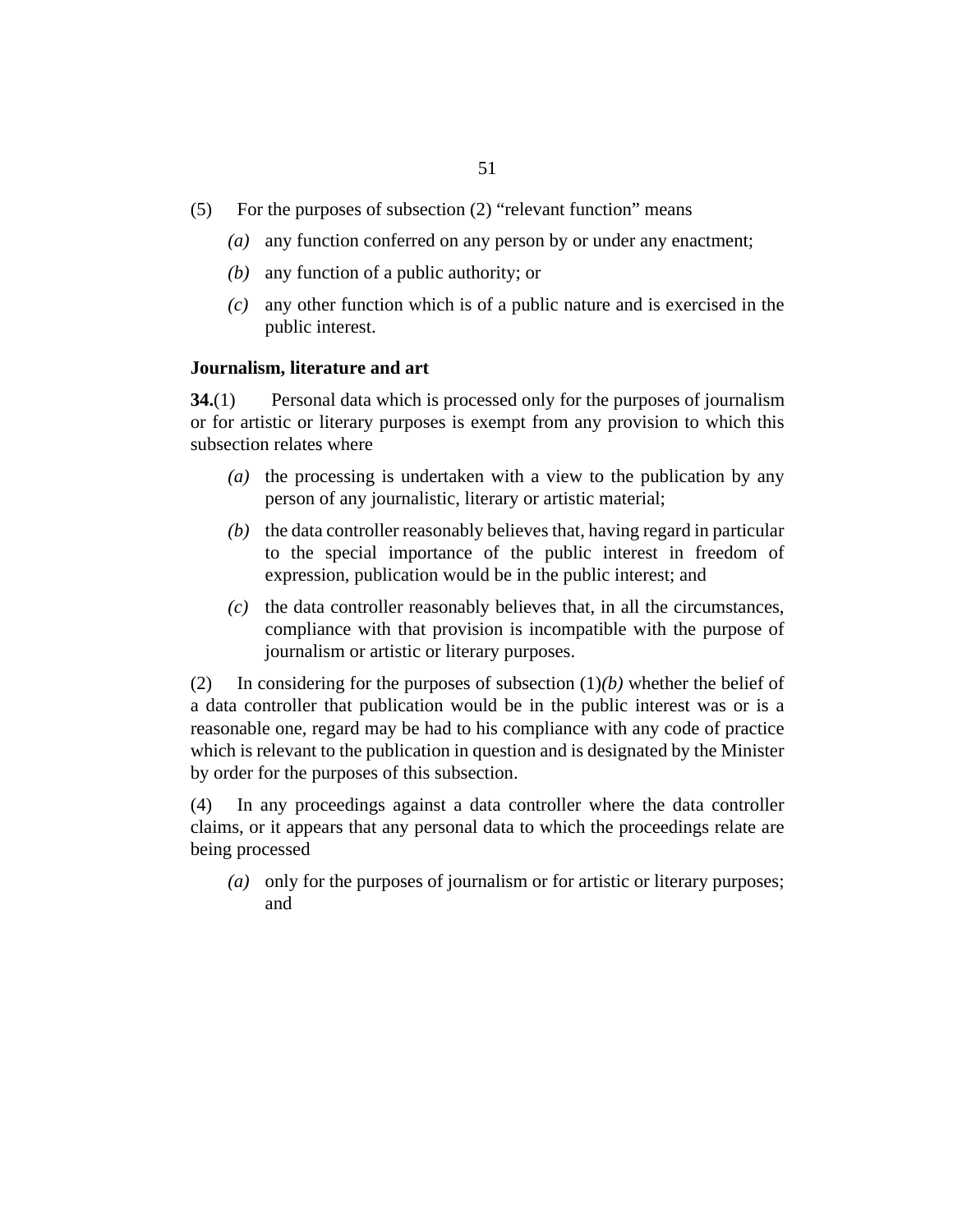with a view to the publication by any person of any journalistic, literary *(b)* or artistic material which, at the time 24 hours immediately before the relevant time, had not previously been published by the data controller,

the proceedings shall be stayed until either of the conditions in subsection (5) is met.

- The conditions referred to in subsection (4) are (5)
	- (a) that a determination of the Commissioner with respect to the data in question takes effect; or
	- (b) in a case where the proceedings were stayed on the making of a claim, that the claim is withdrawn.

For the purposes of this section "publication", in relation to journalistic, literary or artistic material, means make available to the public or any section of the public. (6)

## **Research, history and statistics**

The processing of personal data only for research purposes in compliance with the relevant conditions is not to be regarded as incompatible with the purposes for which it was obtained. **35.**(1)

Personal data which is processed only for research purposes in compliance with the relevant conditions may be kept indefinitely. (2)

Personal data which is processed only for research purposes is exempt from section 10 where (3)

- $(a)$  the personal data is processed in compliance with the relevant conditions; and
- $(t)$  the results of the research or any resulting statistics are not made available in a form which identifies data subjects.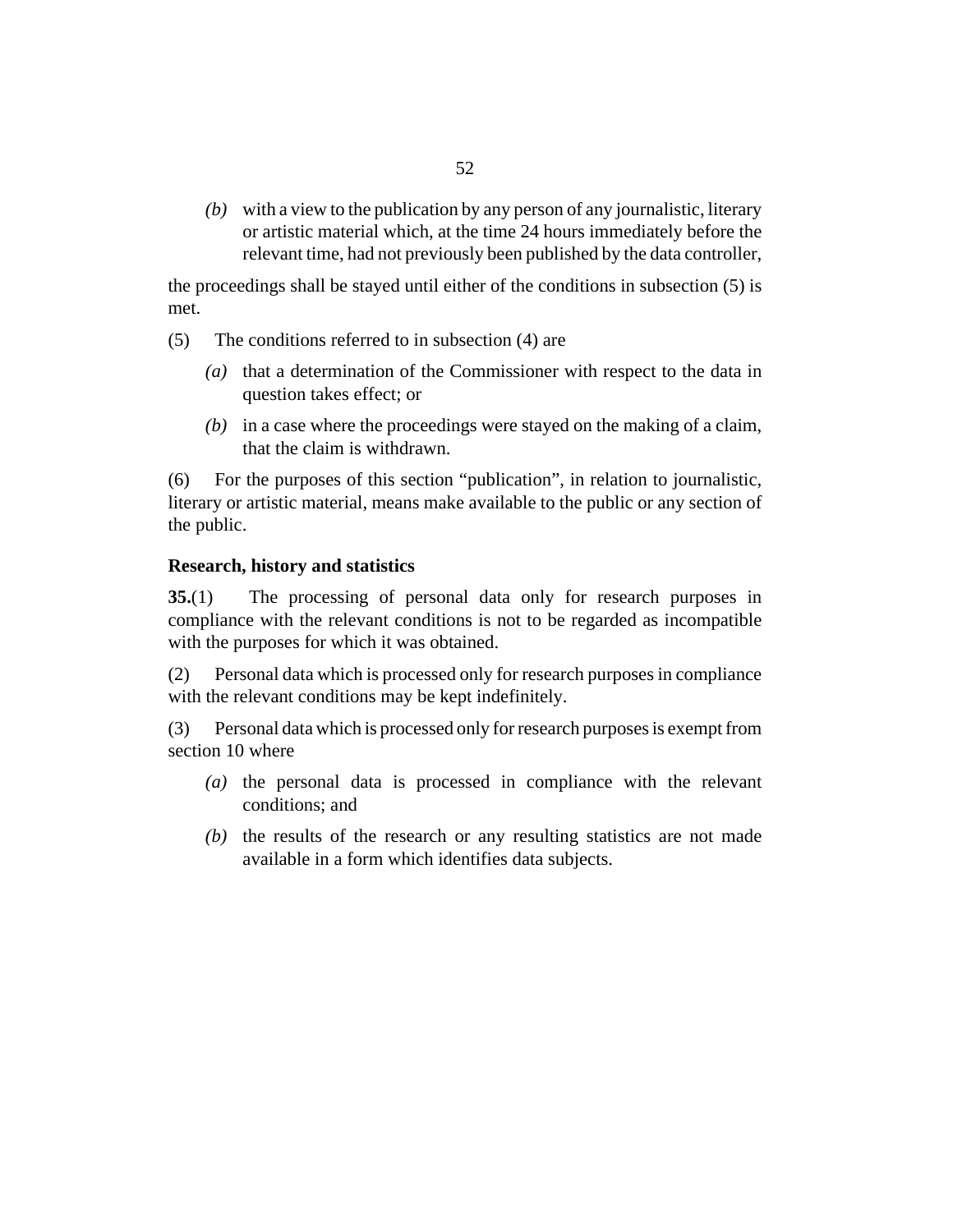For the purposes of subsections (1) to (3), personal data is not to be treated as processed otherwise than for research purposes merely because the data is disclosed (4)

- (a) to any person, for research purposes only;
- (b) to the data subject or a person acting on his behalf;
- at the request, or with the consent, of the data subject or a person acting *(c)* on his behalf; or
- (d) in circumstances in which the person making the disclosure has reasonable grounds for believing that the disclosure falls within paragraph *(a)*, *(b)* or *(c)*.
- In this section (5)

"research purposes" includes statistical or historical purposes;

- "the relevant conditions", in relation to processing of personal data, means the conditions that the data
	- (a) is not processed to support measures or decisions with respect to particular individuals; and
	- (b) is not processed in such a way that substantial damage or substantial distress is, or is likely to be, caused to any data subject.

#### **Manual data held by public authorities**

Personal data which fall within paragraph *(e)* of the definition of "data" in section 2 is exempt from Parts II, III, IV and VI. **36.**

#### **Information available to the public by or under enactment**

Personal data is exempt from Parts II, III, IV and VI where the data consist of information which the data controller is obliged by or under any enactment to make available to the public, whether by publishing it, by making it available for inspection, or otherwise and whether gratuitously or on payment of a fee. **37.**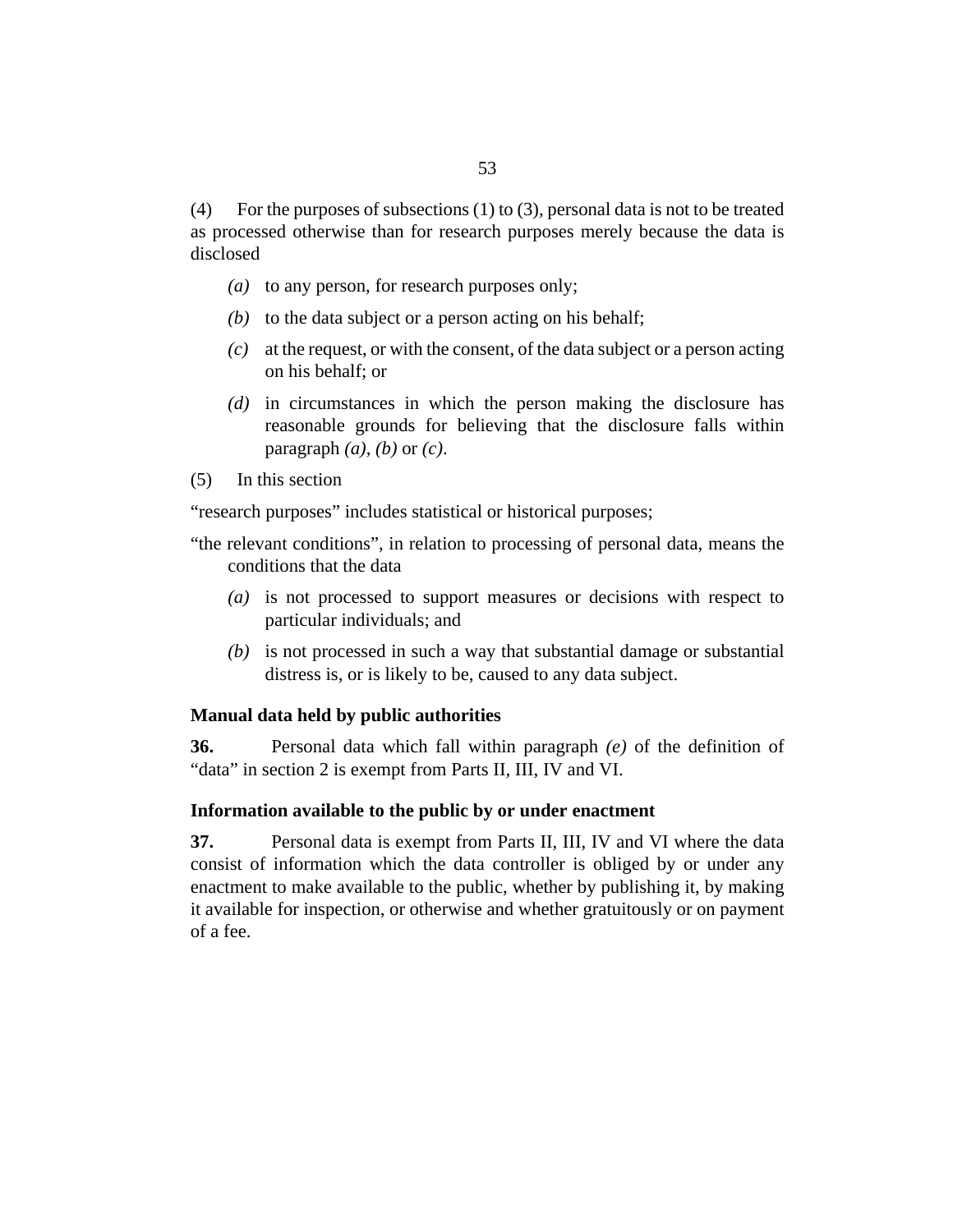## **Disclosures required by law or made in connection with legal proceedings**

Personal data is exempt from the non-disclosure provisions where the disclosure is required by or under any enactment, by any rule of law or by the order of a court of competent jurisdiction. **38.**(1)

Personal data is exempt from the non-disclosure provisions where the disclosure is necessary (2)

- (a) for the purpose of, or in connection with, any legal proceedings including prospective legal proceedings; or
- $(b)$  for the purpose of obtaining legal advice,

or is otherwise necessary for the purposes of establishing, exercising or defending legal rights.

## **Parliamentary privilege**

Personal data is exempt from Parts II, III, IV and VI where the exemption is required for the purpose of avoiding an infringement of the privileges of either House of Parliament. **39.**

## **Legal professional privilege**

Personal data is exempt from the subject information provisions where the data consist of information in respect of which a claim to legal professional privilege could be maintained in legal proceedings. **40.**

## **Domestic purposes**

Personal data processed by an individual only for the purposes of that individual's personal, family or household affairs including recreational purposes is exempt from Parts II, III, IV and VI. **41.**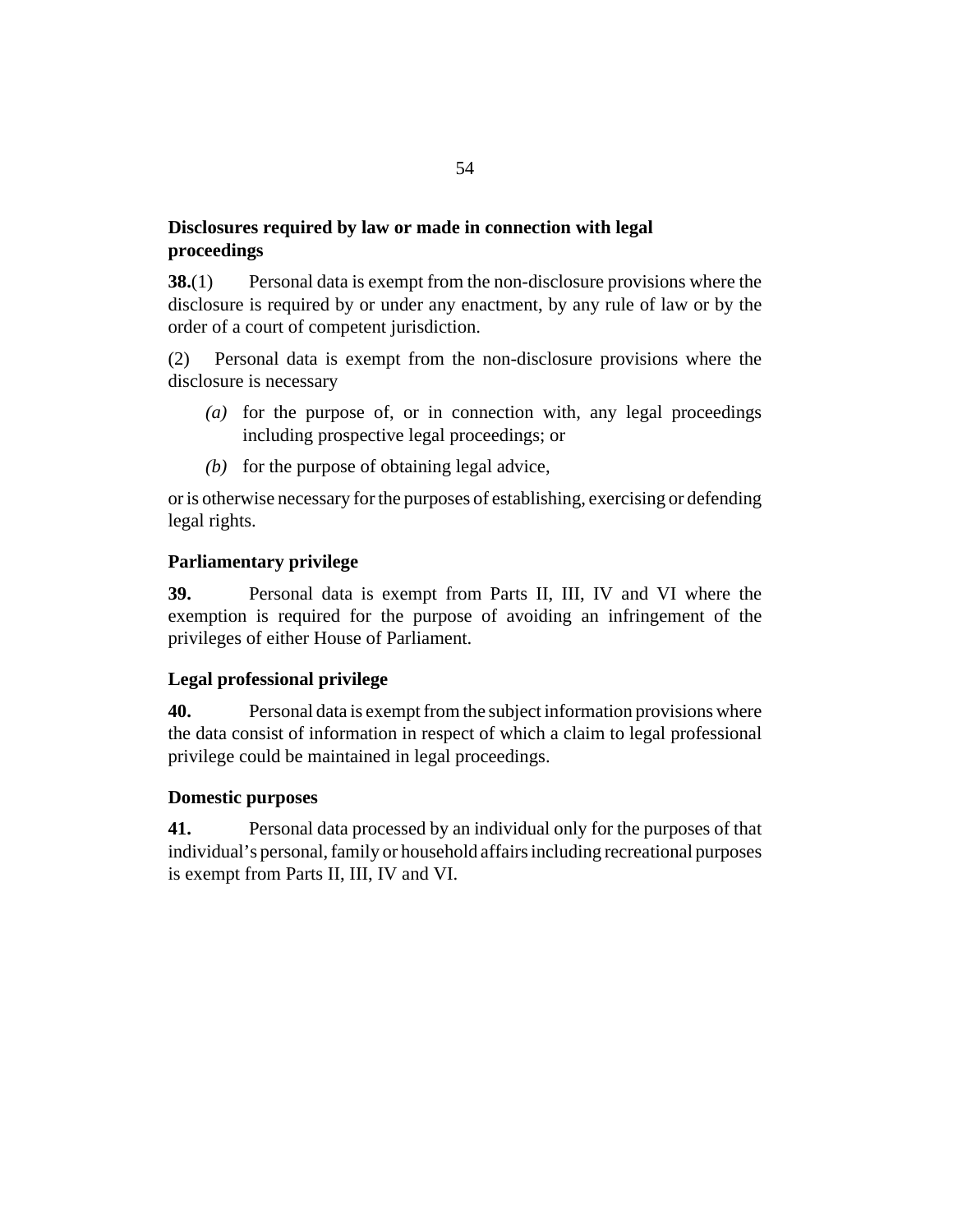## **Confidential references given by the data controller**

Personal data is exempt from section 10 where it consists of a reference given or to be given in confidence by the data controller for the purposes of **42.**

- (a) the education, training or employment, or prospective education, training or employment, of the data subject;
- $(b)$  the appointment, or prospective appointment, of the data subject to any office; or
- (c) the provision, or prospective provision, by the data subject of any service.

## **Armed forces**

Personal data is exempt from the subject information provisions to the extent to which the application of those provisions would be likely to prejudice the combat effectiveness of any of the armed forces of the Crown. **43.**

## **Judicial appointments and honours**

Personal data processed for the purposes of **44.**

- assessing any person's suitability for judicial office or the office of *(a)* Queen's Counsel; or
- $(b)$  the conferring by the Crown of any honour or dignity,

is exempt from the subject information provisions.

#### **Appointments to public service**

The Minister may by order exempt from the subject information provisions personal data processed for the purposes of assessing any person's suitability for **45.**

(a) employment in the Public Service; or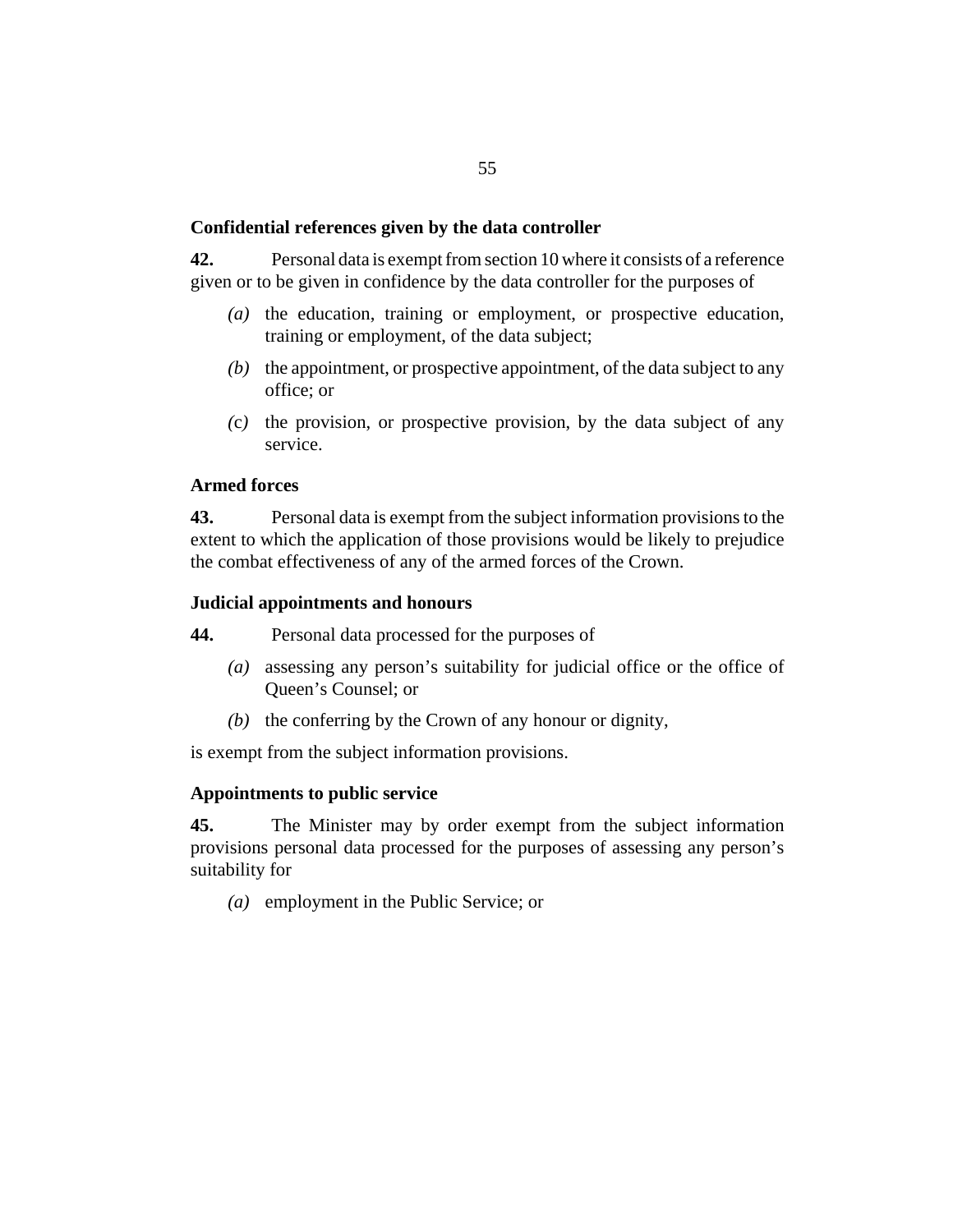any office to which appointments are made by the Governor-General *(b)* or by a Minister.

#### **Corporate finance**

Where personal data is processed for the purposes of, or in connection with, a corporate finance service **46.**(1)

- (a) the data is exempt from the subject information provisions to the extent to which either
	- (i) the application of those provisions to the data could affect the price of any instrument which is already in existence or is to be or may be created; or
	- (ii) the data controller reasonably believes that the application of those provisions to the data could affect the price of any such instrument; and
- $(b)$  to the extent that the data is not exempt from the subject information provisions by virtue of paragraph *(a)*, the data is exempt from those provisions where the exemption is required for the purpose of safeguarding an important economic or financial interest of Barbados.
- For the purposes of subsection  $(1)(b)$  the Minister may by order specify (2)
	- matters to be taken into account in determining whether exemption *(a)* from the subject information provisions is required for the purpose of safeguarding an important economic or financial interest of Barbados; or
	- (b) circumstances in which exemption from those provisions is, or is not, to be taken to be required for that purpose.
- In this section (3)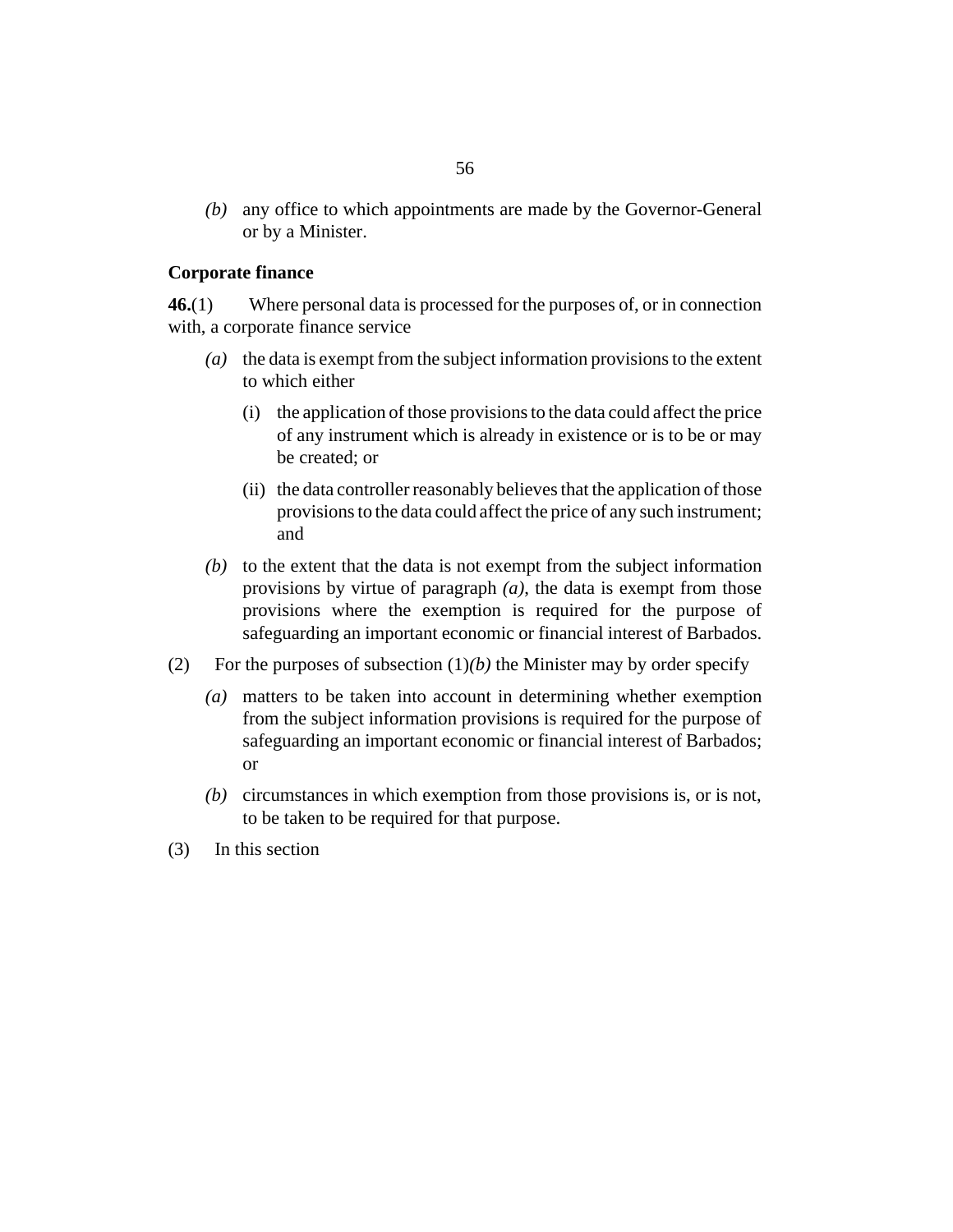"corporate finance service"means a service consisting of

- underwriting in respect of issues of, or the placing of issues of, any *(a)* instrument;
- advice to undertakings on capital structure, industrial strategy and *(b)* related matters and advice and service relating to mergers and the purchase of undertakings; or
- services relating to such underwriting as is mentioned in paragraph *(c) (a)*;

"price"includes value.

## **Negotiations with data subject**

Personal data which consist of records of the intentions of the data controller in relation to any negotiations with the data subject is exempt from the subject information provisions in any case to the extent to which the application of those provisions would be likely to prejudice those negotiations. **47.**

## **Examinations**

The results of an examination are exempt from section 10. **48.**(1)

Personal data consisting of information recorded by candidates during an academic, professional or other examination is exempt from section 10. (2)

In this section"examination"includes any process for determining the knowledge, intelligence, skill or ability of a candidate by reference to his performance in any test, work or other activity. (3)

## **Powers to make further exemptions by order**

The Minister may by order exempt from the subject information provisions personal data consisting of information the disclosure of which is **49.**(1)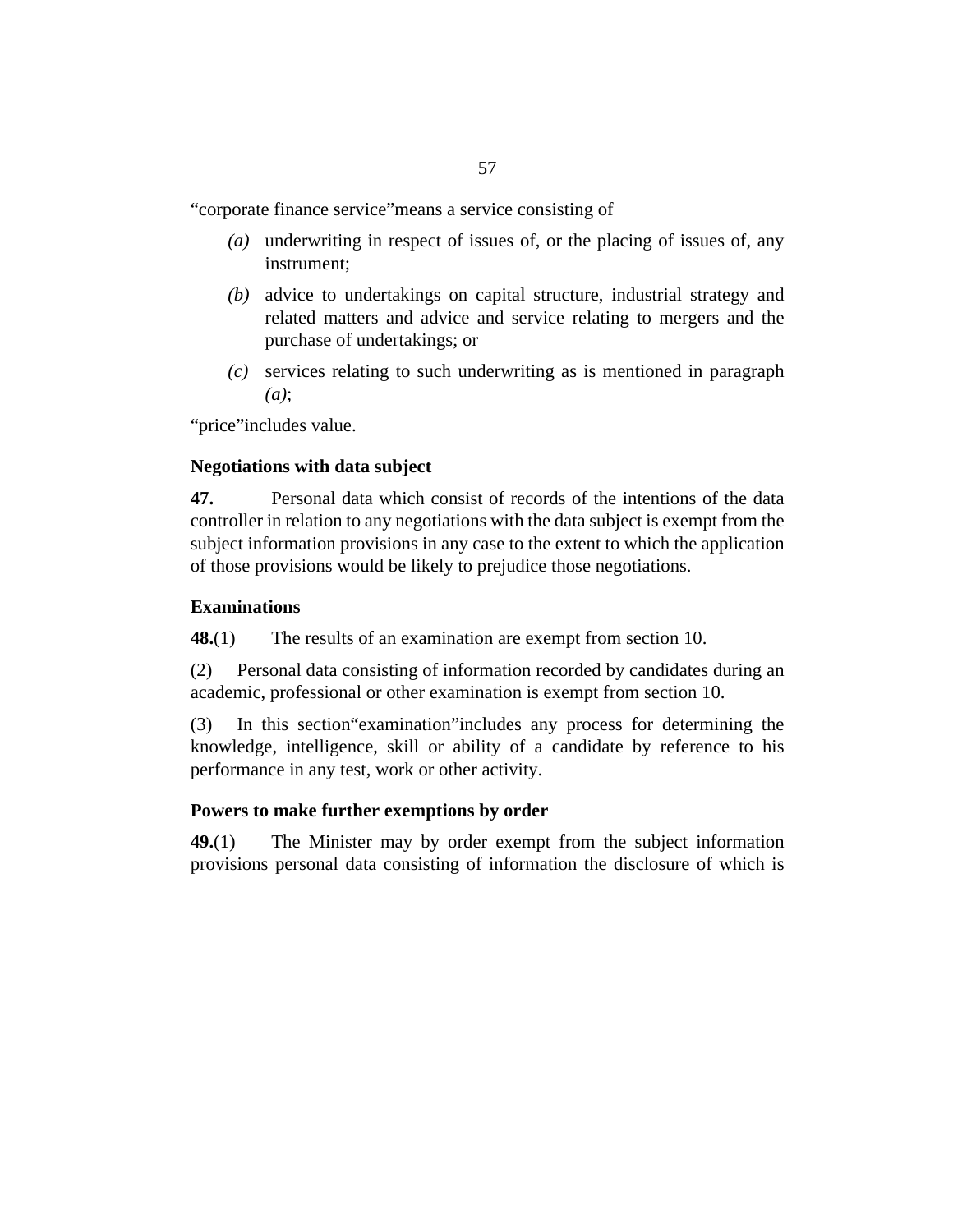prohibited or restricted by or under any enactment where and to the extent that he considers it necessary for the safeguarding of

- ( $a)$ ) the interests of the data subject; or
- $(b)$  the rights and freedoms of any other individual,

that the prohibition or restriction ought to prevail over those provisions.

The Minister may by order exempt from the non-disclosure provisions any disclosures of personal data made in circumstances specified in the order, where he considers the exemption is necessary for the safeguarding of the interests of the data subject or the rights and freedoms of any other person. (2)

An order made under this section shall be subject to negative resolution. (3)

## PART VI

## DATA CONTROLLER AND DATA PROCESSOR

#### **Data controllers must be registered**

A person shall not operate as a data controller unless he is registered in the Register of Data Controllers. **50.**(1)

A person who desires to operate as a data controller may, upon application to the Commissioner in the prescribed form and payment of the prescribed fee, obtain a certificate from the Commissioner for the purpose. (2)

A data controller that is not established in Barbados shall nominate, for the purposes of this Act, a representative established in Barbados. (3)

A person who operates as a data controller without being registered under subsection (1) is guilty of an offence and is liable on summary conviction to a fine of \$10 000 or to a term of imprisonment of 2 months or to both. (4)

A data controller who is not established in Barbados and who does not nominate a representative pursuant to subsection (3) is guilty of an offence and (5)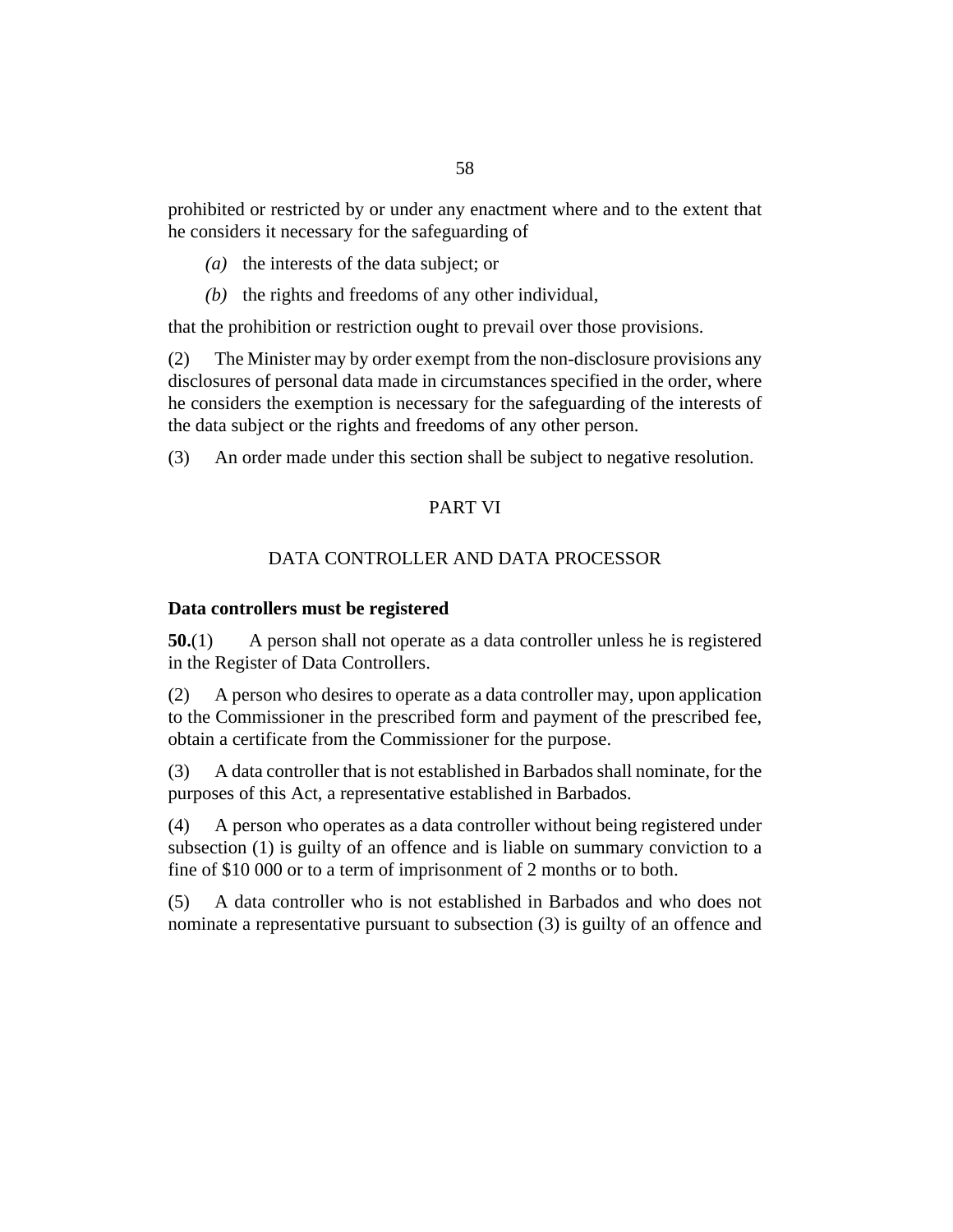is liable on summary conviction to a fine of \$10 000 or to a term of imprisonment of 2 months or to both.

For the purposes of subsections (3) and (5), each of the following is to be treated as established in Barbados: (6)

- (a) an individual who is ordinarily resident in Barbados;
- a body, association or other entity incorporated, organised, registered *(b)* or otherwise formed under any enactment; or
- any person who does not fall within paragraph *(a)* or *(b)* but maintains *(c)* in Barbados an office, branch or agency through which he carries on any activity related to data processing.

#### **Register of Data Controllers**

The Commissioner shall keep a register, to be called the Register of Data Controllers, in which he shall cause to be entered in relation to each data controller registered pursuant to section 50, the following particulars: **51.**(1)

- (a) the name and address and other contact information of the data controller;
- $(b)$  the date of registration;
- a description of the personal data processed by or on behalf of the data *(c)* controller and of the categories of data subject to which they relate;
- a description of the purposes for which the data is processed; *(d)*
- a description of any recipients to whom the data controller intends or *(e)* may wish to disclose the data;
- the names, or a description of, any countries outside Barbados to which *(f)* the data controller directly or indirectly transfers, or intends or may wish directly or indirectly to transfer, the data; and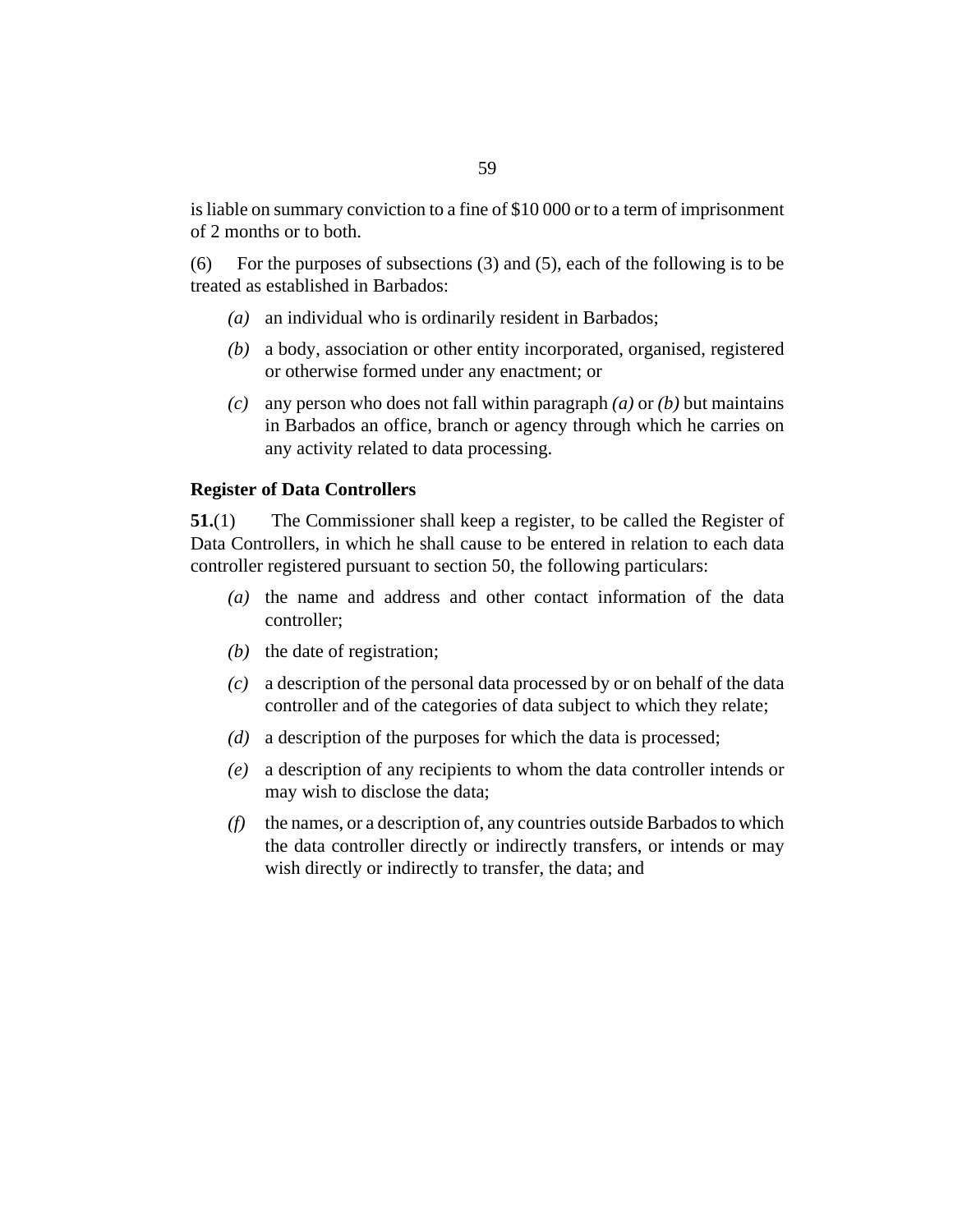where the data controller is not established in Barbados within the *(g)* meaning of section 50(6), the name, address and other contact information of the representative nominated pursuant to section 50(3).

The Register of Data Controllers shall be open to inspection at the office of the Commissioner. (2)

The Commissioner shall ensure that the Register of Data Controllers is kept accurate and up to date. (3)

## **Notification of changes in respect of a data controller**

The data controller shall give written notice to the Commissioner of any changes which may affect the particulars entered in the Register of Data Controllers in relation to him. **52.**(1)

On receiving notification of the data controller under subsection (1) the Commissioner shall make such amendments to the Register of Data Controllers as are necessary. (2)

## **Responsibility of the data controller**

The data controller shall implement the appropriate technical and organisational measures to ensure that processing is performed in accordance with this Act taking into consideration the nature, scope, context and purposes of processing as well as the risks of varying likelihood and severity to the rights and freedoms of individuals. **53.**(1)

Where proportionate in relation to processing activities, the measures referred to in subsection (1) shall include the implementation of appropriate data protection policies by the data controller. (2)

#### **Data protection by design and by default**

The data controller shall both at the time of the determination of the means for processing and at the time of the processing itself, implement appropriate technical and organisational measures designed to implement the **54.**(1)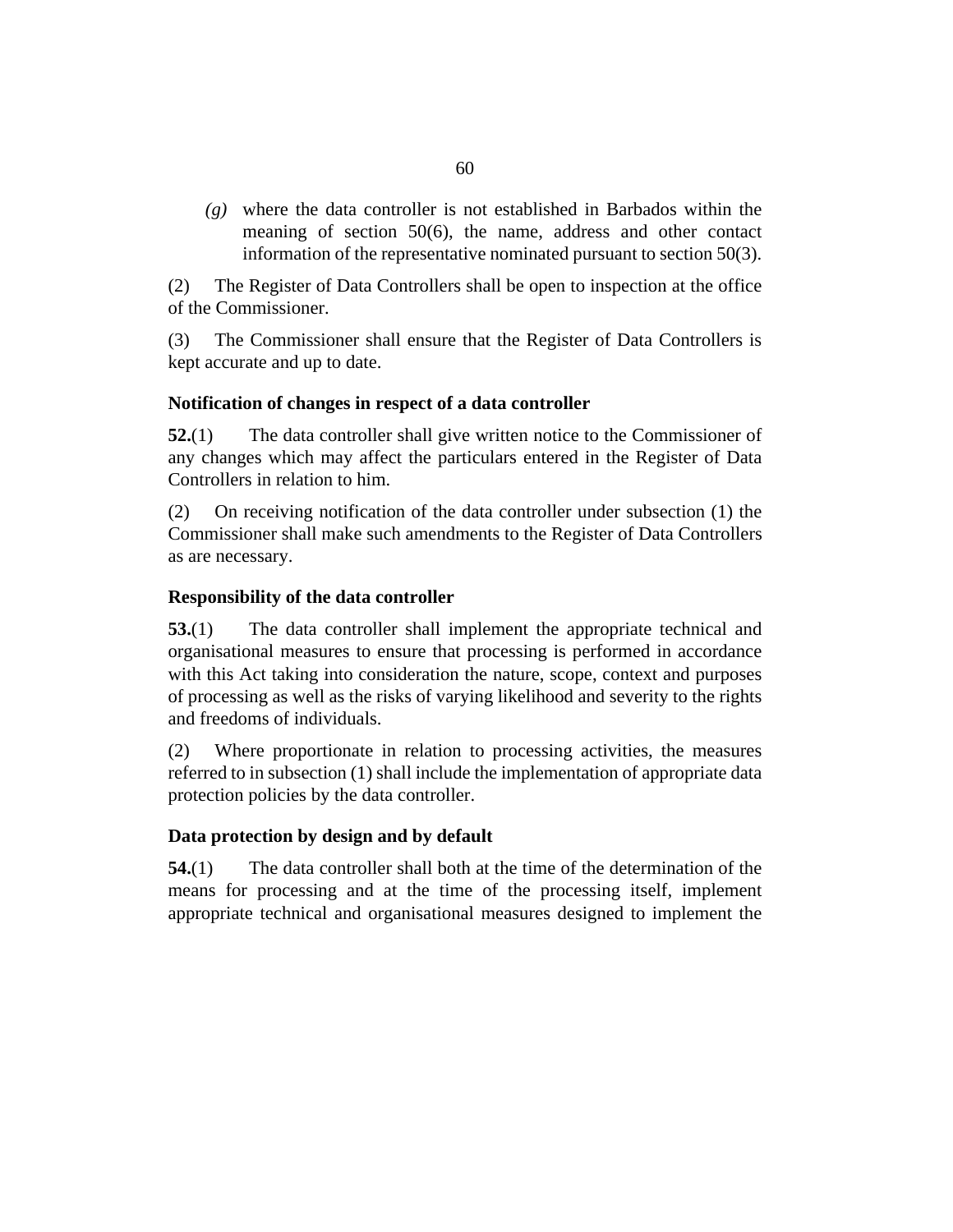principles set out in section 4 in an effective manner and to integrate the necessary safeguards into the processing in order to meet the requirements of this Act and protect the rights of data subjects, taking into consideration the state of the art, the cost of implementation and the nature, scope, context and purposes of processing as well as the risks of varying likelihood and severity for rights and freedoms of individuals posed by the processing.

The data controller shall implement the appropriate technical and organisational measures for ensuring that, by default, only personal data which are necessary for each specific purpose of the processing is processed. (2)

Subsection (2) applies to the amount of personal data collected, the extent of processing of the personal data, the period of storage of the personal data and the accessibility to the personal data. (3)

The technical and organisational measures referred to in subsection (1) shall ensure that personal data is not, by default, made accessible without the individual's intervention to an indefinite number of individuals. (4)

#### **Data processors must be registered**

A person shall not operate as a data processor unless he is registered in the Register of Data Processors. **55.**(1)

A person who desires to operate as a data processor may, upon application to the Commissioner in the prescribed form and payment of the prescribed fee, obtain a certificate from the Commissioner for the purpose. (2)

A data processor that is not established in Barbados shall nominate, for the purposes of this Act, a representative established in Barbados. (3)

A person who operates as a data processor without being registered under subsection (1) is guilty of an offence and is liable on summary conviction to a fine of \$10 000 or to a term of imprisonment of 2 months or to both. (4)

A data processor that is not established in Barbados and who does not nominate a representative pursuant to subsection (3) is guilty of an offence and (5)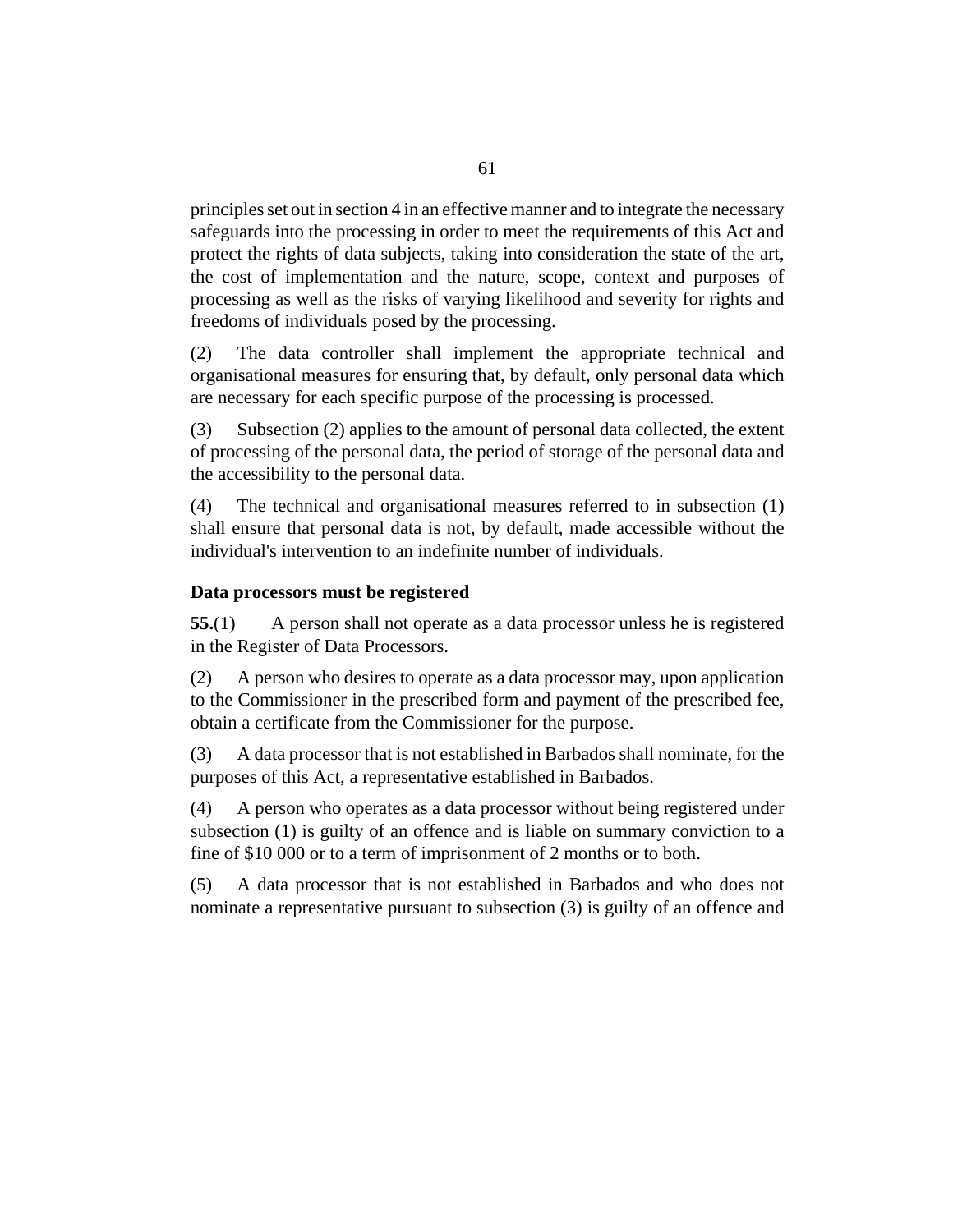is liable on summary conviction to a fine of \$10 000 or to a term of imprisonment of 2 months or to both.

For the purposes of subsections (3) and (5), each of the following is to be treated as established in Barbados: (6)

- (a) an individual who is ordinarily resident in Barbados;
- a body, association or other entity incorporated, organised, registered *(b)* or otherwise formed under any enactment; or
- any person who does not fall within paragraph *(a)* or *(b)* but maintains *(c)* in Barbados an office, branch or agency through which he carries on any activity related to data processing.

#### **Register of Data Processors**

The Commissioner shall keep a register, to be called the Register of Data Processors, in which he shall cause to be entered in relation to each data processor, the following particulars: **56.**(1)

- $(a)$  the name and address and other contact information of the data processor;
- $(b)$  the date of registration;
- a description of the personal data processed by or on behalf of the data *(c)* processor and of the categories of data subject to which they relate;
- a description of the purposes for which the data is processed; *(d)*
- a description of any recipients to whom the data processor intends or *(e)* may wish to disclose the data;
- $(f)$  the names, or a description of, any countries or territories outside Barbados to which the data processor directly or indirectly transfers, or intends or may wish directly or indirectly to transfer, the data; and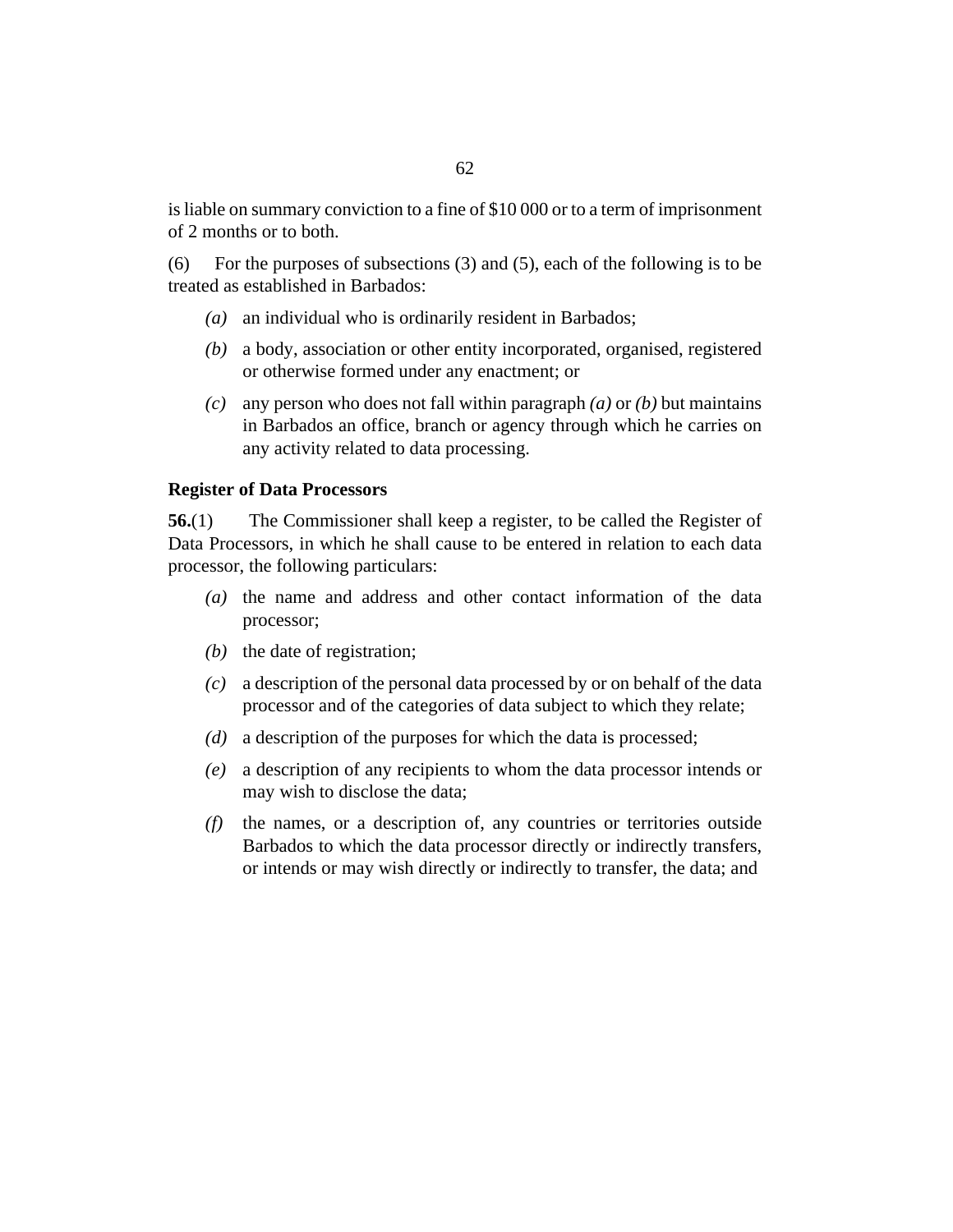where the data processor is not established in Barbados within the *(g)* meaning of section 55(6), the name, address and other contact information of the representative nominated pursuant to section 55(3).

The Register of Data Processors shall be open to inspection at the office of the Commissioner. (2)

The Commissioner shall ensure that the Register of Data Processors is kept accurate and up to date. (3)

#### **Notification of changes in respect of a data processor**

The data processor shall give written notice to the Commissioner of any changes which may affect the particulars entered in the Register of Data Processors in relation to him. **57.**(1)

On receiving notification of the data processor under subsection (1) the Commissioner shall make such amendments to the Register of Data Processors as are necessary. (2)

#### **Data Processor**

Where processing is to be carried out on behalf of a data controller, the data controller shall only use a data processor who shall implement the appropriate technical and organisational measures to ensure that processing will **58.**(1)

- be in accordance with the requirements of this Act; and *(a)*
- $(b)$  ensure the protection of the rights of the data subject.

The data processor shall not engage another data processor without prior specific or general written authorisation of the data controller. (2)

Where there is general written authorisation pursuant to subsection (2), the data processor shall inform the data controller of any intended changes concerning the addition or replacement of other data processors and the data controller shall be given the opportunity to object to such changes. (3)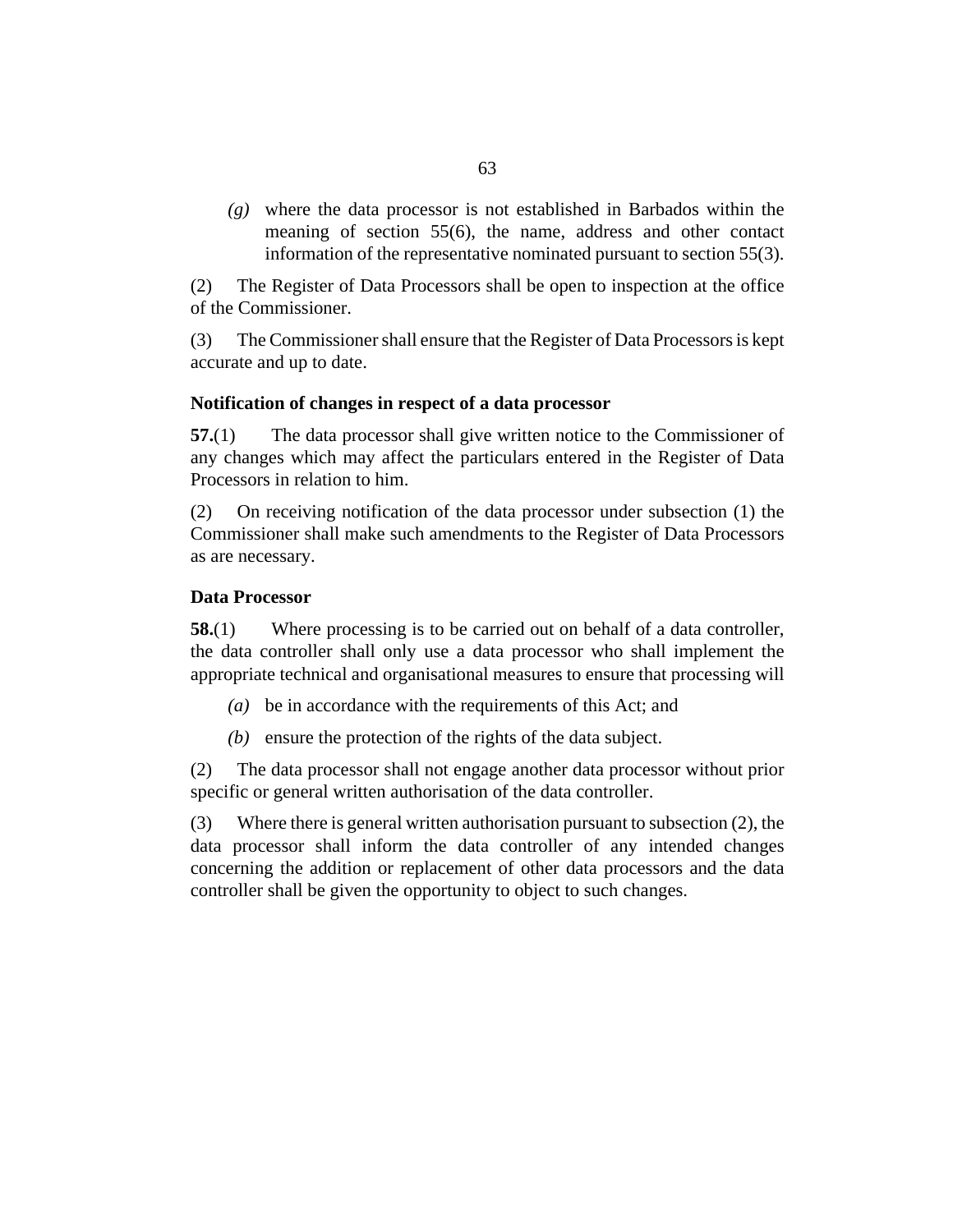Processing by a data processor shall be governed by a written contract between the data processor and the data controller which sets out the following: (4)

- ( $a$ ) the subject-matter and duration of the processing;
- $(b)$  the nature and purpose of the processing;
- the type of personal data and categories of data subjects; *(c)*
- $(d)$  the obligations and rights of the data controller.

The contract prepared pursuant to subsection (4) shall also stipulate that the data processor (5)

- processes the personal data only on documented instructions from the *(a)* data controller, including with regard to transfers of personal data to countries outside of Barbados or an international organisation, unless required to do so by any enactment and in such a case, the data processor shall inform the data controller of that legal requirement before processing, unless the enactment prohibits such information to be shared on important grounds of public interest;
- (b) ensures that persons authorised to process the personal data have committed themselves to confidentiality or are under an appropriate statutory obligation of confidentiality;
- $(c)$  takes all measures required pursuant to section 62.
- (d) respects the conditions referred to in subsections (2) and (7) for engaging another data processor;
- taking into account the nature of the processing, assists the data *(e)* controller by appropriate technical and organisational measures, insofar as this is possible, for the fulfilment of the data controller's obligation to respond to requests for exercising the data subject's rights under Part III;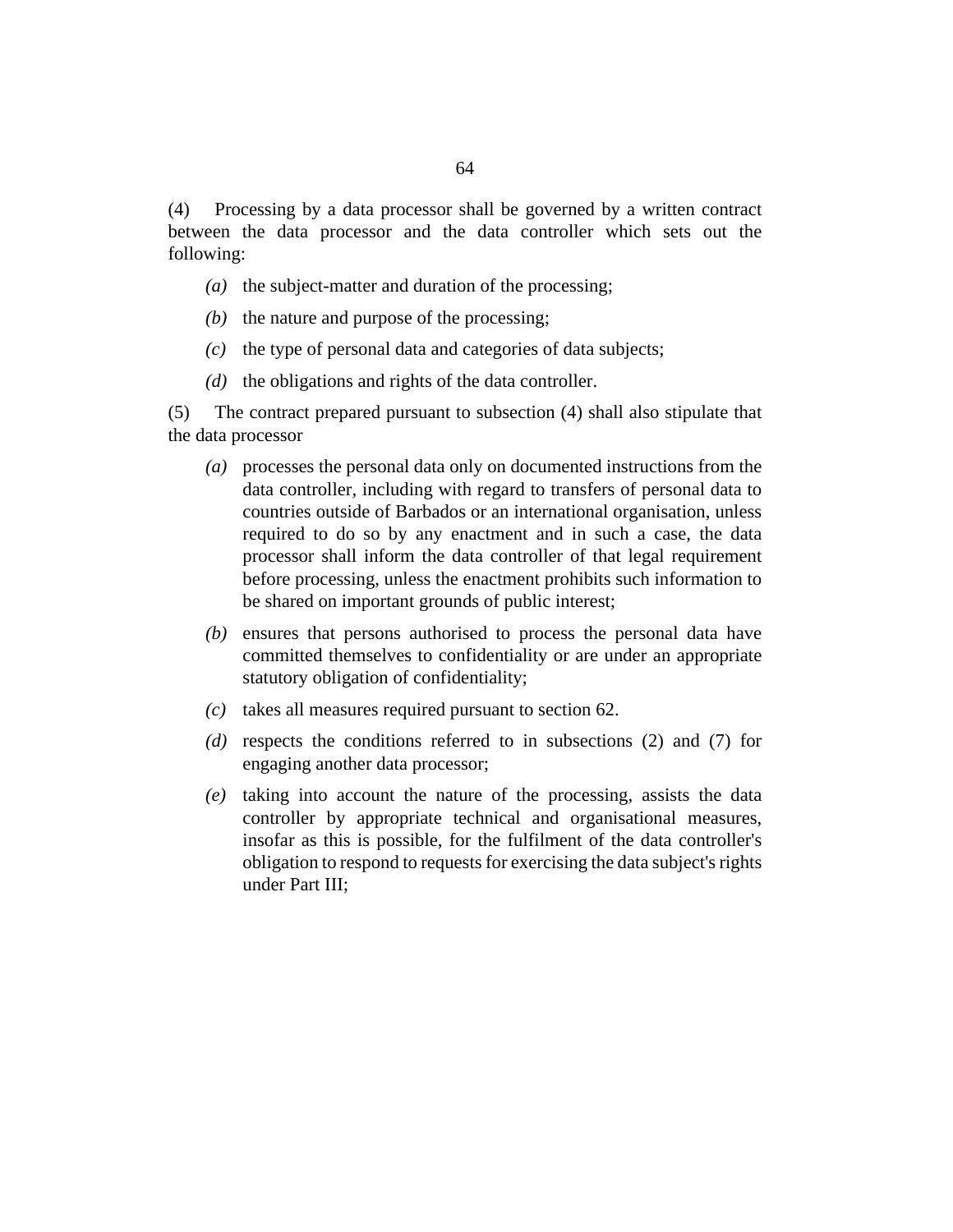- assists the data controller in ensuring compliance with the obligations pursuant to sections 62 to 66 taking into account the nature of processing and the information available to the data processor; *(f)*
- on the determination of the data controller, deletes or returns all the *(g)* personal data to the data controller after the end of the provision of services relating to processing, and deletes existing copies unless the enactment requires storage of the personal data;
- makes available to the data controller all information necessary to *(h)* demonstrate compliance with the obligations set out in this section and allow for and contribute to audits, including inspections, conducted by the data controller or another auditor mandated by the data controller.

Where in relation to subsection (5)(h) an instruction from the data controller to the data processor infringes this Act, the data processor shall immediately inform the data controller. (6)

Where a data processor engages another data processor for carrying out specific processing activities on behalf of the data controller in accordance with subsection (2), the same obligations as set out in the contract between the data controller and the data processor as referred to subsections (5) and (6) shall be imposed on that other data processor, in particular providing sufficient guarantees to implement appropriate technical and organisational measures in such a manner that the processing will meet the requirements of this Act. (7)

Where that other data processor mentioned in subsection (7) fails to fulfil its data protection obligations, the initial data processor referred to in subsection (7) shall remain fully liable to the data controller for the performance of that other data processor's obligations. (8)

The Commissioner with the approval of the Minister may prescribe standard contractual clauses for the matters referred to in subsections (5) and (7). (9)

Where data processor contravenes this Act by determining the purposes (10) and means of processing, the data processor shall be considered to be a data controller in respect of that processing.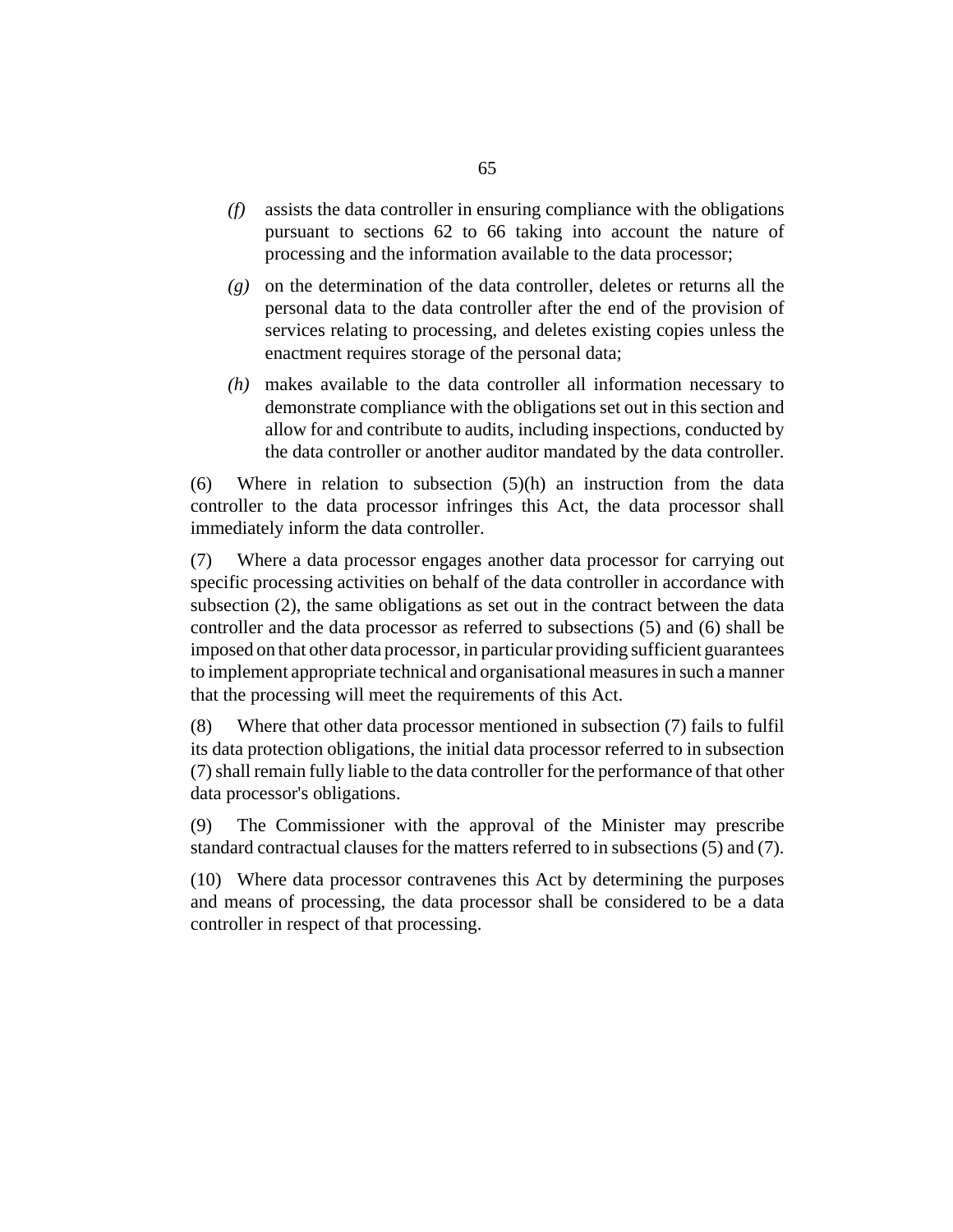#### **Processing under the authority of the data controller or data processor**

The data processor and any person acting under the authority of the data controller or of the data processor, who has access to personal data, shall not process those data except on instructions from the data controller, unless required to do so by any enactment. **59.**(1)

A person who contravenes subsection (1) is guilty of an offence and is liable on summary conviction to a fine of \$500 000 or to a term of imprisonment of 3 years or to both. (2)

## **Records of processing activities**

A data controller and, where applicable, the data controller's representative, shall maintain a record of processing activities under its responsibility and that record shall contain all of the following: **60.**(1)

- $(a)$  the name and contact details of the data controller and, where applicable, the joint data controller, the data controller's representative and the data privacy officer;
- $(b)$  the purposes of the processing;
- a description of the categories of data subjects and of the categories of *(c)* personal data;
- (d) the categories of recipients to whom the personal data has been or will be disclosed including recipients in other countries or international organisations;
- where applicable, transfers of personal data to another country or an *(e)* international organisation, including the identification of that country or international organisation and, in the case of transfers referred to in section 26, the documentation of suitable safeguards;
- where possible, the envisaged time limits for erasure of the different *(f)* categories of data;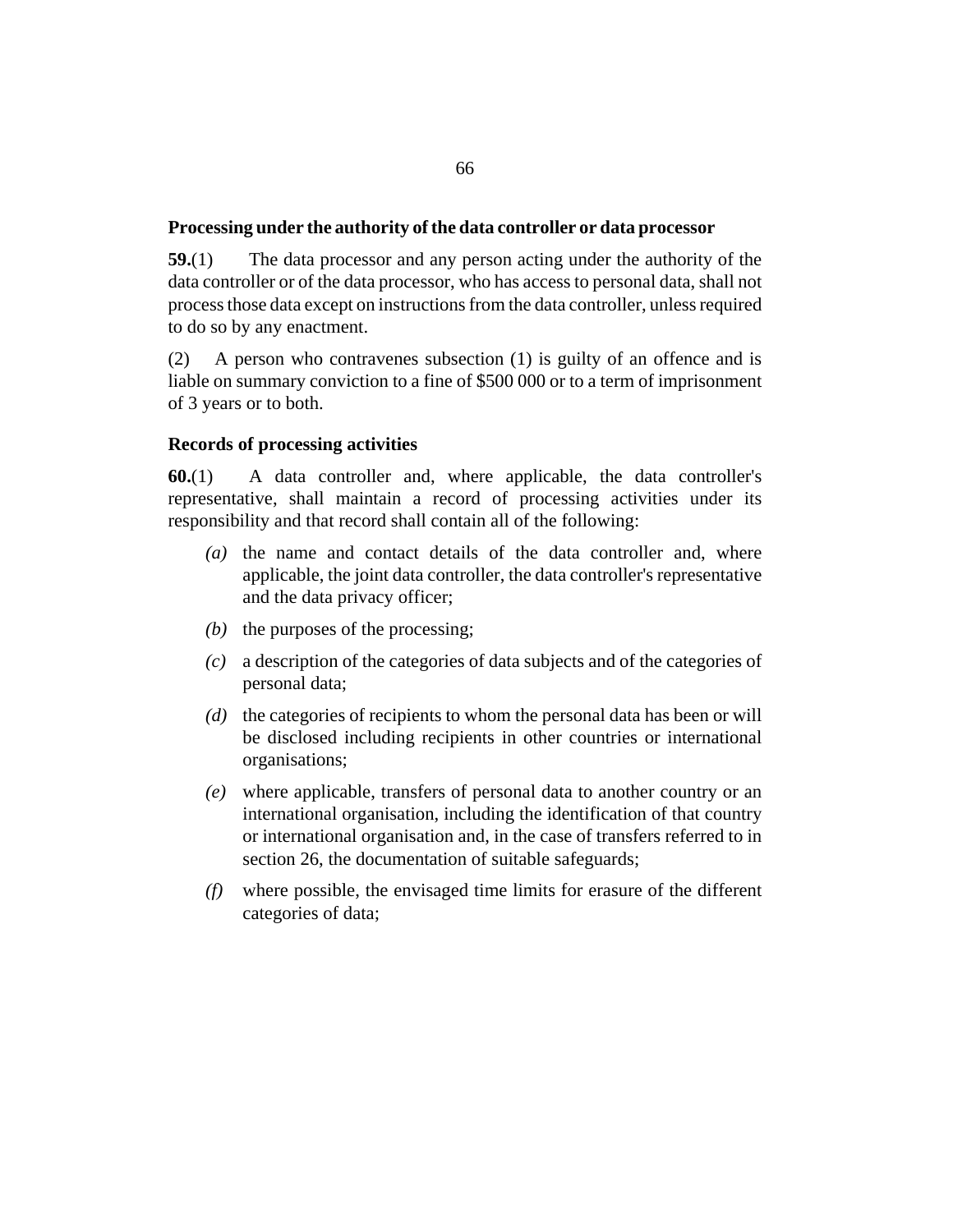where possible, a general description of the technical and *(g)* organisational security measures referred to in section 62(1).

A data processor and, where applicable, the data processor's representative shall maintain a record of all categories of processing activities carried out on behalf of a data controller, which contains: (2)

- (a) the name and contact details of the data processor or data processors and of each data controller on behalf of whom the data processor is acting, and, where applicable, of the data controller's or the data processor's representative, and the data privacy officer;
- $(t)$  the categories of processing carried out on behalf of each data controller;
- where applicable, transfers of personal data to another country or an *(c)* international organisation, including the identification of that country or international organisation and, in the case of transfers referred to in section 26, the documentation of suitable safeguards;
- where possible, a general description of the technical and *(d)* organisational security measures referred to in section 62(1).

#### **Cooperation with the Commissioner**

A data controller and the data processor and, where applicable, their representatives, shall cooperate, on request, with the Commissioner in the performance of his tasks. **61.**

#### **Security of processing**

Taking into account the state of the art, the costs of implementation and the nature, scope, context and purposes of processing as well as the risk of varying likelihood and severity for the rights and freedoms of individuals, the data controller and the data processor shall implement appropriate technical and **62.**(1)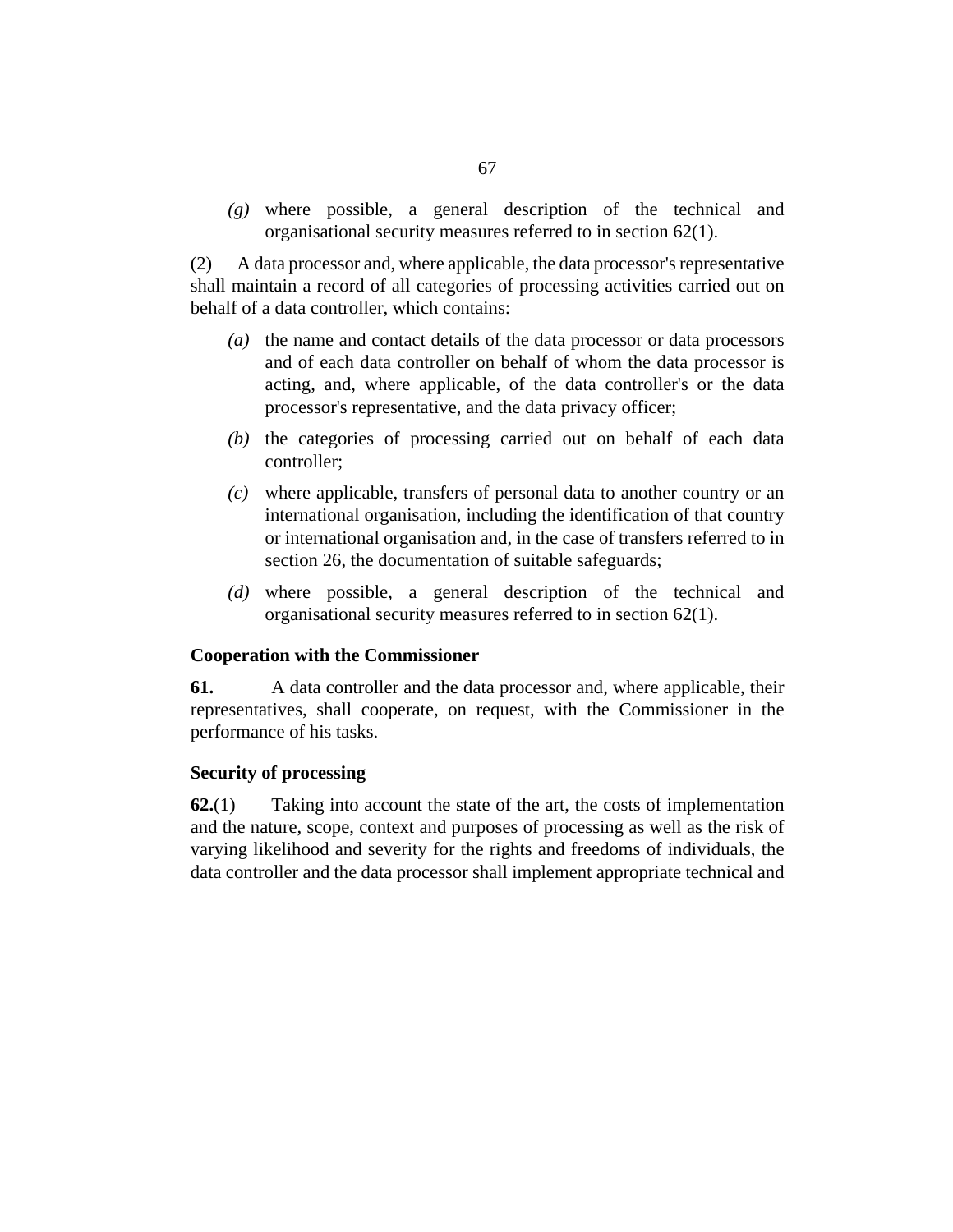organisational measures to ensure a level of security appropriate to the risk, including:

- (a) the pseudonymisation and encryption of personal data;
- $(b)$  the ability to ensure the ongoing confidentiality, integrity, availability and resilience of processing systems and services;
- $(c)$  the ability to restore the availability and access to personal data in a timely manner in the event of a physical or technical incident;
- a process for regularly testing, assessing and evaluating the *(d)* effectiveness of technical and organisational measures for ensuring the security of the processing.

In assessing the appropriate level of security account shall be taken in particular of the risks that are presented by processing, in particular from accidental or unlawful destruction, loss, alteration, unauthorised disclosure of, or access to personal data transmitted, stored or otherwise processed. (2)

The data controller and data processor shall take steps to ensure that any individual acting under the authority of the data controller or the data processor who has access to personal data does not process the personal data except on instructions from the data controller, unless he is required to do so by any enactment. (3)

#### **Notification of a personal data breach to the Commissioner**

Where there is a personal data breach the data controller shall without undue delay and, where feasible, not later than 72 hours after having become aware of it, notify the personal data breach to the Commissioner, unless the personal data breach is unlikely to result in a risk to the rights and freedoms of an individual. **63.**(1)

Where the notification of the personal data breach to the Commissioner is not made within 72 hours, the notification shall be accompanied by reasons for the delay. (2)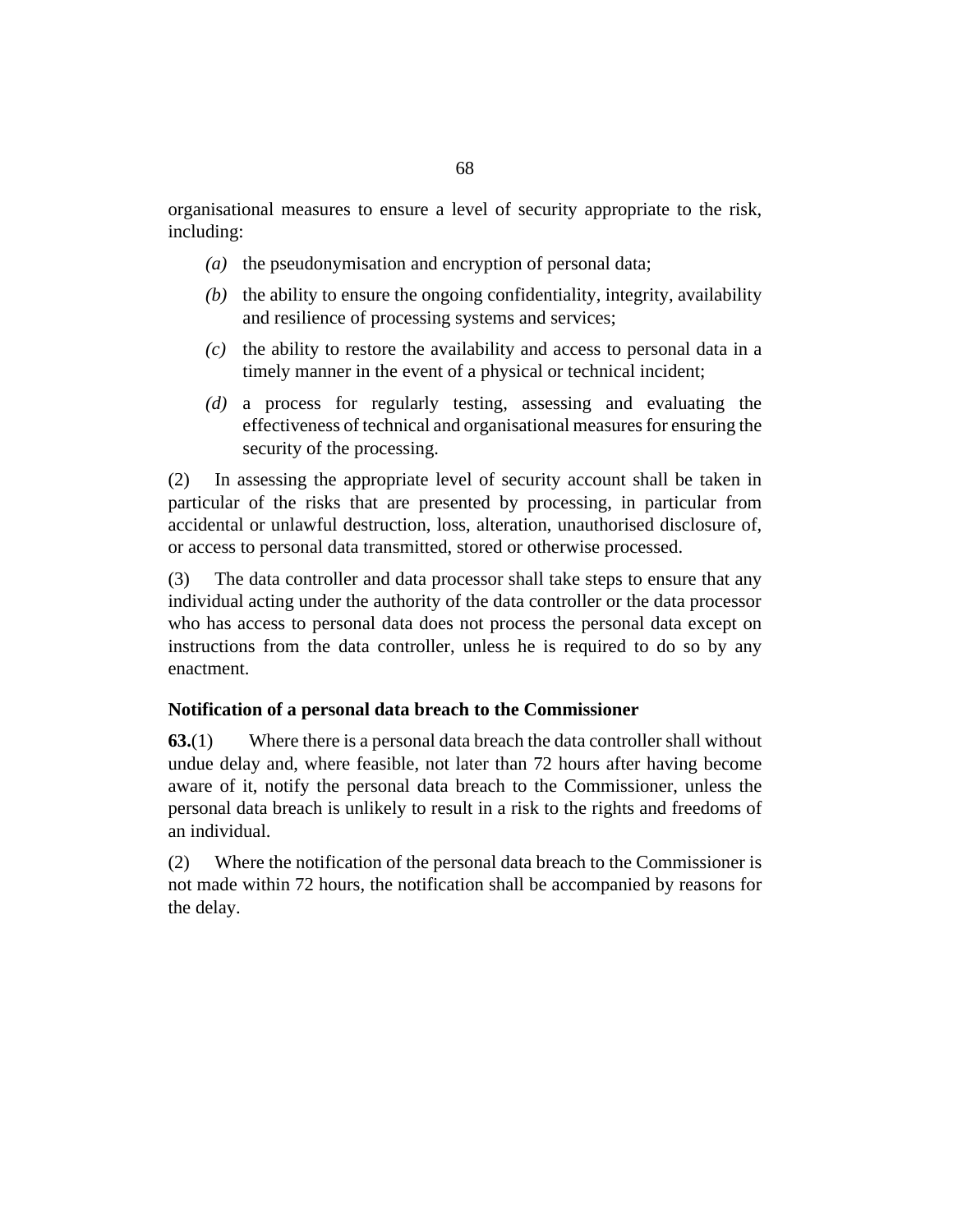The data processor shall notify the data controller without undue delay after becoming aware of a personal data breach. (3)

The notification of the personal data breach to the Commissioner referred to in subsection (1) shall (4)

- (a) describe the nature of the personal data breach including where possible, the categories and approximate number of data subjects concerned and the categories and approximate number of personal data records concerned;
- (b) communicate the name and contact details of the data privacy officer or other contact point where more information can be obtained;
- describe the likely consequences of the personal data breach; *(c)*
- (d) describe the measures taken or proposed to be taken by the data controller to address the personal data breach, including, where appropriate, measures to mitigate its possible adverse effects.

Where it is not possible to provide the information at the same time, the information may be provided in phases without undue further delay. (5)

The data controller shall document any personal data breaches, comprising the facts relating to the personal data breach, its effects and the remedial action taken in order to facilitate the Commissioner in his assessment of the data controller's compliance with this section. (6)

#### **Communication of a personal data breach to the data subject**

Where a personal data breach is likely to result in a high risk to the rights and freedoms of individuals, the data controller shall communicate the personal data breach to the data subject without undue delay and, where feasible, not later than 72 hours after having become aware of it. **64.**(1)

The communication to the data subject referred to in subsection (1) shall describe in clear and plain language the nature of the personal data breach and (2)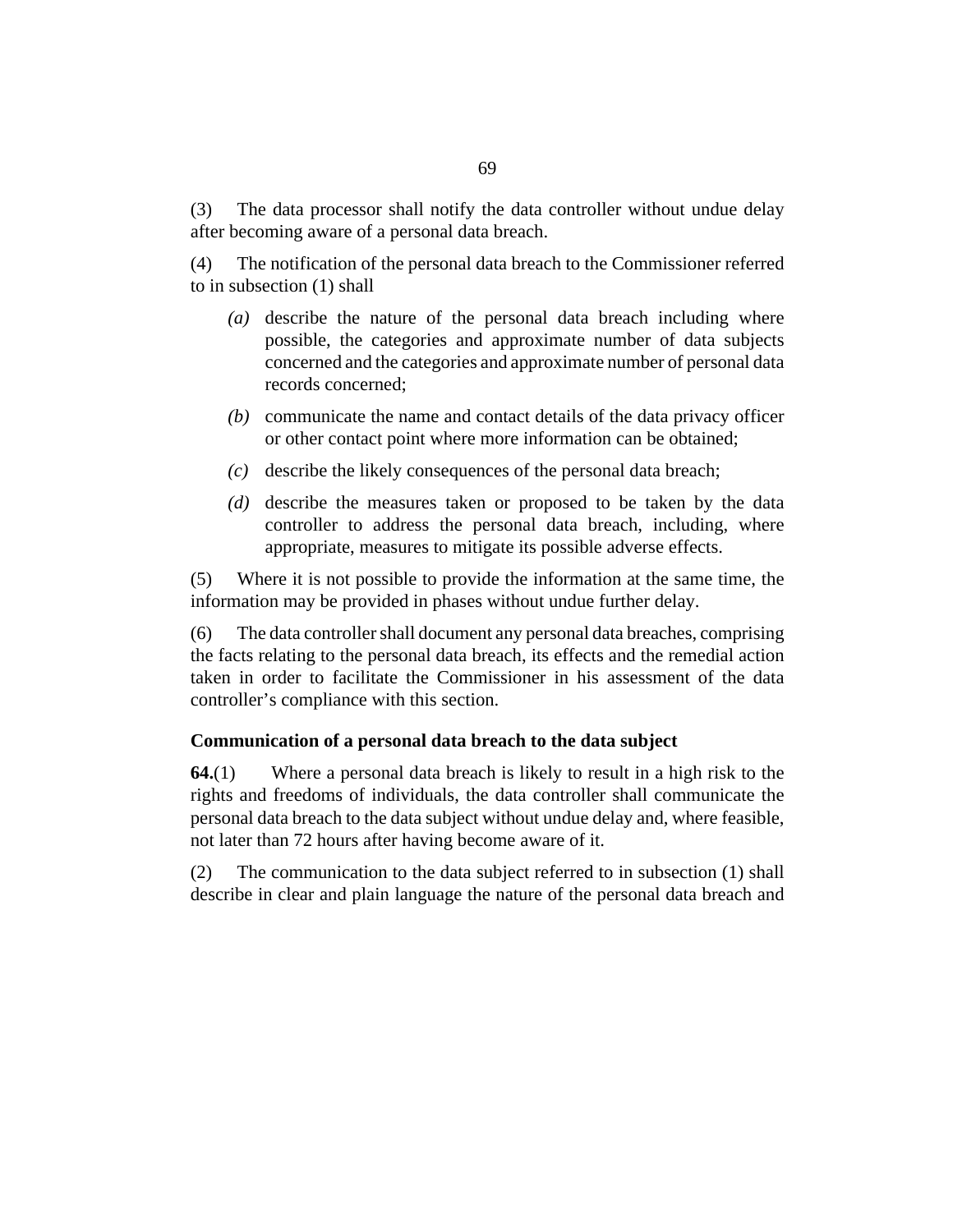contain the information referred to in paragraphs (b), (c) and (d) of section 63(4).

The communication to the data subject referred to in subsection (1) shall not be required where any of the following conditions are met: (3)

- (a) the data controller has implemented appropriate technical and organisational protection measures, and those measures were applied to the personal data affected by the personal data breach, in particular those that render the personal data unintelligible to any person who is not authorised to access it, such as encryption;
- $(b)$  the data controller has taken subsequent measures which ensure that the high risk to the rights and freedoms of data subjects referred to in subsection (1) is no longer likely to materialise;
- it would involve disproportionate effort and in such a case, there shall *(c)* be a public communication or similar measure whereby the data subjects are informed in an equally effective manner.

#### **Data protection impact assessment**

Where a type of processing in particular using new technologies, and taking into account the nature, scope, context and purposes of the processing, is likely to result in a high risk to the rights and freedoms of an individual, the data controller shall, prior to the processing, carry out an assessment of the impact of the envisaged processing operations on the protection of personal data. **65.**(1)

A single assessment pursuant to subsection (1) may address a set of similar processing operations that present similar high risks. (2)

The data controller shall seek the advice of the data privacy officer, where designated, when carrying out a data protection impact assessment. (3)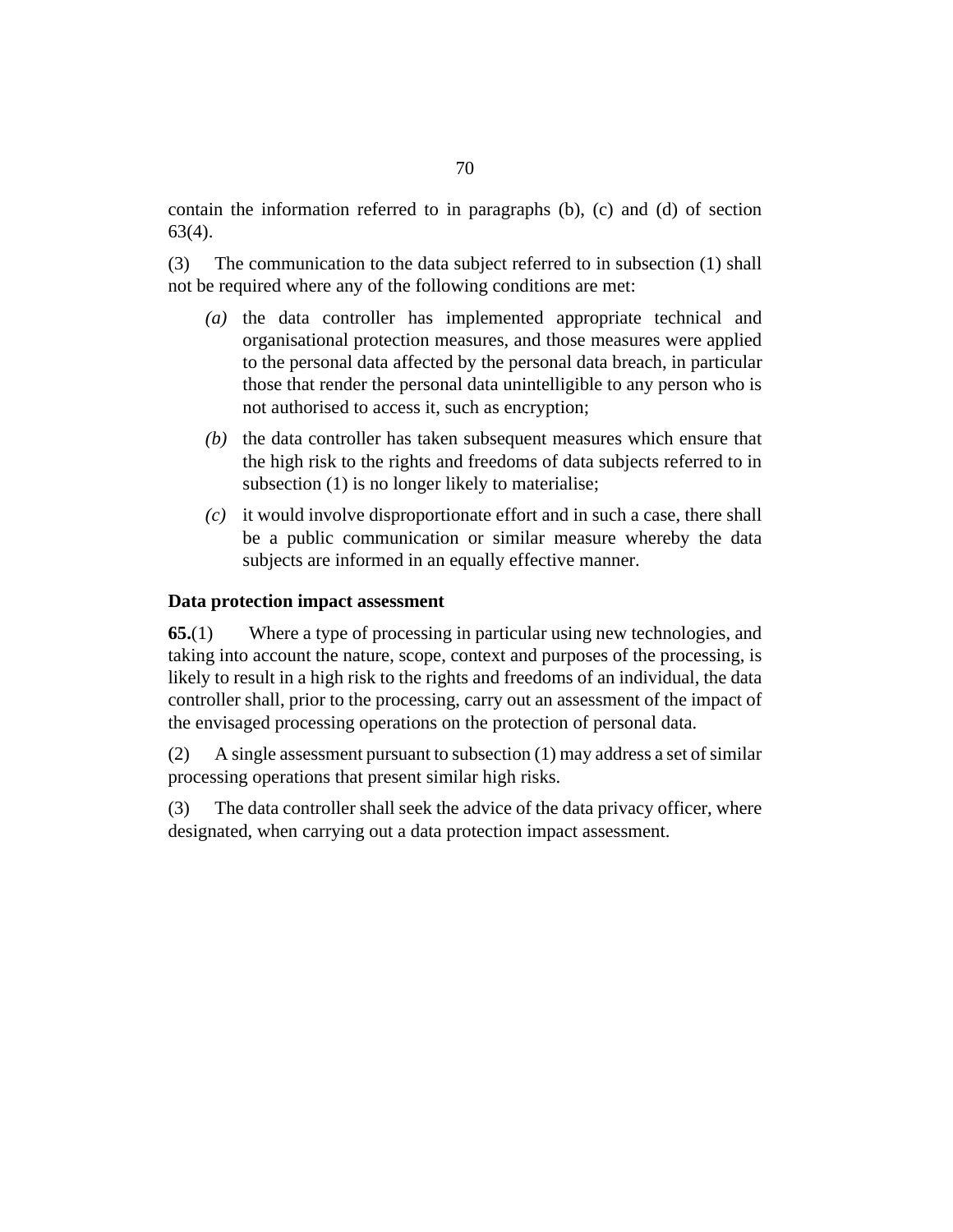A data protection impact assessment referred to in subsection (1) shall in particular be required in the case of: (4)

- (a) a systematic and extensive evaluation of personal aspects relating to individuals which is based on automated processing, including profiling, and on which decisions are based that produce legal effects concerning an individual or similarly significantly affect the individual;
- processing on a large scale of sensitive personal data; or *(b)*
- a systematic monitoring of a publicly accessible area on a large scale. *(c)*

The Commissioner shall establish and make public a list of the kind of processing operations which are subject to the requirement for a data protection impact assessment pursuant to subsection (1) and the Commissioner shall publish that list in the *Official Gazette.* (5)

The Commissioner shall establish and make public a list of the kind of processing operations where no data protection impact assessment is required and the Commissioner shall publish that list in the *Official Gazette.* (6)

A data protection impact assessment referred to in subsection (1) shall contain (7)

- systematic description of the envisaged processing operations and the *(a)* purposes of the processing, including, where applicable, the legitimate interest pursued by the data controller;
- an assessment of the necessity and proportionality of the processing *(b)* operations in relation to the purposes;
- an assessment of the risks to the rights and freedoms of data subjects *(c)* referred to in subsection (1); and
- (d) the measures envisaged to address the risks, including safeguards, security measures and mechanisms to ensure the protection of personal data and to demonstrate compliance with this Act taking into account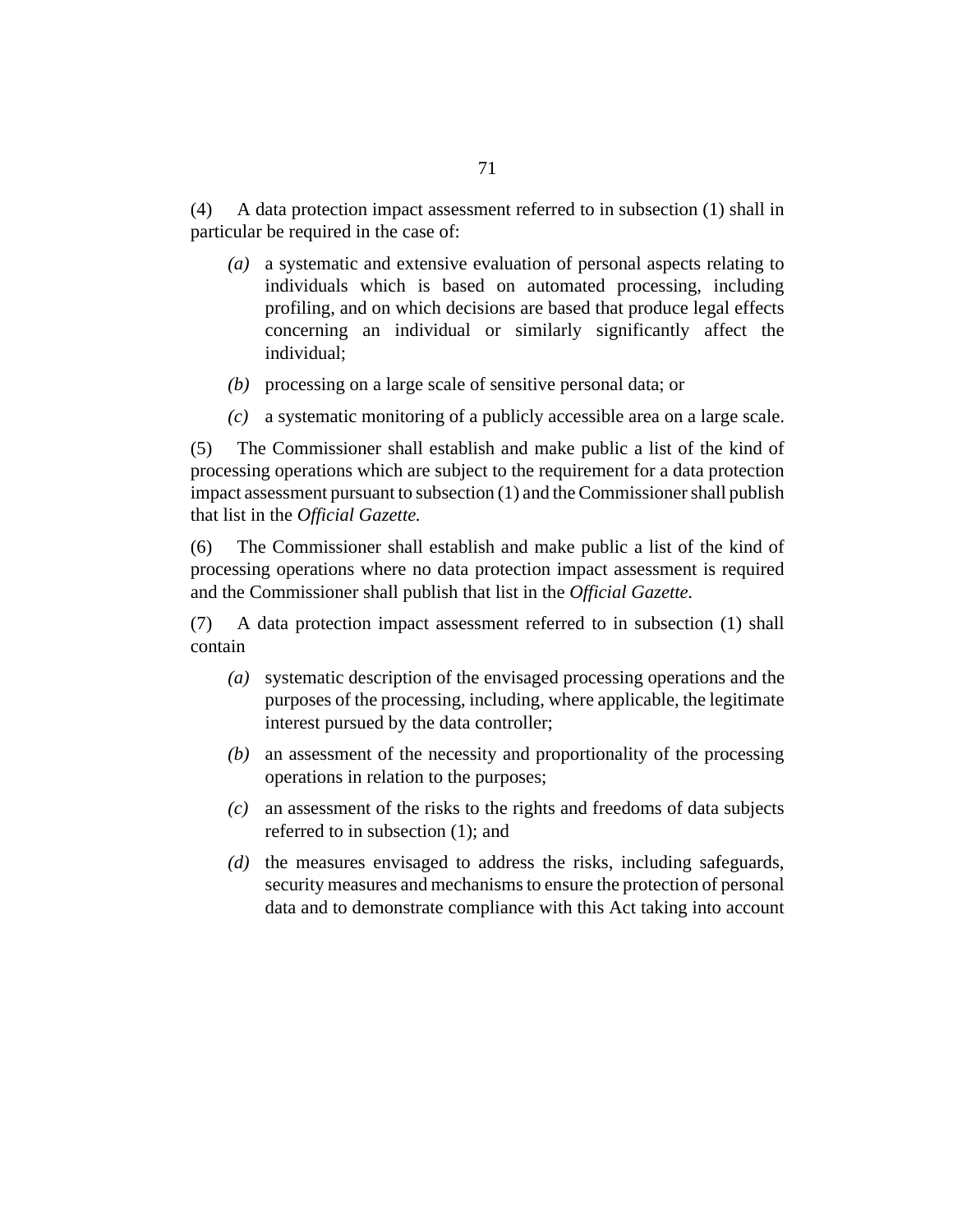the rights and legitimate interests of data subjects and other persons concerned.

Where appropriate, the data controller shall seek the views of data subjects or their representatives on the intended processing, without prejudice to the protection of commercial or public interests or the security of processing operations. (8)

Where necessary, the data controller shall carry out a review to assess if processing is performed in accordance with the data protection impact assessment at least when there is a change of the risk represented by processing operations. (9)

## **Prior consultation**

The data controller shall consult the Commissioner prior to processing where a data protection impact assessment under section 65 indicates that the processing would result in a high risk to the rights and freedoms of an individual in the absence of measures taken by the data controller to mitigate the risk. **66.**(1)

Where the Commissioner is of the opinion that the intended processing referred to in subsection (1) would infringe this Act, in particular where the data controller has insufficiently identified or mitigated the risk, the Commissioner shall, within a period of up to 8 weeks of receipt of the request for consultation, provide written advice to the data controller and, where applicable to the data processor. (2)

The period mentioned in subsection (2) may be extended by 6 weeks, taking into account the complexity of the intended processing. (3)

The Commissioner shall inform the data controller and, where applicable, the data processor, of any such extension within one month of receipt of the request for consultation together with the reasons for the delay. (4)

The period mentioned in subsection (2) may be suspended until the Commissioner has obtained information he has requested for the purposes of the consultation. (5)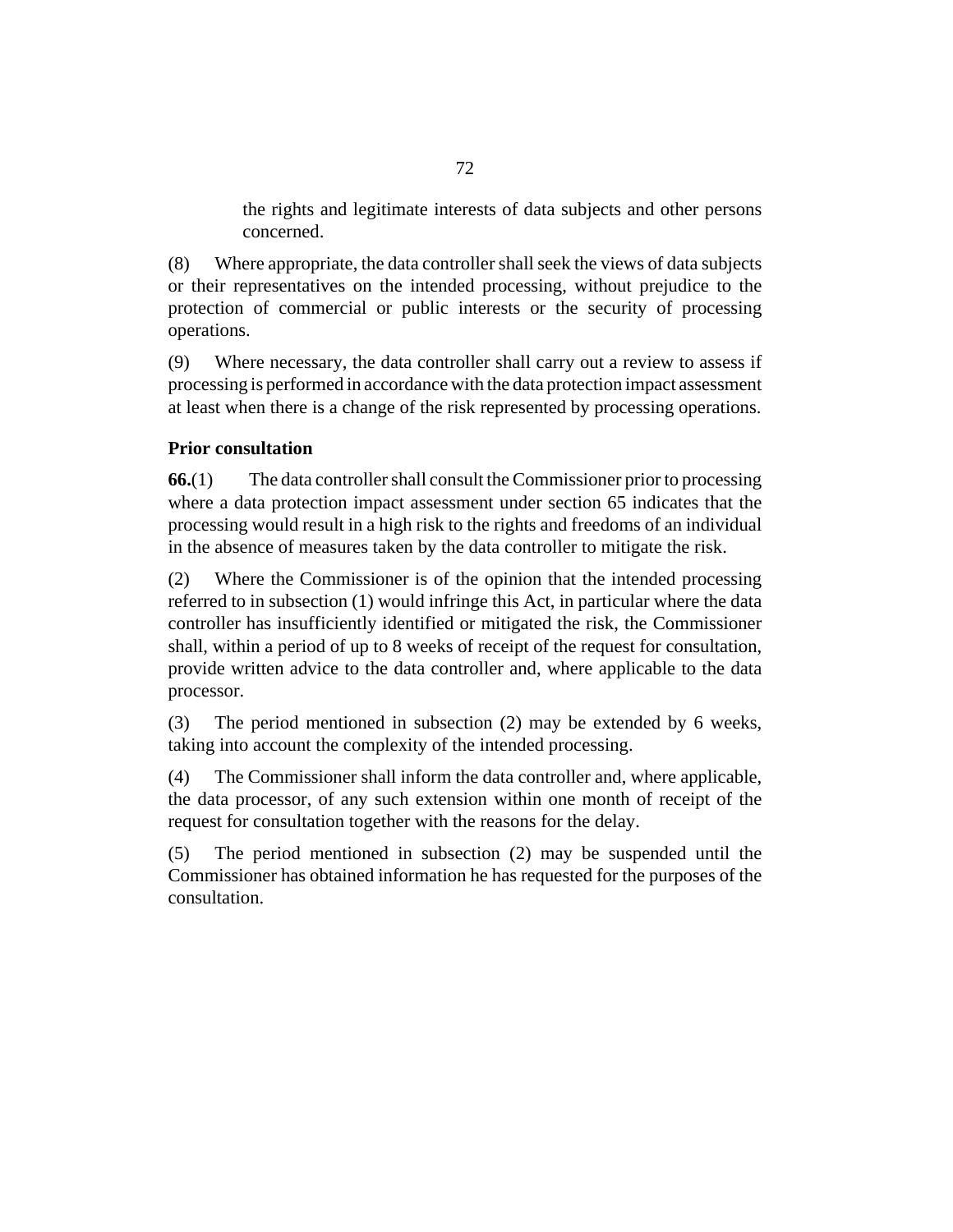When consulting the Commissioner pursuant to subsection (1), the data controller shall provide the Commissioner with: (6)

- where applicable, the respective responsibilities of the data controller *(a)* and data processors involved in the processing, in particular for processing within a group of undertakings;
- $(b)$  the purposes and means of the intended processing;
- $(c)$  the measures and safeguards provided to protect the rights and freedoms of data subjects pursuant to this Act;
- where applicable, the contact details of the data privacy officer; *(d)*
- (e) the data protection impact assessment provided for in section 65;
- any other information requested by the Commissioner. *(f)*

### **Designation of the data privacy officer**

The data controller and the data processor shall designate a data privacy officer in any case where: **67.**(1)

- (a) the processing is carried out by a public authority or body, except for a court of competent jurisdiction acting in their judicial capacity;
- $(b)$  the core activities of the data controller or the data processor consist of processing operations which, by virtue of their nature, their scope and their purposes, require regular and systematic monitoring of data subjects on a large scale; or
- $\alpha$  the core activities of the data controller or the data processor consist of processing on a large scale of sensitive personal data.

A group of undertakings may appoint a single data privacy officer provided that a data privacy officer is easily accessible from each establishment. (2)

Where a data controller or the data processor is a public authority or body, a single data privacy officer may be designated for several such authorities or bodies, taking account of their organisational structure and size. (3)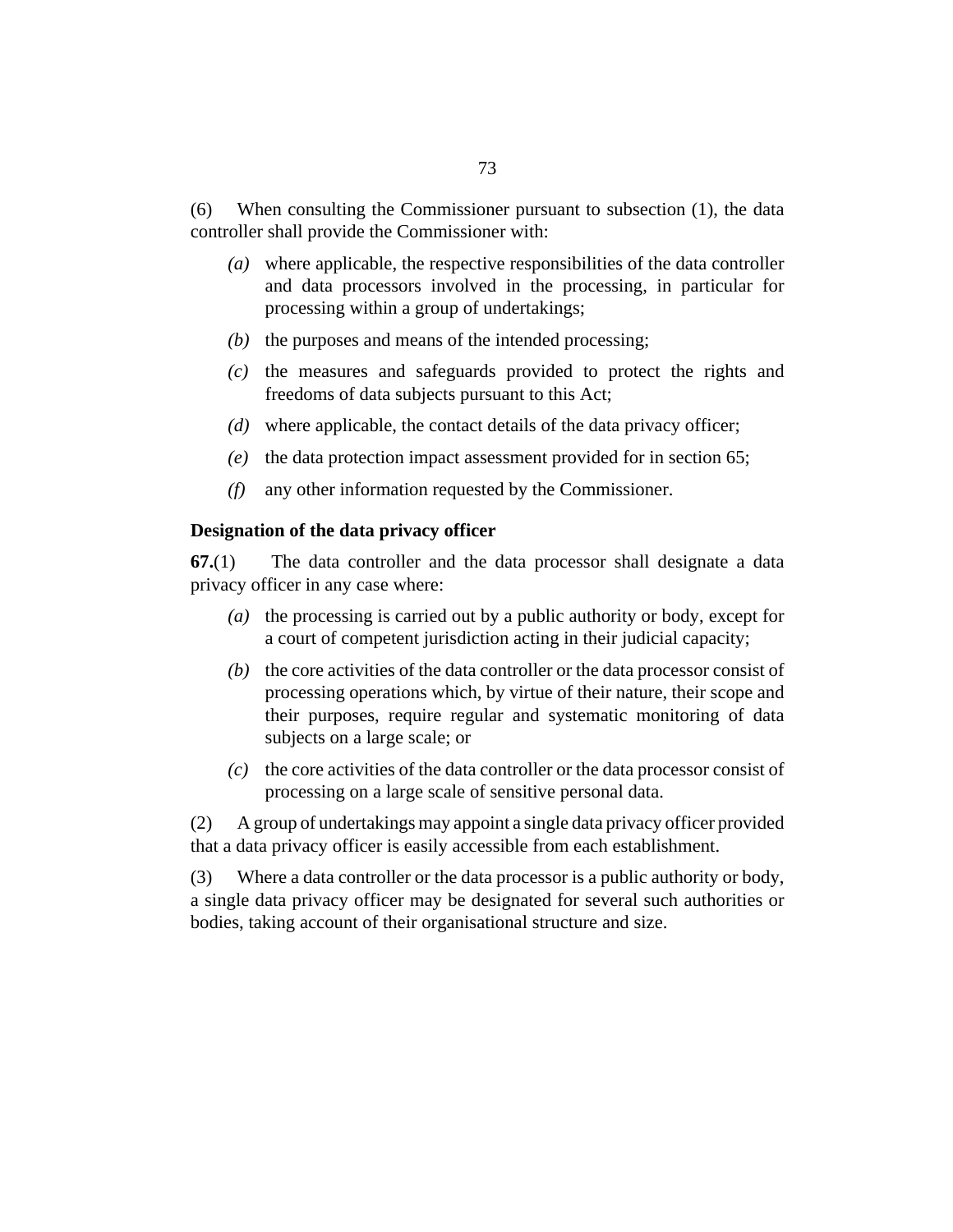In cases other than those referred to in subsection (1), the data controller or data processor or associations and other bodies representing categories of data controllers or data processors may designate a data privacy officer. (4)

The data privacy officer shall be designated on the basis of professional qualities and, in particular, expert knowledge of data protection law and practices and the ability to fulfil the duties and functions referred to in section 69. (5)

The data privacy officer may be a staff member of the data controller or data processor, or fulfil the tasks on the basis of a service contract. (6)

The data controller or the data processor shall communicate the contact details of the data privacy officer to the Commissioner. (7)

# **Position of the data privacy officer**

The data controller and the data processor shall ensure that the data privacy officer is involved, properly and in a timely manner, in all issues which relate to the protection of personal data. **68.**(1)

The data controller and data processor shall support the data privacy officer in performing the duties and functions referred to in section 69 by providing resources necessary to carry out those tasks and access to personal data and processing operations, and to maintain his expert knowledge. (2)

A data privacy officer shall not be dismissed or penalised by the data controller or the data processor for performing duties and functions referred to in section 69. (3)

A data privacy officer shall report directly to highest management level of a data controller or a data processor. (4)

Data subjects may contact the data privacy officer with regard to all issues related to processing of their personal data and to the exercise of their rights under this Act. (5)

A data privacy officer is required to keep confidential all matters concerning the performance of his duties and functions referred to in section 69. (6)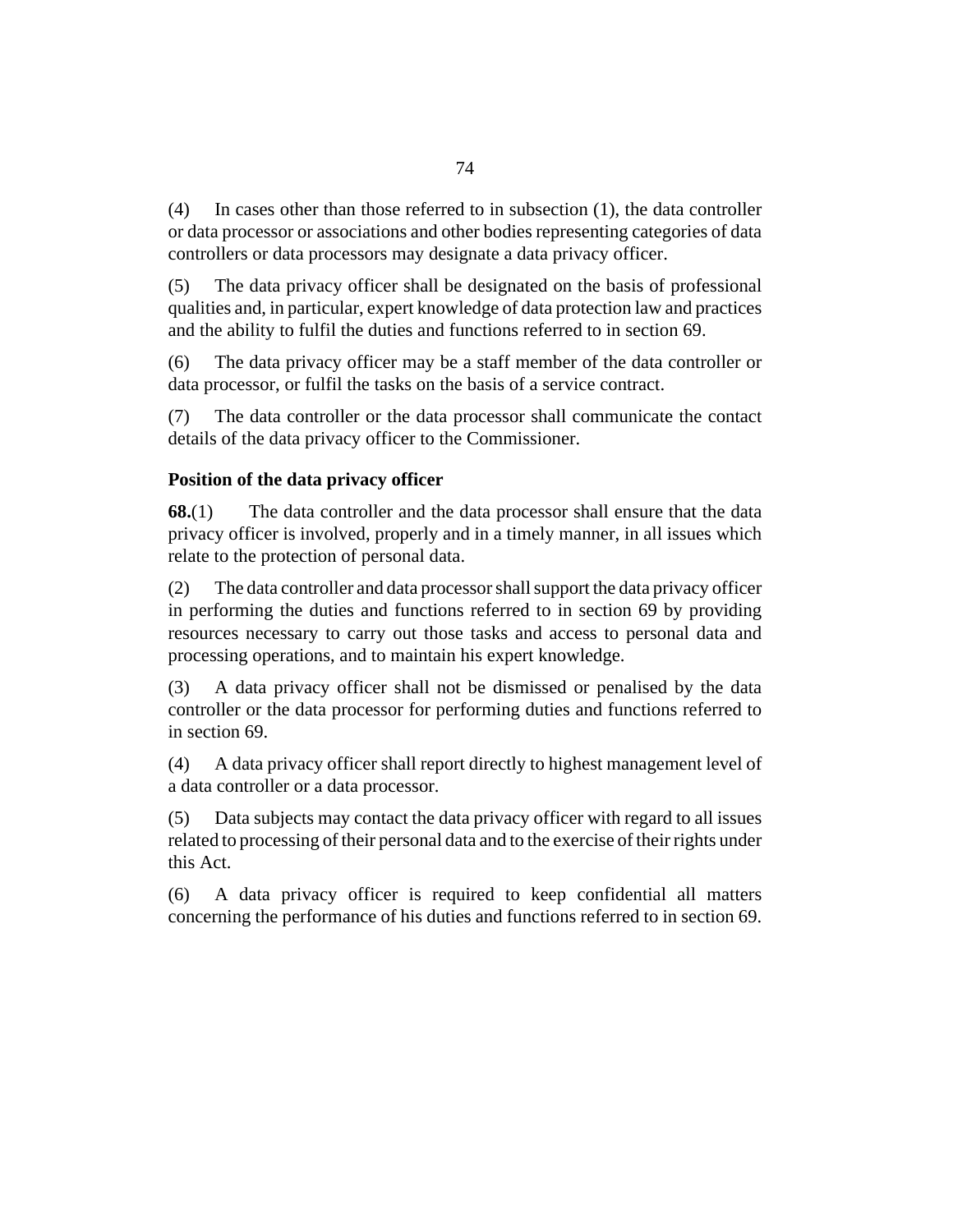#### **Duties and functions of a data privacy officer**

A data privacy officer shall **69.**(1)

- inform and advise the data controller or the data processor and the *(a)* employees who carry out processing of their obligations pursuant to this Act;
- monitor compliance with this Act and with the policies of the data *(b)* controller or data processor in relation to the protection of personal data, including the assignment of responsibilities, awareness-raising and training of staff involved in processing operations, and the related audits;
- provide advice where requested as regards the data protection impact *(c)* assessment and monitor its performance pursuant to section 65;
- (*d*) cooperate with the Commissioner;
- act as the contact point for the Commissioner on issues relating to *(e)* processing, including the prior consultation referred to in section 66, and to consult, where appropriate, with regard to any other matter.

A data privacy officer shall in the performance of his duties and functions under this section have due regard to the risk associated with processing operations, taking into account the nature, scope, context and purposes of processing. (2)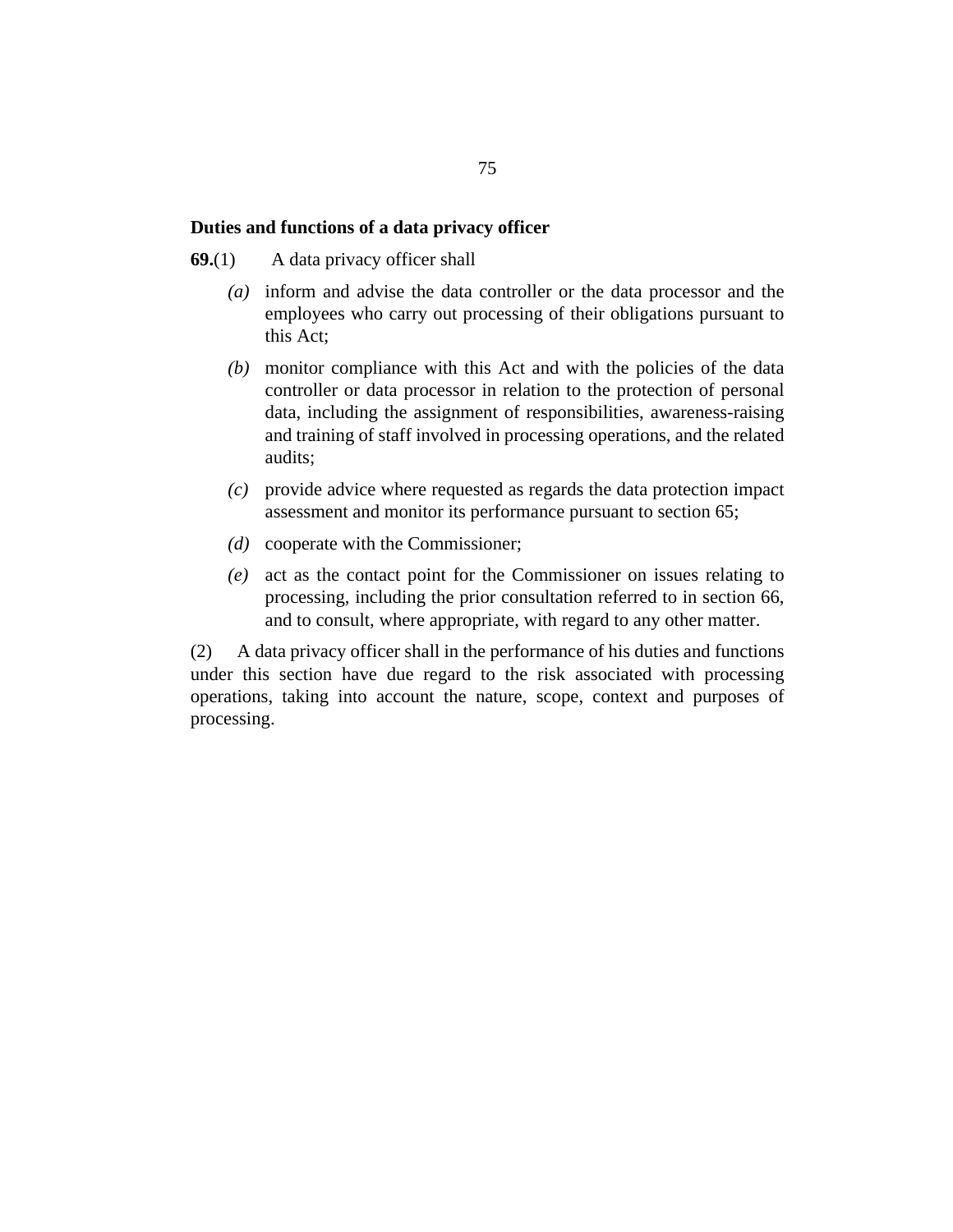# PART VII

# DATA PROTECTION COMMISSIONER

### **Data Protection Commissioner**

There shall be a public officer, to be called the Data Protection Commissioner, who shall be responsible for the general administration of this Act. **70.**(1)

A person is qualified to hold or to act in the post of Data Protection Commissioner, where that person is qualified to practise as an attorney-at- law and has so practised for a period of not less than 7 years, or for periods amounting in the aggregate to not less than 7 years. (2)

In this section "practise as an attorney-at-law" includes any period during which a person served as an attorney-at-law, advocate, barrister-at-law, solicitor, parliamentary counsel, magistrate or registrar of a court of competent jurisdiction in some part of the Commonwealth, or as a professor or teacher of law at the University of the West Indies or at a school for legal education approved by the Judicial and Legal Service Commission. (3)

# **Functions of Commissioner**

Without prejudice to the generality of the functions set out in this Act, the functions of the Commissioner are to **71.**

- monitor and enforce the application of this Act; *(a)*
- (b) promote public awareness and understanding of the risks, rules, safeguards and rights in relation to processing;
- promote the awareness of data controllers and data processors of their *(c)* obligations under this Act;
- (d) organise activities addressed specifically to children to educate them about the risks, rules, safeguards and rights in relation to processing;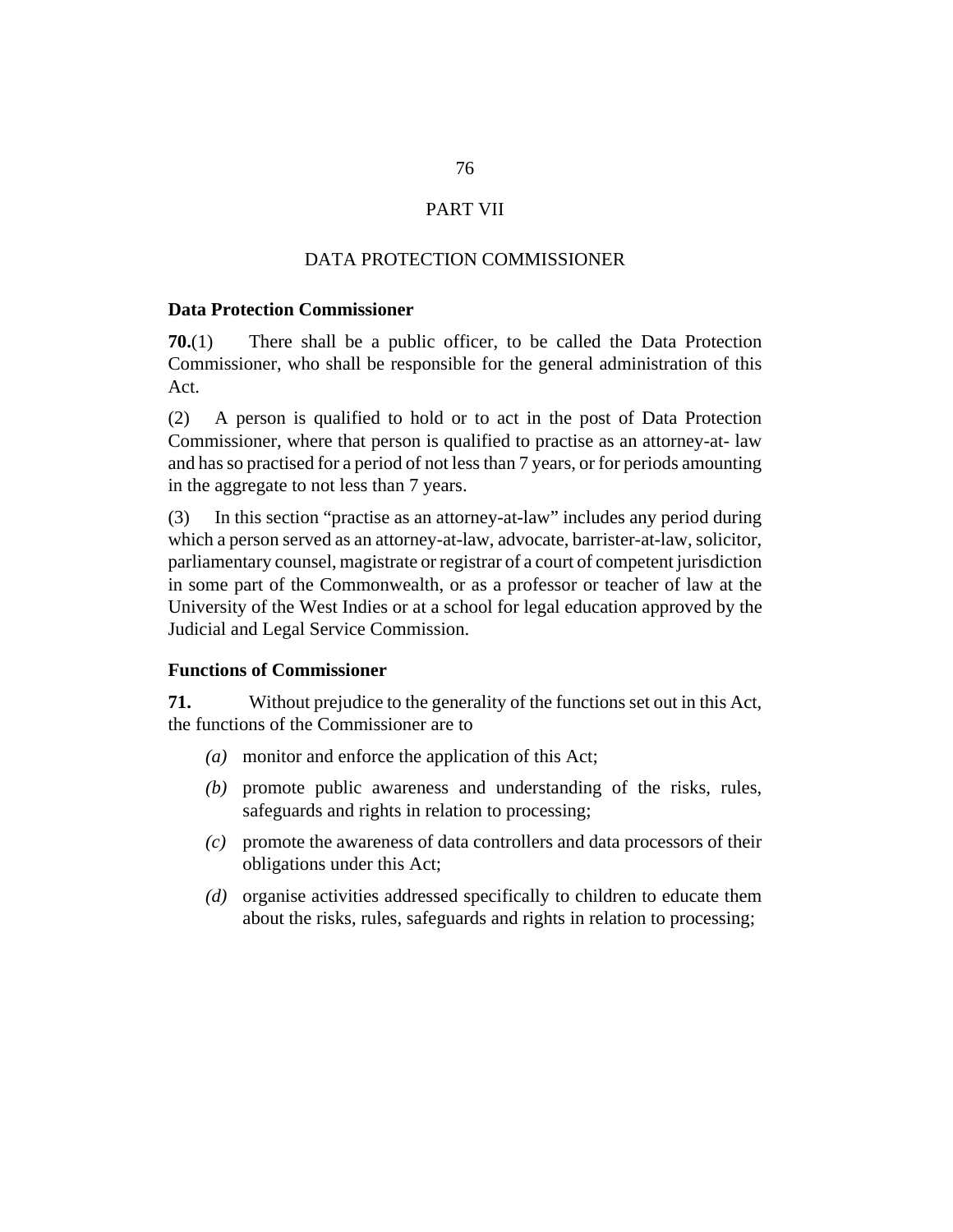- conduct, at his own discretion or where requested to do so by any *(e)* person, an audit of the personal data processed by the person, for the purpose of ascertaining whether or not the data is processed in accordance with this Act;
- upon request, provide information to any data subject concerning the *(f)* exercise of their rights under this Act;
- monitor the processing of personal data and, in particular, sensitive *(g)* personal data, and any other matter affecting the privacy of persons in respect of their personal data, and
	- (i) report to the Minister on the results of that monitoring; and
	- (ii) where appropriate, make recommendations on the need for, or desirability of, taking legislative, administrative or other action to give protection or better protection, to the privacy of persons in respect of their personal data;
- (h) examine any proposed legislation or proposed policy of the Government that
	- (i) the Commissioner considers may affect the privacy of persons in respect of their personal data; or
	- (ii) provides for the collection of personal data by any public authority or the disclosure of personal data by one public authority to another public authority,

and report to the Minister the results of that examination;

- $(i)$  conduct investigations on the application of this Act, including on the basis of information received from a public authority;
- receive and invite representations from members of the public on any *(j)* matter affecting the privacy of persons in respect of their personal data;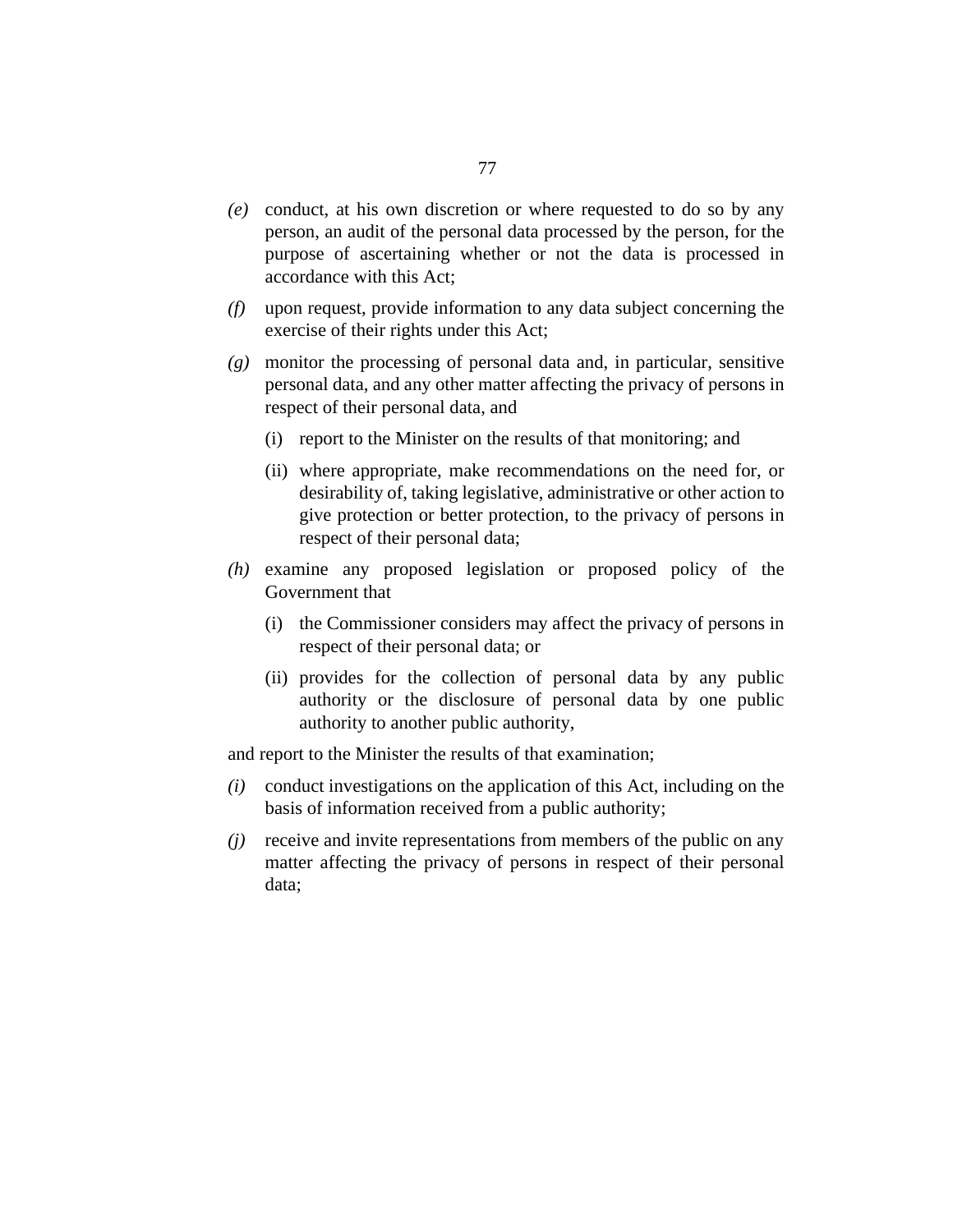- consult and cooperate with other persons concerned with the privacy *(k)* of persons in respect of their personal data;
- make suggestions to any person in relation to any matter that concerns *(l)* the need for, or the desirability of, action by that person in the interest of the privacy of persons in respect of their personal data;
- (*m*) provide, at his own discretion or where requested to do so, advice to any Minister, public authority or person on any matter relevant to the operation of this Act;
- inquire generally into any matter, including any law, practice or *(n)* procedure, whether governmental or non-governmental, or any technical development, where it appears to the Commissioner that the privacy of persons in respect of their personal data is being or may be infringed thereby;
- undertake research into, and monitor developments in, data processing *(o)* and computer technology to ensure that any adverse effects of such developments on the privacy of persons in respect of their personal data is minimised, and report to the Minister the results of such research and monitoring;
- $(p)$  report to the Minister on the desirability of the acceptance, by Barbados, of any international instrument relating to the privacy of persons in respect of their personal data;
- monitor relevant developments, insofar as they have an impact on the *(q)* protection of personal data, in particular the development of information and communication technologies and commercial practices;
- prepare appropriate codes of practice for the guidance of persons *(r)* processing personal data;
- recommend the adoption and development of standard contractual *(s)* clauses and standard data protection clauses pursuant to this Act;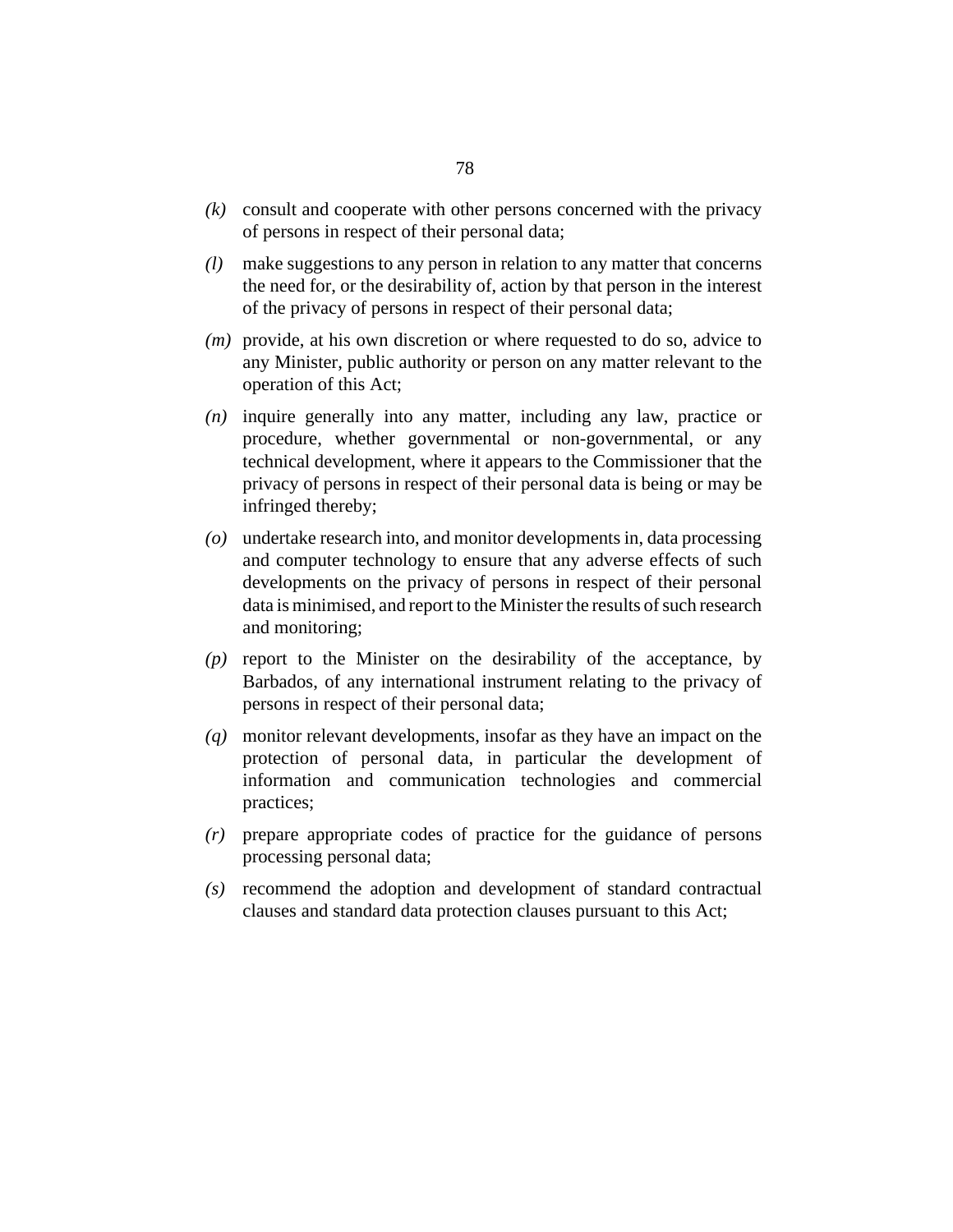- establish and maintain a list in relation to the requirement for data *(t)* protection impact assessment pursuant to section 65(5) and (6);
- $(u)$  investigate complaints from persons concerning abuses in the processing of personal data;
- approve binding corporate rules pursuant to section 25; *(v)*
- keep internal records of contraventions of this Act and of measures *(w)* taken to address those contraventions;
- $(x)$  do anything incidental or conducive to the performance of any of the preceding functions; and
- exercise such other functions as are conferred or imposed on the *(y)* Commissioner by or under this Act or any other enactment.

### **Staff**

There shall be appointed to assist the Commissioner in the discharge of his functions such number of public officers as may be required. **72.**(1)

A person appointed pursuant to subsection (1) section is subject to the Commissioner's direction and control in the performance of functions under this Act. (2)

# **Confidential information**

The Commissioner and a public officer appointed pursuant to section 72(1) shall keep secret all confidential information coming to his knowledge during the course of the administration of this Act or any other Act that the Commissioner has jurisdiction to administer or enforce, except insofar as disclosure is necessary for the administration of this Act or insofar as the Commissioner authorises that person to release the information. **73.**(1)

- Subsection (1) shall not apply where disclosure is required pursuant to (2)
	- an order made by a court of competent jurisdiction; *(a)*
	- a duty or obligation imposed by any enactment; or *(b)*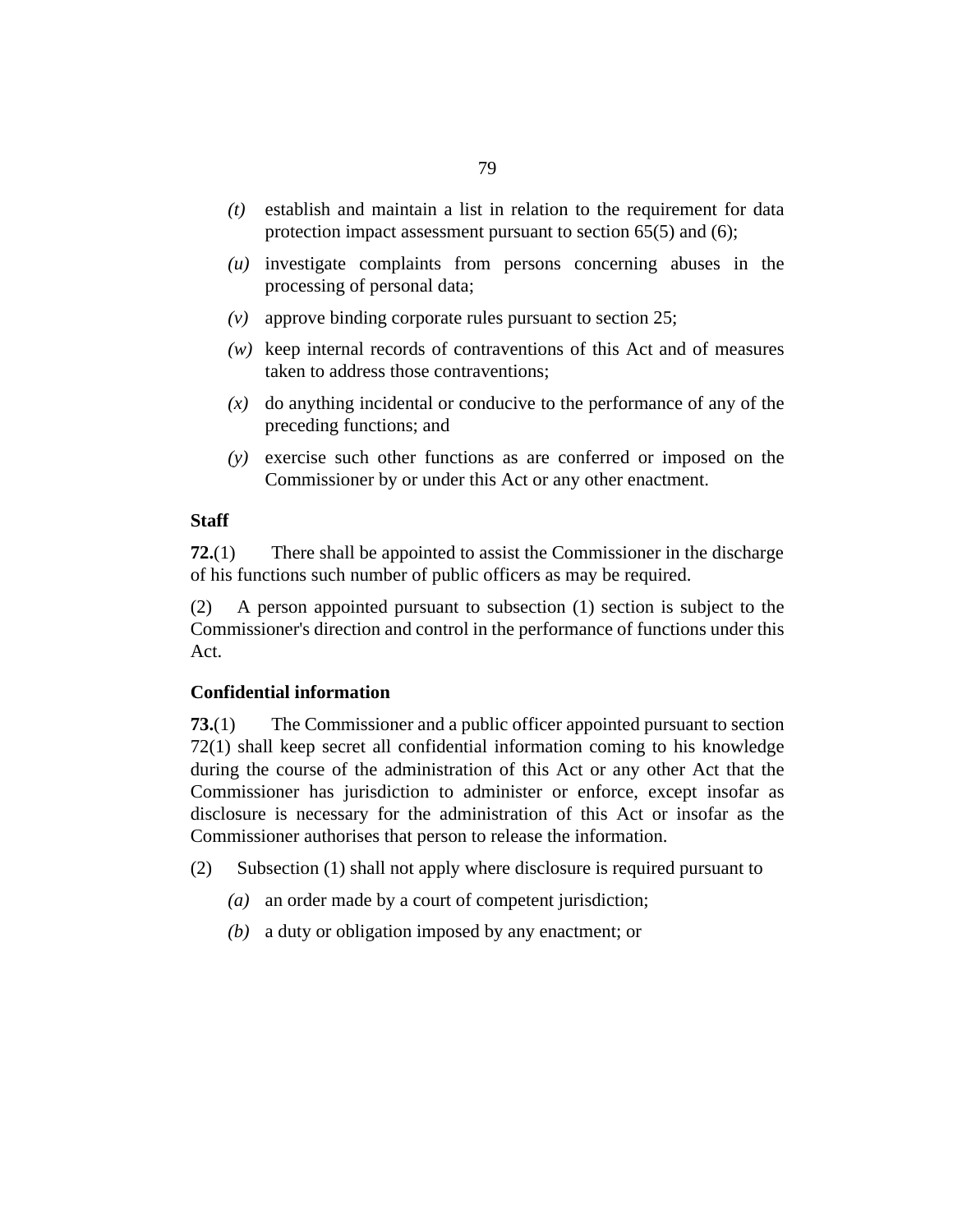an international agreement to which Barbados is a party. *(c)*

A person who contravenes subsection (1) subject to subsection (2) is guilty of an offence and is liable on summary conviction to a fine of \$50 000 or to imprisonment for a term of 12 months, or to both. (3)

In this section, "confidential information" means information of any kind and in any form that relates to one or more persons and that is obtained by or on behalf of the Commissioner for the purpose of administering or enforcing this Act or any enactment that the Commissioner has jurisdiction to administer or enforce, or that is prepared from such information, but does not include information that does not directly or indirectly reveal the identity of the person to whom it relates. (4)

# **Indemnity**

The Commissioner and his staff shall not be subject to any action, claim or demand by, or liability to, any person in respect of anything done or omitted to be done in good faith in the discharge or in connection with the discharge of the functions conferred on the Commissioner and his staff pursuant to this Act. **74.**

# **Report**

The Commissioner shall, not later than 3 months after the end of each financial year, submit to the Minister a report of the activities and operations of the Commissioner throughout the preceding financial year in such detail as the Minister may direct. **75.**(1)

A copy of the report of the Commissioner referred to in subsection (1) shall be printed and laid before both Houses of Parliament and published in the Official Gazette not later than 3 months from the date of receipt thereof by the Minister. (2)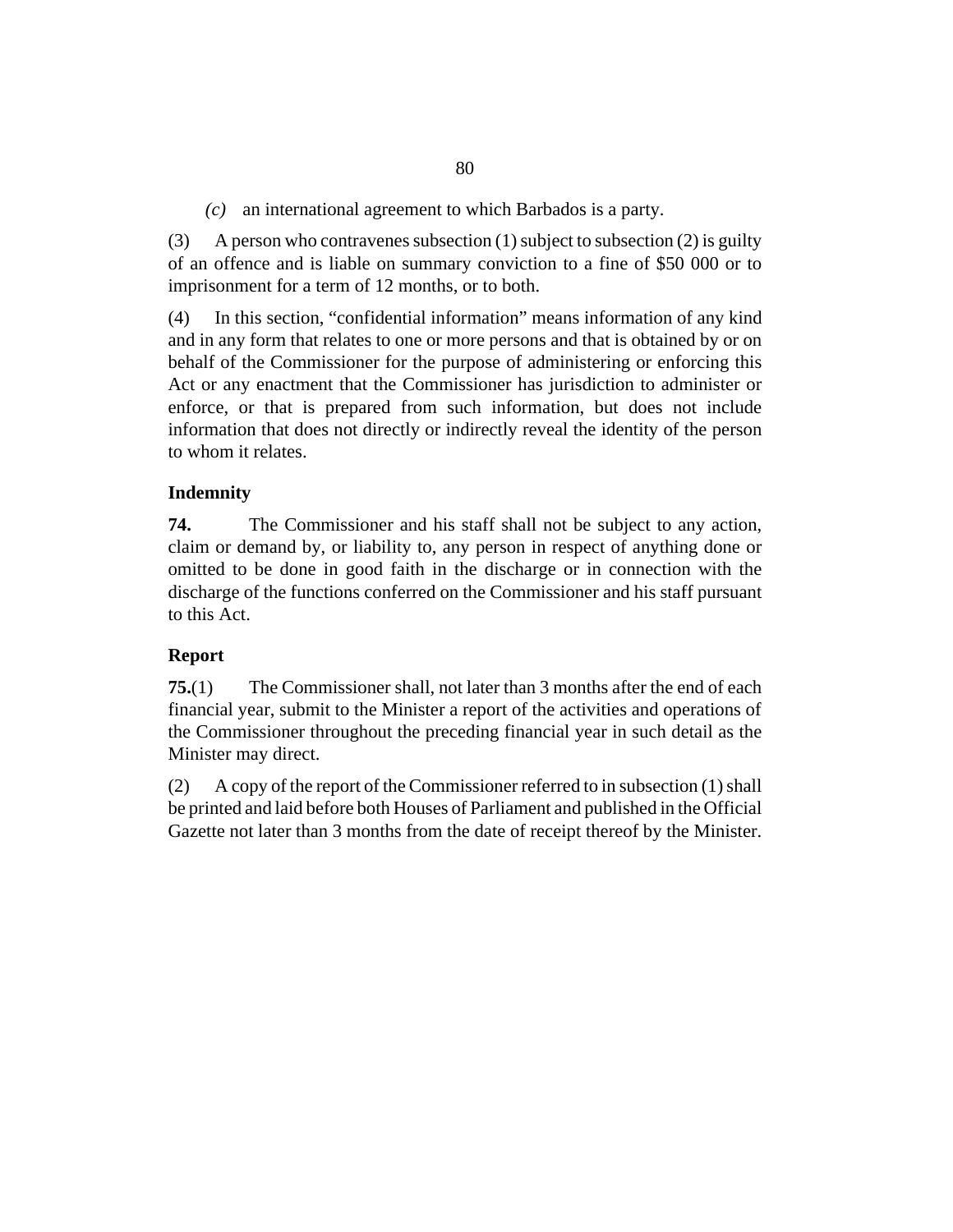## PART VIII

#### ENFORCEMENT

#### **Enforcement notice**

Where the Commissioner is satisfied that a data controller or a data processor has contravened or is contravening this Act, the Commissioner may serve him with a notice, to be referred to as an "enforcement notice" requiring him, to do either or both of the following: **76.**(1)

- to take within such time as may be specified in the notice, or to refrain *(a)* from taking after such time as may be so specified, such steps as are so specified; or
- (b) to refrain from processing any personal data, or any personal data of a description specified in the notice, or to refrain from processing the personal data for a purpose so specified or in a manner so specified, after such time as may be so specified.

In deciding whether to serve an enforcement notice, the Commissioner shall consider whether the contravention has caused or is likely to cause any person damage or distress. (2)

- An enforcement notice shall contain (3)
	- a statement of the provision of the Act which the Commissioner is *(a)* satisfied have been or are being contravened and his reasons for reaching that conclusion; and
	- (b) particulars of the right of appeal conferred by section 91.

Subject to subsections (5) and (6), an enforcement notice shall not require any of the provisions of the notice to be complied with before the end of the period within which an appeal can be brought against the notice and, where such an appeal is brought, the notice need not be complied with pending the determination or withdrawal of the appeal. (4)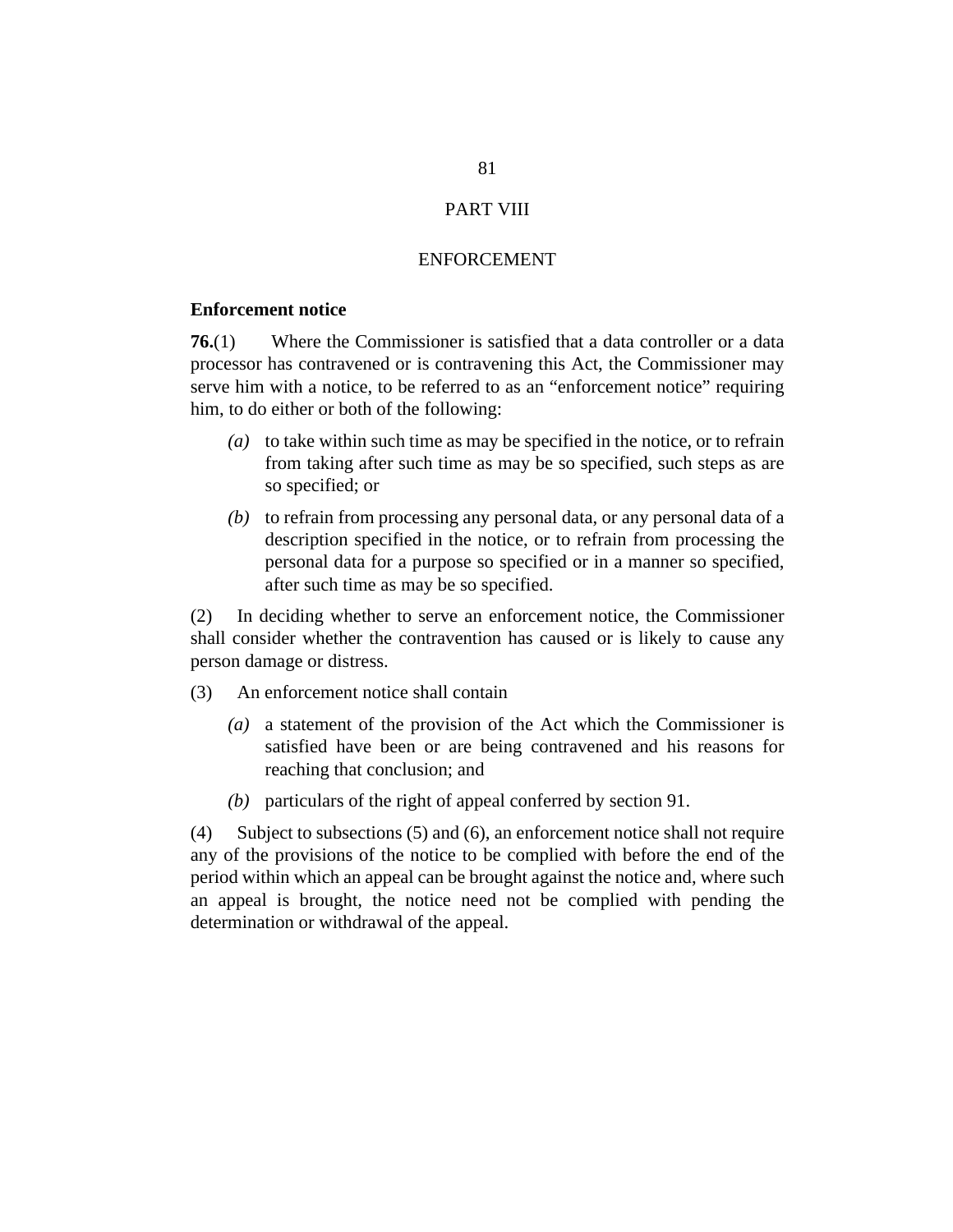Where by reason of special circumstances the Commissioner considers that an enforcement notice should be complied with as a matter of urgency he may include in the notice a statement to that effect and a statement of his reasons for reaching that conclusion. (5)

Where subsection (5) applies, the notice shall not require the provisions of the notice to be complied with before the end of the period of 7 days beginning with the day on which the notice is served. (6)

# **Cancellation of enforcement notice**

Where the Commissioner considers that all or any of the provisions of an enforcement notice need not be complied with in order to ensure compliance with this Act, he may cancel or vary the enforcement notice by written notice to the person on whom it was served. **77.**(1)

A person on whom an enforcement notice has been served may, at any time after the expiry of the period during which an appeal can be brought against that enforcement notice, apply in writing to the Commissioner for the cancellation or variation of the notice on the ground that, by reason of a change of circumstances, all or any of the provisions of the notice need not be complied with in order to ensure compliance with the provisions of this Act to which the notice relates. (2)

### **Request for assessment**

A request may be made to the Commissioner by or on behalf of any person who is, or believes himself to be, directly affected by any processing of personal data for an assessment as to whether it is likely or unlikely that the processing has been or is being carried out in compliance with this Act. **78.**(1)

On receiving a request under this section, the Commissioner shall make an assessment in such manner as appears to him to be appropriate, unless he is not supplied with such information as he may reasonably require to (2)

- satisfy himself as to the identity of the person making the request; and *(a)*
- $(b)$  enable him to identify the processing in question.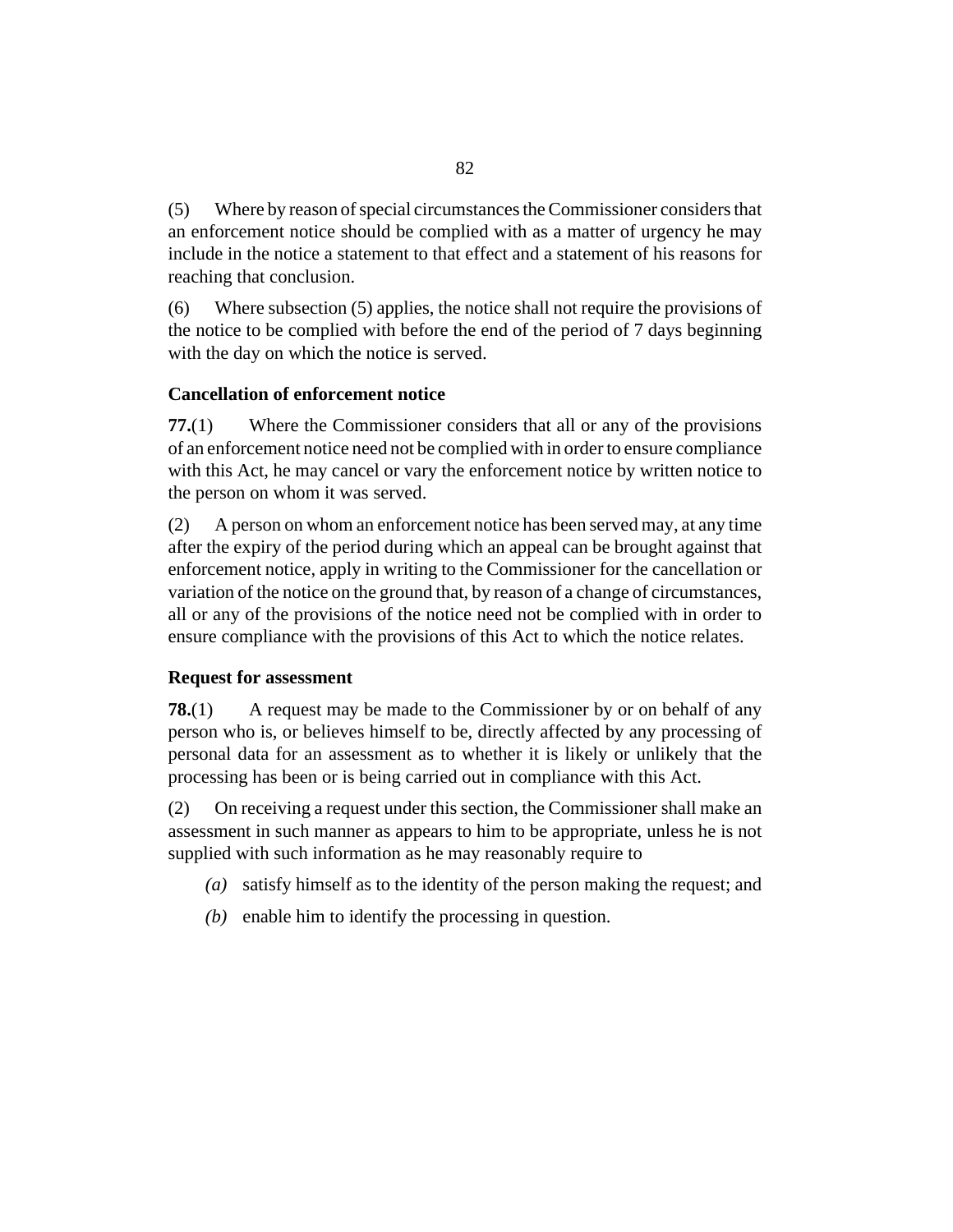The matters to which the Commissioner may have regard in determining in what manner it is appropriate to make an assessment include (3)

- ( $a$ ) the extent to which the request appears to him to raise a matter of substance;
- (b) any undue delay in making the request; and
- whether or not the person making the request has a right to access the *(c)* personal data in question as specified in section 10.

Where the Commissioner has received a request under this section he shall notify the person who made the request (4)

- whether he has made an assessment as a result of the request; and *(a)*
- $(b)$  to the extent that he considers appropriate, having regard in particular to any exemption from section 10 applying in relation to the personal data concerned, of any view formed or action taken as a result of the request.

#### **Information notice**

- Where the Commissioner **79.**(1)
	- has received a request under section 78 in respect of any processing of *(a)* personal data; or
	- (b) reasonably requires any information for the purpose of determining whether a data controller has complied or is complying with the data protection principles,

he may serve the data controller with a notice, to be referred to as an "information notice", requiring the data controller to furnish him with specified information relating to the request or to compliance with the provisions of this Act.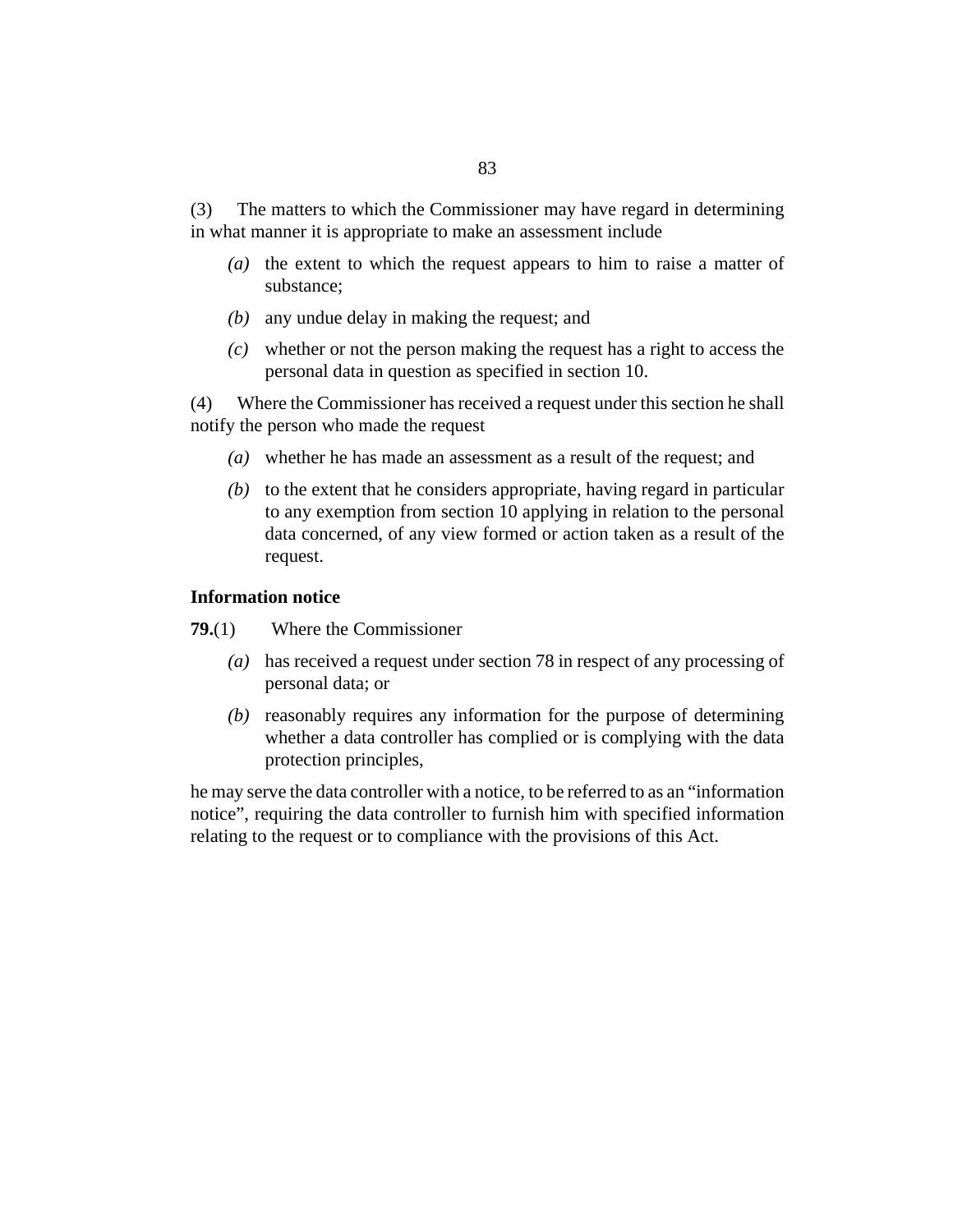- An information notice shall contain (2)
	- (a) in a case falling within
		- (i) subsection  $(1)(a)$ , a statement that the Commissioner has received a request under section 78 in relation to the specified processing; or
		- (ii) subsection  $(1)(b)$ , a statement that the Commissioner regards the specified information as relevant for the purpose of determining whether the data controller or the data processor has complied or is complying with the provisions of this Act and his reasons for regarding it as relevant for that purpose; and
	- (b) particulars of the right of appeal conferred by section 91.
- The Commissioner may specify in an information notice (3)
	- $(a)$  the form in which the information must be furnished; and
	- $(b)$  the period within which, or the time and place at which, the information must be furnished.

Subject to subsection (5), a period specified in an information notice under subsection (3)*(b)* must not end, and a time so specified must not fall, before the end of the period within which an appeal can be brought against the notice and, where such an appeal is brought, the information need not be furnished pending the determination or withdrawal of the appeal. (4)

Where by reason of special circumstances the Commissioner considers that the information is required as a matter of urgency, he may include in the notice a statement to that effect and a statement of his reasons for reaching that conclusion and in that event subsection (4) shall not apply, but the notice shall not require the information to be furnished before the end of the period of 7 days beginning with the day on which the notice is served. (5)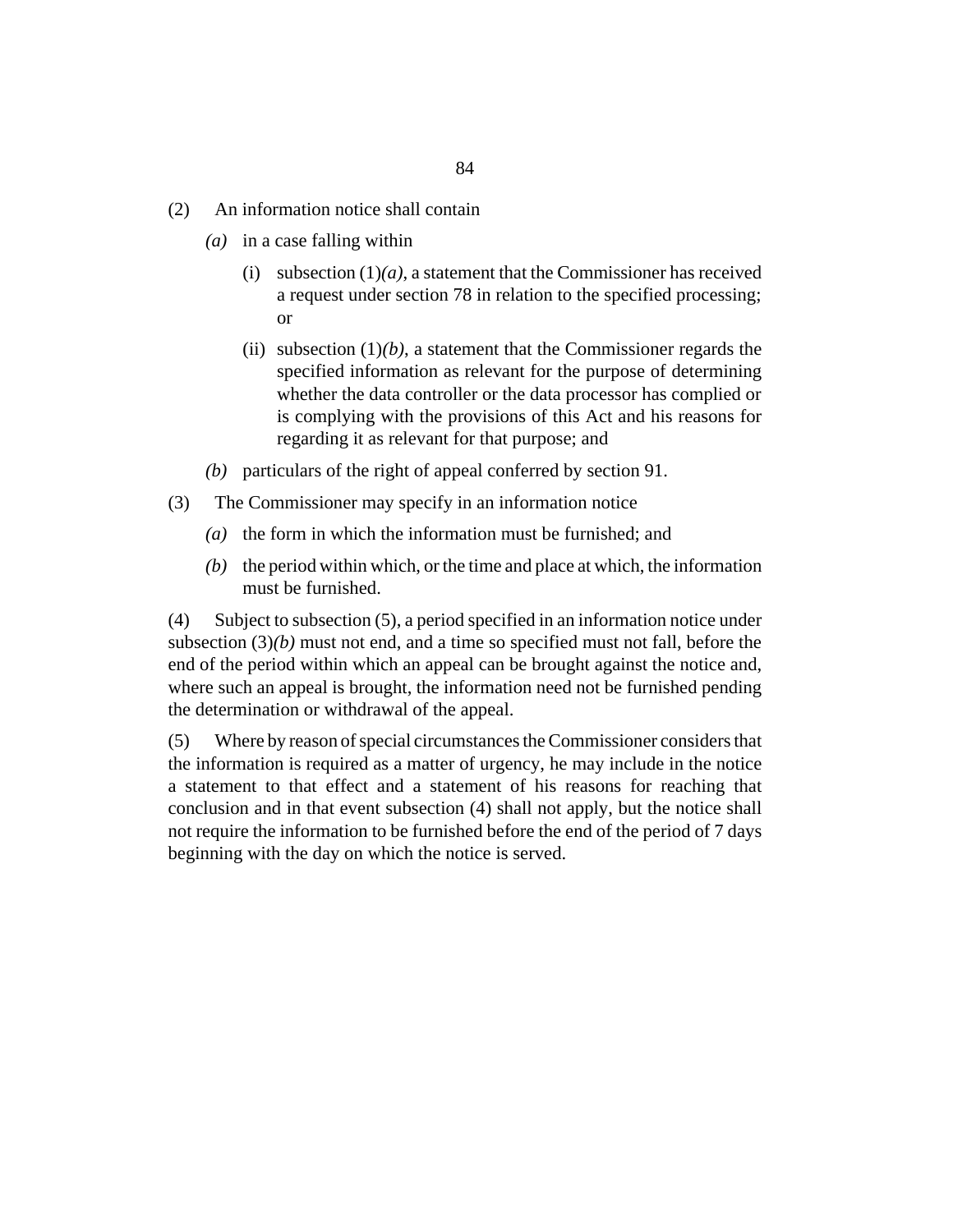A person shall not be required by virtue of this section to furnish the Commissioner with any information in respect of (6)

- any communication between a professional legal adviser and his client *(a)* in connection with the giving of legal advice to the client with respect to his obligations, liabilities or rights under this Act; or
- any communication between a professional legal adviser and his client, *(b)* or between such an adviser or his client and any other person, made in connection with or in contemplation of proceedings under or arising out of this Act (including proceedings before the Tribunal) and for the purposes of such proceedings.

In subsection (6) references to the client of a professional legal adviser includes references to any person representing such a client. (7)

A person shall not be required by virtue of this section to furnish the Commissioner with any information where the furnishing of that information would, by revealing evidence of the commission of any offence, other than an offence under this Act or an offence of perjury, expose that person to proceedings for that offence. (8)

Any relevant statement provided by a person in response to a requirement under this section may not be used in evidence against that person on a prosecution for an offence under this Act, other than an offence under section 83, unless in the proceedings (9)

- in giving evidence the person provides information that is inconsistent *(a)* with it; and
- $(b)$  evidence relating to it is adduced, or a question relating to it is asked, by that person or on that person's behalf.

(10) The Commissioner may cancel an information notice by written notice to the person on whom it was served.

(11) This section has effect subject to section  $82(3)$ .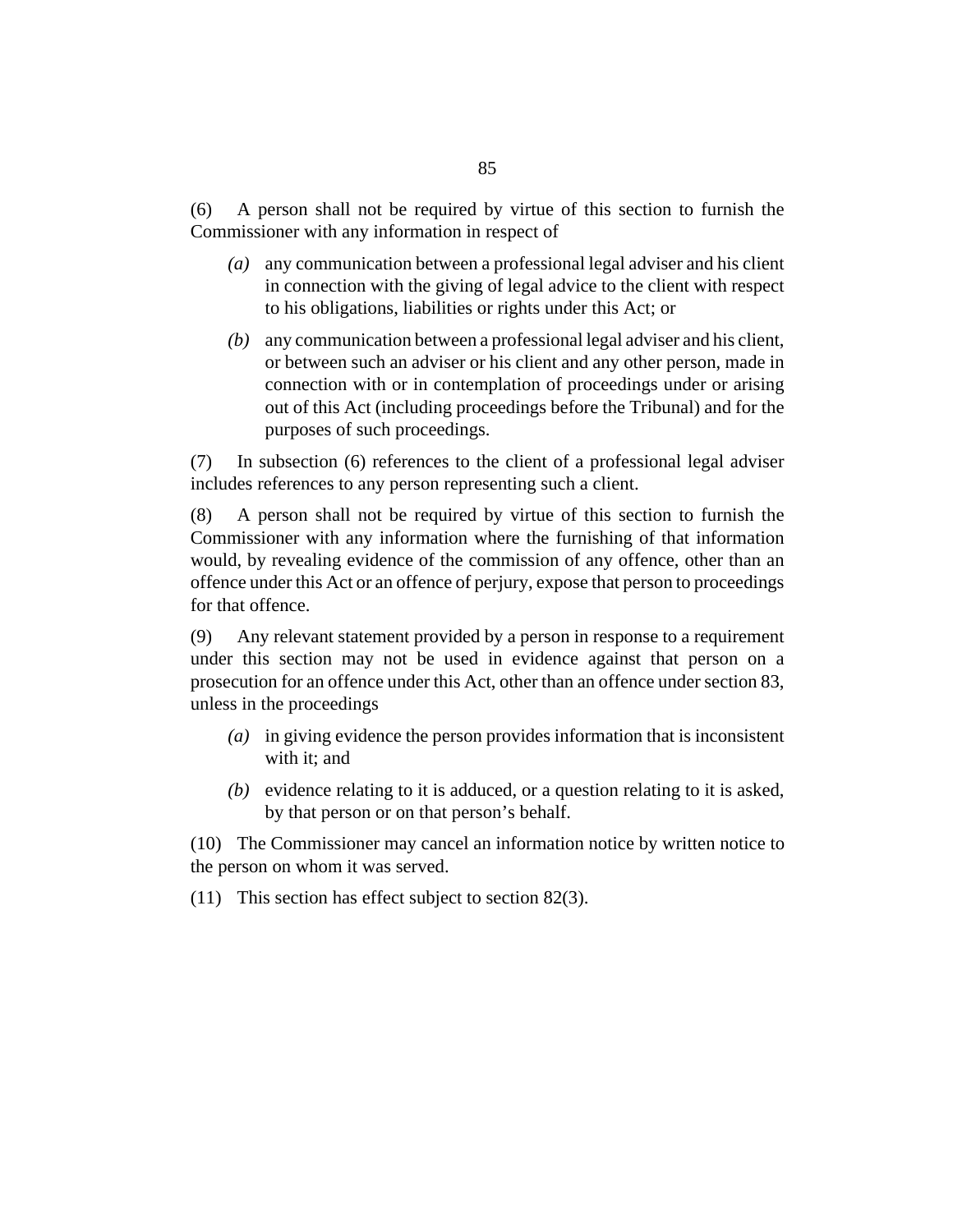- In subsection (1)"specified information"means information (12)
	- specified or described in the information notice; or *(a)*
	- falling within a category which is specified or described in the *(b)* information notice.

In subsection (9),"relevant statement", in relation to a requirement under (13) this section, means

- an oral statement; or *(a)*
- a written statement made for the purposes of the requirement. *(b)*

#### **Special information notice**

Where the Commissioner **80.**(1)

- (a) receives a request under section 78 in respect of any processing of personal data; or
- (b) has reasonable grounds for suspecting that, in a case in which proceedings have been stayed under section 34, the personal data to which the proceedings relate
	- (i) is not being processed only for the purposes of journalism or for artistic or literary purposes; or
	- (ii) is not being processed with a view to the publication by any person of any journalistic, literary or artistic material which has not previously been published by the data controller,

he may serve the data controller with a notice, referred to as a "special information notice", requiring the data controller to furnish him with specified information for the purpose specified in subsection (2).

The purpose referred to in subsection (1) is the purpose of ascertaining whether personal data is being processed (2)

(a) only for the purposes of journalism or for artistic or literary purposes; or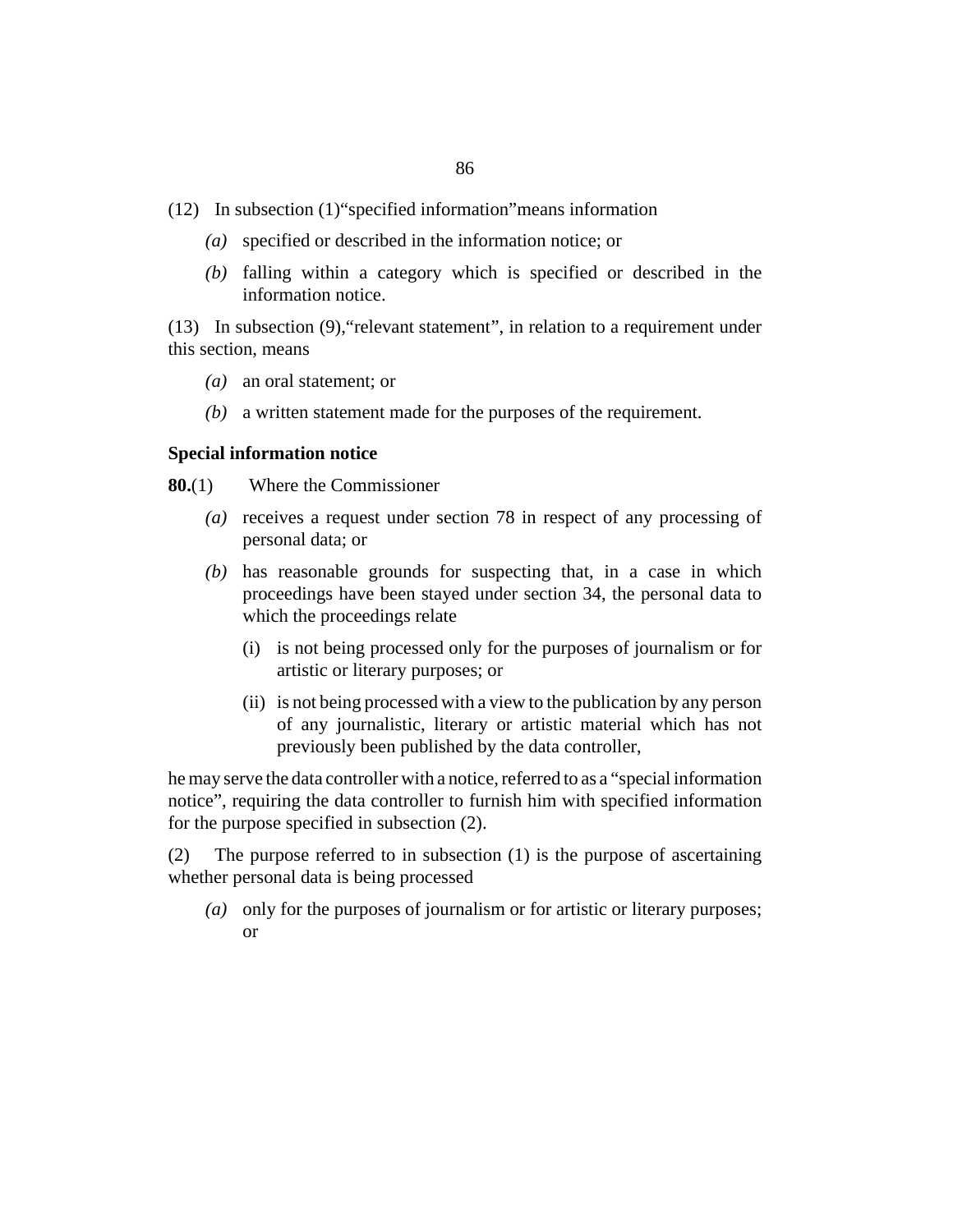- with a view to the publication by any person of any journalistic, literary *(b)* or artistic material which has not previously been published by the data controller.
- A special information notice must contain (3)
	- particulars of the right of appeal conferred by section 91; and *(a)*
	- $(b)$  in a case falling within
		- (i) subsection  $(1)(a)$ , a statement that the Commissioner has received a request under section 78 in relation to the specified processing; or
		- (ii) subsection  $(1)(b)$ , a statement of the Commissioner's grounds for suspecting that the personal data is not being processed as mentioned in that paragraph.
- The Commissioner may also specify in the special information notice (4)
	- ( $a)$  the form in which the information must be furnished; and
	- $(b)$  the period within which, or the time and place at which, the information must be furnished.

Subject to subsection (6), a period specified in a special information notice under subsection (4)*(b)* must not end, and a time so specified must not fall, before the end of the period within which an appeal can be brought against the notice and, if such an appeal is brought, the information need not be furnished pending the determination or withdrawal of the appeal. (5)

Where by reason of special circumstances the Commissioner considers that the information is required as a matter of urgency, he may include in the notice a statement to that effect and a statement of his reasons for reaching that conclusion and in that event subsection (5) shall not apply, but the notice shall not require the information to be furnished before the end of the period of 7 days beginning with the day on which the notice is served. (6)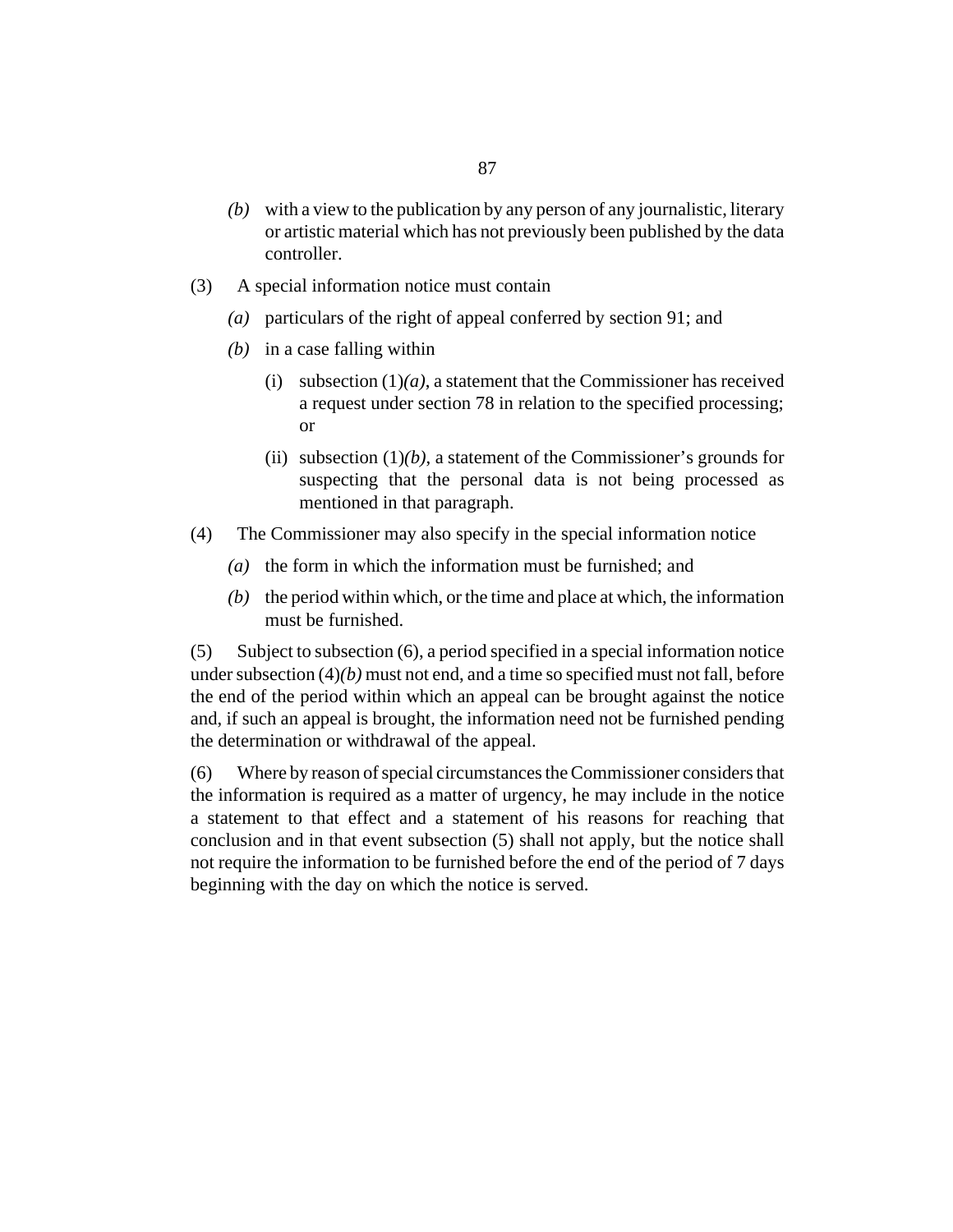A person shall not be required by virtue of this section to furnish the Commissioner with any information in respect of (7)

- any communication between a professional legal adviser and his client *(a)* in connection with the giving of legal advice to the client with respect to his obligations, liabilities or rights under this Act; or
- any communication between a professional legal adviser and his client, *(b)* or between such an adviser or his client and any other person, made in connection with or in contemplation of proceedings under or arising out of this Act, including proceedings before the Tribunal, and for the purposes of such proceedings.

In subsection (7) a reference to the client of a professional legal adviser include a reference to any person representing such a client. (8)

A person shall not be required by virtue of this section to furnish the Commissioner with any information where the furnishing of that information would, by revealing evidence of the commission of any offence, other than an offence under this Act or an offence of perjury, expose him to proceedings for that offence. (9)

Any relevant statement provided by a person in response to a requirement (10) under this section may not be used in evidence against that person on a prosecution for any offence under this Act, other than an offence under section 83, unless in the proceedings

- (a) in giving evidence the person provides information inconsistent with it; and
- $(b)$  evidence relating to it is adduced, or a question relating to it is asked, by that person or on that person's behalf.

 $(11)$  In subsection  $(10)$  "relevant statement", in relation to a requirement under this section, means

- an oral statement; or *(a)*
- a written statement made for the purposes of the requirement. *(b)*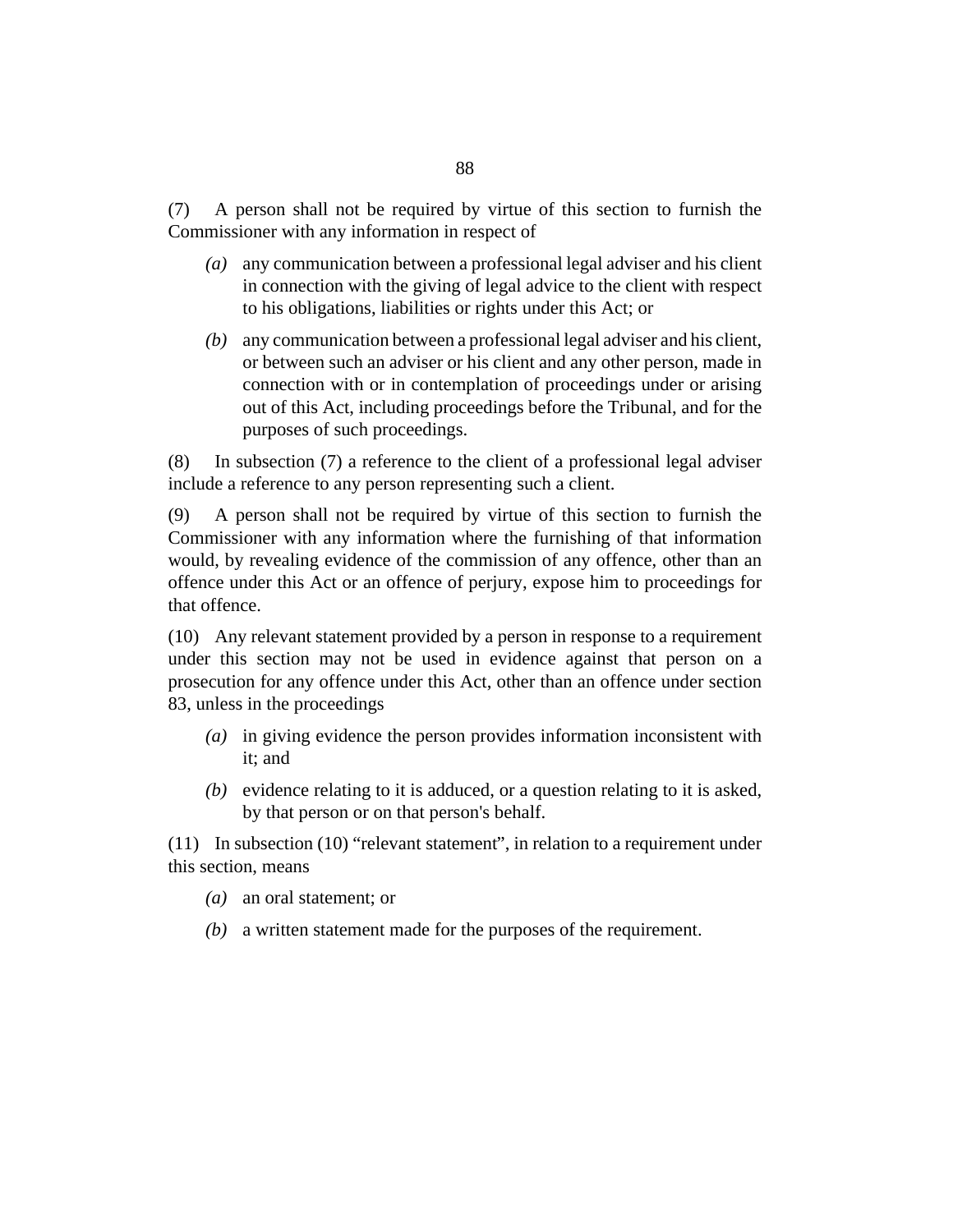(13) In subsection (1) "specified information" means information

- specified, or described, in the special information notice; or *(a)*
- falling within a category which is specified, or described, in the special *(b)* information notice.

# **Determination by Commissioner as to the purposes of journalism or artistic or literary purposes**

Where at any time it appears to the Commissioner, whether as a result of the service of a special information notice or otherwise, that any personal data is not being processed **81.**(1)

- (a) only for the purposes of journalism or for artistic or literary purposes; or
- with a view to the publication by any person of any journalistic, literary *(b)* or artistic material which has not previously been published by the data controller,

he may make a determination in writing to that effect.

Notice of the determination shall be given to the data controller; and the notice must contain particulars of the right of appeal conferred by section 91. (2)

A determination under subsection (1) shall not take effect until the end of the period within which an appeal can be brought and, where an appeal is brought, shall not take effect pending the determination or withdrawal of the appeal. (3)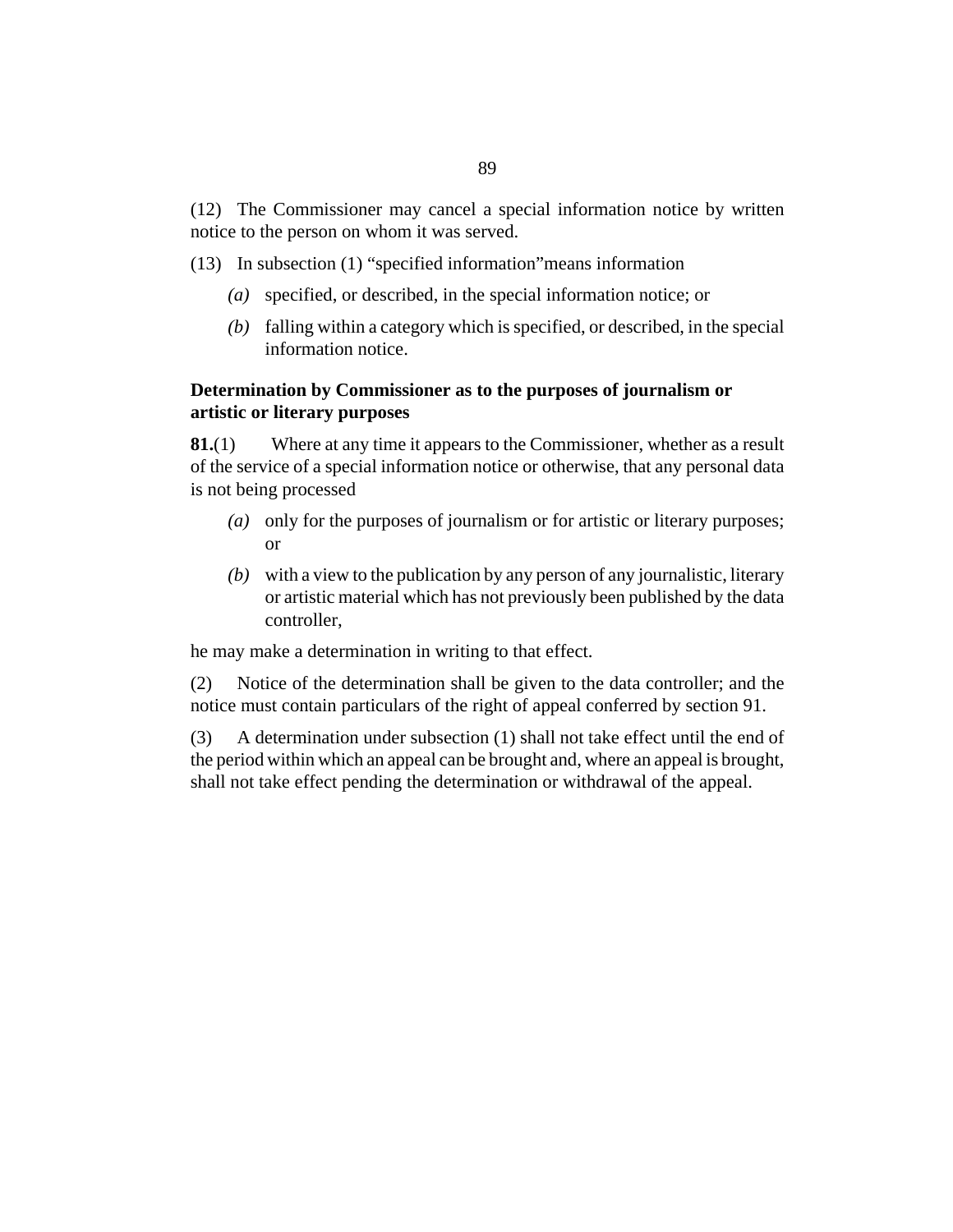# **Restriction on enforcement in case of processing for the purposes of journalism or for artistic or literary purposes**

The Commissioner may not serve an enforcement notice on a data controller with respect to the processing of personal data for the purposes of journalism or for artistic or literary purposes unless **82.**(1)

- a determination under section 81(1) with respect to those data has taken *(a)* effect; and
- $(b)$  the High Court has granted leave for the notice to be served.

The High Court shall not grant leave for the purposes of subsection (1) *(b)* unless he is satisfied (2)

- (a) that the Commissioner has reason to suspect a contravention of the data protection principles which is of substantial public importance; and
- (b) except where the case is one of urgency, that the data controller has been given notice of the application for leave.

The Commissioner may not serve an information notice on a data controller with respect to the processing of personal data for the purposes of journalism or for artistic or literary purposes unless a determination under section 81(1) with respect to those data has taken effect. (3)

#### **Failure to comply with notice**

A person who fails to comply with an enforcement notice, an information notice or a special information notice is guilty of an offence and is liable on summary conviction to a fine of \$15 000 or to a term of imprisonment of 6 months. **83.**(1)

- A person who, in purported compliance with an information notice (2)
	- makes a statement which he knows to be false in a material respect; or *(a)*
	- (b) recklessly makes a statement which is false in a material respect,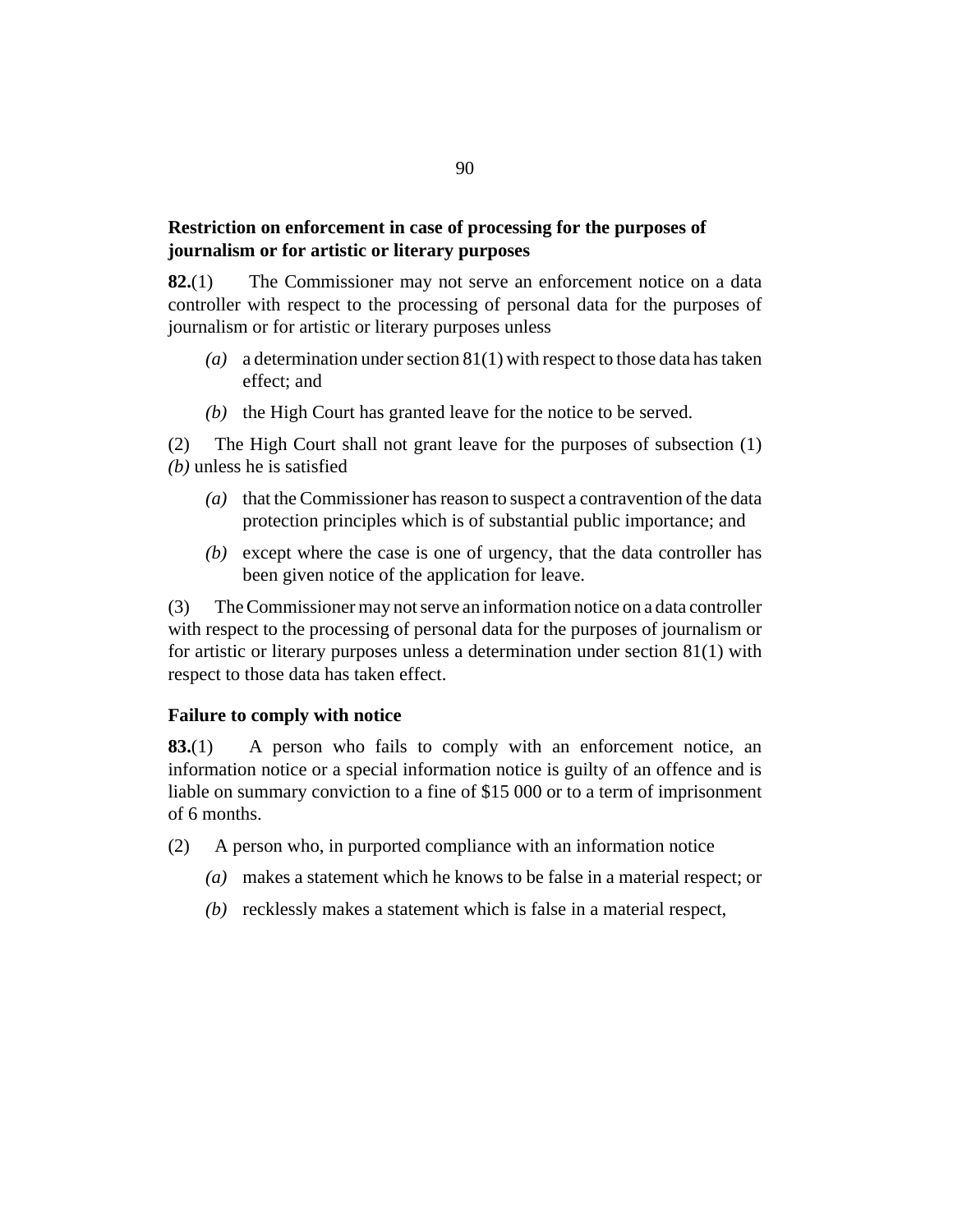is guilty of an offence and is liable on summary conviction to a fine of \$500 000 or to a term of imprisonment of 3 years or to both.

It is a defence for a person charged with an offence under subsection (1) to prove that he exercised all due diligence to comply with the notice in question. (3)

### **Service of notice by Commissioner**

Any notice authorised or required by this Act to be served on or given to any person by the Commissioner may where the person is **84.**(1)

- an individual, be served on him by *(a)*
	- delivering it to him; (i)
	- (ii) sending it to him by post addressed to him at his usual or last known place of residence or business; or
	- (iii) leaving it for him at that place; or
- a body corporate or partnership, be served on it by *(b)*
	- (i) sending it by post to the proper officer of the company at its principal office; or
	- (ii) addressing it to the proper officer of the partnership and leaving it at the office of the proper officer.

This section is without prejudice to any other lawful method of serving or giving a notice. (2)

Nothing in subsections (1) and (2) precludes the service of a notice by electronic means. (3)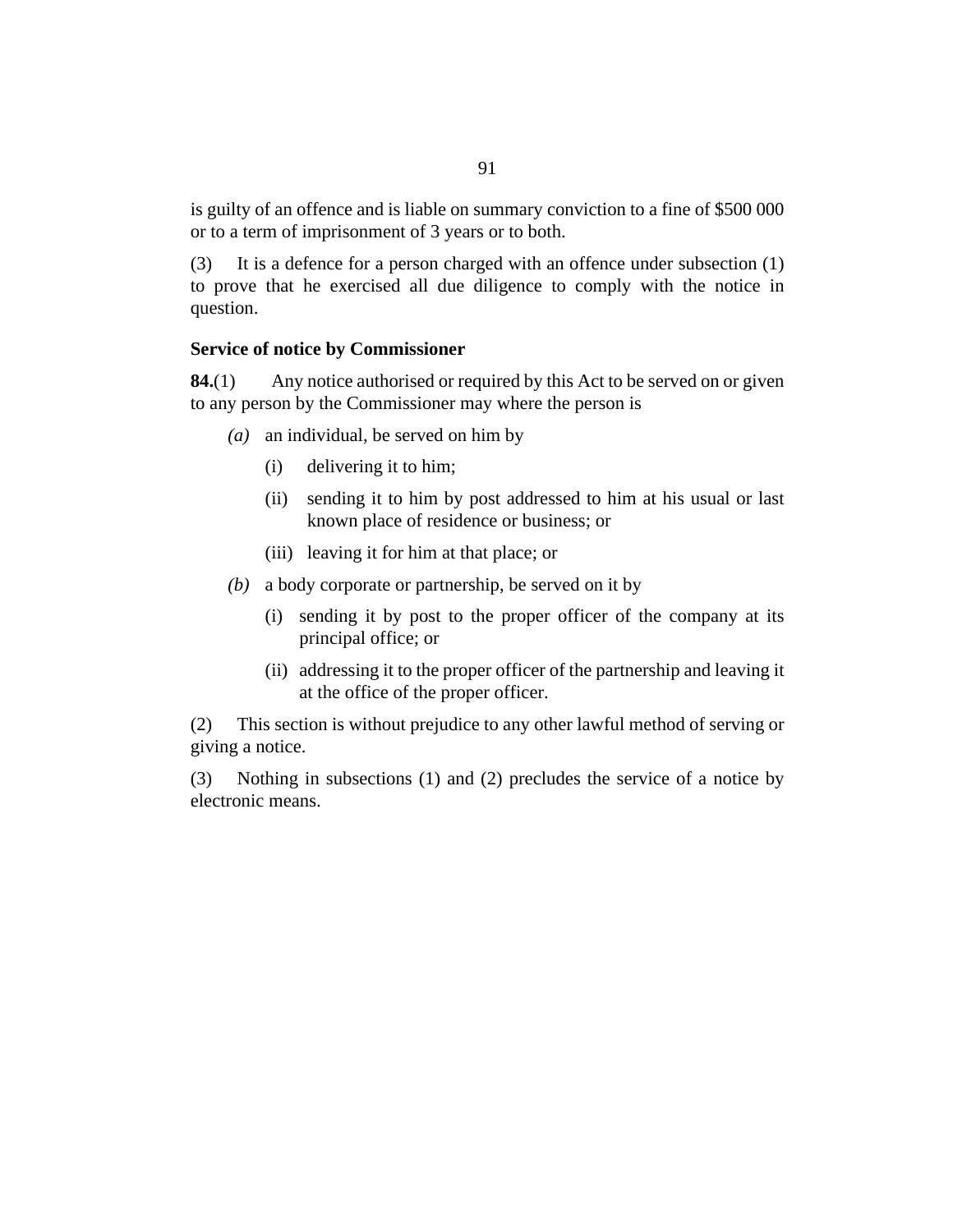### **Warrants**

Where a Judge of the High Court is satisfied by information on oath supplied by the Commissioner that there are reasonable grounds for suspecting that **85.**(1)

- a data controller or a data processor has contravened or is contravening *(a)* Parts II, III or IV; or
- an offence under this Act has been or is being committed, and that *(b)* evidence of the contravention or of the commission of the offence is to be found on any premises specified by the Commissioner,

the Judge may issue a warrant.

A warrant issued, under subsection (1), shall authorise a police officer accompanied by the Commissioner, staff or such other person skilled in information technology as the police officer may deem necessary for the purpose, within 7 days of the date of the warrant, to (2)

- (a) enter the premises;
- (b) search the premises;
- inspect, examine, operate and test any equipment found on the premises *(c)* which is used or intended to be used for the processing of personal data;
- (d) inspect and seize any documents or other material found on the premises;
- (e) require any person on the premises to provide
	- (i) an explanation of any document or other material found on the premises;
	- (ii) such other information as may reasonably be required for the purpose of determining whether the data controller has contravened or is contravening Parts II, III or IV.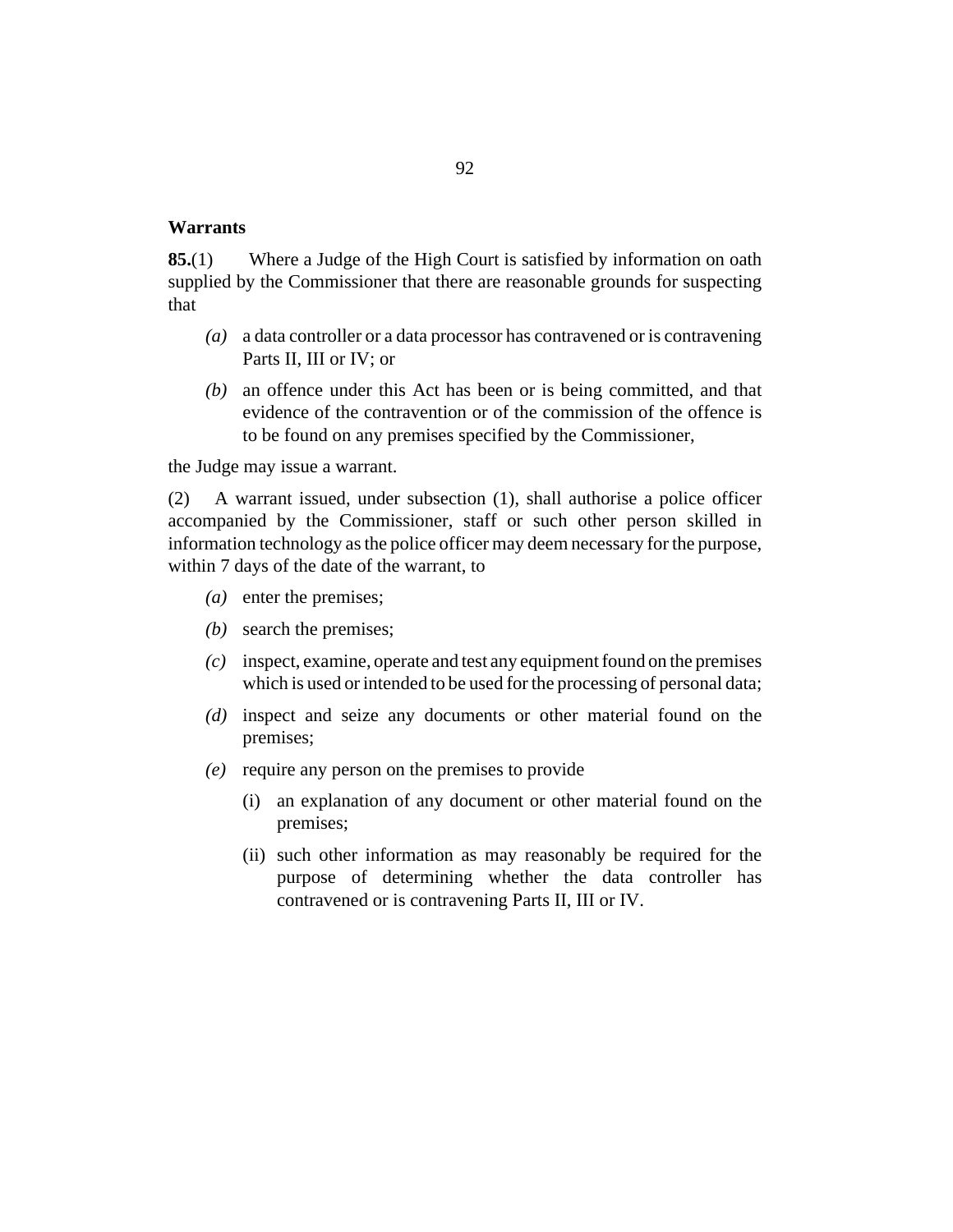A Judge shall not issue a warrant in respect of any personal data processed for the purposes of journalism or for artistic or literary purposes unless a determination by the Commissioner under section 81 with respect to those data has taken effect. (3)

## **Execution of warrants**

A police officer executing a warrant may use such reasonable force as may be necessary. **86.**(1)

Where the person who occupies the premises in respect of which a warrant is issued is present when the warrant is executed, he shall be shown the warrant and supplied with a copy of it and where the person is not present, a copy of the warrant shall be left in a prominent place on the premises. (2)

A police officer seizing anything in pursuance of a warrant shall make a list of any items seized with the date and time of the seizure and shall give the list to (3)

- (*a*) the data controller; or
- $(b)$  the occupier of the premises.

### **Matters exempt from inspection and seizure**

The powers of inspection and seizure conferred by a warrant shall not be exercisable in respect of personal data which, by virtue of section 30, is exempt from any of the provisions of this Act. **87.**(1)

The powers of inspection and seizure conferred by a warrant shall not be exercisable in respect of any communication between (2)

- a professional legal adviser and his client in connection with the giving *(a)* of legal advice to the client with respect to his obligations, liabilities or rights under this Act; or
- a professional legal adviser and his client, or between such an adviser *(b)* or his client and any other person, made in connection with or in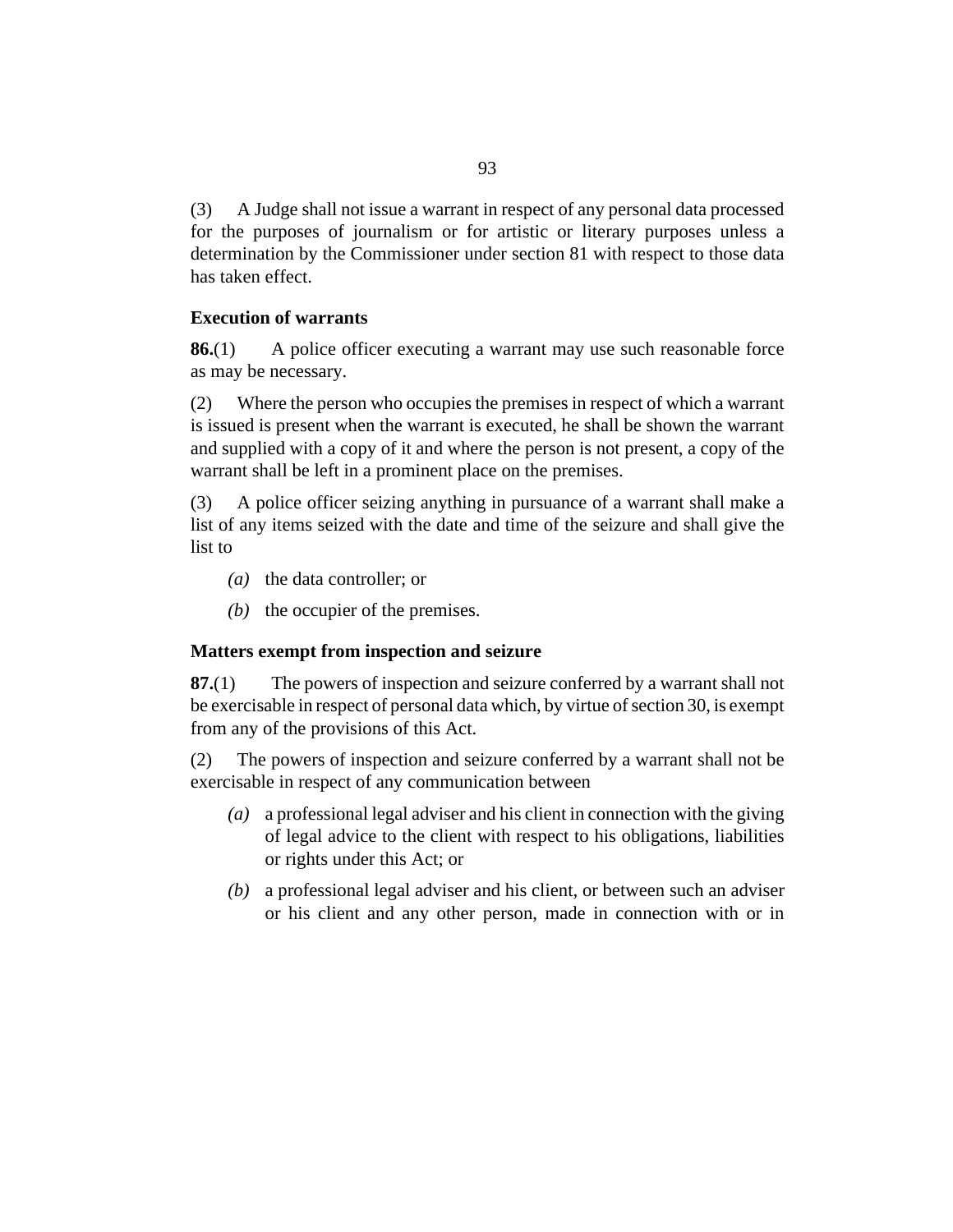contemplation of proceedings under or arising out of this Act including proceedings before the Tribunal and for the purposes of those proceedings.

## **Return of warrants**

A warrant shall be returned to the High Court **88.**

- after being executed; or *(a)*
- where not executed within the time authorised for its execution; *(b)*

and the police officer by whom any such warrant is executed shall make an endorsement on it stating what powers have been exercised by him under the warrant.

## **Obstruction of execution of a warrant**

Any person who **89.**

- intentionally obstructs a person in the execution of a warrant; *(a)*
- (b) fails without reasonable excuse to give any police officer executing such a warrant such assistance as he may reasonably require for the execution of the warrant;
- makes a statement in response to a requirement under section 85(2) *(c) (e)* which that person knows to be false in a material respect; or
- recklessly makes a statement in response to a requirement under section *(d)* 85(2)*(e)* which is false in a material respect,

is guilty of an offence and is liable on summary conviction to a fine of \$100 000 or to a term of imprisonment of 2 years or to both.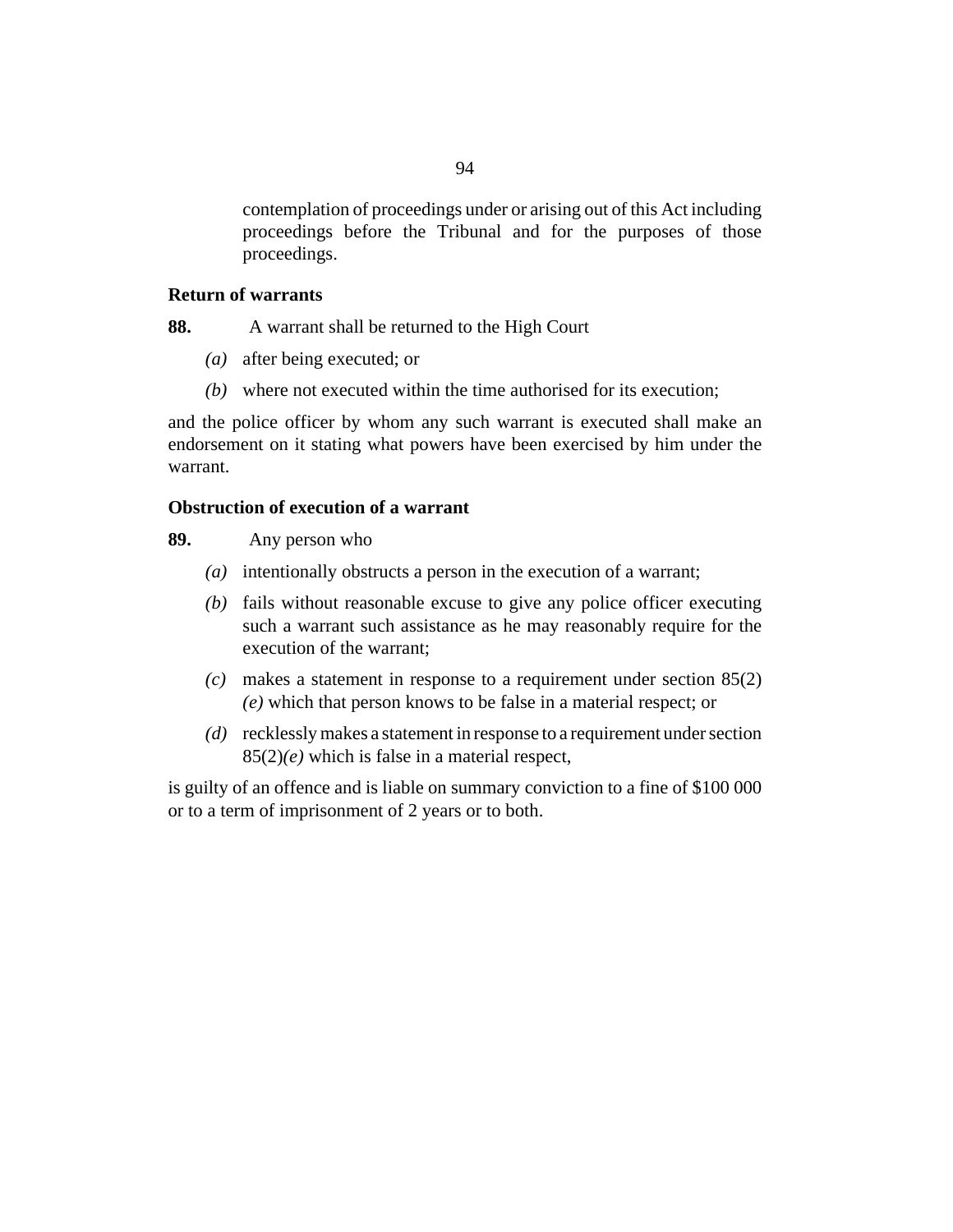# PART IX

## DATA PROTECTION TRIBUNAL

### **Establishment of the Data Protection Tribunal**

There is established a tribunal called the Data Protection Tribunal. **90.**(1)

The *[Schedule](#page-100-0)* has the effect as to the constitution of Tribunal and otherwise in relation to the Tribunal. (2)

#### **Right of appeal**

A person on whom an enforcement notice, an information notice or a special information notice has been served may appeal to the Tribunal against the notice. **91.**(1)

A person on whom an enforcement notice has been served may appeal to the Tribunal against the refusal of an application under 77(2) for cancellation or variation of the notice. (2)

Where an enforcement notice, an information notice or a special information notice contains a statement by the Commissioner in accordance with section 76(3), section 79(5) or 80(6) then, whether or not the person appeals against the notice, he may appeal against (3)

- (a) the Commissioner's decision to include the statement in the notice; or
- $(b)$  the effect of the inclusion of the statement in respect of any part of the notice.

A data controller in respect of whom a determination has been made under section 81 may appeal to the Tribunal against the determination. (4)

A person on whom an order has been made pursuant to under section 94 may appeal to the Tribunal against that order. (5)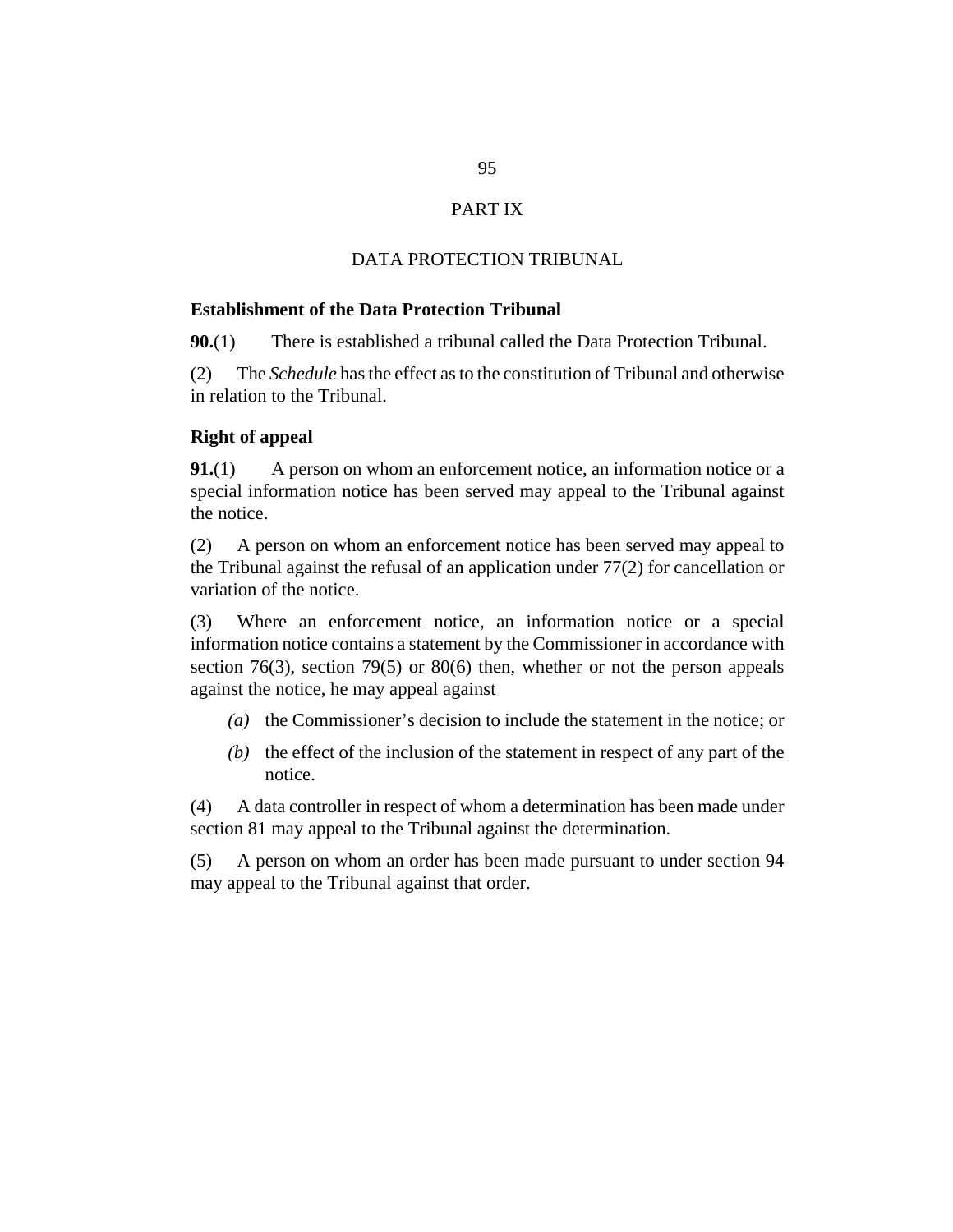### **Determination of appeals**

Where on an appeal under section 91(1) the Tribunal considers **92.**(1)

- (a) that the notice against which the appeal is brought is not in accordance with this Act or any regulations made thereunder; or
- $(t)$  to the extent that the notice involved an exercise of discretion by the Commissioner, and it is determined that the Commissioner ought to have exercised his discretion differently,

the Tribunal shall allow the appeal or substitute such other notice or decision as could have been served or made by the Commissioner and in any other case the Tribunal shall dismiss the appeal.

Upon appeal pursuant to subsection (1), the Tribunal may review any determination of fact on which the notice in question was based. (2)

Where on an appeal under 91(2) the Tribunal considers that the enforcement notice ought to be cancelled or varied by reason of a change in circumstances, the Tribunal shall cancel or vary the notice. (3)

- On an appeal under 91(3) the Tribunal may direct (4)
	- (a) that the notice in question shall have effect as if it did not contain any such statement as is mentioned in that subsection; or
	- (b) that the inclusion of the statement in accordance with section  $76(3)$ , section 79(5) or 80(6) shall not have effect in relation to any part of the notice, and may make such modifications in the notice as may be required for giving effect to the direction.

On an appeal under section 91(4), the Tribunal may cancel the determination of the Commissioner. (5)

Any party to an appeal to the Tribunal under section 91 may appeal from the decision of the Tribunal on a point of law to the High Court. (6)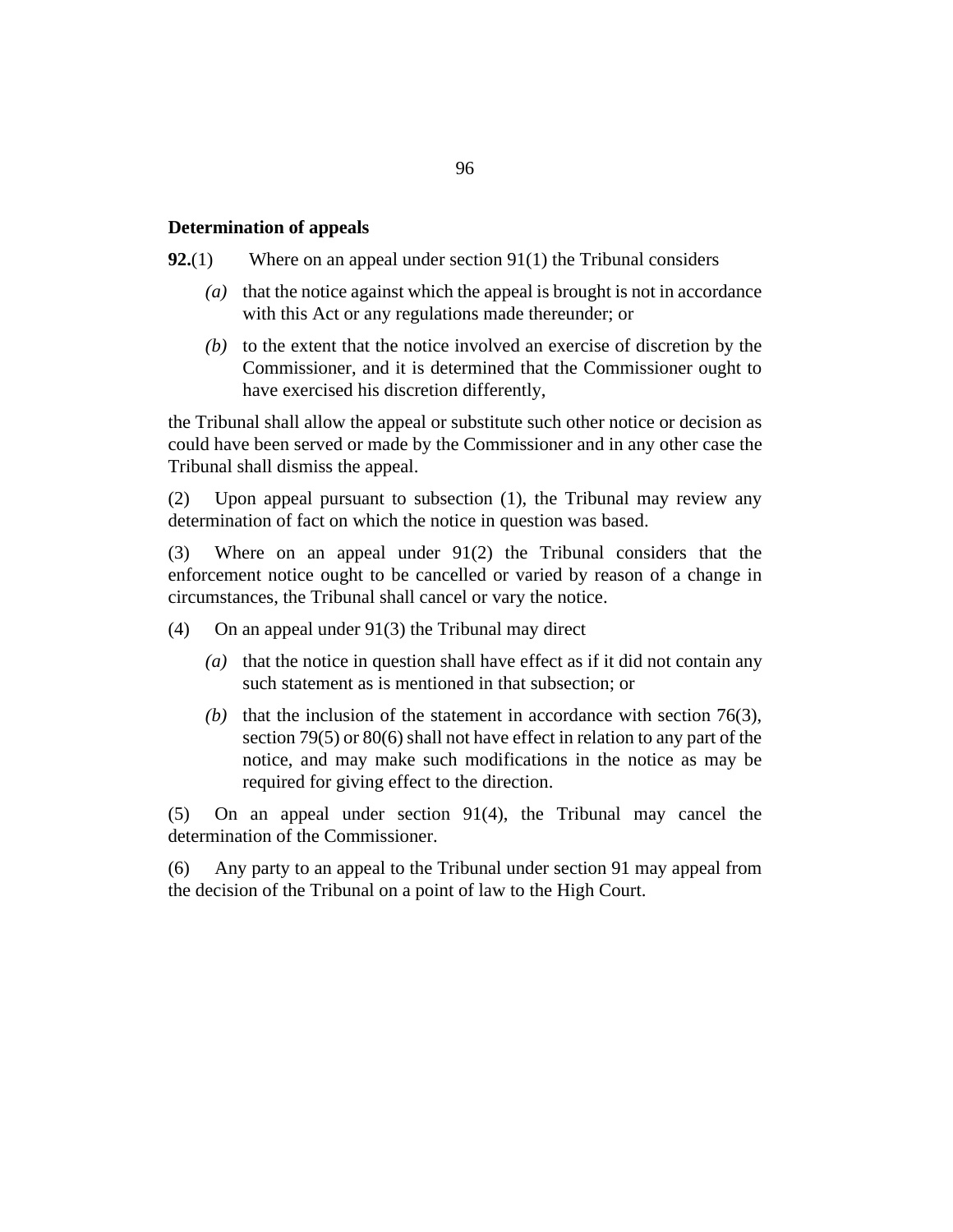# PART X

### **MISCELLANEOUS**

#### **Right to compensation and liability**

An individual who suffers damage or distress due to any contravention of this Act by the data controller or the data processor is entitled to compensation from that data controller or the data processor for that damage. **93.**(1)

In proceedings brought by an individual pursuant to subsection (1), it is a defence for the data controller or the data processor to prove that he took all such measures in the circumstances as would be reasonably required to comply with the provisions of this Act. (2)

### **Unlawful obtaining of personal data**

A person shall not knowingly or recklessly, without the consent of the data controller **94.**(1)

- (a) obtain or disclose personal data or the information contained in personal data; or
- procure the disclosure to another person of the information contained *(b)* in personal data.
- Subsection (1) does not apply to a person who shows that (2)
	- (a) the obtaining, disclosing or procuring
		- was necessary for the purpose of preventing or detecting crime; or (i)
		- (ii) was required or authorised by or under any enactment, by any rule of law or by the order of a court of competent jurisdiction;
	- $(b)$  he acted in the reasonable belief that he had in law, the right to obtain or disclose the data or information or, as the case may be, to procure the disclosure of the information to the other person;

97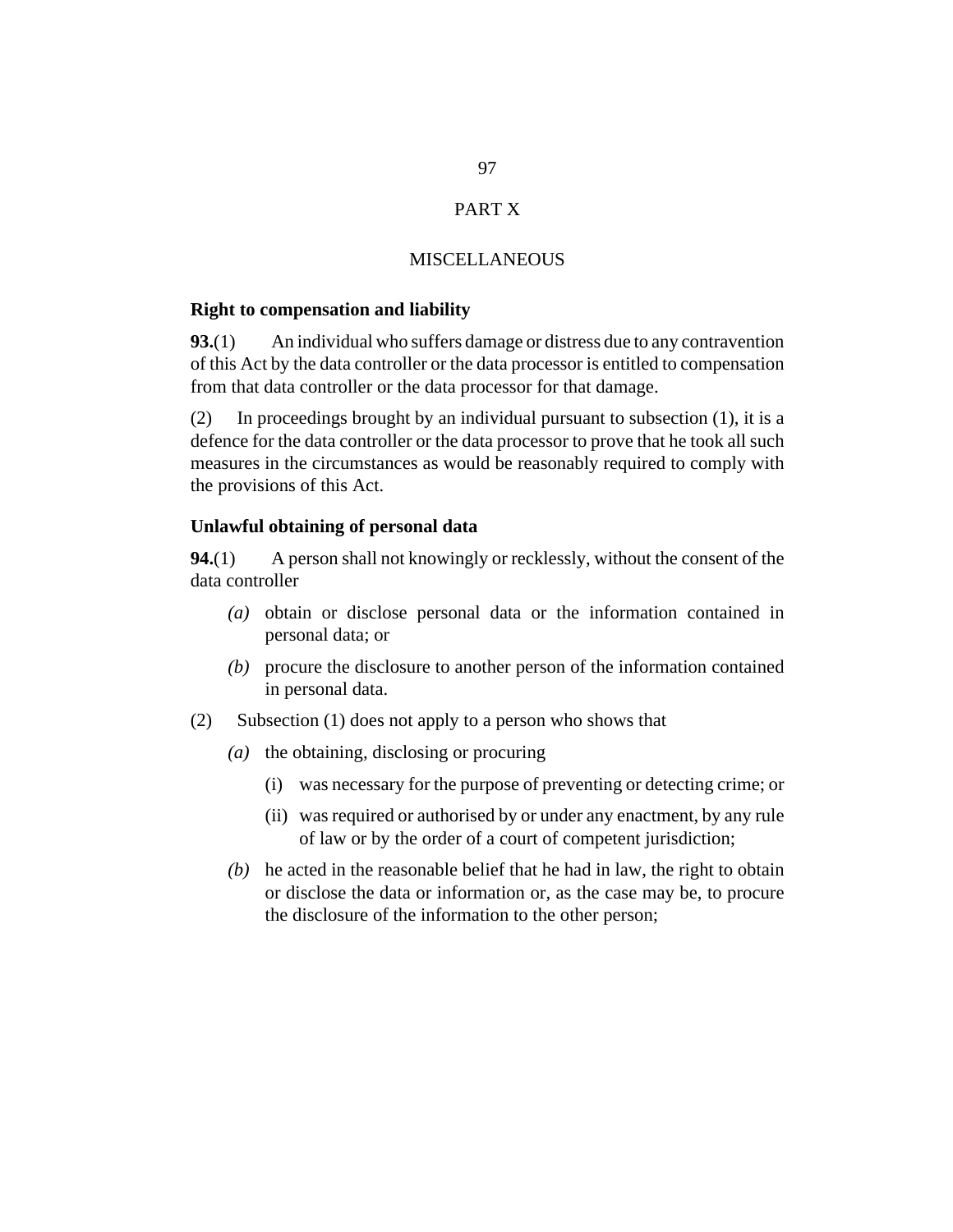- he acted in the reasonable belief that he would have had the consent of *(c)* the data controller, if, the data controller had known of the obtaining, disclosing or procuring and the circumstances of it; or
- (d) in the particular circumstances, the obtaining, disclosing or procuring was justified as being in the public interest.

A person who, contravenes subsection (1), is guilty of an offence and is liable on summary conviction to a fine of \$10 000 or to a term of imprisonment of 6 months or to both. (3)

A person who sells personal data is guilty of an offence if he obtained the data in contravention of subsection (1) and is liable on summary conviction to a fine of \$100 000 or to a term of imprisonment of 3 years or to both. (4)

- A person who offers to sell personal data is guilty of an offence where (5)
	- (a) he has obtained the data in contravention of subsection  $(1)$ ; or
	- (b) he subsequently obtains the data in contravention of subsection  $(1)$

and is liable on summary conviction to a fine of \$100 000 or to a term of imprisonment of 3 years or to both.

For the purposes of subsection (5), an advertisement indicating that personal data is or may be for sale is an offer to sell the data. (6)

### **Administrative penalty**

Where the Commissioner after a hearing determines that a person has contravened section  $52(1)$ , section  $57(1)$  and sections 60 to 67 and the Commissioner considers it to be in the public interest to make an order, the Commissioner may order the person to pay to the Crown a penalty of an amount not exceeding \$50 000. **95.**(1)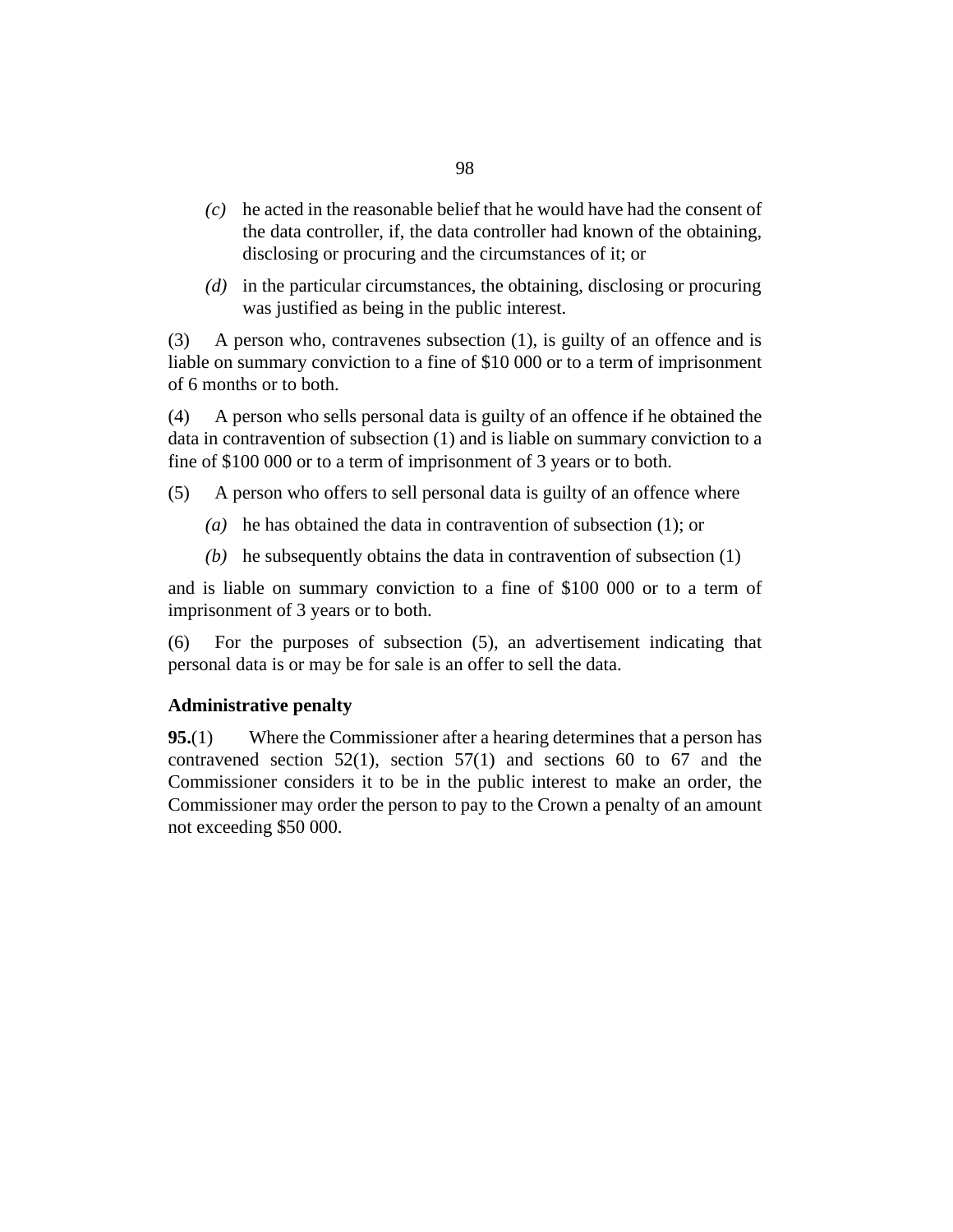In addition to the public interest, where the Commissioner seeks to make an order pursuant to subsection (1), he shall have due regard to the following: (2)

- the nature, gravity and duration of the contravention taking into account *(a)* the nature scope or purpose of the processing concerned as well as the number of data subjects affected and the level of damage suffered by them;
- $(b)$  the intentional or negligent character of the contravention;
- any action taken by the data controller or data processor to mitigate the *(c)* damage suffered by data subjects;
- any relevant previous contraventions by the data controller or data *(d)* processor;
- (e) the degree of cooperation with the Commissioner, in order to remedy the infringement and mitigate the possible adverse effects of the contravention;
- (f) the categories of personal data affected by the contravention;
- $(g)$  the manner in which the contravention became known to the Commissioner and, in particular whether, and to what extent, the data controller or data processor gave notice of the contravention; and
- any other aggravating or mitigating factor applicable to the *(h)* circumstances of the case, such as financial benefits gained, or losses avoided, directly or indirectly, from the contravention.

Where the Commissioner makes an order under subsection (1) the Commissioner shall file in the registry of the High Court a copy of the order certified by the Commissioner, and on being filed the order shall have the same force and effect, and all proceedings may be taken on it, as if it were a judgment of the High Court, unless an appeal has been filed pursuant to section 91. (3)

A penalty imposed by the Commissioner in the exercise of his powers under this Act shall be payable into the general revenue and may be recovered by the Crown as a civil debt and for the purposes of the proof of such debt a (4)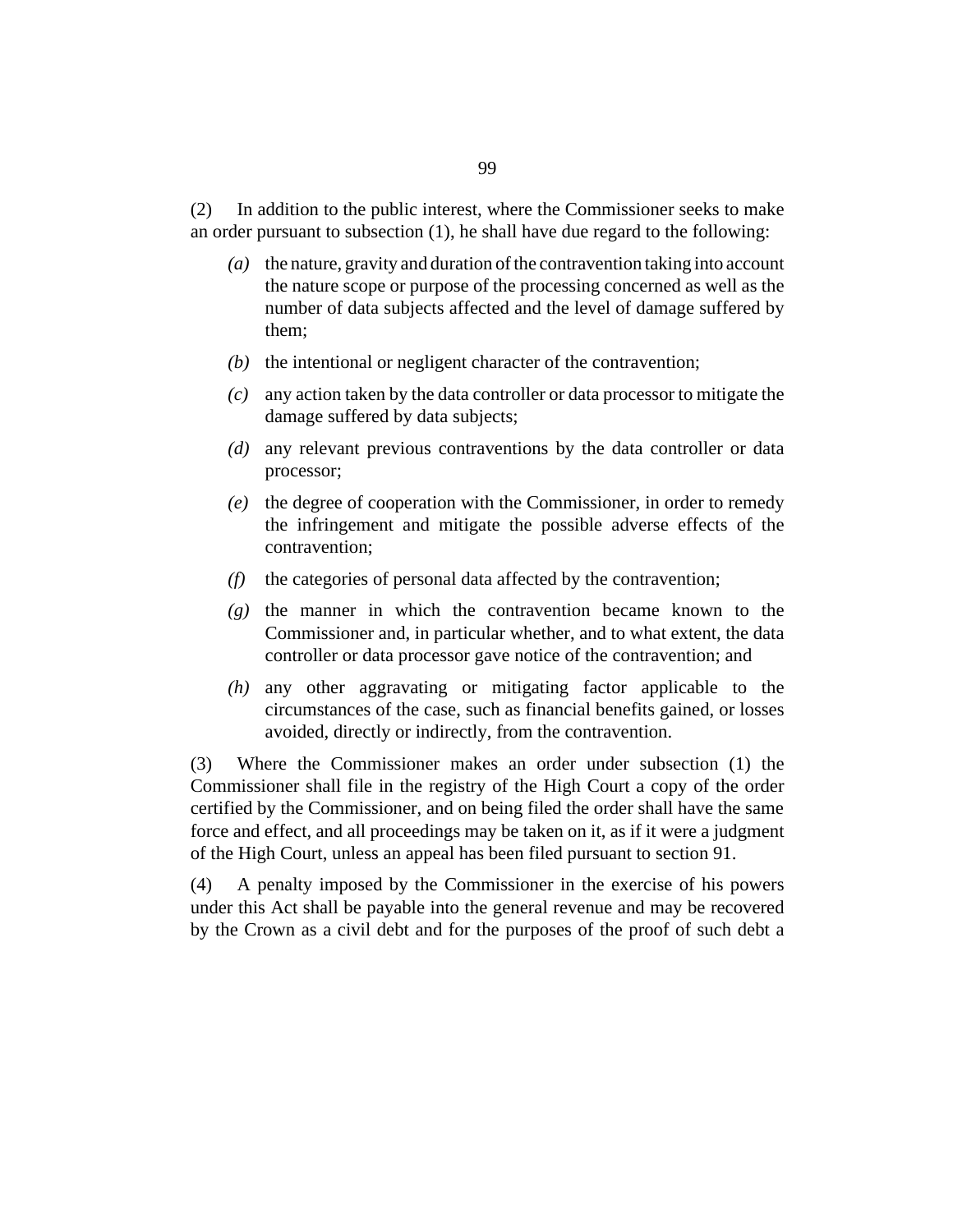certificate under the hand of the Commissioner shall be receivable in evidence as sufficient proof of such debt.

A person aggrieved by an order made by the Commissioner pursuant to subsection (1) may appeal to the Tribunal within 28 days of the date of the order. (5)

# **Disclosure of information**

No enactment or rule of law prohibiting or restricting the disclosure of information shall preclude a person from furnishing the Commissioner or the Tribunal with any information necessary for the discharge of their functions under this Act. **96.**

# **Act binds Crown**

This Act binds the Crown. **97.**

# **Amendment of** *Schedule*

The Minister may by order amend the *Schedule*. **98.**

# **Regulations**

The Minister may make Regulations generally for the purposes of giving effect to this Act. **99.**

# **Commencement**

This Act comes into operation on a date to be fixed by proclamation. **100.**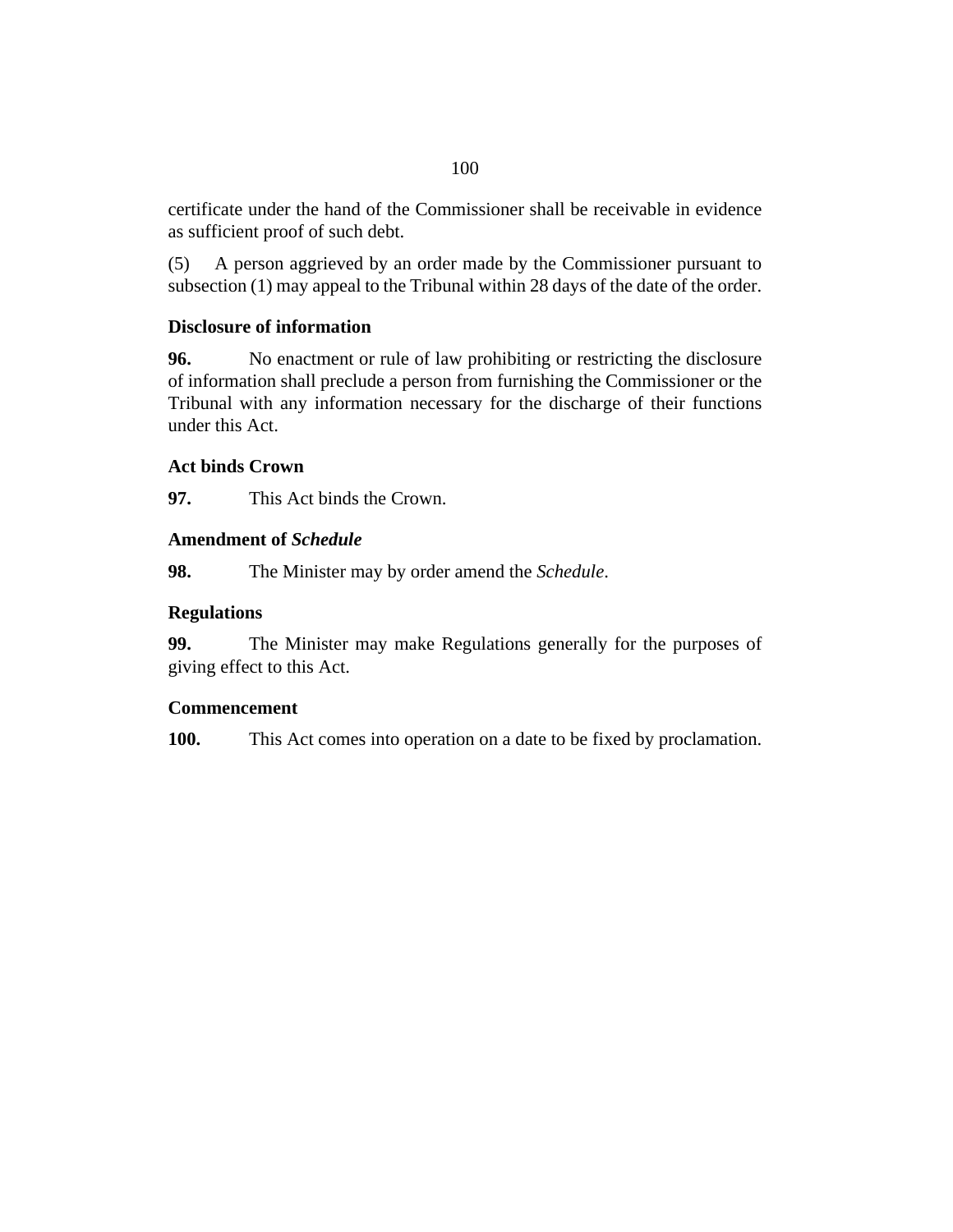## **SCHEDULE**

*(Section 90)*

*Data Protection Tribunal*

*Constitution*

#### <span id="page-100-0"></span>**Members of the Tribunal**

The members of the Tribunal shall be appointed by the Minister by instrument in writing from among persons who appear to him to be qualified as having had experience of, and shown capacity in, matters relating to data protection and privacy or such other related discipline. **1.**(1)

The Tribunal shall comprise 5 members who shall be appointed by the Minister. (2)

At least one of the members of the Tribunal shall be an attorney-at-law of at least 10 years standing, and he shall be the Chairman of the Tribunal. (3)

The members of the Tribunal shall hold office for such period not exceeding 3 years as the Minister may specify in the instrument of appointment. (4)

The Minister shall appoint a person appearing to him to have the qualifications necessary for appointment under paragraph 1(3) to act temporarily in the place of the Chairman where the Chairman is absent or unable to perform his functions. (5)

### **Resignation**

A member of the Tribunal may at any time resign his office by instrument in writing addressed to the Minister and such resignation shall take effect from the date of the receipt by the Minister of that instrument. **2.**